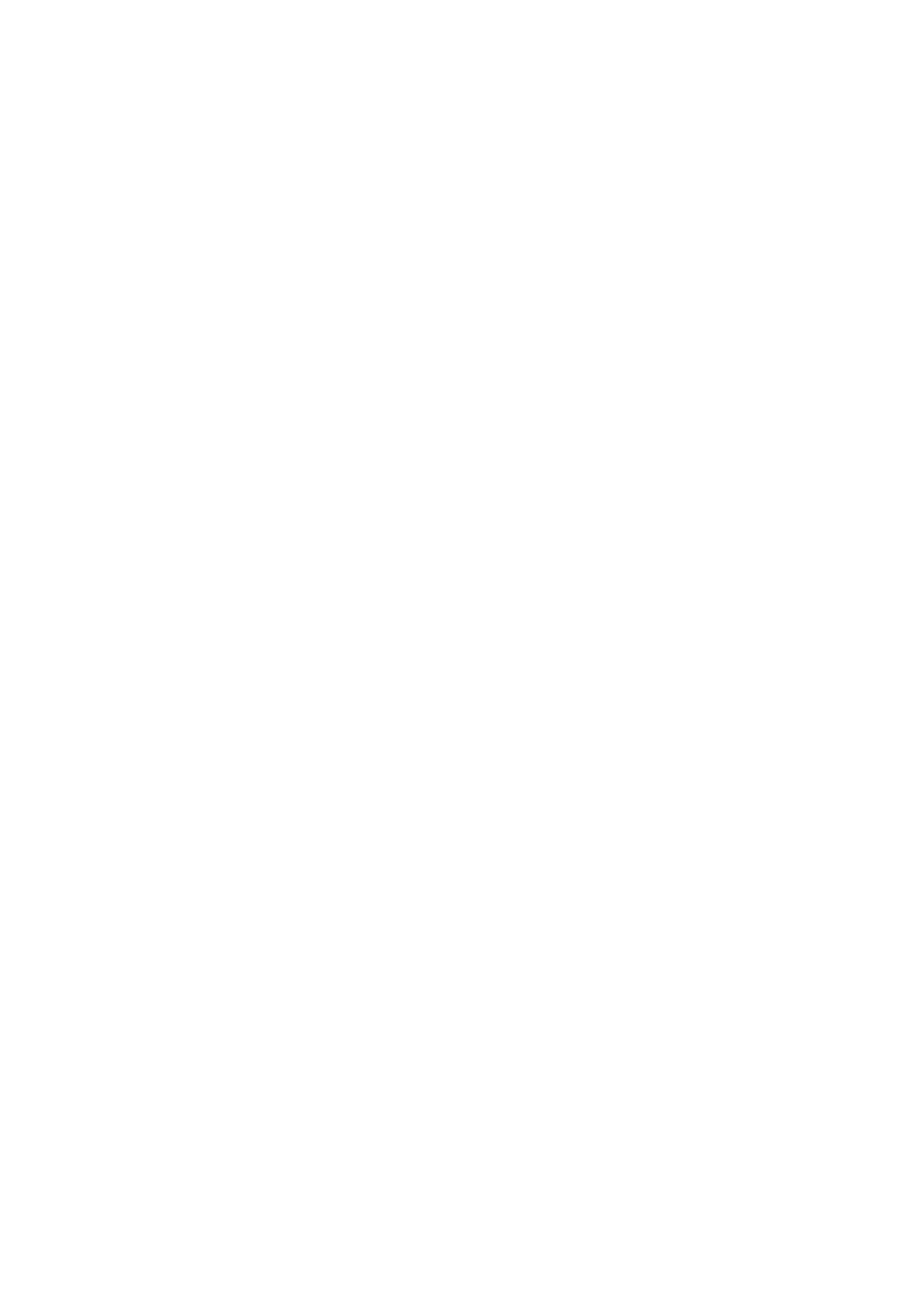#### **Local trauma: An important triggering factor for gingival recession**

#### BORGES FILHO, F.F. (Fausto Frizzera Borges Filho faustofrizzera@yahoo. com.br); FINOTTI, L.; ORRICO, S.R.P.

Smile harmony could be influenced by the smile line, gingival contour, lip position and correct tooth arrangement and shape. Alterations in gingival tissue, such as hyperplasia, bone crest loss compromising the gingival papillae, uneven contour and exposure of root surfaces, are factors that affect negatively this harmony. Gingival recession (GR) is the apical migration of gingival margin exposing the cementoenamel junction. It may cause unsatisfactory esthetics, dentinal hypersensitivity, root cavities, dental abrasion and other alterations. GR have a multifactorial origin, and could affect a significant part of the population with good oral hygiene. The aim of this study was to evaluate the relationship between GR and local trauma due to deleterious habits and inadequate oral hygiene comparing different research studies and case reports. Oral hygiene factors, such as toothbrushing duration, brushing force, daily frequency and toothbrushing technique, were associated with GR as well as toothbrush characteristics (bristle stiffness) and frequency of replacement. Deleterious habits like thumb- or pacifier-sucking, tongue interposition during swallowing, selfinflicted gingival mutilation cause gingival injury and may also be an important factor related with GR. Therefore it may be concluded that local trauma is one of the main factors that might start and/or lead to GR progression.

002

# **Esthetic parameters in the transformation of maxillary anterior teeth – case report**

FAVARÃO, I.N. (Isabella Negro Favarão isinha\_fav@hotmail.com); KASUYA, A.V.B.; FABRE, H.S.C.; QUAGLIATTO, O.S.; FONSECA, R.B.

Several principles should be managed during restorative treatment planning and execution in order to achieve harmonic esthetic results. The presence of deficient restorations or unaesthetic dental format contributes to a disharmonic smile, but can be corrected by a direct bonding technique. The aim of this study is to report the sequence of analysis of esthetic parameters and clinical steps, from treatment planning to final polishing, in order to achieve success in esthetic transformation of maxillary anterior teeth. A 45 year-old male patient presented with a disharmonic smile according to the esthetic standards, with grooves and stains in the anterior teeth, ample interdental cervical spaces between teeth 12 and 13, and 11 and 12, and almost no cervical spaces between teeth 11 and 21, 21 and 22 and 22 and 23. The anterior teeth were not in esthetic proportion (width/height ratio). After color selection (VITA shade guide), the maxillary anterior teeth were reshaped with direct bonding technique and then adjusted according to the principles of esthetic harmony and masticatory function. The maxillary anterior teeth showed better esthetic in terms of shape, texture and color, with excellent final outcomes. During dental transformation, professionals must examine all tooth structures, bearing in mind the anatomic and esthetic knowledge, and looking for an ideal model that will assist them during the esthetic and functional dental reconstruction.

 $0<sub>0</sub>$ 

## **Saliva as a vehicle of** *Helicobacter pylori* **transmission: influence of age, gender, periodontal and socioeconomic conditions**

AZEVEDO, F.A. (Fernanda Almeida de Azevedo fernanda\_ada@hotmail. com); MECA, L.B.; LINS, S.A.; GAETTI-JARDIM JR, E.

#### FAPESP 2007/51016-3.

*Helicobacter pylori* infection is deeply related to the development of gastroduodenal ulcers and oral cavity may act as a reservoir for its transmission, especially in the most populated cities of developing countries. In this study, the occurrence of *H. pylori* in saliva from native and non-native Brazilians was investigated and the influence of age, gender, socioeconomic status and periodontal health conditions on the presence of this microorganism in saliva was also determined. Samples of resting saliva from 150 native Brazilians of 8 different ethnic groups from Mato Grosso and Maranhão States, as well as resting saliva from 500 non-Indians living in urban areas of São Paulo State, aged 6 months to 96 years were collected and stored at -196oC. After extraction of the microbial DNA, the presence

of *H. pylori* DNA was evaluated by nested PCR using primers designed to amplify *H. pylori-*specific segments within the bacterial 16S rDNA. The external primers used in first-round PCR were EHC-U and EHC-L, while in the second round of DNA amplification, it was used primers ET-5U and ET-5L producing a 230-bp fragment within the amplicon of the first-round PCR. The occurrence of this bacterium was associated with socioeconomic conditions, regardless of gender and ethnicities, being more frequent in low income people, and subjects aged 30 years or older, as well as individuals with history of use of antimicrobial drugs. In general, *H. pylori* was detected in 38.67% Indians' saliva and 47.5% non-Indians' saliva, regardless of their periodontal health conditions. In edentulous children, *H. pylori* was detected in 7.5% of the samples, but its presence in oral cavity seems to be transient in these children.

004

# **Gram-positive strict anaerobes in periodontitis: evaluation in different Brazilian populations**

SALINEIRO, F.C.S. (Fernanda Cristina Sales Salineiro fernanda\_css@ hotmail.com); GALLO, A.J.; SOARES, A.S.; VIEIRA, E.M.M.; GAETTI-JARDIM, E.C.

The role of Gram-negative anaerobes in the etiology of periodontitis has been evaluated but recently some Gram-positive strict anaerobes, such as genera Eubacterium, Mogibacterium and Slackia, are in evidence. The present investigation aimed to evaluate the occurrence of these microorganisms in oral cavity of two groups of adult patients in Brazil: 100 native Brazilians and 350 non-Indian Brazilians living in urban areas of São Paulo State and Maranhão State, of both genders and aged 18-96 years. The detection of *Eubacterium sp., E. saphenum, S. exigua, and M. timidum*  was carried out by DNA amplification by conventional PCR using specific primers. The comparisons of plaque index and other clinical parameters were performed by Kruskal-Wallis statistical test. Pairwise comparisons were performed by Bonferroni adjusted nonparametric Mann-Whitney test, while significant differences in the occurrence of selected microorganisms were assessed by weighted least squares method. *Genii Eubacterium*  and S. exigua were largely distributed in the population, regardless of the periodontal status and geographical area and ethnicity, while *M. timidum* and *E. saphenum* were rarely isolated from native Brazilians. *E. saphenum* was detected from 31.58% Indians with periodontitis and 14.19% periodontally healthy natives, while its frequency was 46.86% non-Indians with periodontitis and 38.58% periodontally healthy non-Indians. *M. timidum* and *S. exigua* were observed in a higher prevalence in non-Indians, regardless of their periodontal conditions. The presence of *M. timidum*  was evidenced from 44% non-Indians with periodontitis and from 23.68% natives with gingivitis, while for *S. exigua* these values were 58.63% and 44.74%, respectively. In these human groups, the data did not support a major role of these Gram-positive anaerobic rods in the development of periodontal infection.

#### 005

#### **Treatment of panfacial fractures: case report**

FLORIAN, F. (Fernanda Florian fer\_florian@hotmail.com); NOGUEIRA, L.M.; TRINDADE, P.A.K.; PEREIRA FILHO, V.A.; GABRIELLI, M.F.R.

The treatment of panfacial fractures requires extreme care and experience due to the complexity of structures and sense bodies related to the face. The proper reestablishment of the facial projection, function and esthetics must be considered together in the treatment of panfacial fractures. This report describes the treatment of a victim of car accident, which was rescued by the Emergency Mobile Healthcare Service (SAMU) and forwarded to the Urgency and Emergency Service of the Santa Casa de Misericórdia Hospital of Araraquara. This work describes the approach of the patient by the Oral and Maxillofacial Surgery and Traumatology Team of Araraquara Dental School and the sequence of the treatment accomplished, as well as the techniques used for the reduction and fixation of the complex facial fractures. The patient presented favorable evolution without postoperative functional changes after years of treatment, demonstrating the importance of knowledge of the sequence of treatment in this type complex facial fracture.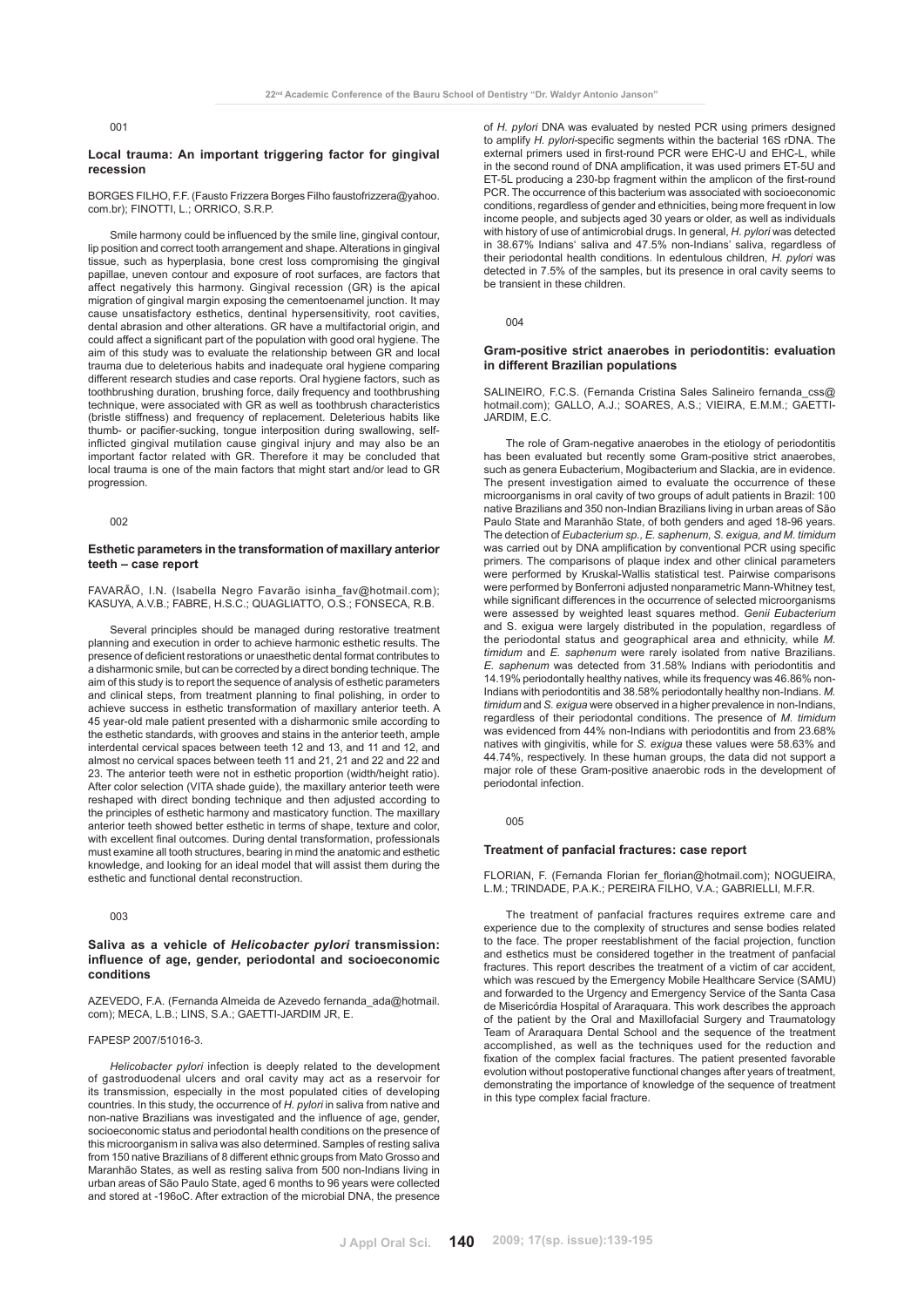#### **Criteria for replacement of restorations in dental practice**

FARIA, F.G. (Fernanda Gabriela de Faria nandagf18@gmail.com); SILVA, G.R.; CABRAL, F.C.; NOVAIS, V.R.; MARTINS, L.R.M.; SOARES, C.J.

The replacement of restorations is a common procedure in clinical dentistry. Therefore, it is important that the professional knows how to evaluate carefully the clinical conditions of the restorations to define the better treatment. To avoid that the criteria for replacement of restorations are purely subjective, some specific criteria have been raised in the scientific literature and mostly are related to mechanical, functional, biological and esthetic failures. In this work, data related to the longevity of restorations and the main reasons for replacement are shown and treatment options are addressed based on clinical characteristics. The scientific evidence was obtained with papers indexed in PubMed database in the last 10 years. Additionally, repair, recontouring and repolishing of direct amalgam and composite resin restorations are discussed. The main criteria employed in the literature are usually modifications of the United States Public Health Service (USPH). The main reasons for replacing restorations are: secondary caries, deficiencies on marginal adaptation or occlusal and proximal contact, staining and color change, roughness, loss of anatomical shape and brightness, and postoperative sensitivity. It may be concluded that only the appearance of the restorations should not be used as indicative of the need for replacement. The recontouring and repair are alternatives to the replacement of restorations, as they present advantages such as increasing the longevity of the restoration with low cost and preservation of tooth structures.

#### 007

### **Clinical evaluation in patients with temporomandibular disorders subjected to the therapy with occlusal splints**

MARGON, F.O. (Fernanda de Oliveira Margon nandamargon@hotmail. com); STRINI, P.J.S.A.; MACHADO, N.A.G.; FERNANDES-NETO, A.J.; SOUSA, G.C.; BERNADINO, R.

The purpose of this study was to evaluate clinical changes in individuals with temporomandibular disorders (TMD) subjected to therapy with occlusal splints. Twenty patients with signs and symptoms of TMD who met the inclusion and exclusion criteria participated in the study. The patients were assessed by clinical examination during which it was observed the side of mastication, occlusal interference and joint pain before and after 30 days of therapy with stabilizing occlusal splint. An acetate interocclusal device with maxillary full-coverage was made for each participant. These devices were relined with colorless autopolymerized acrylic resin and adjusted in centric relation with the disocclusion pattern by anterior guidance. The initial data were compared to results obtained after 30 days of use of the splint. It was observed that the installation of the device changed the side of mastication in 35% of patients; in 25% of these patients there was a shift from unilateral to bilateral mastication. Regarding the painful symptomatology, pain remission was observed in 50% of patients and the other 50% still had pain (in 25% of them the pain shifted from bilateral to unilateral, in 10% the unilateral pain changed to bilateral pain, and in 15% the side of pain remained unchanged). It may be concluded that the therapy with occlusal splints is an important method in the remission of painful symptoms, capable of influencing the masticatory function and change the dynamic relations of occlusion.

008

## **Clinical evaluation of avulsed teeth – patient profile, etiological factors and presence of resorption**

RODRIGUES, F.C.C. (Flávia Cássia Cabral Rodrigues flaviacassiacabral@ hotmail.com); ROSCOE, M.G.; VALDIVIA, A.D.C.M.; SILVA, G.R.; NOVAIS, V.R.; SOARES, C.J.

The study of the etiology and consequences of dental avulsion is important in the development of preventive programs and treatment protocols. This study evaluated cases of dental avulsion treated in the Trauma Clinic of the Federal University of Uberlândia (FOUFU) according to the factors: age, gender, relation of the etiology with other traumas, avulsed tooth, number of involved teeth, and development of tooth resorption. The results indicated that the most prevalent age range was between 6 and 12 years old (66.7%), being 66.7% of male individuals. In this age group, the predominant etiologies were fall (41.7%) and bicycle accident (41.7%). In older age groups, bicycle accident presented the highest frequency (44.4%), followed by fall (27.8%), motorcycle accident (11.1%) and fights (16.6%). The most commonly involved teeth were the upper central incisors (77.8%),

88.9% of the cases involving only 1 tooth and 11.1% involving 2 teeth. Tooth resorption (33.3%) is associated with the delay between the moment of accident and the first-care treatment, as well as to patient withdrawal after the first-care treatment and the beginning of the endodontic therapy with calcium hydroxide. The prevalence of dental avulsion in male patients aged 6-12 years due to falls and bicycles accidents shows the possibility of reducing this event with use of preventive measures, such as the use of mouthguards. The education of the population in looking for immediate care and the knowledge of the professional in starting as soon as possible the endodontic therapy are decisive factors for treatment success.

#### 009

### **Influence of cola drink type and dental biofilm on enamel erosion**

ZAIDAN, F.C. (Flavia Zaidan Cardoso dos Santos favivinha\_zcs@hotmail. com); HONÓRIO, H.M.; MAGALHÃES, A.C.; MACHADO, M.A.A.M.; BUZALAF, M.A.R.; RIOS, D.

This *in situ*/ex vivo study evaluated the influence of light and regular cola drink on human enamel wear and superficial demineralization in the presence and absence of dental biofilm. During 3 experimental 14-day crossover phases, 10 volunteers wore intraoral appliances containing human enamel blocks that were allocated to six groups: 1st phase- (RC) regular cola drink and (RCDP) regular cola drink with dental biofilm accumulation, 2nd phase- (LC) light cola drink and (LCDP) light cola drink with dental biofilm accumulation, 3rd phase- (SS) 8% sucrose solution (as contained in the regular cola drink) and (AS) 0.024% aspartame solution (as contained in the light cola drink), both with dental biofilm accumulation. Thus, in RC and LC, the specimens were fixed at the intraoral appliance surface level. In RCDP, LCDP, SS and AS, they were fixed 1.0 mm into the appliance level and covered by plastic meshes. The samples were demineralized extraorally 3 times daily for 5 minutes in the respective solutions. Enamel alterations were measured using profilometry and surface microhardness change (%SMHC). The data were tested by ANOVA and Tukey's test (p<0.05). Regarding enamel loss, RC (3.03 µm) showed significantly greater wear than the other groups, which did not differ significantly from each other (RCDP/0.02; LC/0.29; LCDP/0.03; SS/0.02; AS/0.04 µm). Regarding surface softening, the highest demineralization was observed for RC (-79.75) and LC (-64.10), which differed significantly between them and also from all the other groups, which, in turn, did not differ from each other (RCDP/-9.84; LCDP/-5.52; SS/-13.69; AS/-3.85). The light cola drink was less erosive than the regular one and the presence of dental biofilm reduced the erosive effect of both types of cola drink. Financial support: FAPESP (Proc. 2006/03874-8).

010

#### **Dental caries and fluorosis in 13- and 14-year-old adolescents**

IONTA, F.Q. (Franciny Querobim Ionta francinyionta@hotmail.com); GOYA, S.; SALES-PERES, A.C.; MOURA, P.G.; SALES-PERES, A.; SALES-PERES, S.H.C.

The purposes of this study were to determine the prevalence of dental caries and fluorosis in 721 adolescents aged 13 and 14 years old in Maringá, PR. Clinical examinations were done by a previously calibrated dentist according to the World Health Organization methodologies, using caries (DMFT index) and fluorosis (Dean index) indexes. Descriptive statistics was used and it was presented by means of relative and absolute frequencies. In the 13-year-old adolescents, the DMFT was 1.75 (m=1.54; f=2.01), 49.44% were free of caries and 18.89% presented some fluorosis level. In the 14-year-old adolescents, the DMFT index was 2.36 (m=2.09; f=2.55), 35.46% were caries free and 15.51% present some fluorosis level. The results showed that dental caries has declined and that fluorosis did not represent a public health problem in the studied city. Additionally there is a need to implement strategies that may guide actions and procedures towards individuals of major caries risk.

### 011

## **Direct composite veneer in an anterior tooth: a case report**

FRANCISCONI, L.F. (Luciana Fávaro Francisconi luff@usp.br); SCAFFA, P.M.C.; SILVA, L.M. NAHSAN, F.P.S.; SAMPAIO, P.C.P.; FRANCISCONI, P.A.S.

Direct veneers are effective in replicating natural dentition when knowledge of tooth characteristics and principles of nature, art, and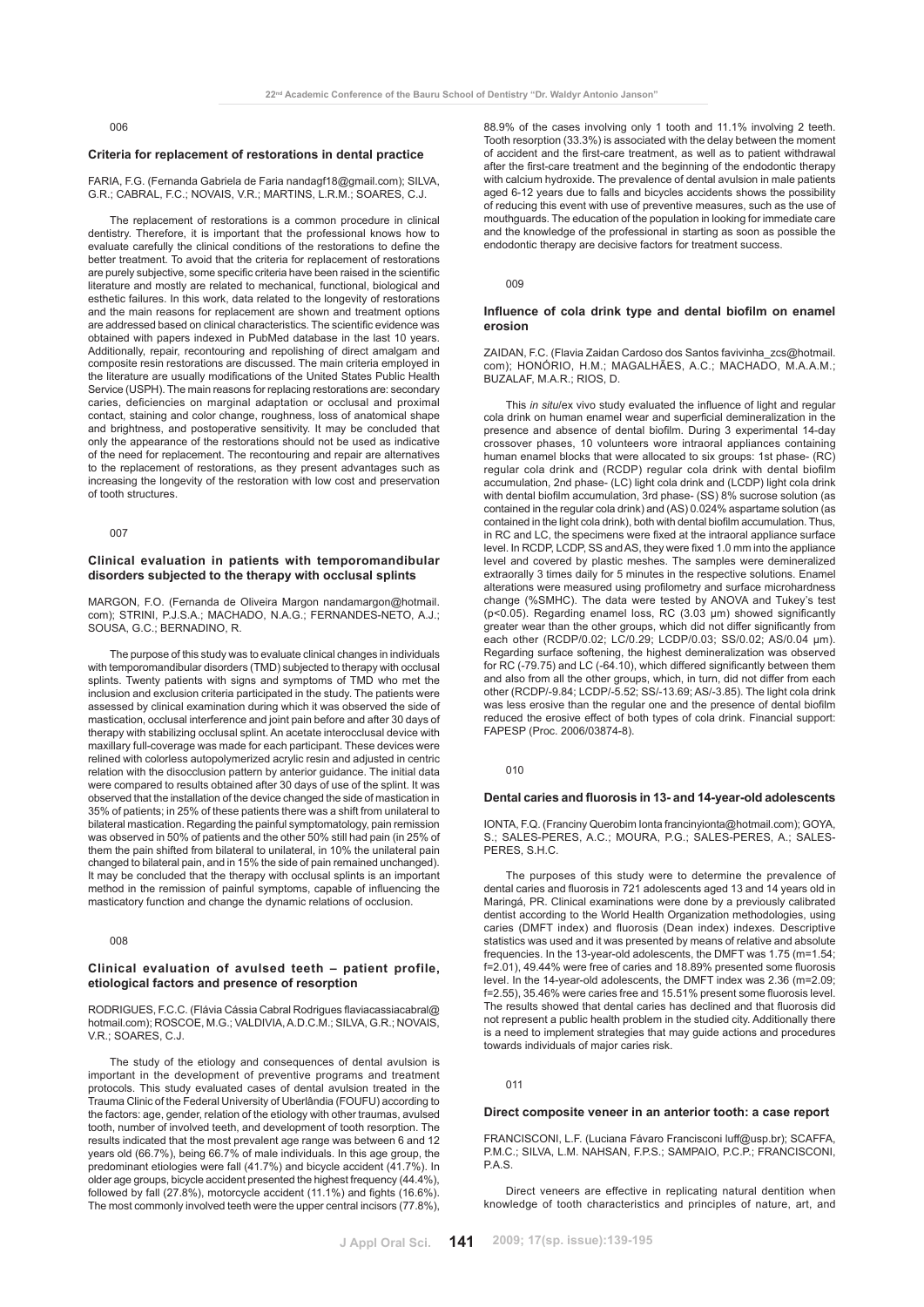materials science are understood and applied. The fabrication of direct veneers requires skills to correctly reproduce the main features of tooth structures, since they are especially indicated for previous shape and/or color alterations. Overcoming these problems is not always easy, especially when only one of the anterior teeth is involved in the treatment plan. This case report describes a technique for fabrication of a direct composite resin veneer, addressing its advantages, limitations, and clinical procedures. A 30 year-old patient complained of dissatisfaction with the color and shape of the maxillary right central incisor, previously bleached. Among the treatment options, a direct composite veneer was considered. The preoperative visual color analysis was completed, and, silicon guides were obtained from the anterior teeth in order to provide a better visualization of tooth wear in the mesiodistal and cervico-incisal dimensions. Tooth #11 was prepared according to the shaper technique. After rubber dam isolation, acid etching and adhesive application, a layer of white opaque resin was used to mask the dark gray color of the dentin, and the different tooth structures and optical characteristics were reproduced using various resin shades. In a second section, finishing and polishing were accomplished and a cervical repair was done. Although indirect restorations have demonstrated greater longevity, composite materials can be predictably built up to provide realistic esthetics with acceptable durability and immediate patient satisfaction. The advantages of placing direct veneers are increasing and include immediate single-visit treatments, reduced cost, and conservative preparations. When properly indicated, direct composite restorations, including veneers, can be a viable treatment modality, as demonstrated in this case report.

#### 012

### **Ranula: case report**

CUNHA, F.J.P. (Frederico José Pessoa Cunha fred\_522@hotmail.com); RODRIGUES, M.T.V.; GALVÃO, N.S.; PINTO, J.M.V.; ALEIXO, R.Q.; COSTA, M.R.S.N.

The salivary glands are susceptible to the development of several pathological processes. One of the most frequent salivary gland lesions is mucous or saliva retention inside the excretory duct or adjacent tissues, due to extravasation of mucous after trauma or obstruction of the salivary glands ducts. This lesion is termed mucocele, but when occurring in the oral floor it is called ranula. A 10-year-old Caucasian female, without relevant medical or dental history sought treatment complaining of "bullous lesion under the tongue" with nearly six months of evolution. A bluish hue oval swelling was observed in left sublingual gland region after clinical examination. These findings led to a presumptive diagnosis of ranula. The treatment consisted in lesion enucleation followed by removal of the affected sublingual gland and histopathological examination. The final diagnosis was mucous extravasation cyst (clinically compatible with ranula). Even considering other treatment options, the present case confirms better prognosis after lesion enucleation followed by surgical removal of the affected sublingual gland for complete resolution of this condition, minimizing lesion recurrence.

#### 013

### **Success of endodontic treatment in immature teeth: case report**

BARBÉRIO, G.S. (Gabriel Salles Barbério gasalles@gmail.com); MARQUES, V.R.; OROSCO, F.A.; GARCIA, R.B.; BRAMANTE, C.M.

Permanent teeth are considered as young teeth when the apex does not present apical dentin covered by cementum histologically and does not reaches Nolla's stage 10 radiographically, which means open apex. These young teeth exhibit characteristics such as thin and fragile root walls and apical opening larger than the root canal and therefore the endodontic treatment is not indicated for these cases. Some years ago, the endodontic treatment of immature teeth consisted in the adaptation of the filling material by means of apical surgeries with root-end amalgam restoration. These surgeries, however, have drawbacks such as being carried out in young people, reducing the crown-root ratio, possible failure in the amalgam adaptation to the canal walls, and high failure rate. Therefore, the current practice indicate apical seal with calcium hydroxide, which has a high success rate in endodontic treatment until proper anatomic conditions are obtained to perform an adequate and definitive obturation. This work reports a case of apexification obtained with calcium hydroxide and the whole operative technical sequence adopted in FOB-USP, in a 12-year-old patient who presented with pulp necrosis three teeth secondary to dental trauma with four years of follow up. In conclusion, the repair of endodontically treated immature teeth is characterized radiographically by the appearance of a radiopaque tissue, closing the apical opening or inducing the completion of root formation, and that calcium hydroxide remains the most commonly used and accepted material in the treatment of immature, although some

researchers believe that apical closure can occur when the apical infection is controlled without the need for placing a material that induces mineralized tissue deposition.

### 014

#### **Moebius syndrome: case report**

OLIVEIRA, G.C. (Gabriela Cristina de Oliveira oliveira\_gabi@yahoo.com. br); ROBERTO, A.F.B.; MARTA, S.N.

The Moebius Syndrome is a disease characterized by a total or partial facial paralysis. The eyes and the face movements to express emotions are compromised. Its etiology is not fully known and it is attributed to environmental factors such as the use of chemical inducers of uterine contractility (misoprostol), maternal hypotension with effect on fetal hemodynamics, trauma during pregnancy and hyperthermia on the pregnant woman. The nerves affected by the disease are the abducent and the facial, but anomalies in other pairs of cranial nerves are also often observed, particularly the glossopharyngeal and the hypoglossal. The main clinical feature of the syndrome is the "mask-like facial expression", that is, the lack of facial expression in situations of sadness or joy. The most frequent limbic malformations are finger hypoplasia in several degrees, sometimes reaching adactilia, and the club foot (talipes equinovarus). Furthermore there can be alterations in the tongue, microstomia, micrognathia, convergent strabismus, high and narrow palate, and hearing problems. The treatment for the carrier of Moebius Syndrome should be conducted by a multiprofessional team comprising the different physical, cognitive, social and emotional needs of the patient. In this sense, this study describes the case of a patient with Moebius Syndrome highlighting the clinical and dental aspects as well as the dental treatment performed.

015

## **TNF-alpha and IL-10 modulate differentially coupled bone formation in experimental periodontitis in mice**

GENNARO, G. (Gabriela Gennaro gabigennaro@hotmail.com); CLAUDINO, M.; SILVEIRA, E.M.; ASSIS, G.F.; TAGA, R.; GARLET, G.P.

In physiological conditions, bone resorption is followed by osteoblastmediated bone formation in a process termed "coupling". However, the mechanisms involved in the regulation of coupled bone formation under inflammatory bone loss conditions (such as periodontitis) remain unknown. The aim of this study was to compare the role of TNF-alpha and IL-10 in the control of coupled bone formation in experimental periodontitis induced by A. actinomycetemcomitans in IL-10 (IL-10KO), TNFp55 (TNFp55KO) knockout and control (WT) C57Bl/6 mice. It was evaluated expression of bone formation markers OCN (Osteocalcin), ALP (Alkaline phosphatase) and CBFA1 (Core binding factor alpha1) by RealTimePCR. When compared to WT mice, IL-10KO mice presented a significant decrease in CBFA-1, OCN, ALP levels, which occurred concomitantly with an increased bone resorption activity (higher levels of RANKL, cathepsin K and MMP-13 expression), resulting in a higher level of bone loss. Conversely, TNFp55KO strain presented a lower bone loss rate, possibly due by decreased expression of bone resorption markers and increased levels of CBFA-1, OCN and ALP. Then, the results demonstrate that IL-10 and TNF- $\beta$  presented opposite roles in the modulation of coupled bone formation in inflammatory environments, being stimulate by IL-10 and inhibited by TNF- $\beta$ .

016

### **Epidemiological evaluation of the periodontal status of patients with cleft lip and palate**

NATALICIO, G.L. (Gabriela Leticia Natalicio gabinatalicio@gmail.com); CUNHA, M.J.S.; OLIVEIRA, P.G.F.P.; FIAMENGUI FILHO, J.F.; ALMEIDA, A.L.P.F.

In Dentistry, few studies have been conducted in Periodontics on individuals with cleft lip and palate, either addressing the prevalence, incidence, extension and severity of periodontal lesions or the treatment of these disorders in adults. This study analyzed the prevalence and severity of periodontal disease on 400 individuals with unilateral or bilateral complete cleft lip and palate, aged 15 to 50 years, attending the Hospital for Rehabilitation of Craniofacial Anomalies of the University of São Paulo, without any previous periodontal treatment. Clinical examination comprised measurements of probing depth, clinical attachment level, gingival index, plaque index and gingival recession. A total of 86.75% of patients presented probing depth < 3 mm. No sextant exhibited probing depth > 6 mm. There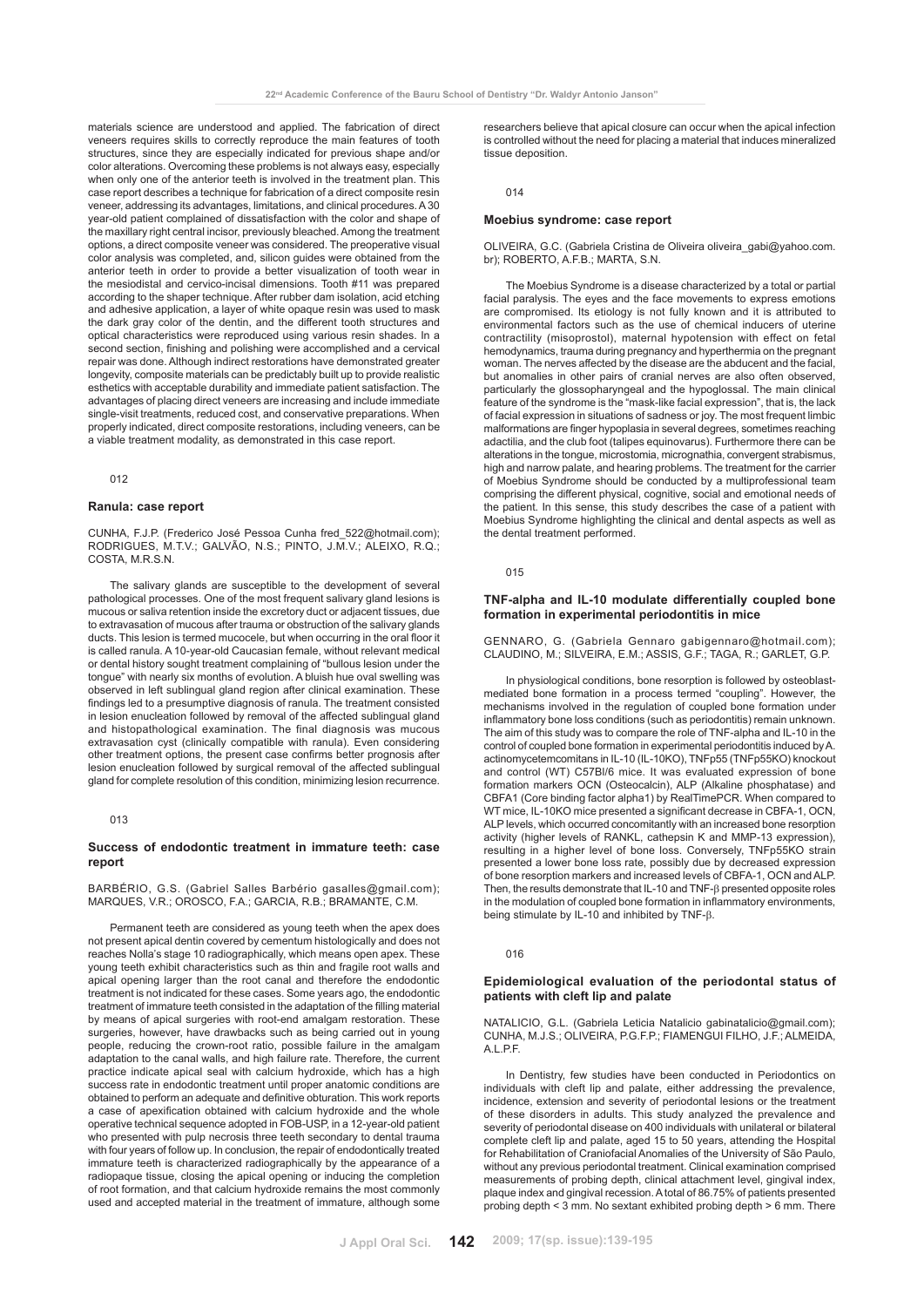was statistically significant difference in probing depth according to age, types of cleft and sextant (p<0.001); 95.87% of teeth presented mean attachment level = 3 mm. The sextant with cleft did not present higher means of probing depth, clinical attachment level, plaque index and gingival index. There was no statistically significant difference between gender and the other variables. There was gingival bleeding and presence of biofilm in 99.69 and 97.40% of the sample, respectively, in both maxillary and mandibular teeth. The frequency and severity of gingival recessions were increased with age, affecting mainly the premolars and molars. The frequency of recession in incisors and canines was 10 times higher compared to the general population. The type of cleft was not an important factor influencing the prevalence of periodontal disease. Gender did not influence any of the clinical parameters in this sample. Age seems to be an important factor influencing the prevalence and severity of periodontal disease, for all aspects investigated. Periodontal disease in individuals with clefts, in the present study, occurred in a similar manner as observed in other populations. The presence of a cleft does not seem to increase the prevalence of the disease.

#### 017

## **Black triangle elimination with periodontal plastic surgery and esthetic restorative procedures**

OLIVEIRA, G.U. (Gabriela Ulian de Oliveira gabiulian@usp.br); PINTO, R.C.N.C.; ISHIKIRIAMA, S.K.; ISHIKIRIAMA, B.L.C.

Miller class IV recessions cause considerable esthetic, phonetic and functional complications. In such cases, the combination of surgical and restorative procedures may be required. This case report describes a variation of a surgical technique in which a coronally advanced flap (CAF) procedure was associated to a connective tissue pedicle graft rotated (CTPGR) from the palatal region to reconstruct the interdental papilla in adjacent Miller class IV recessions. In addition, restorative procedures were performed on both affected teeth (#6 and #7) to improve the esthetic appearance. A healthy 39-year-old woman presented with compromised esthetics between teeth #6 and #7. Clinical and radiographic examinations revealed two Miller class IV gingival recessions involving these teeth with recession depths of 3 mm and 4 mm, respectively. IN addition, a Nordland & Tarnow class III interdental tissue loss of 7 mm was observed. After 1-year follow-up, the results demonstrated physiological probing depth and clinical attachment level gain with no clinically evident signs of inflammation in the gingival margin. There was complete coverage of recession (tooth #6) with an increase in papillary volume, an improvement in the gingival zenith position, and considerable reduction of the black triangle. Within the limits of this case report, the combination of the coronally advanced flap surgery and a connective tissue pedicle graft, complemented by restorative procedures led to a satisfactory esthetic outcome and may be a viable approach for the treatment of Miller class III and IV recession-type defects.

#### 018

# **Determination of rotational freedom between abutment and implant for analytical model**

FERREIRA, G.T. (Gabriella Tavares Ferreira gabitfer@hotmail.com); SILVA-NETO, J.P.; CORÓ, V.; ARAÚJO, C.A.; DAVI, L.R.; NEVES, F.D.

The aim of this study was to validate analytical models comparing the theoretical with the experimental rotational freedom, between the implant and the abutment hexagons. The following external hexagon implants were used: Internal torque (IT), Branemark System MK III (NO) and conventional external hexagon (EH). The theoretical freedom was determined by means of an analytical model developed in the MATLAB software program, from mathematical expressions. The experimental rotational freedom was determined cording to manufacturers' testing. The results were subjected to the Student's t-test (p<0.05). The averages of the experimental and theoretical results were, respectively: IT 3.30 +- 0.17o and 3,34 +- 0.18o, NO 2.58 +- 0.35 and 2,81 +- 0.39o, EH 3,31 +- 0.41 and 3,62 +- 0.48o. No statistically significant difference could be found between the experimental and theoretical results for each type of implant evaluated. The relative error between the averages of theoretical and experimental rotational freedom was lesser than 10% for all implants analyzed. Therefore, the analytical model used in the MATLAB software is valid to determine the theoretical rotational freedom angle of each sample, with no need of making the measurements of rotational freedom angles in the experimental device.

#### 019

#### **Esthetic solution for darkened teeth with laminate composite veneers**

GAMBARINI, C.T.A.G. (Cristiana Toledo de Arruda Gambarini cris\_ gambarini@yahoo.com.br); VERONEZI, M.C.; LEGRAMANDI, D.B.; BONELLI, A.C.C.; GOMES, C.C.; CARBALLEDA, G.S.

Over the past decades, the Restorative Dentistry specialty has been in evidence due to the increased search of patients for a \"perfect smile\" because current society consider it a synonymous of status, increasing people's self-esteem and confidence. On the other hand, it reinforces the responsibility of the professionals acting in this field due to the constant and fast appearance of new materials and techniques. Laminate veneers produce full or partial coverage of the buccal surface of esthetically compromised teeth with conservative materials and techniques. By the direct technique, laminate veneers can be performed by handpicked free, using composite resins with similar optical characteristics to those of the dental structures. This case report shows the fabrication of laminate composite veneers on severely darkened teeth 11 and 21 due to endodontic treatment and old and yellowish fillings. Excellent esthetic and functional outcomes were obtained, reestablishing the patient self-esteem.

#### 020

## **Temporomandibular joint arthrocentesis**

SANTOS, G.S. (George Soares Santos georgesoaress@gmail.com); PROVENZANO, N.; MARQUEZ, I.M.; ROCHA, F.S.; FURTADO, L.M.; ZANETTA-BARBOSA, D.

Temporomandibular dysfunction (TMD) is a generic term that refers to pathologies of the temporomandibular joint (TMJ). For the precise diagnosis of this disease, it is necessary a comprehensive anamnesis as well as physical and complementary exams. Therapeutic procedures, such as medication and interoclusal splints can also be of great importance in the differential diagnosis and treatment. . Each type of joint disorder needs a different approach that may range from medication to open surgery. Arthrocentesis is the washing of the upper compartment of the TMJ aiming at removing debris and inflammatory mediators. This low invasive procedure can be used either for diagnosis or as definitive treatment of several affections of the TMJs, such as: temporomandibular disk displacement with and without reduction, synovitis and arthrosis. The objectives of this work are to make a brief review of the literature about arthrocentesis and to describe a clinical case of an 18 year-old woman with complaint of open mouth reduction with 15 days of evolution. The patient reported having heard a click in the left TMJ joint during yawning and could not open her mouth since then. The initial maxillofacial clinical examination showed open mouth limitation (22 mm), absence of right lateral movements and mandibular deviation to the left in maximum opening. After the anamnesis, clinical exam and complementary exams, the hypothesis of anterior disk displacement without reduction was established. Interoclusal splint therapy was used with little success. TMJ arthrocentesis was then used and the patient improved maximum mouth opening to 44mm and recovery mandibular movements.

## 021

## **Isolated fracture of the zygomatic arch: Case report and discussion of the most important surgical managements**

GIL, A.P.S. (Ariane Paredes de Sousa Gil aps.gil@hotmail.com); CARVALHO, A.C.G.S.; QUEIROZ, T.P.; MAGRO-FILHO, O.

The zygomatic complex fractures have a high incidence among the different kinds of facial trauma, and its occurrence is only lower than nasal fractures. However, its etiology and epidemiology depends on the social, economic and cultural factors of each evaluated region. The zygomatic arch projects itself laterally in the face, giving its transversal dimension. Its fracture may be associated to low intensity impacts because of the fragility of this structure. Clinically, the zygomatic arch fractures lead to reasonable facial asymmetries, limitation of mouth opening due to impaction of the mandibular coronoid process, as well as edema and pain and crackling on palpation. Radiographically, these fractures are observed in three points, modifying the convex morphology of this structure to a "V" shape, and are easily noted at the submentovertex radiograph. The aims of this study are report an isolated fracture of the zygomatic arch and discuss the various therapeutic managements that can be used in the surgical treatment of this type of fracture. A 26-year-old male had a sporting accident and was referred to the Araçatuba School of Dentistry complaining of "a hole in the face". After clinical and radiographic examination, an isolated fracture of the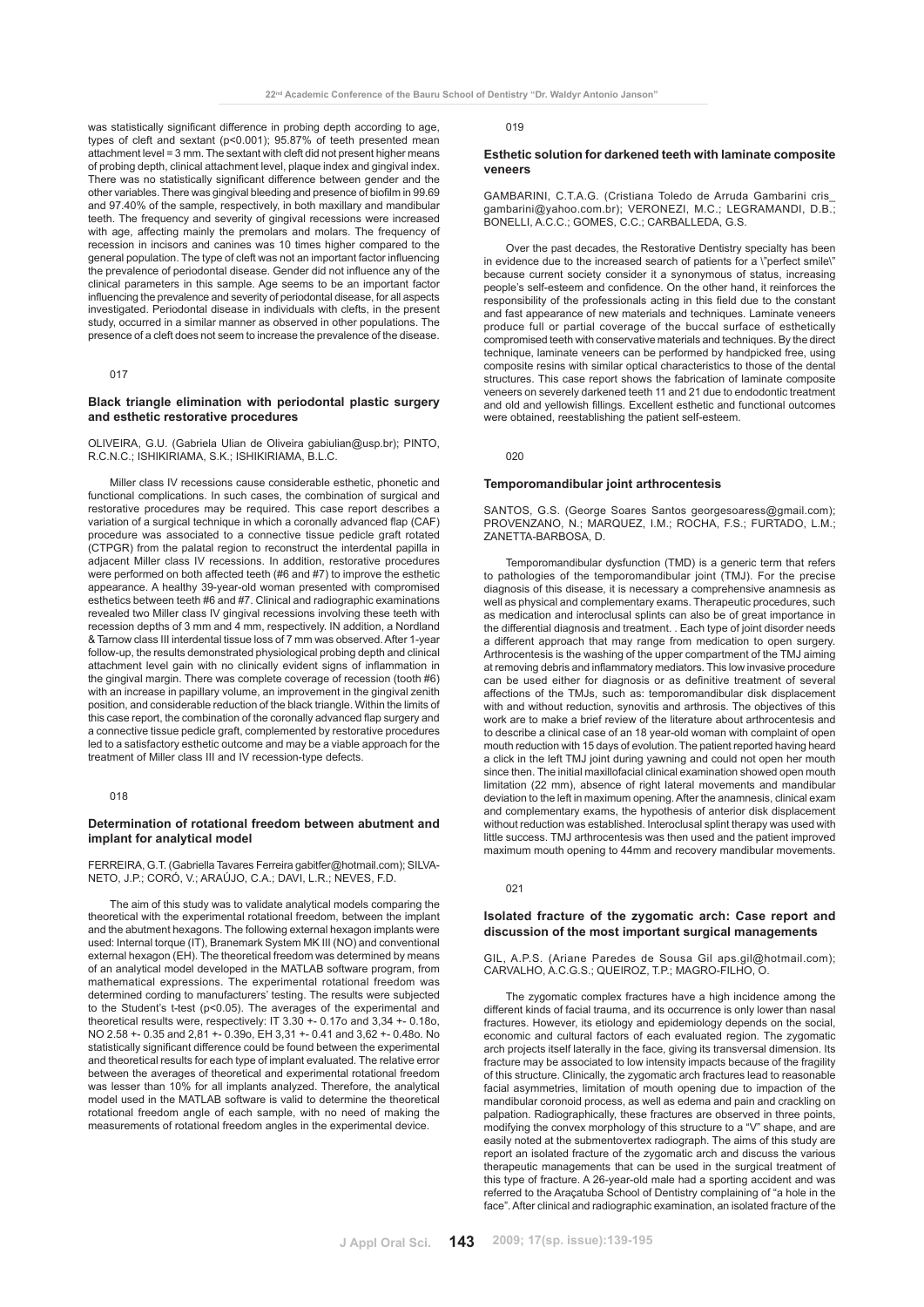right zygomatic arch was diagnosed. A surgical treatment was performed under local anesthesia, and a Barros hook was used for the reduction of the fracture. This technique permitted an anatomical reduction of the fracture and the patient was rehabilitated on his esthetic and function.

### 022

## **Increase of the keratinized gingival tissue width by the free gingival graft technique**

ANOVAZZI, G. (Giovana Anovazzi giovanaanovazzi@hotmail.com); SOUTO, B.H.M.; OLIVEIRA, G.J.P.L.; SOUZA, J.A.C.; FONTANARI, L.A.; SAMPAIO, J.E.C.

It is known that the presence of keratinized tissue is not necessary for the maintenance of the stability of periodontal tissues. However, the presence of some local conditions, such as, thin gingival tissue, prominent root and gingival recession, combined with a reduced or missing amount of attached gingiva, may indicate a gingival augmentation procedure. Among the techniques proposed to achieve this increase, a free gingival graft procedure is one of the most predicable approaches for keratinized tissue augmentation, and the results remain stable for long periods of observation. The aim of this case report is to demonstrate the effectiveness of the free gingival graft technique in increasing the width of the keratinized gingival tissue. The patient had recessions and no attached gingiva associated with the lower incisors, which hindered her oral hygiene. Considering the limitations of this work, it may be concluded that the free gingival graft technique leads to an increase in the width of keratinized tissue.

023

#### **Autogenous transplantation - mediate technique**

GRACIO, A.C.M.M. (Ana Clara Maria Malta Gracio acgracio@hotmail.com); BARBIERI, A.A.; ALVES, M.G.O.; ALMEIDA, J.D.

The dental transplantation involves an autologous tooth implantation in a new alveolus. The objective of this study is to demonstrate the viability of the auto- transplantation of the 3rd molar tooth germ to the 2nd molar tooth place, by the mediate technique. The first session is used to prepare the alveolus and the transplantation is done in the second session. A 16-yearold Caucasian female patient with indication for extraction of tooth #37 was selected for this study. During the clinical and radiographic examinations, an extensive carious lesion involving the furcal region and periapical lesion were detected. After anesthetic blockage, incision and flap elevation, tooth #37 was sectioned and extracted, followed by curettage of the periapical lesion and preparation of the receptor alveolus. In the following session, the tooth #38 to be implanted was put in infraocclusion and stabilized with an X-suture; the region was cleaned and the patient medicated. After removing the suture, the following clinical features were observed: good bone insertion, lack of sensitivity and health periodontium. Although other treatment options are available, dental transplantation, when well indicated, can bring good clinical results, which makes it an excellent therapeutic option for oral rehabilitation in young patients.

### 024

### **Long-term durability of composite resin oral rehabilitation in a multidisciplinary treatment**

PASQUINELLI, G.B.A. (Guilherme Bordini do Amaral Pasquinelli guibacana@hotmail.com); SOARES, C.J.; BRANCO, C.A.; QUAGLIATTO, P.S.; FONSECA, R.B.

The use of techniques for composite resin combined with esthetic and functional parameters provide greater chances for long-term effective treatments that deal with different areas in dentistry. The aim of this work is to present in a clinical case the principles and techniques of dental transformations with composite resin, relationships with periodontics and occlusion, and the results of 8 years of follow-up. A 46-year-old female patient complained of a diastema between teeth #11 and #12, pigmented restoration in tooth #12 and dissatisfaction in the position of maxillary teeth. The clinical examination showed generalized periodontal disease and posterior premature contact generating mandible deviation and excessive contact at palatal surface of tooth #12. Occlusal adjustment and periodontal treatment were done followed by restorative treatment with closing of the diastema and dental transformations. The multidisciplinary intervention resulted in periodontal health, good occlusal pattern with tooth alignment in addition to esthetic improvements. The treatment outcomes were followed up during 8 years, showing slight wear and satisfactory general conditions.

The adhesive techniques with direct composite resin in dentistry allow expanding treatment opportunities and availability with excellent durability.

025

# **Effect of post length on the fracture resistance of endodontically treated teeth restored with custom cast post and core or prefabricated post and composite resin core**

COSTA, G.C. (Guilherme Corbetta Costa guicorbetta@gmail.com); PEREIRA, J.R.; GHIZONI, J.S. VALLE, A.L.; OLIVEIRA, J.A.; ZOGHEIBE,  $\overline{V}$ 

This study compared the fracture resistance of endodontically treated teeth restored with posts and cores with different post lengths covered by cast restorations. Sixty extracted intact canines were endodontically treated and randomly divided into 6 groups of 10 teeth each. Groups 1, 2 and 3 were restored with custom cast posts and cores with different combinations of post length (5.0 mm, 7.5 mm and 10 mm, respectively) and groups 4, 5 and 6 were restored with prefabricated post and composite resin core with different combinations of post length (5.0 mm, 7.5 mm and 10 mm, respectively). A compressive loading was applied at a 45-degree angle to the long axis of the tooth until failure. The two-way analysis of variance (á=.05) showed a statistically significant difference between the types of post (P<.001), among the different post lengths (P<.001) and showed a highly significant interaction between type of post and post length (P<.001). However, when the mean fracture forces for the groups were compared (Group 1 – 254.4 N; 2, 3, 4, 5, 6 groups– 331.7 N, 434.7 N, 405.4 N, 395.6 N and 393.8 N, respectively), no significant differences could be detected among the three groups restored with prefabricated posts and composite resin. This study showed that an increased post length in teeth restored with prefabricated posts does not significantly increase the fracture resistance of endodontically treated teeth. On the other hand, endodontically treated teeth restored with custom cast posts and cores showed a significant increase in fracture resistance when the post length was increased.

026

# **Histomorphometric analysis of the periodontium of rat molars after furcal perforations filled with different materials**

SILVA, G.F. (Guilherme Ferreira da Silva gferreiras@hotmail.com); TANOMARU-FILHO, M.; GUERREIRO-TANOMARU, J.M.; SASSO-CERRI, E.; CERRI, P.S.

The success in the treatment of root perforations depends on the material used to fill them. Thus, the aim of the present study was to evaluate the biological response of three sealing materials at furcal perforation in rat molars: White MTA-Angelus (MTA), Endo-C.P.M.-Sealer (CPM) and zinc oxide and eugenol cement (ZOE). After 7, 15, 30 and 60 days, the animals were killed and the specimens were prepared to be stained with hematoxylin and eosin, Masson's trichrome and subjected to TRAP (Tartrate Resistant Acid Phosphatase) reaction. The morphometric analysis was performed considering three parameters: periodontal ligament thickness (PL), number of inflammatory cells (IC) and number of TRAP-positive osteoclasts in the alveolar bone surface. The experimental groups showed, in all periods, significant increase (p=0.05) in the PL thickness in comparison to the control group; this thickness being more accentuated in the ZOE group. The periodontal space in the CPM group was thinner in all experimental periods in comparison to MTA and ZOE groups, except for the period of 60 days; in this period, statistically significant differences in the periodontal space were not detected between CPM and MTA groups. At 7 days, a large number of IC was verified in all groups, especially in ZOE; from 7 to 60 days, the number of IC decreased gradually. Quantitative analysis revealed a significant increase in the number of TRAP-positive osteoclasts in the ZOE group, in all studied periods, in comparison to the other groups. In CPM and MTA groups, the number of osteoclasts was not significantly different in the periods of 15, 30 and 60 days. Moreover, in the 60-day period, no significant differences were observed in the number of osteoclasts among CPM, MTA and control group. Therefore, the present results indicate that MTA-based materials seem to be more biocompatible than ZOE.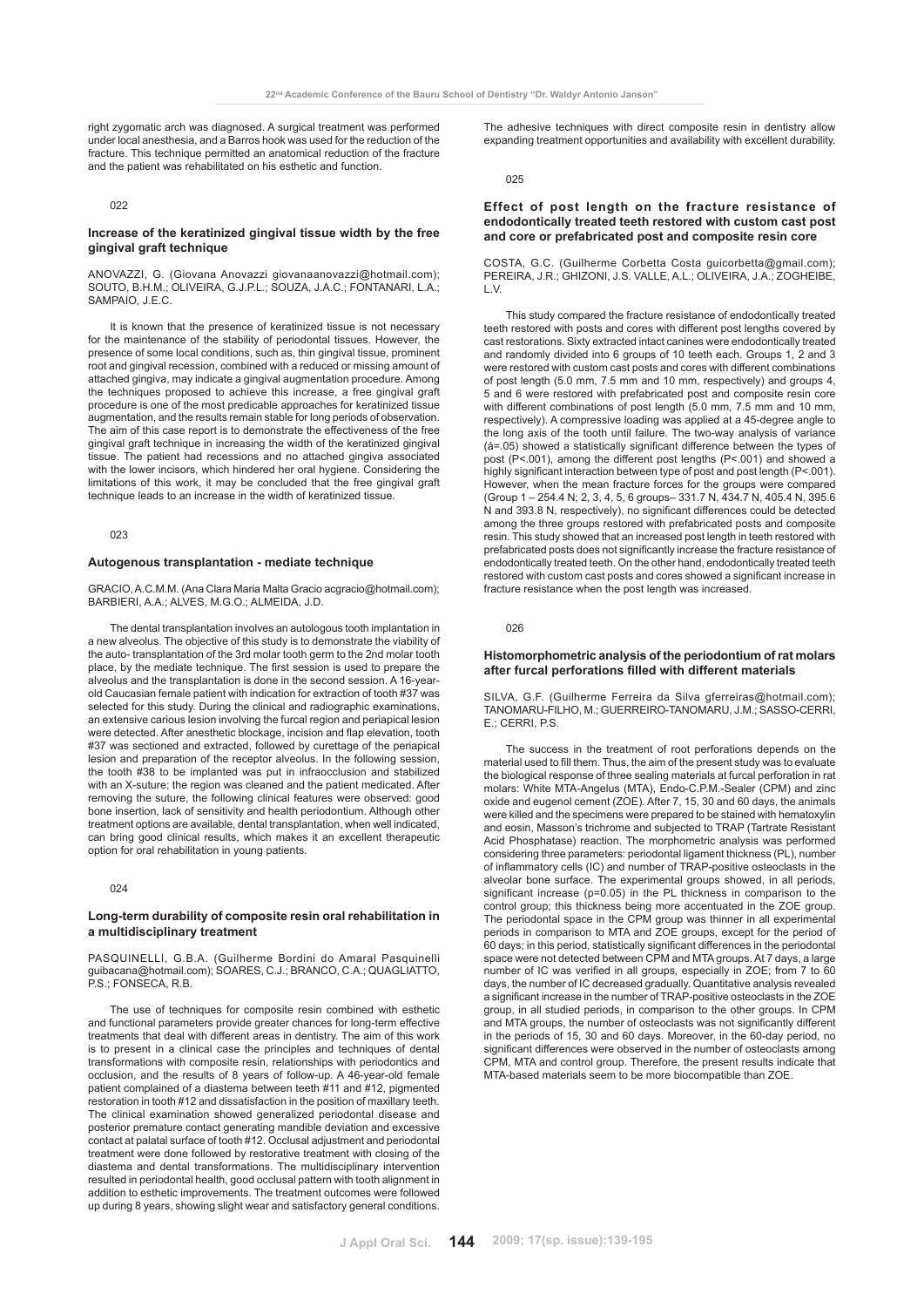#### **Viral infection in an immunosuppressed patient under chemotherapy**

SPAGNOL, G. (Guilherme Spagnol guilherme.spagnol@uol.com.br); FREITAS, R.R.; SANTOS, P.S.S.; NAPOLES, B.B.

Patients subjected to chemotherapy become immunosuppressed and are therefore susceptible to infection. Bacterial, fungal and viral infections, such as cytomegalovirus, herpes simplex, varicella-zoster and Epstein-Barr, are associated with high morbidity among such patients. The viruses have similar clinical manifestations in the oral mucosa. The aim of this case report is to show the importance of the diagnosis and treatment of oral herpetic infection in immunosuppressed patients. A 20-month-old female patient with neuroblastoma, who had been receiving chemotherapy treatment for six months, was hospitalized one day after a course of chemotherapy. She had febrile peaks (39 degrees) and leucopenia (leukocytes 0.200/mm<sup>3</sup>) on the day of admission. There were painful lesions on her tongue, gums and lips, with a vesicular-bullous center of approximately 0.5 cm and erythematosus edges and she mentioned having dysphagia. During her hospital stay, the patient received antibiotic therapy with the following drugs: ceftazidim, vancomycin, oxacillin, crystalline penicillin G and metronidazole but the febrile peaks did not diminish. Scarification of the lesion was carried out and the Tzanck method showed the presence of cells with viral inclusion on the tenth day of hospitalization, which led to the diagnosis of recurrent herpetic stomatitis. The patient was treated with a daily intravenous dose of 450 mg of aciclovir and a 3 times a day topical aqueous 0.12% chlorhexidine to prevent secondary infection of the lesions. She had just one febrile peak 24 hours after starting treatment with acyclovir and the fever ended after 48 hours. Within 3 days, the patient started to feed normally, with general clinical recovery. It may be concluded that the diagnosis, treatment and prevention of infections in immunocompromised patients are of great importance because they may have atypical presentations, making them difficult to diagnose.

028

#### **Evaluation of root canal fillings using five types of sealers**

ANDRADE, G.H. (Gustavo Henrique Barbosa de Andrade ghb\_andrade@ hotmail.com); BRAMANTE, C.M.; BERNARDES, R.A.; MORAES, I.G.; BERNARDINELI, N.; GARCIA, R.B.

The aim of this study was to evaluate the sealing ability of root canal fillings performed with five root canal sealers evaluated by the fluid filtration model. Sixty-four human single-rooted premolars were used. After preparing the coronal access to the pulp chamber, the diameter of the apical foramen was standardized with a #25 K-file. The cleaning and shaping of the root canals was performed using the nickel-titanium Profile .04 and .06 instruments until the 40.06 ProFile instrument reached the working length. The root canals were irrigated using 1% sodium hypochlorite. The teeth were randomly divided into 5 experimental groups  $(n = 12)$ : AH Plus (G1), MBP (G2), Acroseal (G3), Sealapex (4), MTA sealer(G5) and two controls (positive and negative;  $n = 2$ ). The sealing ability was measured by using the fluid filtration model. Four measurements, one every 2 minutes for 8 minutes were analyzed after 15, 30 and 60 days. The fluid filtration model showed that Sealapex, Acroseal and MTA sealer showed an increment in the leakage in the period from 15 to 60 days. AH Plus and MTA sealer showed a decrease in the leakage pattern after 30 days. There was no significant difference in the sealing ability among the sealers except for Acroseal in the 30-and 60-day periods and Sealapex in the 60-day period. AH plus and MBP sealers had the highest sealing ability.

## 029

#### **Bite marks: a case report**

MAROTE, LA A. ( Isa Azevedo de Almeida Marote i.marote@hotmail. com); NARESSI, S.C.M.; BARBIERI, A.A.; QUELUZ, D.P.; SCHMIDT, C.M.; PREZA, A.O.

The work of forensic dentistry experts at the Forensic Medicine Institutes has been increasingly recognized by the authorities due to their role in human identification in live individuals, bones and corpses in an advanced stage of decomposition; aid at anthropology departments; and aid in the identification of suspects and body injury examinations by means of the study and analysis of teeth, dental events, bite marks and facial bones. This paper reports the case of a family that had been victim of drowning due to a flood occurred in the city of Cuiabá-MT in the beginning of 2001. The victims were brought to the Forensic Medicine Institutes of Cuiabá/MT to be subjected to necroscopic examinations, including a dental examination. During the examination of the bodies, it was found that one child had a bite mark on the neck. In order to identify the cause of the injury, the study cast models were obtained from the children's parents. The forensic dentistry expert used a caliper to make the following measurements: canine to canine, mesiodistal distance of anterior teeth and size of dental arches in the victims, in the models and also in the injury found in the child. The models were further superpositioned directly on the injury site. Since this injury did not cause the child's death, more detailed examinations were not performed because the purpose of the analysis was only to find who had produced it. After the analysis, it was found out that the injury had been produced in life, had characteristics of having been produced recently (the same day) and the comparative analysis of injury and models of the dental arches of the parents led to the conclusion that the bite mark had been produced by the child's father in an attempt to save her, according to reports from witnesses.

030

## **Ccr5+ cells in experimental periodontal disease: modulation of pro- and antiinflammatory cytokine expression**

NUNES, I.S. (Isabela Sousa Nunes isanunes74@yahoo.com.br); CLAUDINO, M.; RAIUMUNDO, F.M.; COLAVITE, P.; REPEKE, C.E.; GARLET, G.P.

Inflammatory and immune response to periodontopathogens result in inflammatory alveolar bone resorption, in an environment characterized by high levels of chemokines and their receptors, such as CCR5 receptor. However, mechanisms linking CCR5+ cells to the immunoregulation of periodontal disease remain unknown. The aims of this study were to evaluate the modulation of proinflammatory (TNF-alpha and IL-1beta) and antinflammatory (IL-10) cytokines expression in C57Bl/6 (WT) and CCR5KO mice after A. actinomycetemcomitans oral inoculation, and to correlate it with periodontal disease severity. After 0, 7, 15, 30 and 60 days of infection, alveolar bone loss and levels of TNF-alpha, IL-1beta and IL-10 expression (by RealTimePCR) were evaluated. CCR5KO mice presented a significant reduction (p<0.001) of bone loss after 30 days of inoculation. It was also verified that CCR5KO mice showed a significant reduction in TNF-alpha and IL-1beta expression (p<0.001), while only a trend of increased IL-10 expression (p>0.05) was observed. RANKL levels were reduced (p<0.01) in CCR5KO mice, possibly due by reduced levels of TNF-alpha and IL-1beta; while OPG levels were discreetly increased (p>0.05). Our results suggest that CCR5+ cells present a proinflammatory role in experimental periodontitis, regulating TNF-alpha, IL-1beta and RANKL levels.

031

## **Role of mast cells in the release of IFN-gama, IL-4, CCL5/ RANTES, CXCL1/KC and XCL1/Lymphotactin in diabetic mice with periodontal disease**

FREIRE, I.R. (Isabelle Rodrigues Freire isabellefreire@ig.com.br); SALZEDAS, L.M.P.; OLIVEIRA, S.H.P.

Previously, we observed that mice with diabetes mellitus (DM) subjected to periodontal disease (PD), demonstrated an increase in bone resorption when compared to normoglycemic mice. Thus, the purpose of the present study was to evaluate the role of mast cells (MAST) in the production of cytokines and chemokines induced by PD in mice with DM. Mice were pretreated with a single dose of streptozotocin (STZ) for induction of DM. To evaluate the role of MAST in PD, the mice were depleted of MAST by pretreatment with compound 48/80 (48/80). Subsequently, PD was induced using a ligature around the homologous first molars. Neutrophils (NE) recruited into the gingival tissue were evaluated by the production of myeloperoxidase enzyme (MPO), and the levels of IFN-gama, IL-4, RANTES/CCL5, KC/CXCL1 and Lymphotactin/XCL1 produced in tissue were evaluated by Enzyme-Linked Immunosorbent Assay (ELISA). It was observed the MPO levels were higher in diabetic and normoglycemic mice 14 days after the induction of PD. It was observed a partial reduction of MPO levels in diabetic mice with PD treated with 48/80. The level of IFNgama, IL-4, RANTES/CCL5, KC/CXCL1 and Lymphotactin/XCL1 was observed in diabetic mice independently of induction of PD after 7 or 14 days. In conclusion, DM increased the neutrophil recruitment in the PD mice. The MAST depletion decreased the recruitment of NE and it induced the production of high levels of IFN-gama, IL-4, RANTES/CCL5, KC/ CXCL1 and Lymphotactin/XCL1, independently of induction of PD. Taken together, our results suggest that MAST may have a dual role on the PD under diabetic conditions.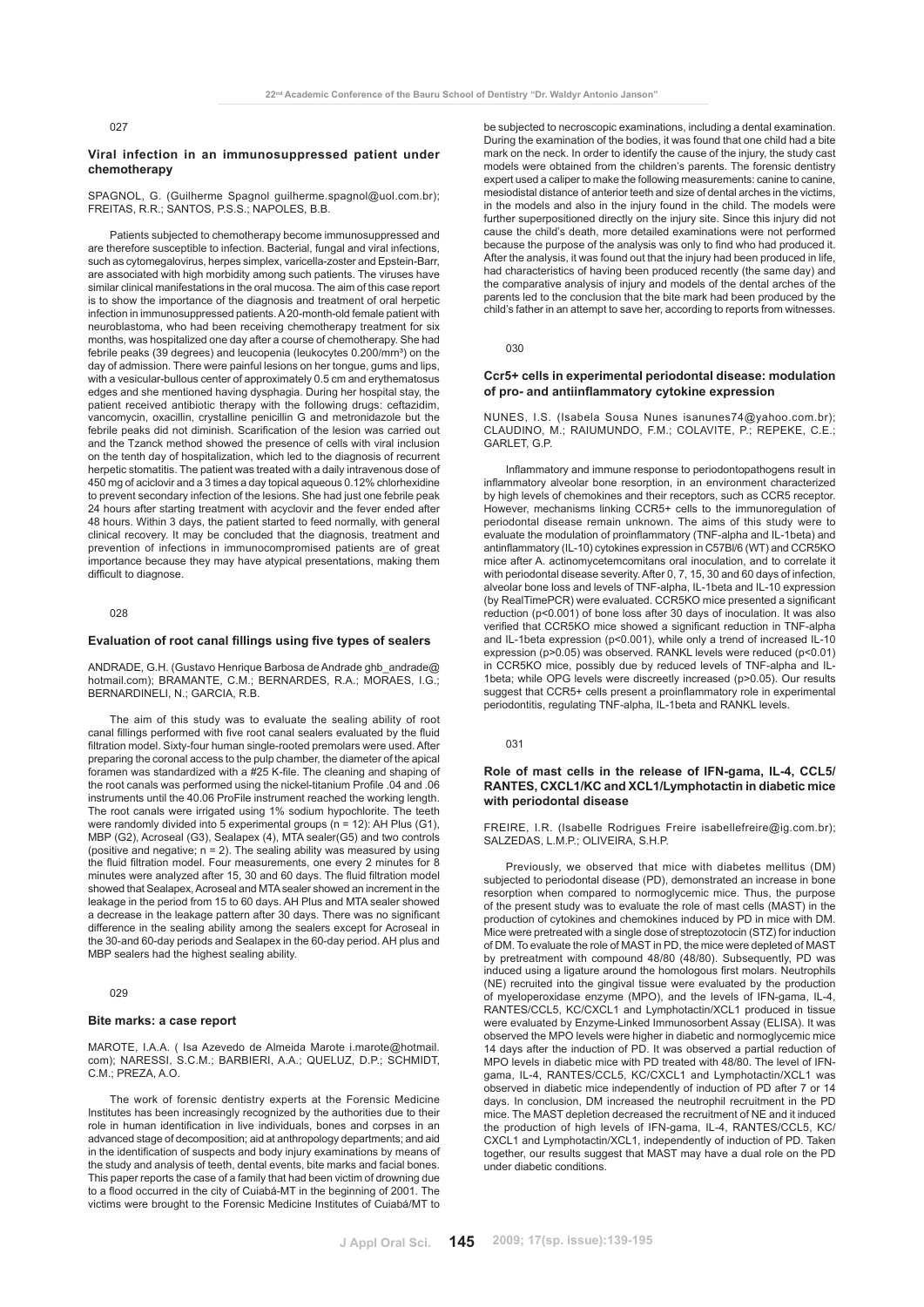#### *In situ* **evaluation of the effectiveness of low concentration fluoride dentifrices supplemented with calcium and phosphate**

AMARAL, J.G. (Jackeline Gallo do Amaral jackelineamaral@gmail.com); DELBEM, A.C.B.; SASSAKI, K.T.; MARTINHON, C.C.R.

The aim of this study was to evaluate the effectiveness of low concentration fluoride dentifrices supplemented with calcium and phosphate on the demineralization of enamel and the dental biofilm formed *in situ*. The study was conducted in four experimental phases of 7 days, with 7-day intervals. Ten volunteers wore palatal appliances containing 4 bovine enamel blocks for each experimental phase. Cariogenic challenge was produced with 30% sucrose solution, 6 times per day. The groups were defined as follows: negative control (Placebo); 500  $\mu$ g F/g dentifrice; 500  $\mu$ g F/g with Ca dentifrice; positive control: 1100 μg F/g dentifrice (Crest®). Enamel alterations were evaluated by the percentage of surface microhardness change (%SMHC). Fluoride measurement was performed using an ionspecific electrode. The amount of calcium and phosphate was analyzed by testing the colorimetric spectrophotometer. The statistical analysis showed that the placebo had higher percentage of mineral loss than the 500  $\mu$ g F/g dentifrice. The 500  $\mu$ g F/g with Ca and 1100  $\mu$ g F/g dentifrices showed similar minerals losses and lower the other groups (Analysis of Variance and Tukey test, p<0.05). The 1100 µg F/g dentifrice had higher concentration of fluoride, calcium and phosphate on the biofilm compared to others experimentals dentifrices, while the placebo dentifrice observed the lowest concentration of these ions (Kruskal-Wallis, p <0.05). Based on this study, the low concentration fluoride dentifrices supplemented with calcium and phosphate showed similar results to the standard, being able to reduce the demineralization of bovine enamel under high cariogenic challenge.

033

### **Hypernasality after orthognathic surgery: effect of pharyngeal flap surgery on correction of velopharyngeal insufficiency**

ZANOLLA, J. (Jaine Zanolla jaine.zanolla@usp.br); SAMPAIO-TEIXEIRA, A.C.M.; YAMASHITA, R.P.; FUKUSHIRO, A.P.; TRINDADE, I.E.K.

Pharyngeal flap surgery (PFS) is routinely used for the correction of velopharyngeal insufficiency (VPI) in patients with cleft palate, based on the mechanical obstruction caused by the flap, which links the soft palate to the posterior pharyngeal wall, while two lateral holes are left for nose breathing. On the other hand, orthognathic surgery with maxillary advancement in this population has the potential to impair velopharyngeal closure, and cause hypernasality as a consequence. The purpose of this report is to present a clinical case of a patient subjected to orthognatic surgery followed by PFS, whose effects on speech resonance were evaluated by means of nasometry, a technique that allows the estimation of nasality. The patient had a surgically repaired unilateral cleft lip and palate. He was subjected to orthognatic surgery with maxillary advancement at 16 years of age and to PFS 9 months later. Nasometry was performed at the pre-and postoperative periods of both procedures during the reading of a set of oral sentences (OS) and nasal sentences (NS). A questionnaire was applied to assess respiratory symptoms. Nasalance scores obtained before orthognatic surgery corresponded to 37% (NS) and 17% (OS), indicating the presence of hyponasality without hypernasality The patient reported mouth breathing and left nasal obstruction. After orthognatic surgery (7 months), nasalance scores changed to 61% (NS) and 46% (OS), suggesting hyponasality elimination, with improvement of nasal breathing, and the development of iatrogenic hypernasality. After PFS (1 year and 3 months), scores corresponded to 49% (NS) and 15% (OS) demonstrating adequate oronasal resonance without respiratory complaints. The findings show that pharyngeal flap surgery is an effective option for the surgical treatment of VPI induced by orthognathic surgery with maxillary advancement.

## 034

## **Parameters for esthetic success in periodontics-restorative dentistry relationship**

MIOTTO, J.C. (Janaína Castilho Miotto janaina\_miotto@hotmail.com); OLIANI, F.L.; BRANCO, C.A.; BUSO, A.M.; QUAGLIATTO, P.S.; FONSECA, R.B.

Erosive lesions with dentin exposure when associated with color and shape alterations in anterior teeth result in unfavorable esthetics. The correct association of surgical-esthetic periodontital treataments and dental transformation with composite resin is an effective alternative for

the resolution of these cases. The aim of this work is to show by a clinical case, all stages of an anterior esthetic rehabilitation by means of the interaction between restorative procedures and periodontal surgery. Male patient, JMA, 46 years old, presented subgingival erosive lesions mainly at buccal surfaces of maxillary teeth, discolored teeth (yellow) and esthetic disharmony (diastemata and uncohesive dental). The lesions were exposed by periodontal surgery, increasing clinical crown and then provisionally restored with glass ionomer cement. The teeth were subjected to 2 sessions of bleaching with 35% carbamide peroxide and, after 21 days, closing the diastemata and dental transformations were performed with adhesive techniques and direct composite resin. After 24 hours, the restorations were polished with diamond pastes (medium and fine granulations) on rubber cups, and the final gloss was done with polishing brushes. The use of the above-mentioned techniques resulted in periodontal health and esthetic-functional improvement of the case. The Periodontics-Restorative Dentistry association by means of correct planning and rigorous esthetic perfection allows excellent outcomes, making it possible to maintain the health of dental and periodontal tissues.

035

## **Clinical approach of ankyloglossia in babies: report of two cases**

### SILVA, J.Z.(Janaína Zavitoski Silva zavitoski\_foa@yahoo.com.br); FARIA, M.D.; CUNHA, R.F.

Ankyloglossia is a developmental anomaly of the tongue characterized by a short lingual frenum, resulting in restricted movement of the tongue. Its etiology is undefined and there is no gender preference. Few studies are available in the literature and the diagnosis and management of ankyloglossia in infants remain controversial. We report two cases of infants subjected to lingual frenectomy, emphasizing the management of ankyloglossia and its implications in breast-feeding.

036

## **Characterization of patients with oral cancer in the northwestern region of Paraná**

UCHIMURA, J.Y.T. (Joana Yumi Teruya Uchimura nuchimura@pop.com. br); PAVAN, A.J.; FERREIRA, J.O.H.; VENTRINI, V.C.

The objective of this study was to identify the epidemiological characteristics of patients with oral cancer in the northwestern region of Paraná, and the environmental and behavioral risk factors. This was a cross-sectional, descriptive, analytical study with secondary data obtained between January and December 2008 from the charts of all patients with oral cancer at the Center of Oncology and Radiotherapy Sant'Ana, in the city of Maringá-PR. From the total of 480 records, 49 patients had oral cancer. Data were collected in a questionnaire containing identification, place of residence, classification of cancer, presence of nodules, signs and symptoms before and after treatment. After analysis, it was found that exposure to sun was related to the type of jobs and sites of occurrence in the oral region. Data were entered to Excel and analyzed with Statistica 7.1 software.From the total population, 89.8% were Caucasian, 69.4% male, and the most prevalent age range was from 50 to 60 years (40.8%). The profession of farmer made a percentage of 28.6%, followed by housekeepers with 16.3%. The TNM (tumor, node, metastasis) staging system, classification of malignant tumors, had 6.1% T0; 8.1% T1, 26.5% T2, 12.4% T3, 34.7% T4, 36.7% N0, 26.5% N1, 18.4% N2, 6.1% N3, 85.7% M0, and no case of M1. The pathological findings showed 93.9% of mucoepidermoid carcinoma, being 10.2% in the tonsils, 26.5% on palate, 26.5% in the tongue, 10.2% in the floor of the mouth, and 10,0% in the retromolar region. It was observed that 69.4% of patients smoked, and 32.7% of them for 30 to 50 years. It was observed that 28.6% smoked 4 to 6 packs/day and 8.2% of patients over 6 packs/day. It was observed that 38.8% of the studied population were alcoholics. This study allowed concluding that there is a urgent need of effective measures, capable of promoting, the reduction of the risk of becoming sick and the prioritization of actions to control the disease.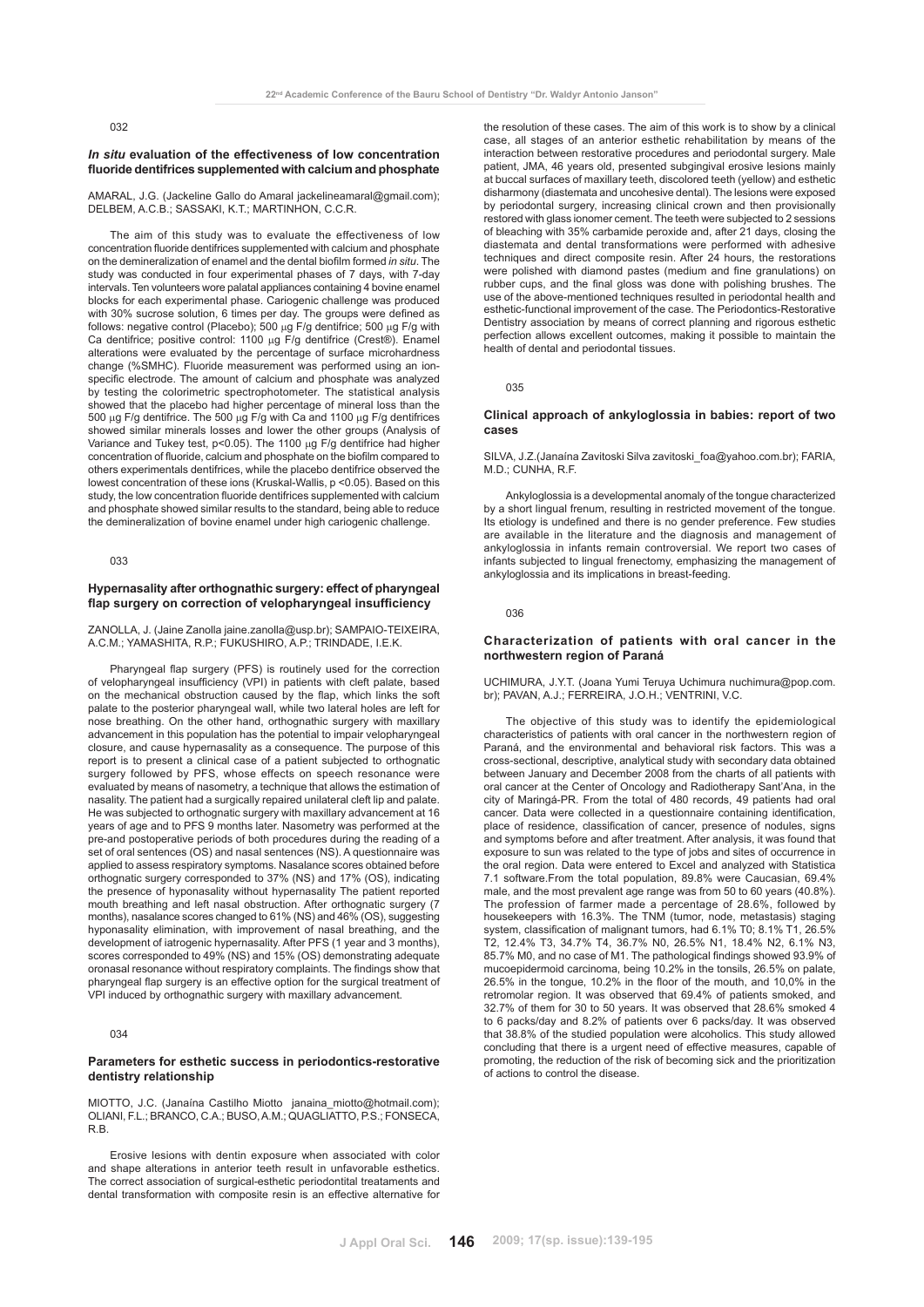## **The use of newly forming bone graft in the coverage of denuded root surface: a new surgical technique of periodontal plastic surgery**

#### BARROS, J.P.C. (João Paulo Corrêa Barros joaof11@usp.br); FERRAZ, B.F.R.; SANT'ANA, A.C.P.; PASSANEZI, E.; REZENDE, M.L.R.; GREGHI, S.L.A.

The coverage of denuded root surfaces is a challenge in periodontal therapy, especially when attachment loss is > 5mm. The currently used therapies show variable rates of coverage, with poorer results in large recession areas. The aim of this study was to evaluate the effects of a newly forming bone graft as an alternative therapy in large recession areas, usually treated by connective sub-epithelial graft. A surgical alveolus with dimensions corresponding of those of tooth extraction alveolus was set and a collagen membrane was placed above it. After 25 days, the area was reopened and the newly forming bone was collected and grafted in a Miller's Class II dehiscence defect with 5 mm of extension from the cementoenamel junction to the marginal gingiva in a mandibular left second premolar. In the surgery, the root surface was treated by scaling and acid conditioning, and the graft was associated with a coronal sliding flap. The clinical parameters evaluated pre- and postoperatively were probing depth, clinical attachment level, marginal gingiva recession, bleeding on probing, plaque index and amount of keratinized tissue. The follow-up periods of 30 days, 3, 6 months, suggest reduction of clinical probing depth and marginal gingiva recession, and increase of clinical attachment level.

#### 038

## **Unconventional rehabilitation to single tooth loss – 10 years of follow-up**

SILVA, J.P.L. (João Paulo Lyra e Silva joaodf22@hotmail.com); SILVA-NETO, J.P.; DANTAS, L.C.M.; CARNEIRO, T.A.P.N.; NEVES, F.D.

The aim of this case report is to present an unconventional way of rehabilitation to single tooth loss, with 10 years of follow-up. A. 18-yearold patient had the central incisor (#11) fractured at middle root third with avulsion of coronal portion after trauma to the anterior facial area. The treatment of choice was the extraction of the root remnant and implant installation in the same session (3i Self-Tap® - 18 x 3.75mm). GingiSCULPT - 3i® abutment, supplied in two pieces for single-session surgeries, was used to maintain the gingival contour; after abutment installation a provisory prosthesis was fabricated joined to the adjacent teeth with a fiberglass bar. After the osseointegration period, the AurAdapt abutment (Nobel Biocare®) was selected for further fabrication of the metallic framework, which received ceramic application for complete metal covering. At the same time, the natural tooth crown had its radicular portion worn out and the internal contents removed, leaving only enamel. Before the ceramic burning, the crown was positioned over the abutment, molding the internal portion on ceramic, still in the dough stage. After abutment personalization, the internal portion of the crown was relined with photoactivated composite resin to increase the adaptation to the abutment. Finally, the abutment was screwed to the implant and the crown was cemented over the abutment with dual resin luting cement. The use of this technique showed esthetic advantages with the preservation of the natural characteristics and disadvantages related to complex procedures and the future caries possibility. Over 10 years follow-up, the treatment was proven effective, preserving functional characteristics; however slight esthetic alterations were observed over time, though without compromising the patient's satisfaction.

## 039

## **Effect of propolis gel on the reduction of dentin permeability,**  *in vitro*

REINATO, J.V.D. (João Victor Donazan Reinato jvreinato@yahoo.com.br); CARVALHO, F.L.N.; MARSICANO, J.A.; MATTOS, M.C.; PEREIRA, J.C.; SALES-PERES, S.H.C.

The aim of this study was to evaluate the effect of two propolis gels on reducing the hydraulic conductance of dentin, *in vitro*. The methodology used for the measurement of hydraulic conductance of dentin in the present study was based on the model proposed in literature. Thirty-six 1-mm-thick dentin discs obtained from human extracted third molars, were divided into 4 groups of nine specimens each. The groups corresponded to the following experimental materials: GI-10% propolis gel, pH 4.1; GII-30% propolis gel; GIII- 3% potassium oxalate gel, pH 4,1; and GIV-1.23% fluoride

gel, pH 4.1, applied to the dentin under the following surface conditions: after 37% phosphoric acid etching and before 6% citric acid etching. Data were analyzed statistically by two-way ANOVA and the Tukey's test at 5% significance level. The results showed no significant differences among GI. GII, GIII and GIV in any tested conditions for reducing dentin permeability. However, the active agents produced the smallest reduction in hydraulic conductance when compared to the presence of smear layer (p<0.05). The results suggest that the effect of both 10% and 30% propolis gels was similar to that of Oxa-gel in reducing dentin permeability. Further ex-vivo and *in vivo* studies must be conducted to clarify the real action of propolis in dentin permeability.

040

## **Comparison of nickel-titanium and stainless steel files in the preparation of root canals**

BAGATELI, J.C.E. (Jocilene Cristina Evangelista Bagateli jobagateli@ hotmail.com); GABANA, M.L.; HIDALGO, M.M.

This study analyzed, comparatively by a literature review, the characteristics of the conventional stainless steel and nickel-titanium files, since these materials have been described during the last years as having good properties in the preparation of root canals. A specific questionnaire applied to endodontists was used to evaluate the practicability of using these instruments, and their importance in dental practice. The results showed that nickel-titanium files: cause less transportation of the canal, resulting in a higher percentage of round final shape of the transversal cross-sectional canal preparation; present less tendency to clockwise direction failure, which the direction most coomonly used in instrumentation techniques; permit similar time of instrumentation compared to stainless steel files, since the period used to pre-curve proceedure would not be counted; and remove the smallest amounts of dentin when compared to the stainless steel files. In conclusion, an association between both files to the instrumentation of the curved root canals would be the best choice, using the potential of each instrument in order to reduce its disadvantages.

041

## **Photoelastic analysis of stress distribution on platform switching implants**

SANTIAGO-JR, J.F. (Joel Ferreira Santiago Junior - joeljr@usp.br); PELLIZZER, E.P.; FÁLCON-ANTENUCCI, R.M.; CARVALHO, P.S.P.; VERRI, F.R.; ALMEIDA, D.A.F.

The aim of this study was to evaluate the stress distribution on latform switching implants by means of a photoelastic analysis. Three models were made of photoelastic resin PL-2 (Vishay Measurements Group, Inc Raleigh, NC, USA), with one implant (Conexão, São Paulo, SP, Brazil) with different diameters (3.75 and 5.00 mm), and a screwed crown, simulating a mandibular molar with abutments of different diameters (4.1 and 5.00 mm). Model A - Platform Ö5.00 mm/abutment 4.1 mm (Platform Switching), Model B - Platform Ö3.75 mm/abutment 4.1 mm (regular diameter/conventional) and Model C - Platform Ö5.00 mm/abutment 5.00 mm (wide diameter/ conventional). The prostheses were standardized and made of NiCr alloy. In order to visualize the stress fringes, a circular polariscope was used, and axial loads of 100 N were applied by means of a Universal Test Machine (EMIC-DL 3000). The results were photographed and analyzed qualitatively in the image-editing program (Adobe Photoshop CS3). A greater intensity of stresses was observed in Model B (Platform Ö3.75 mm/abutment 4.1 mm), with stresses concentrated around the body of the implant and at its apex. In models A (Platform Ö5.00 mm/abutment 4.1 mm - Platform Switching) and C (Platform Ö5.00 mm/abutment 5.00 mm), the fringe distribution patterns were similar, as the stress was concentrated at the level of the implant apex. In Model A, the stress concentration was more centralized along the axis and was less intense around the implant body. It was concluded that: 1) Model B presented the highest concentration of stress. 2) Model A and Model C presented similar stress distribution.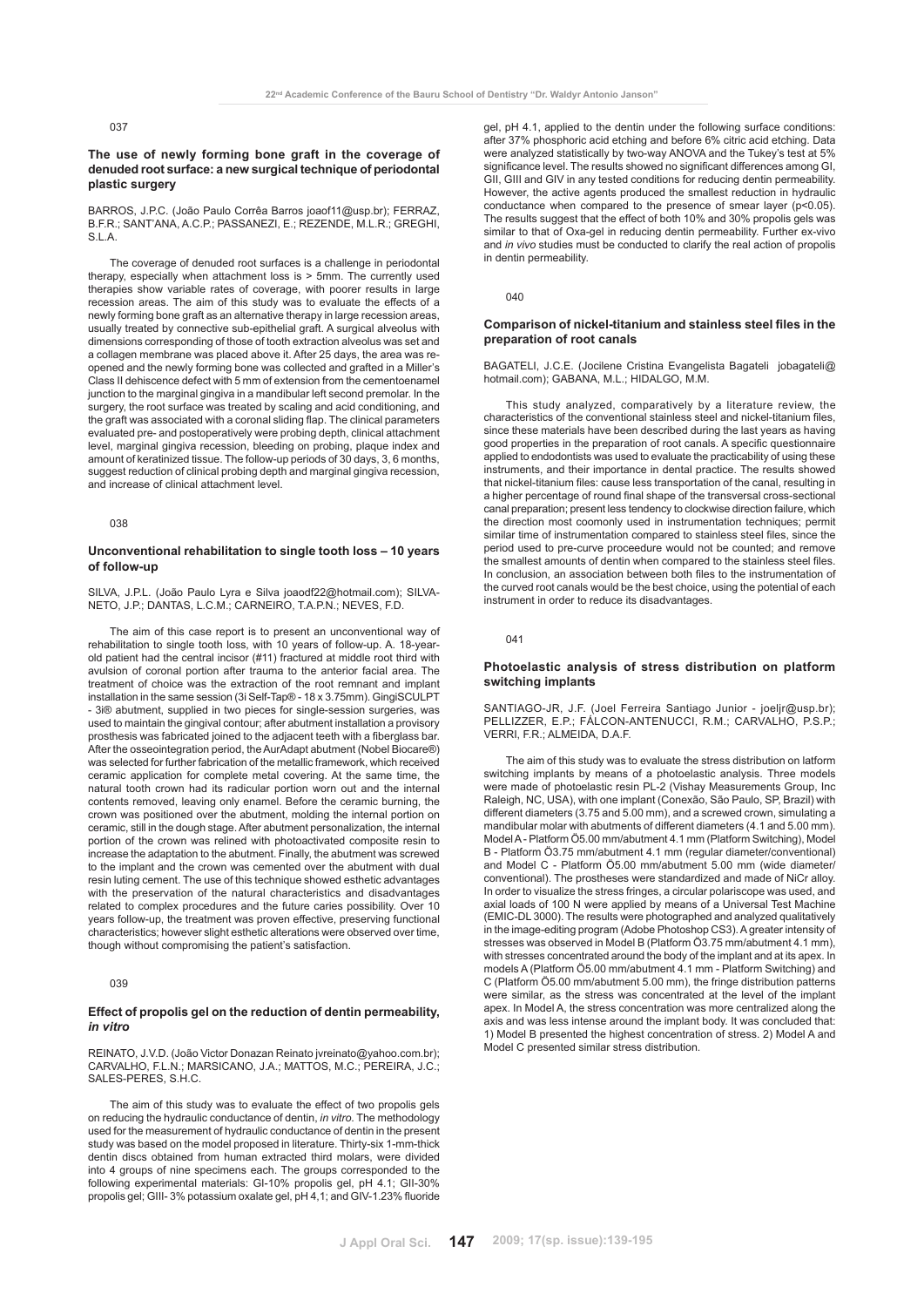## **Occurrence of opportunistic bacteria in the oral cavity of female patients attending a detoxification program for drug dependents**

SANGALLI, J. (Jorgiana Sangalli jorgianasangalli@hotmail.com); CIESIELSKI, F. I. N.; LINS, S.A.; GAETTI-JARDIM JR, E. FAPESP 2007/54851-3

The consumption of drugs has become a worldwide public health problem. The consequences of the abuse of licit or illicit drugs promote profound social, economic and, oral and systemic health changes. In these circumstances, the oral cavity may become a reservoir of opportunistic microorganisms acquired due to the environment in which drug consumption occurs and by the nature of human contacts under these conditions. Therefore, this study assessed the occurrence of opportunistic microorganisms in the oral microbiota of 50 female patients (compared to a control group) aged 18 to 55 years (mean age =  $29.88 \pm 9.3$  years) attending a detoxification program for drug dependents in the city of Santa Fé do Sul, and in a control group of non-dependent females, with similar age range and periodontal conditions. In the group of drug addicter, 19 had generalized gingivitis, 12 had chronic periodontitis, 13 were periodontally healthy, and 6 wore complete dentures. Samples of saliva and sub and supragengival biofilm were collected and the presence of microorganisms of Enterobacteriaceae and Pseudomonadaceae families, as well as *Enterococcus sp., E faecalis, E. faecium, Helicobacter sp. and H. pylori*, was assessed by amplification of DNA by PCR or nested PCR, using specific primers for each infectious agent. Comparisons between clinical parameters and microbiological data were performed by the Kruskal-Wallis, and dichotomous variables were analyzed by the Chi-Square and Mann-Whitney non-parametric tests. Results showed significant differences between groups with respect to microorganisms mainly in relation to the occurrence of *Enterobacteriaceae, Helicobacter sp*. and *H. pylori*, which were much more frequent in drug dependent patients, irrespective of their periodontal conditions, evidencing prevalence from two to four times higher than in the control group.

043

### **Bariatric patients and their oral conditions**

MARSICANO, J.A. (Juliane Avansini Marsicano juavansini@yahoo.com.br); SALES-PERES, A.; LAURIS, J.R.P.; CENEVIVA, R.; SALES-PERES, S.H.C.

The prevalence and incidence of obesity have become alarming in adults and children. In many cases, conventional and less invasive treatments for obesity do not produce good results and the bariatric surgery is indicated. The aim of this study was to identify the prevalence of periodontal diseases, dental caries and dental wear and saliva flow in 52 patients who had undergone bariatric surgery. The Community Periodontal Index (CPI), Dental Caries index (DMFT), the Dental Wear Index (TWI) were used to evaluate oral conditions. The oral exam was performed 16.9±20.7 months after the bariatric surgery. The mean age of the group was 39.6±9.6 and 75.00% of them were female. The patients had CPI of 3.05±0.84, and 88.46% of them had at least one reference tooth with periodontal pocket depth between 4-6 mm. The DMFT was 16.11±5.19; all patients presented history of dental caries and 71.20% presented the component "decay" (D). All patients presented at least one tooth with dental wear, and 78.80% presented at least one tooth with dentin wear. The saliva flow was 0.64±0.47 mL/min and 75.00% of the patients had hyposalivation. It may be concluded that the bariatric patients need attention in oral health and new research must be carried out for sedimentation of the scientific evidence in relation to the oral conditions of the patients undergoing bariatric surgery.

044

## **Increase of vestibule depth and keratinized tissue width with acellular dermal matrix graft in an area of gingival recession**

SOLDATI, K.R. (Kahena Rodrigues Soldati ksoldati@hotmail.com); REINO, D.M.; NOVAES JR, A.B.; PALIOTO, D.B.; MAIA, L.P.

Many techniques have been used in an attempt to achieve root coverage. The acellular dermal matrix (ADM) has come as an alternative to the autogenous grafts and has been proven advantageous in increasing the keratinized gingival tissue width. One of the agents that can influence the treatment success of gingival retraction in mandibular anterior teeth is the vestibule depth, which hinders the hygiene and exerts a tensile action on the gingival margin. A case of gingival recession on the region of tooth

#31 demonstrates the ADM technique application to increase the vestibule depth and the keratinized tissue width. A 20-year-old female patient came to the Periodontal Clinic of FORP – USP, complaining of the esthetic exposure due to a 7-mm gingival recession in the buccal face of tooth#31, in which root coverage was tried without success. After oral hygiene instructions, supra-gingival scaling and prophylaxis, a sliding flap was elevated. This procedure was chosen because the tooth had buccal tipping tending to the mesial, which resulted in an adequate width of gingival tissue in the distal area. However, flap necrosis occurred, probably due to the amplitude of the area to be covered, poor tooth position, and shallow vestibule. After 1 month of weekly biofilm control, a new surgical procedure was chosen to increase vestibule depth and keratinized tissue width. For this, ADM graft was done from teeth #33 to #43. Four months later, it was observed good healing, and increase of the keratinized tissue height and vestibule depth. In a later moment, a new surgical procedure for root coverage will be necessary. ADM may be useful to increase the keratinized tissue width and the vestibule depth, producing good esthetic and functional results.

045

### **Influence of mechanical cycling on the impact strength of denture base acrylic and direct reline resins**

ALTIERI, K.T. (Karen Tereza Altieri karenaltr@gmail.com); ZAMPERINI, C.A.; PEREZ, L.E.C.; MACHADO, A.L.; VERGANI, C.E.; PAVARINA, A.C.

Autopolymerizing reline resins used to improve the fit of dentures to adjacent tissue directly in oral cavity must ideally ensure impact strength to relined denture. The purpose of this study was to evaluate comparatively, using the Charpy impact test (0.5 J), the impact strength of a denture base acrylic resin (Lucitone-L), two direct reline resins (New Truliner-NT and Kooliner-K) and combinations of them. Twenty samples (60X6X4 mm) of each material (L; NT; K) were made and tested intact. Samples of L (60X6X2 mm) were also made and relined with L (L/L; n=20), with NT (L/NT; n=20) and with K (L/K, n=20). Before testing, half of the samples obtained were subjected to mechanical cycling (5 Hz; 10.000 cycles). V-notches were machined at the midpoint of the length of all specimens. The analysis of the results (kJ/m2) by the Kruskal-Wallis test (á=0.01) showed that the mechanically cycled samples (L: 1.57, NT: 0.62, K: 1.03) presented similar means compared to non-cycled samples (L: 1.55, NT: 0.72, K: 1.16), with higher values for the resin L, followed by resins K and NT. Similar results were observed for the relined samples. No statistically significant differences were found among the mechanically cycled (L/L: 1.56, L/NT: 0.72; L/K: 3.91) and the non-cycled (L/L: 1.52, L/NT: 0.74; L/K: 5.15) samples, with higher values for L/K, followed by L/L and NT. The mean value of the impact strength of L/L was similar to that of L, while L/K had higher value and L/ NT had lower. In conclusion, mechanical cycling not have a significant effect on the impact strength of the resins evaluated. Under the two tested conditions, the material used in the relining influenced the impact strength, in the following decreasing order: L/K, L/L and L/N.

046

#### **Evaluation of the harmful effects of tobacco in osseointegration**

RODRIGUES, K. (Keila Rodrigues odonto\_keila@hotmail.com); FERRARI, W.; BONOTTO, A.P.; SUKEKAVA, F.; ARAUJO, M.G.; ARRUDA, T.

Since the creation of dental implants by Ingvar Branemark, in Sweden, the demand for treatment with osseointegrated implants has only grown, and it is not different in Brazil. Osseointegrated implants have constituted one of the greatest advances in dentistry in the last decades, offering the patient an esthetic and functional solution. The aim of this study was to evaluate the effect of smoking on the failure of dental implants and to propose measures to reduce the deleterious effects caused by tobacco use. The implant is a direct, structural and functional connection between vital bone and the surface of a titanium implant, covered by an artificial tooth. Several aspects may influence the success rates of implants, and the habit of smoking represents a greater risk failure of implant osseointegration but only if it considered together with other factors, such as poor bone quantity and quality, systemic diseases, anatomic limitations, initial stability degree, oral hygiene, occlusion, among others. The review of the literature shows that tobacco use has harmful effects on osseointegration and that even a temporary interruption of smoking before and after the process of osseointegration may lead to a more satisfactory prognosis. However, there is still need for more research to clarify what is the exact mechanism though which smoking interferes in this mechanism. Therefore, smoking alone cannot be considered responsible for failure in osseointegration in smokers, but is the dentist's responsibility to advise these patients that smoking can have a detrimental effect on this type of treatment.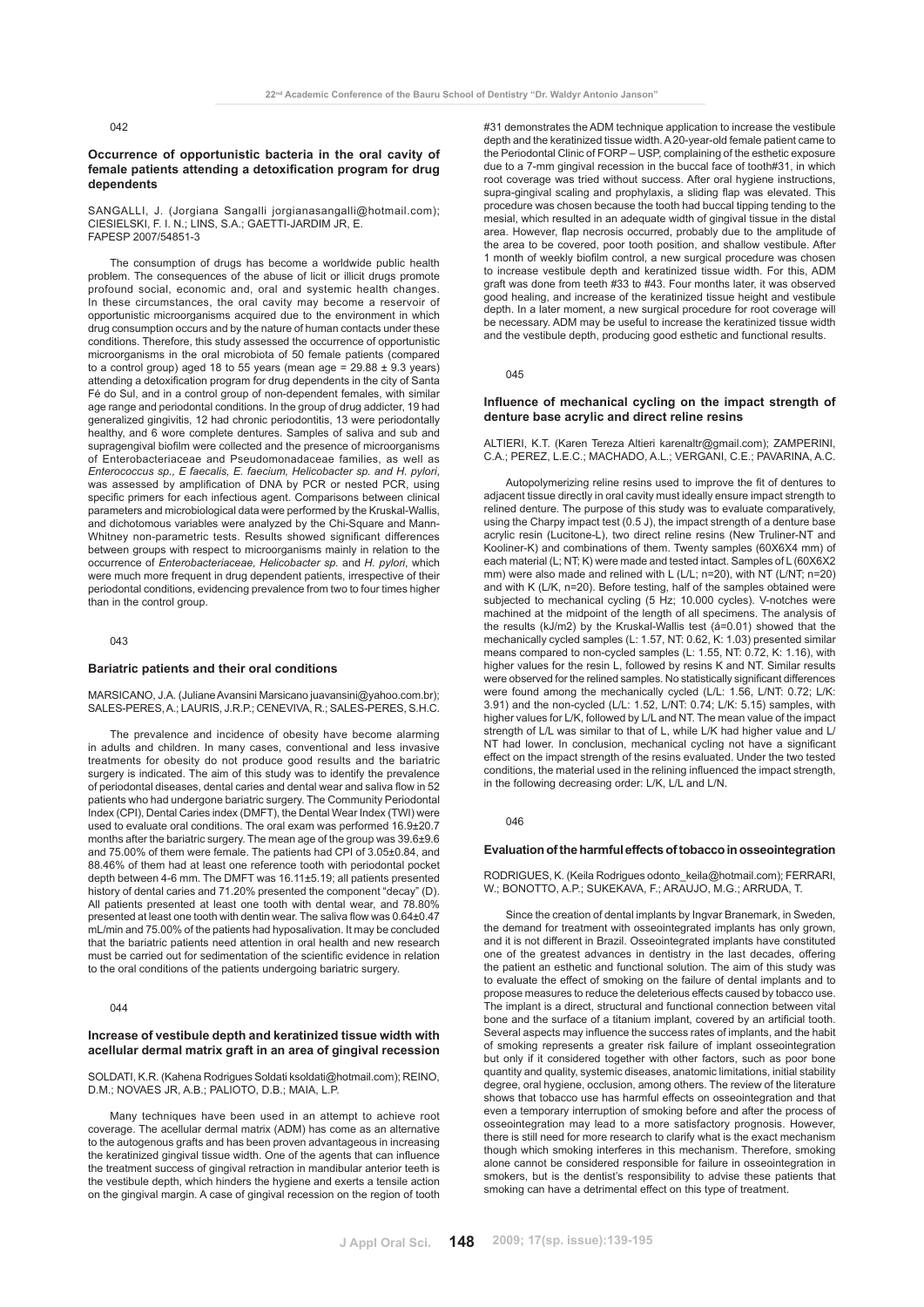### **Coronal flap sliding and Zucchelli and DeSanctis' papilla rotation with therapeutic purpose for coverage of multiple recessions**

BARBOSA, K.T. (Keize Távora Barbosa kztavora@hotmail.com); BRAGA, A.C.O.P.; MARQUES, I.S.V.; OLIVEIRA, P.G.F.P.; VALLE, A.C.

Gingival recession is the apical migration of the marginal gingiva in relation to the cementoenamel junction. Several etiological factors are related, such as by brushing trauma, occlusal trauma, periodontal disease, tooth position in the arch, muscular attachment, orthodontic movement, restorative treatments, among others. These factors need to be removed before the surgical treatment to obtain the success. The root exposure brings as a consequence the appearance of dentin hypersensitivity, root caries, esthetic impairment and gingival disharmony. Due to the large current esthetic requirement, periodontics has developed several surgical techniques for handling the gingival tissue, which refer to the coverage of multiple recessions using the Zucchelli and DeSanctis' coronal slide technique, where oblique incisions are made beginning cementoenamel junction of the central tooth up to the end of the recession of the adjacent tissue. The outcome of this case was very favorable because of the correct indication of the proposed technique.

048

## **Chronic sinusitis and asymptomatic cervical mass: an odd association**

TJIOE, K.C. (Kellen Cristine Tjioe kellen.tjioe@usp.br); ARAUJO, A.C.; SOARES, C.T.; RUBIRA-BULLEN, I.R.F.; CERVANTES, O.; DAMANTE, J.H.

A 57-year-old man was referred to our service complaining about painless neck lump with 6 months of evolution. He was smoker and used to consume alcohol occasionally. Physical examination revealed a firm and fixed cervical mass in the right side. Panoramic radiograph showed opacification of the right maxillary sinus – confirmed by the Water's projection - and an ill-defined sinus floor. There were dental implants in the region of upper right molars with severe periimplantitis. A curettage biopsy of sinus maxillary was performed through one implant socket and a fineneedle aspiration (FNA) biopsy was done in the cervical mass. The result of the sinus biopsy was actinomycosis without malignance. However, the nodular mass revealed to be metastatic squamous cell carcinoma in lymph node. Computed tomography (CT) and Positron Emission Tomography (PET) was prescribed to investigate the primary tumor that justify the lymph node metastasis. The primary tumor was not found. Surgical debridement of the sinus and neck dissection were performed. The histopathologic exams confirmed the first diagnostics. The tumor was a carcinoma of unknown primary site. Carcinoma of unknown primary site is defined as the histological diagnosis of metastasis without the detection of a primary tumor. Neck lymph nodes are the preferential sites. PET allows detection of primary tumor in about 25% of cases. In relation to the actinomycosis, correct diagnosis is difficult because the clinical and radiological findings closely resemble metastatic tumors and other infectious processes. The patient received radio/ chemotherapy and has been healthy for the past 15 months.

049

#### **Is there still time for orthodontics in the best age?**

CHIECO, K.H.F. (Khamila Follador Chieco khamilafc@hotmail.com); OLTRAMARI-NAVARRO, P.V.P.; NAVARRO, R.L.; CONTI, A.C.C. F.; ALMEIDA, M.R.; ALMEIDA, R.R.

Life expectance rate has increased in the past decades and a crescent number of elderly patients are searching for dental treatment aiming at esthetic and functional rehabilitation. Oral Gerontology has been developed with an emphasis in oral health care of the elderly population, specially aiming at prevention and therapies of pathologies or conditions of systemic and chronic, associated with physiological, physical and psychological deficiencies. Other specialties in Dentistry, such as Orthodontics, have become important allies in this new challenge of the dental profession. This study aimed at analyzing characteristics involved in orthodontic treatment when associated with gerontologic needs, considering relevant factors to an adequate application based on a case report. The treatment was planned integrating Periodontics, Orthodontics, Prosthodontics and Operative Dentistry practice, allowing the reestablishment of function and esthetics harmonically. Orthodontic treatment represents a feasible procedure in

Gerontology, as long as applying light forces and respecting both the characteristics and limitations of these areas of treatment.

050

## **Reestablishment of the occlusal vertical dimension in the oral rehabilitation of partially dentate patients**

SANTANA, L.S. (Laila Silva Santana lailasilvasantana@yahoo.com.br); REIS, M.V.P.; GOMES, J.B.; LIMA, J.H.F.; ORSI, I.A.

The success of oral rehabilitations is directly related to the diagnosis of alterations in the occlusal vertical dimension (OVD), as well as to the correct determination, registration and maintenance of intermaxillary relations. By a literature review, it was verified that the etiologic factors that might be responsible for OVD alterations include dental anomalies, abrasion, erosion, parafunctional habits, loss of posterior support, restorative materials of different compositions and wear resistance, and unsatisfactory dentures. It was concluded that once the etiological factor is precisely identified, efforts must be focused on controlling the determinant factors as well as on disclosing the need for reestablishing the patient's OVD. Whenever the reestablishment of the OVD is required, the clinician should maintain it during all the phases of the rehabilitating treatment and further transfer the correct occlusal vertical dimension to the definitive denture.

051

### **The use of CVD burs: an alternative for ultraconservative cavities**

AZEVEDO, L.M. (Larissa Marinho Azevedo larissamarinhoodonto@yahoo. com.br); CASAS-APAYCO, L.C.; MODENA, K.C.S.; FRANCO, E.B.; ATTA, M<sub>T</sub>

Preservation of sound dental tissue is an important factor to perform minimal intervention cavities. Advances in technology of low and highspeed handpieces, ultrasonic dental scaler, burs design, materials and early detection of primary lesions provide the possibility of conservative cavity preparations. The development of diamond burs with chemical vapor deposition (CVD) coating used with a ultrasonic scaler provide an excellent cutting performance because they reach areas of the tooth that are inaccessible to high-speed handpieces. The use of this device allows the preparation of conservative and well finished cavity preparations. This case report shows benefits of the use of CVD diamond burs attached to ultrasonic dental scaler in the treatment of proximal caries. Sloping and different types of CVD diamond burs provide the access to proximal carious lesion with less pain and minimal noise, and no damages to the gingival tissues.

#### 052

## **Esthetic recovery of endodontically treated tooth: bases and clinical steps**

VASCONCELOS, L.R.S.M. (Larissa Rachel Silva Munhoz de Vasconcelos lari\_mini@hotmail.com); CALABRIA, M.P.; WANG, L.; HANNAS, A.R.; PEREIRA, J.C.; MONDELLI, R.F.L.

Fracture of endodontically treated anterior teeth consists is a frequent situation, which denotes the importance of a correct understanding of techniques that can offer resistance of remainder dental structure and restoration. Endodontically treated teeth require special considerations to be restored since they commonly involve a great structural dental loss due to initial access for endodontic treatment, cavity preparation and pulp devitalization, which cause modifications on their physical-mechanical properties. A 25-year-old female patient looked for treatment at Bauru School of Dentistry, complaining of darkening of tooth #21. Clinical and radiographic exams were performed, revealing color alteration and a satisfactory endodontic treatment. Thus, a clinical treatment plan was proposed in order to reestablish esthetics and function of the compromised tooth. First, internal bleaching of this tooth was performed associated with an external bleaching involving from the range #15 to #25 and from #35 to #45 teeth in order to produce uniform color shade perception. Next, a glass-fiber post was fixed using a conventional glass-ionomer cement luting followed by the restoration with a resin composite system. Treatment steps showed that a correct planning combined with knowledge of the available techniques and material properties are essential to obtain excellence in esthetic and mainly in function responses to endodontically treated anterior teeth.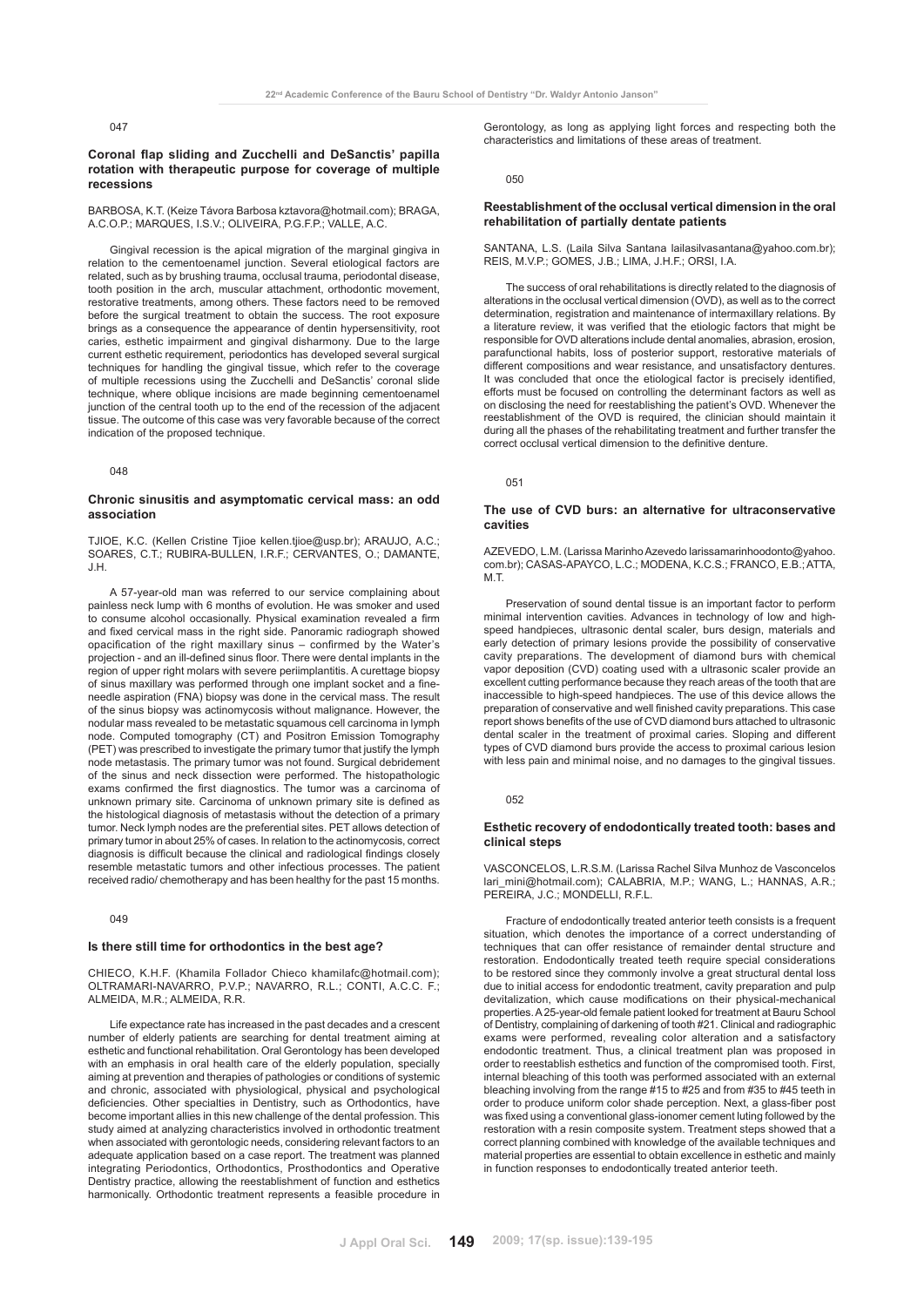#### **Integrated treatment planning to achieve esthetics within functional periodontal limits**

SARAIVA FILHO, L. (Leonardo Saraiva Filho leonardosaraivafilho@hotmail. com); OLTRAMARI-NAVARRO, P.V.P.;NAVARRO, R.L.; CONTI, A.C.C.F.; ALMEIDA, M.R.; ALMEIDA, R.R.

Vertical orthodontic movements are an important alternative of orthodontic treatment and allow the manipulation of teeth and their surrounding tissues. The indications of this approach are correction of gingival margins during alignment and leveling, diminishing gingival discrepancies and "gummy smile" and recovery of periodontal defects. Rapid tooth extrusion is indicated when the choice is for prosthetic rehabilitation and there is subgingival fractures, caries, root perforations or external tooth resorption. Three to four millimeters of health dental structure above the bone crest are needed to obtain esthetic and periodontal integrity at the end of the restorative treatment. Aiming at reestablishing the biological distances, 2 mm should be preserved and the remainder will serve for prosthetic reconstruction of root remnant. If these distances are not respected, the coronal margins will be invading the periodontal physiological limits characterizing an aggression and, therefore, resulting in esthetic and functional damage to the patient. This work aimed at describing a case report of a the treatment of a maxillary right central incisor with crown fracture within 1 mm above the interdental bone crest. It was decided to perform orthodontic rapid extrusion to reestablish the biological distances and allow prosthetic preparations. Fixed orthodontic appliance was partially installed on the maxillary arch to allow a three-millimeter extrusion. In the end of extrusion movement, a crown lengthening periodontal surgery was performed followed by the endodontic treatment. A fixed prosthesis was installed to conclude the treatment. Integrated planning was determinant to achieve reestablishment of esthetics within functional periodontal limits.

#### 054

## **Use of single unit all-ceramic prostheses in anterior teeth: case report**

PEREIRA, L.V. (Leonardo Viana Pereira leovianapereira@hotmail.com); DEKON, S.F.C.; GABAN, G.; ZAVANELLI, A.C.; SILVA, C.R.

Due to the increasing esthetic demand, metal-free fixed partial denture systems have improved significantly in the last years, to the point to be possible the fabrication of these types of restorations even in bridge prostheses. Some of these systems use, among others, lithium dissilicate and aluminum as main compound in their composition, and the laboratorial processing can be based on injection, infiltration or use CAD-CAM systems. Due to the technique sensitivity of the several clinical and laboratorial steps involved, it is not possible to choose the most efficient, and each one should individually in order to obtain the maximum of their properties. The aim of this study was to present the case of a 42-year-old patient, F.A.S., treated at the clinic of Araçatuba School of Dentistry, with complaint of the esthetics of the maxillary anterior teeth and the mandibular left lateral incisor. After clinical and radiographic exams and analysis of studies models, the fabrication of complete crowns using the system All-Glass (EDG) was planned, with ceramic system All-Ceram (Degussa). The cementation was done with resin self-etch cement. It may be concluded that the system used in this study has favorable esthetics when properly processed.

## 055

## **Effect of commercial desensitizing dentifrices on the prevention of enamel erosion associated with abrasion**

MONTAGNOLLI, L.G. (Lia Guimarães Montagnolli liamontagnolli@usp.br); BARBOSA, C.S.; KATO, M.T.; BUZALAF, M.A.R.

The aim of this study was to evaluate, *in vitro*, the effect of dentifrices that are claimed to have a desensitizing action on the prevention of enamel erosion associated with brushing abrasion. Ninety bovine enamel specimens (4X4X3 mm) were randomly allocated to 5 groups (n=18/group), according to the treatments: Sensodyne Pro-Esmalte® (SPro, 1,425 ppm NaF, 5% KNO3), Sensodyne original® (SOri, no fluoride, 10% SrCl2), Colgate Sensitive® (CSen, 1,450 ppm MFP, 5% K citrate), Crest® (Cr, positive control, 1,100 ppm NaF) and water (Wt, negative control). The samples were subjected to 30 cycles, alternating re- and demineralization (5 days). Demineralization was performed with Coca-Cola® (1min, 30mL/block) and remineralization with artificial saliva (59 min, 30 mL/block), at 37ºC under agitation. Every 2 de-remineralization cycles, abrasion was conducted after

demineralization, using an automatic toothbrush (10 s/1 mL of slurry of the dentifrices, 3g dentifrice/10mL water) or water (negative control. The wear was analyzed by profilometry. Data were analyzed by ANOVA and Tukey's test (p<0.05). The mean wear (±se, µm) was significantly lesser for CSena (0.55±0.03), SOrib (0.71±0.02) and Crab (0.63±0.13) when compared to SProc (2.38±0.14) or Wtd (3.15±0.17). These results suggest that the presence in dentifrices of fluoride or desensitizing substances alone or in combination can reduce the wear of enamel subjected to erosion associated with brushing abrasion, but this is not valid for all formulations.

056

### **All-ceramic system failures: case report**

SANTOS, L.A. (Livia Aguiar Santos livia-aguiarsantos@hotmail.com); MARTINS, L.M.; OLIVEIRA, P.C.G.; LORENZONI, F.C.; BONFANTE, G.; LOPES, L.D.S.

The continuous search for esthetic and biocompatible materials, capable of withstanding masticatory efforts led to the development of sufficiently resistant ceramics to be used as frameworks on fixed prosthodontics (lithium dsilicate, alumina and zirconia). Thus, all-ceramic prosthesis became alternative materials to traditional metal-ceramic prostheses. However, even with improvements related to fracture resistance, all-ceramic crowns still present higher failure numbers compared to metalceramic prostheses. While metal-ceramic systems present biological problems (carious lesions and periodontal disease) as the main cause of failures, all-ceramic systems present mechanical problems (fracture of coverage or framework ceramics). The pattern of failure of all-ceramic systems depends on the ceramic material, its composition, shape and size of crystalline phase granules. Therefore, in terms of mechanical reliability, rates of metal-ceramic system survival are still the goal to be achieved by all-ceramic crowns. In the metal-ceramic systems, there is no difference between regions; on the other hand, the clinical reliability of all-ceramic systems on the anterior region is higher than on the posterior region. The aim of this study was to describe and discuss main failure modes present in the various ceramic systems by means of a case report.

057

#### **Effect of TiF<sub>4</sub> and AmF treatment combined with CO<sub>2</sub> laserirradiation on enamel and dentin erosion**

COMAR, L.P. (Lívia Picchi Comar liviacomar@usp.br); WIEGAND, A.; MAGALHÃES, A.C.; NAVARRO, R.S.; RIOS, D.; BUZALAF, M.A.R.

This *in vitro* study aimed to analyze the influence of  $CO<sub>2</sub>$  laser irradiation on the efficacy of fluoride solutions (TiF<sub>4</sub> and AmF) to prevent enamel and dentin erosion. Bovine enamel and dentin samples (n=10 each/group) were pretreated with CO2 laser irradiation (group I);  $TiF_4$  (1% F, group II); CO2 laser irradiation prior to (group III) or through (group IV)  $\text{TiF}_4$  application; AmF (1% F, group V) or  $CO<sub>2</sub>$  laser irradiation prior (group VI) or through (group VII) AmF application. Controls remained untreated. The samples were then subjected to erosive demineralization (Sprite Zero, 4 x 90s/day) and remineralisation (artificial saliva, between the erosive cycles) cycling for 5 days. Enamel and dentin loss was measured profilometrically after pretreatment, 1st day (4 cycles) and 5th day (20 cycles) of pH cycling. The data were analyzed statistically by ANOVA and Scheffe's post-hoc tests (p<0.05). SEM analysis was performed in pretreated but not cycled samples (n=2/group). After 5th day, enamel loss was significantly decreased in group V and IV, while dentin loss was significantly reduced in group V only. All other groups were not significantly different from the controls. Lased surfaces (group I) appeared unchanged in the SEM images. However, microscopic images of enamel, but not of dentin, showed that the formation of fluoride precipitates was affected by  $CO<sub>2</sub>$  laser irradiation. Thus, AmF decreased enamel and dentin erosion but its efficacy was not improved by  $CO_{2}$  laser irradiation. Ti $F_4$  showed only a limited capacity to prevent erosion, but  $CO<sub>2</sub>$  laser irradiation enhanced its ability to reduce enamel erosion to a significant level.

## 058

# **Labial frenectomy prior to orthodontic treatment: case report**

FINOTI, L.S. (Livia Sertori Finoti lifinoti@msn.com); CHIARELLI, F.M.; BORGES FILHO, F.F., ANOVAZZI, G.

An upper labial frenum (ULF) inserted in the palatal papilla will prevent natural diastema closure between maxillary central incisors after permanent lateral incisors and canines eruption. Pathological ULF, also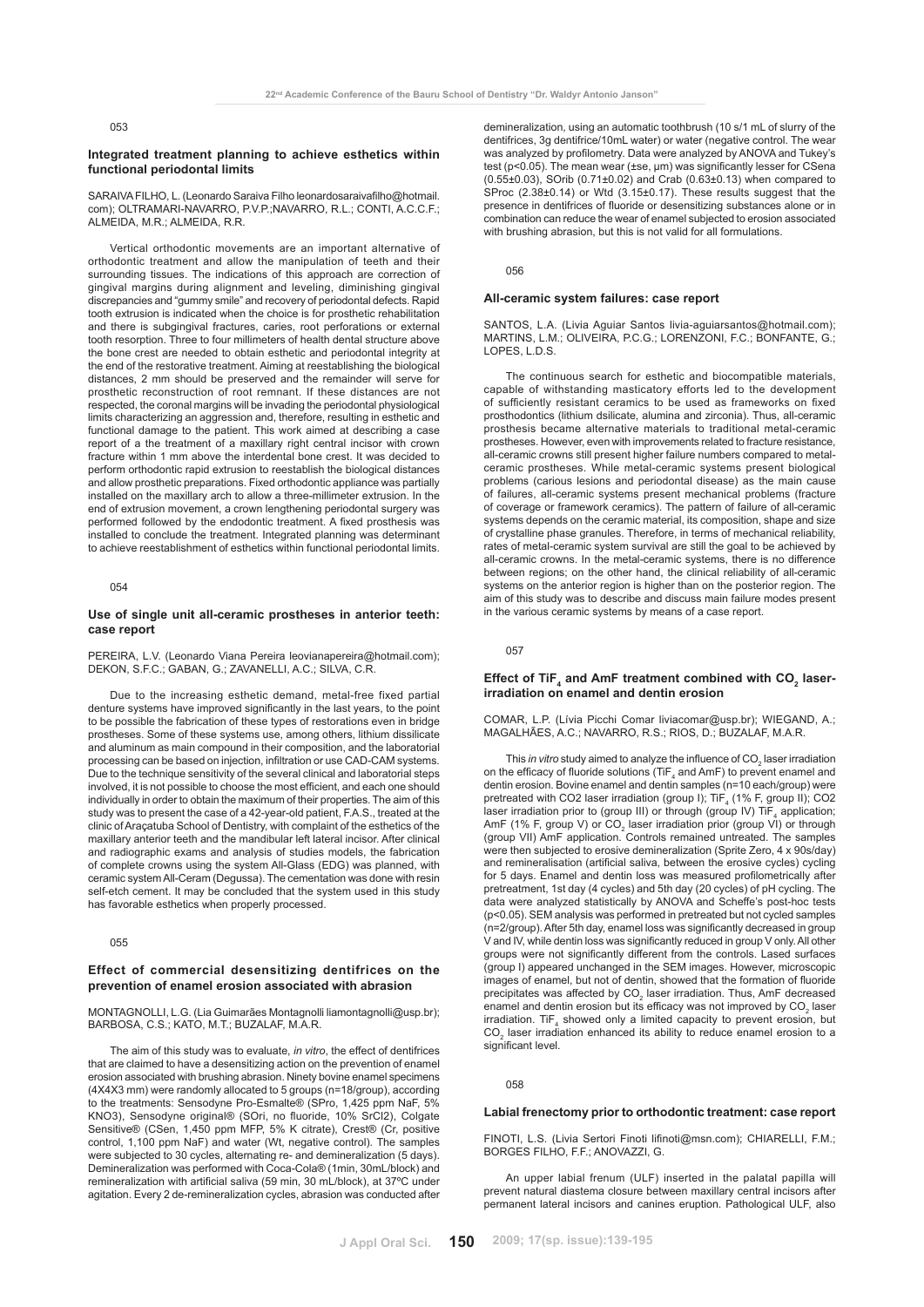known as persistent tectolabial frenum, is present in few adult patients, their usual complaint is about unsatisfactory esthetics because of the median diastema that may persist even after orthodontic closure when this frenum is not removed. Frenectomy is the complete excision of the frenum including its attachment to the underlying bone. One technique to remove it is the conventional approach using periodontal incisions with scalpel. The aim of this case report is to demonstrate with details a frenectomy of a pathological ULF where a different approach was done to reduce bleeding and surgery time. The patient presented a pathological ULF and a 7 mm diastema between upper central incisors, and was willing to receive orthodontic treatment in order to close this space. Surgical removal was then indicated prior to median diastema closure. After the healing period the ULF was normal and present in a more apical position, there was an increase in attached gingival height and vestibular depth.

#### 059

## **External bleaching and direct composite resin veneer in a stained maxillary central incisor: esthetic procedures in vital teeth**

SOUZA. L.V. (Lorraine Vilela de Souza lorraine\_vs@hotmail.com); RAPOSO, L.H.A.; SOARES, P.V.; SOARES, C.J.

With the advent and improvement of the adhesive techniques in the contemporary dentistry, there has been a continuous search for esthetics. Even more, patients unsatisfied with their teeth for several reasons look for conservative and affordable treatment solutions. In some cases, simple procedures can be performed to help those patients, recovering their satisfaction and esthetics. A 35-year-old female patient attending the Integrated Dental Clinic program complained of her right maxillary central incisor color and her smile. Clinical and radiographic evaluation revealed tooth vitality and no previous endodontic therapy. None specific congenital tooth staining was noted. The treatment of choice was established as a single tooth external bleaching with a 35% hydrogen peroxide in-office bleaching system. After the bleaching procedure, tooth shade appeared adequate for the dentist and the patient. However, in a second visit, 15 days after bleaching, the patient was still unsatisfied with her teeth and another treatment modality was chosen. At this time, a direct composite resin veneer was suggested. All steps for a direct veneer correct preparation with knife edge design in a vital tooth were carried out as means to produce sufficient restorative material for the esthetic restoration. After conditioning of the dental structures with 37% phosphoric acid, a single-step adhesive system was applied in two layers and photo-activated for 20 seconds. Nanofilled composite resins from different shades were inserted incrementally and photoactivated for 20 seconds to built the restoration. Subsequently, finishing of the restoration was performed with extra-fine grit diamond burs and abrasive silicone polishing tips, and an occlusal evaluation was performed. External bleaching and the direct composite resin veneering are conservative procedures that can be used routinely in the dental clinical practice, reestablishing esthetics in an inexpensive and easy way.

### 060

### **Biocompatibility evaluation of Epiphany/Resilon root-canal filling system in subcutaneous tissues of rats**

ROSELINO, L.M.R. (Lourenço de Moraes Rego Roselino lourencoroselino@ yahoo.com.br); GARCIA, L.F.R.; MARQUES, A.A.F.; PIRES-DE-SOUZA, F.P.C.; CONSANI, S.

Several studies have been conducted to assess the biocompatibility of root canal sealers, which is essential for ensuring their good performance and successful endodontic treatment. The purpose of this study was to evaluate the biocompatibility of the new root canal filling system Epiphany/ Resilon in the subcutaneous tissues of rats. Fifteen rats weighing 250 g on average were separated into three groups (n=5), according to period of sacrifice (7, 21, 42 days). As part of the surgical procedure, four incisions were made on the dorsal region of each rat, where four dentin tubes filled with the tested materials were implanted in the subcutaneous tissue, as follows: GI - Epiphany/Resilon without primer; GII - Epiphany/Resilon associated with self-etch primer; GIII - Endofill/gutta-percha points (positive control) and GIV - empty tube (negative control). After 7, 21 and 42 days, animals were killed, obtaining 5 samples per group, at each analyzed time. From the morphologic and morphometric analyses, using a score system (0 - 3) (100x), results showed that Epiphany/Resilon system (GI and GII) induced a mild (1) inflammatory reaction after 42 days. However, in GI, in which the primer was not applied, extensive necrosis and a severe (3) to moderate (2) inflammatory reaction were observed, between 7 and 21 days. When compared to the control groups, it was observed that these groups

presented tissue reaction ranging from mild (1 - 7 and 21 days) to absent (0 - 42 days). In conclusion, Epiphany/Resilon root-canal filling system presented satisfactory tissue reaction, being biocompatible when tested in subcutaneous tissues of rats.

061

## **Inferior alveolar nerve transposition for setting of osseointegrated implants**

HOMSE, L.C. (Lucas Correa Homse lucas\_homse@yahoo.com.br); CAVALIERE-PEREIRA, L.; PASTORI, C.M.

In the rehabilitation of the edentulous posterior mandible with the technique of osseointegrated implants some items that should be evaluated such as the quantity and bone quality and anatomical location of the remaining mandibular canal. These are extremely important for the stabililization and subsequent success of the implant. When teeth are lost, the aveolar bone loses its function and is physiologically atrophied. This is important, particularly in the posterior region of the mandible by the presence of a noble structure, the vasculo-plexus inferior alveolar nerve. The anatomical location of this plexus in atrophic mandibles sometimes makes impossible the rehabilitation with implants. There are some techniques for reconstruction of the posterior mandible to these situations, such as bone grafts for gain in height, set of short implants and inferior alveolar nerve transposition. This is to change the way of the inferior alveolar nerve for installation of dental implants. There are two different surgical techniques: one in which the nerve is transposed without including the foramen mentoniano and another in which the foramen is included. The choice for the technique is done by the extension of the area to be rehabilitated. Some accidents and complications are inherent to the surgical procedure, and the most common is transient paresthesia. The objective of this work is to present a clinical case of surgical rehabilitation of posterior mandibular osseointegrated implants associated with inferior alveolar nerve transposition as well to discuss the indications and the contraindications, advantages and disadvantages of this technique.

062

# **Dose–response of estrogen in bones of ovariectomized rats**

LAHR, L.P. (Lucas Perez Lahr lucas lahr18@hotmail.com); DUARTE, N.T.; PRATES, L.F.; NAKAMUNE, A.C.M.S.; SALZEDAS, L.M.P.; DORNELLES, R.C.M.

Estrogen plays an important role in both reproductive and nonreproductive tissues. It influences pubertal growth, regulates bone maturation, and maintains bone mass in women and in men after puberty. In menopausal women, it is associated with various diseases, including bone resorption. Currently, medicine has attempted to make the hormone replacement without causing further damage to the body. The goal of the present study was to systematically define the dose–response effect of estrogen on the bones of ovariectomized rats. Wistar rats (6 m) were selected after analysis of estrous cycle, and ovariectomized (OVX). After 15 days, the animals received pellets containing corn oil or estrogen with 100 or 200 ìg of 17â–estrogen, during 60 days. After this period and under anesthesia (xylazine-4mg/kg; ketamine-40mg/Kg), blood was collected from the jugular vein and the animals were sacrificed by anesthetic overdose for removal of the femurs. The blood was centrifuged and plasma stored in a freezer for subsequent biochemical determination of calcium and phosphorus. The femurs were tested on the three-point bending, axial compression was applied to the condyle and bone densities were analyzed using Digora digital system. The results showed no statistically significant difference in the analysis of the middle third of the three experimental groups. However, the optical density was lower in the condyle of the femur in the group of animals that received 200 ìg of estrogen for 60 days. The plasma concentration of phosphorus in the group of OVX animals treated with 100 ìg/estrogen was significantly lower and calcium was similar between groups. These results suggest there are important differences between the axial and appendicular skeleton in terms of the response to different doses of estrogen.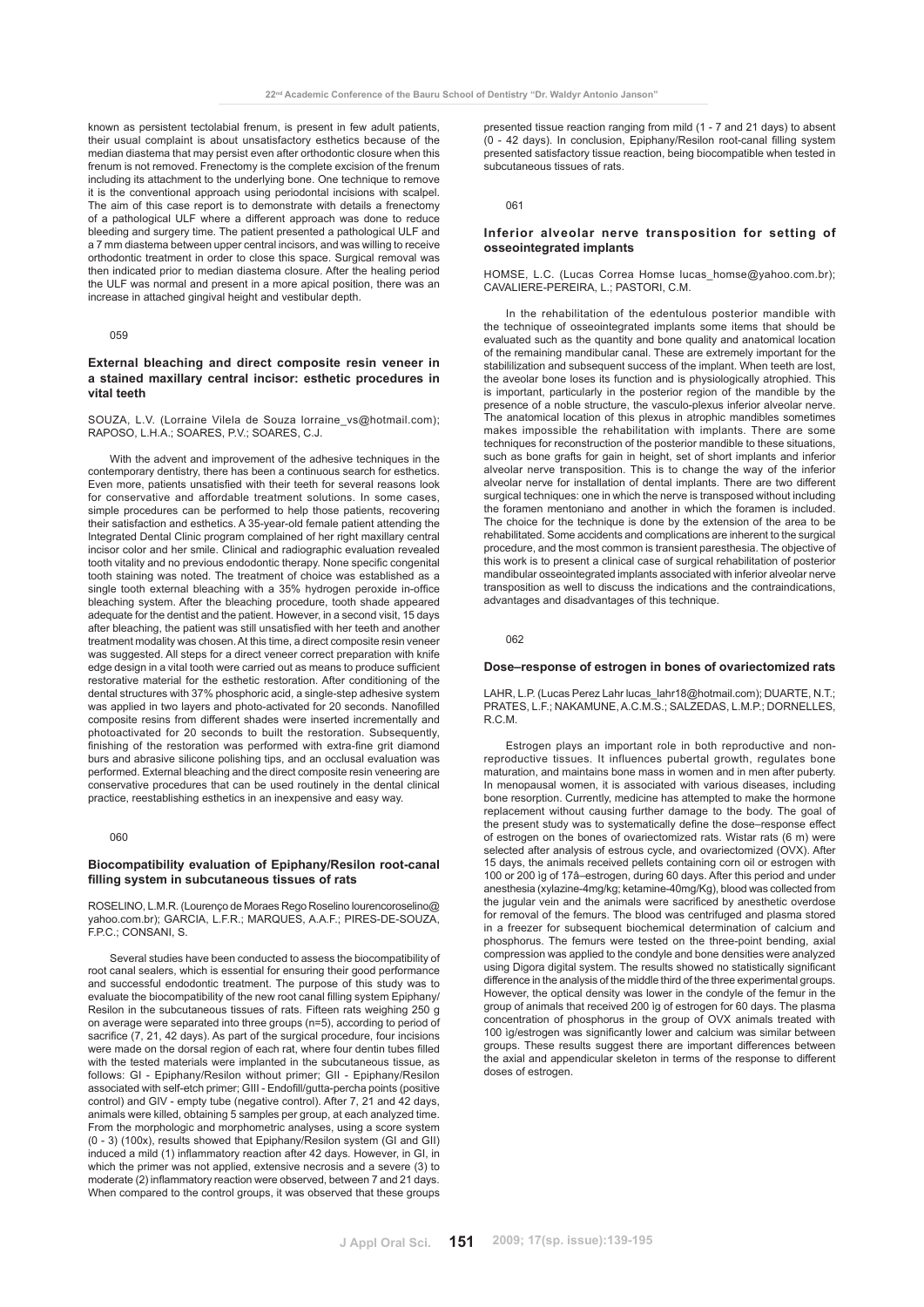### **Orthopedic treatment with IHG headgear appliance followed by orthodontic correction – a case report**

### PIERI, L.V. (Lucelma Vilela Pieri lucelmapieri@usp.br); HENRIQUES, J.F.C.; FREITAS, M.R.; JANSON, G.; PINZAN, A.; PUPULIM, D.C.

The Interlandi Head Gear appliance (IHG) with occipital anchorage or mean traction is indicated in Class II Division 1 treatment with maxillary and/ or dentoalveolar protrusion, maxilla with normal transverse dimensions and mandible well positioned. The IHG headgear influences significantly bone and soft tissue profile providing a harmonious profile, mainly in growing patients with vertical pattern or increased LAFH. The upper right and left first molar tubes are placed on a cervical position. The external and internal arches are parallels to the occlusal plane with the external arch 2 cm longer than internal one. Variations in the angulations of elastic ½ inch over the occlusal plane with individual ideal forces from 350 to 600 g bring about effects and action mode according to the facial types and desired effects when inserted in the extremities of external arms and attached to occipital traction of Interlandi type. The upper molar crowns can move more than their roots with angulation below 15° with extrusion in the horizontal and normal pattern. From 15° to 20° of angulation, the force pass through the molar´s center of resistance (trifurcation area) causing a bodily movement of the upper molars to distal with extrusion restriction in the normal to vertical pattern. The roots and crowns move to distal practically in the same proportion. An angulation more than 20°, the roots start to move distally more than crowns with slight "intrusion" in severe vertical pattern and/or increased LAFH. More this angulation is increased more the roots move distally and the upper molar extrusion is restricted. A 9-year old girl with convex profile and severe horizontal trespass, without any space for the eruption of the permanent upper lateral incisors treated with an IHG appliance (20º angulation and 350g each side) worn 24 hours/day for seven months will be presented. The upper and lower fixed appliances were placed to align and level the teeth. The IHG was efficient in moving upper molars distally with a body movement once the forces passed through the center of resistance bringing about sufficient space for eruption of the permanent teeth and a harmonic facial profile.

#### 064

## **Balance between proliferation and apoptosis of parenchymal cell during atrophy of submandibular glands of rats with Alloxan-induced diabetes**

### KUROKAWA, L.A. (Luciana Ayumi Kurokawa luciana\_ayumi@hotmail.com); ASSIS, G.F.; CESTARI, T.M.; CEOLIN, D.S.; TAGA, R.

The non-compensated diabetes leads to several progressive changes in the body that in many cases become irreversible. In the mouth, these changes occur mainly by the decrease in salivary flow and damage the quality of saliva. The major salivary glands are the parotid and submandibular because they have more influence by producing most of the saliva. The secretory portion of the submandibular gland suffers greater influence in conditions of diabetes. Therefore, histological sections were obtained and stained with hematoxylin and eosin to obtain the total number of acinar cells and granular ducts and also subjected to immunohistochemical procedures for cell proliferation (Method of PCNA) and apoptosis (TUNEL method) in periods of 1, 3 and 6 months of induction of diabetes in rats. The figures were compared among groups by analysis of variance (ANOVA) at the level of 5%. Over the 6 months of experimental diabetes: a) the mass of the submandibular gland decreased according to the reduction of acini and granular ducts b) the absolute volume of acini decreased mainly because the volume of acinar cells and granular ducts on the basis of cell volume and number of cells c) the number of acinar cells and granular ducts that are produced and die has a low rate close to the physiological condition, the apoptosis being slightly larger than the proliferation, thus leading to reduction of the mass of submandibular gland. It may be concluded that diabetes induced by Alloxan over 6 months in rats caused a gradual decrease in submandibular gland as a function of the cell volume and the greater occurrence of death of cells of the secretory system, particularly the granular ducts.

#### 065

### **i-CAT: advantages and applications of cone beam computed tomography**

FERNANDES, L.M.P.S.R. (Luciana Maria Paes da Silva Ramos Fernandes lucianamfernandes@usp.br); RUBIRA-BULLEN, I.R.F.; CAPELOZZA, A.L.A.

Cone beam computed tomography is a diagnosis resource frequently used in Odontology. It is a digital exam, which allows accurate and three dimensional (axial, sagittal and coronal) evaluation of the region to be studied. The absence of superimposition of the structures in tomographic images and the obtaining of illustrative 3-D reconstructions are advantages of this new technology. The exam is easy and quick to perform and offers convenience to the patient. The purpose of this presentation is to introduce the main features, advantages and applications of i-CAT (Imaging Sciences, USA), illustrated with cases in which this technology has been applied.

066

# **Orthodontic treatment in adults associated with implant rehabilitation – a case report**

BERTATO, L.P.1 ( Ludmila da Paz Bertato ludmilabertato@yahoo.com.br); PIERI, L.V.; HENRIQUES, J.F.C.; JANSON, G.; FREITAS, M.R.; PINZAN, A.

Orthodontic treatment in adults is complex once we cannot count on growth anymore to correct malocclusion. In addition, dental losses can be involved as well as periodontal diseases. A case report of a dolichofacial 28-year-old woman with Class II malocclusion, maxillary protrusion and mandibular retrusion, severe overjet, deep bite, increased LAFH, severe convex profile, absence of seal lip and dental losses (46 and 47) will be presented. This patient was treated with dental compensations, extraction of teeth #14 and #24, mesialization of tooth #48 and implantation of tooth #46. The orthodontic treatment in adults should have a multidisciplinary approach for success to be reached and maintained after the retention orthodontic phase.

067

## **Esthetic and functional correction of upper central incisor with porcelain veneer**

OLIVEIRA-NETO, L.A. (Luiz Alves de Oliveira Neto luizneto@usp.br); LORENZONI, F.C.; COSTA, M.D.; MARTINS, L.M.; BONFANTE, G.

Current dentistry recommends that restorations must be esthetic, functional and with minimal biologic damage to dental tissues. Porcelain veneers restore esthetics, function and presents minimal biological damage compared to tooth preparations to full crowns, which involve larger reduction of enamel and dentin, procedure that can irreversibly affect the pulp. Porcelain veneers are the restorative choice for esthetics in various clinical situations, such as diastema restorations, misalignment correction, and discolored or teeth with shape defects. Ceramic is the material used in veneers due to their superior characteristics such as esthetics and biocompatibility, even when it is possible to do composite restorations. Chemical stability, lower cytotoxicity, reduced risk of tissue irritation and reduced accumulation of plaque are some advantages related to ceramics. They have been used as a choice material in reconstructive dentistry by imitating the characteristics of natural teeth. The development of ceramic systems allowed many restorative possibilities. However, in order to mimic the intrinsic and extrinsic characteristics of color, shape and surface texture is still a challenge. Most laminates can be done with feldspathic porcelain of low melting or pressable ceramics. The aim of this study is to present and discuss the challenges of planning and constructing a single-unit porcelain veneer in a esthetically compromised central incisor without possibilities of alignment with orthodontics due to root resorption.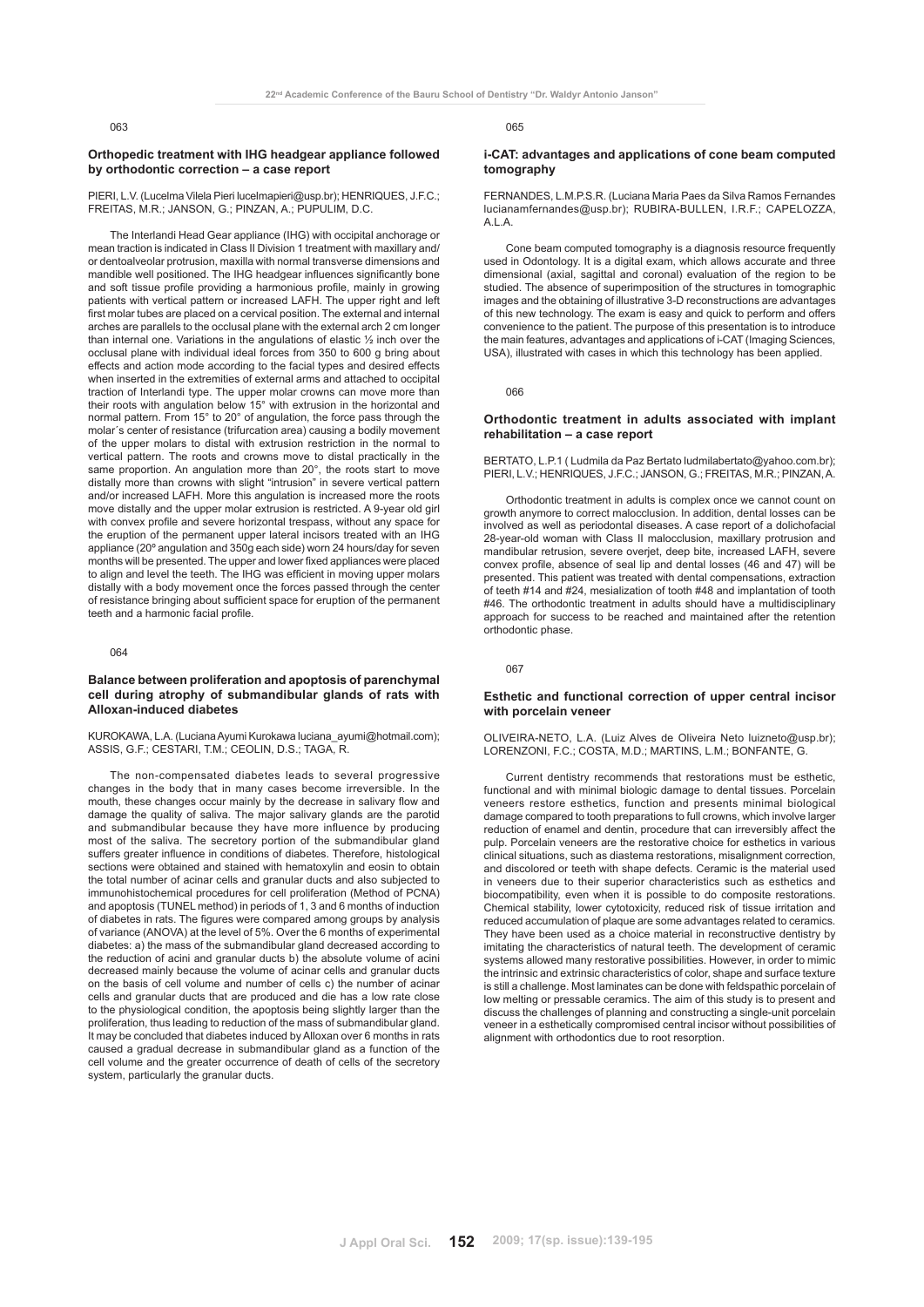#### **Morfo-functional comparison between dental and periodontal tissues of deciduous and permanent teeth**

GRACINDO, L.F. (Luiz Fernando Gracindo fernandogracindo@hotmail. com); AYUB, B.; NASCIMENTO, B.M.; BELEZE, P.; ALCALDE, M.P.; SILVEIRA, E.M.V.

This study is a review of the difference between the human dentitions regarding the shape, size and histological structures with the aim of assisting in prevention, diagnosis and treatment of these structures. Books and papers of authors with worldwide reputation in the subject were used, serving as base to support the study. The target of the research was the critical analysis of all dental structures as well as the supporting tissues aiming to demonstrate the main discrepancies between these organs in the different phases of their development. The main approach was given to the following tissues: enamel, dentin, pulp and periodontium and, the physical and anatomical characteristics and the mineralization degree of the tissues were analyzed in a general context. It is expected that this information could help in the daily clinical routine of dental professionals, as well as in the research activities for development of new technologies that can improve the quality of life of the population.

#### 069

# **Influence of different tightening forces before laser welding to the implant/framework fit**

CAVALCANTE, L.A.L. (Luisa de Andrade Lima Cavalcante luisa. cavalcante@gmail.com); SILVEIRA-JÚNIOR, C.D.; NEVES, F.D.; FERREIRA, F.M.; SIMAMOTO-JÚNIOR, P.C.

The aim of the present study was to evaluate the influence of abutment screw tightening force before laser welding procedures on the vertical fit of metal frameworks over four implants. To construct the frameworks, prefabricated titanium abutments and cylindrical titanium bars were joined by laser welding to compose three groups: group of manual torque (GMT), GT10 and GT20. Before welding, manual torque simulating routine laboratory procedure was applied to GTM. In GT10 and GT20, the abutment screws received 10 and 20 Ncm torque, respectively. After welding, the implant/framework interfaces were assessed by optical comparator microscope using two methods. First, the single screw test (SST) was used, in which the interfaces of the screwed and non-screwed abutments were assessed, considering only the abutments at the framework extremities. Second, the interfaces of all the abutments were evaluated when they were screwed. In the SST, intergroup analysis (Kruskal Wallis) showed no significant difference among the three conditions of tightening force; that is, the different tightening force before welding did not guarantee smaller distortions. Intragroup analysis (Wilcoxon) showed that for all groups, the interfaces of the non-screwed abutments were statistically greater than the interfaces of the screwed abutments, evidencing distortions in all the frameworks. ANOVA was applied for the comparison of interfaces when all the abutments were screwed and showed no significant difference among the groups. Under the conditions of this study, pre-welding tightness on abutment screws did not influence the vertical fit of implant-supported metal frameworks.

#### 070

#### **Esthetic and functional correction of upper central incisor with porcelain veneer**

OLIVEIRA-NETO, L.A. (Luis Alves de Oliveira Neto luizneto@usp.br); LORENZONI, F.C.; COSTA, M.D.; MARTINS, L.M.; BONFANTE, G.

Current dentistry recommends that restorations must be esthetic, functional and with minimal biologic damage to dental tissues. Porcelain veneers restore esthetics, function and presents minimal biological damage compared to tooth preparations to full crowns, which involve larger reduction of enamel and dentin, procedure that can irreversibly affect the pulp. Porcelain veneers are the restorative choice for esthetics in various clinical situations, such as diastema restorations, misalignment correction, and discolored or teeth with shape defects. Ceramic is the material used in veneers due to their superior characteristics such as esthetics and biocompatibility, even when it is possible to do composite restorations. Chemical stability, lower cytotoxicity, reduced risk of tissue irritation and reduced accumulation of plaque are some advantages related to ceramics. They have been used as a choice material in reconstructive dentistry by imitating the characteristics of natural teeth. The development of ceramic

systems allowed many restorative possibilities. However, in order to mimic the intrinsic and extrinsic characteristics of color, shape and surface texture is still a challenge. Most laminates can be done with feldspathic porcelain of low melting or pressable ceramics. The aim of this study is to present and discuss the challenges of planning and constructing a single-unit porcelain veneer in a esthetically compromised central incisor without possibilities of alignment with orthodontics due to root resorption.

071

## **Evaluation of the erosive potential of regular and light acidic drinks on dentin**

CASSIANO, L.P.S. (Luiza de Paula Silva Cassiano luiza.cassiano@ usp.br); RIOS, D.; MOINO, A.L.; MAGALHÃES, A.C.; HONÓRIO, H.M.; BUZALAF, M.A.R.

This *in vitro* study aimed to compare the erosive potential of different regular and light beverages on dentin. Bovine root dentin samples were divided into 9 groups (each n=12) and immersed in the regular or light/ sugar zero version of the following drinks: Coca-cola, Guaraná, Sprite and passion fruit juice (Del Valle). Half of the surface of the specimens was coated with nail varnish for reference. The samples were subjected 3 times daily to erosive challenges (30 mL beverage/sample) for 5 minutes at room temperature, under agitation. Between the erosive challenges, the samples were immersed in artificial saliva (30 mL/sample) for 5 h, at room temperature. In each day, after the pH-cycles the samples were stored in artificial saliva. At the 5th day, the dentin surface alterations were measured by profilometry (µm). The data were analyzed by ANOVA followed by Tukey's test (for cola drinks) and unpaired t test (for other beverages) (p<0.05). There were significant differences between the regular and light beverages, except for the regular and light passion fruit juices (regular: 2.43±0.66 and light: 2.36±0.61). Regular coke (2.53±0.39) provoked a similar dentin wear compared to zero coke (2.46±0.49), but both caused higher dentin loss compared to light version (1.88±0.35). On the other hand regular Guaraná (2.35±0.51) provoked lower dentin loss compared to light one (2.88±0.69). Regular sprite (2.49±0.59) also provoked lower dentin erosion compared to light version (3.09±0.72). Thus, this *in vitro* study showed that regular and light drinks might have different performances with regard to dentin erosion, with exception of the fruit juice.

072

### **Enamel microhardness change after erosive challenge with regular and light drinks**

JORDAO, M.A. (Maisa Camillo Jordão maisacjordao\_usp@hotmail.com); REBELATO, R.; MAGALHÃES, A.C.; HONÓRIO, H.M.; BUZALAF, M.A.R.; RIOS, D.

A previous *in situ* study showed differences on the erosive potential of a regular and a light cola drink on enamel, after 14 days of erosive challenge. However, no information is available about the erosive potential of regular and light drinks in short challenges, which promotes initial erosive lesions with demineralization and no wear. Thus, this *in vitro* study aimed to evaluate the enamel demineralization after short erosive challenge using different regular and light beverages. Bovine enamel samples were divided into 7 groups (each n=6) and immersed in the regular or light/sugar zero versions of the following drinks: Coca-cola, Guaraná and Sprite. The samples were subjected 4 times per one day to erosive challenges (30 mL beverage/sample) for 2 minutes at room temperature. Between the erosive challenges, the samples were immersed in artificial saliva (30 mL/sample) for 2 hours. After each immersion (total of 4), the enamel surface alterations were measured by superficial microhardness test (KHN). The data were analyzed by ANOVA followed by Tukey's test (for cola drink), unpaired t test (for guaraná) and Mann Whitney test (for sprite) (p<0.05). On all measurements, light cola provoked a similar enamel demineralization compared to zero cola, and both caused less demineralization compared to the regular version. The enamel microhardness change of regular and zero Guaraná did not differ from each other, on all of the 4th immersions. However, zero sprite resulted in higher demineralization when compared to regular sprite, only in the 3rd and 4th erosive challenge. This *in vitro* study showed that the light and zero cola drinks promoted less enamel demineralization, but this was not observed for the zero versions of guaraná and sprite. Financial support: FAPESP (Proc. 2006/07260-4).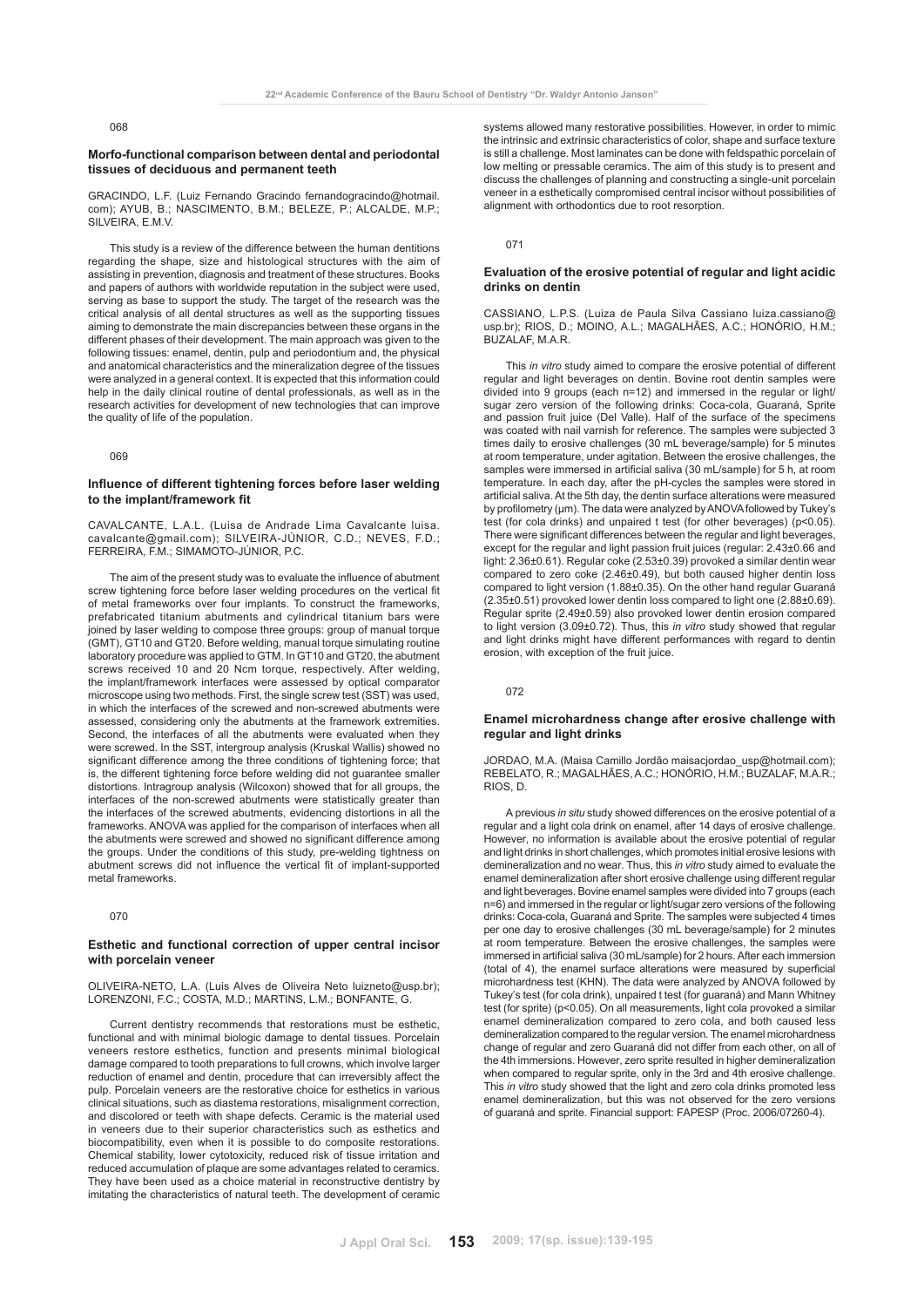#### **Adhesive cementation: materials and technique – a literature review**

REIS, M.V.P. (Manuella Verdinelli de Paula Reis manu\_verdinelli@hotmail. com); SANTANA, L.S.; GOMES, J.B.; ORSI, I.A.; ONO, R.; GERVÁSIO, A.M.

Since the cementation is the final phase of the indirect restorative treatment, it is necessary that the operator understand its importance, the specific technique and the appropriate luting materials, because these factors will determine a satisfactory completion of the indirect restoration. A review of the literature addressed the factors related to the cementation of the esthetic restorations such as the treatment of the inner surface of the prosthetic piece and the treatment of the tooth, in addition to the correct selection of the resin luting agent for each indirect restoration involved. It is concluded that in all the adhesive procedures, the success of the cementation of the indirect pieces depends on the quality of the piece/ tooth union provided by the intermediary adhesive agents. Considering that indirect restorations are exposed to an extremely adverse environment and that they can fail due to the action of chemical, physical and biological factors, or by the combination of them, the knowledge of main features of the luting agents and their mechanisms of action is essential to reduce the risk of failure of restorative procedures and obtain a successful rehabilitating outcome.

#### 074

## **Analysis of the tensions in implant-supported frameworks with alteration of the number of regular implants in the Brånemark protocol**

PRUDENTE, M.S. (Marcel Santana Prudente marcel\_prudente@hotmail. com); SILVA-NETO, J.P.; SIMAMOTO-JÚNIOR, P.C.; ARAÚJO, C.A.; NEVES, F.D.; NÓBILO, M.A.A.

This goal of this study was to evaluate the mechanical behavior of Brånemark protocols with alteration of the number and distribution of the implants through the plane photoelasticity technique, distributed in two groups, G5 with five implants (n=3) and G3 with three implants (n=3). The photoelastic models were built starting from six metal frameworks. Force of 1.33 kgf was applied in one distal extension of the prosthesis, evaluating the stress gradient in 16 points distributed along the implants. The shear bond stress was determined using the equation of the optical law of the tensions. From the analysis of the obtained values, normalized by G5, it was observed that G3 presented values of tension 12% greater than G5 in the cantilever area, while the other implants also presented higher values, but the difference was very small. Based on the obtained results it was observed greater values of shear bond stress in all implants from G3, when compared to their counterparts in G5, with greater concentration in those adjacent to the cantilever area. In spite of this, given to the practical and economical advantages of the protocol with three regular implants, further studies are needed before it can be established as a routine clinical protocol, benefitting a larger number of individuals. It is suggested, from the exposed, a similar work increasing the diameter of the implants.

## 075

## **Patients with chronic gingivitis as periodontitis-genetic resistant subjects: an alternative approach to unravel the genetic basis of periodontitis susceptibility/resistance based on classic functional SNPs data**

### CLAUDINO, M. (Marcela Claudino da Silva garletgp@usp.br); CARDOSO, C.R.; ASSIS, G.F.; MARTINS JR, W.; TROMBONE, A.P.F.; GARLET, G.P.

Many studies have investigated the genetic basis of periodontal disease (PD), but usually inconclusive or negative results have been found, possibly due an inappropriate case-control experimental design. Indeed, the inclusion of periodontally healthy subjects (with a proper microbial control) as a control population does not assure that this individuals are genetic susceptible to PD. The objective of study was to evaluate the potential of chronic gingivitis subjects, exposed to a chronic bacterial and inflammatory challenge but without evidences of bone loss, to be included as a geneticallyresistant population in PD genetic association studies. Therefore, we investigated the frequency of different functional SNPs (single nucleotide polymorphisms) IL10-592, TNFA-308 and IL1B-3954 in healthy (H/n=190), chronic periodontitis (CP/n=178) and chronic gingivitis (CG/n=153) subjects. Using the traditional H vs CP approach, our results demonstrated a lack

of association regarding TNFA-308 ((p=0.1882/OR=0.7265)), and weak to moderate association to IL10-592 (p=0.0001, OR=2.309) and IL1B-3954 (p=0,0169/OR=0.5886). However, when the alternative CG vs CP evaluation is analyzed, stronger statistical values were found to TNFA-308 (p=0.0051/ OR=2,208), IL10-592 (p<0.0001, OR=0.2811) and IL1B-3954 (p=0.0075/ OR=0,5348), suggesting that a comparison between susceptible (CP) and resistant (CG) subjects is a more suitable approach to unravel the association of SNP with PD outcome. Indeed, based on PD natural history literature data, H group virtually include (approximately 70%) susceptible and (30%) resistant subjects, but the proper microbial control does not allow the distinction between these opposing phenotypes within H groups. Surprisingly, when H and CG groups were compared, no significant variations in the frequency of the SNPs investigated were found. Therefore, our results demonstrated that CG/CP analysis provide a more appropriate and powerful tool to investigate the genetic basis of PD susceptibility/ resistance than the traditional H/CP approach; and also reinforce the hypothesis that CG patients may present a potentially genetically-resistant background regarding PD development.

076

#### **Ameloblastic carcinoma: clinical case report**

MIYASAKI, M.L. (Marcela Lumi Miyasaki marcela\_mlm@hotmail.com); FRANÇA, D.C.C.; AGUIAR, S.M.H.C.A.

The ameloblastic carcinoma is a rare lesion that can occur in patients of both sexes and in many stages of life. This lesion, although malignant, may have a slow development. It is reported the case of a 59-year-old man that sought a dentist in the city of Tangará da Serra, MT, complaining of "pain in the bone." The dentist identified the lesion area and made a curettage. The patient felt pain relief. However, two years later, he returned feeling the same symptoms and the lesion grew rapidly. It was decided to refer the patient to a specialized center. In the clinical examination, he reported pain and presented facial asymmetry, volume increase of the right side, alar nose elevation and disappearance of the nasolabial sulcus. In the intraoral examination, there was volume increase of the hard palate, with appearance of the lesion without ulceration. The upper left central incisor presented mobility. A computed tomography scan revealed expansion and destruction of the alveolar cortical plate, involving the nasal cavity and the eyeball. Incisional biopsy was done. The material was sent to the oral pathology laboratory. Histologically there was observed ectodermal cancer consisted of cells interpreted as ameloblasts with intense pleomorphism, hypercromatic and atypical mitoses cellular. Along the clinical data, image reviews and histopathological aspects it was concluded the diagnosis of ameloblastic carcinoma, whose treatment is very aggressive. However, when detected and treated early it get better prognosis of the case.

#### 077

## *In situ* **evaluation of a dentifrice with low fluoride content and supplemented with phosphate in caries progress**

DANELON, M. (Marcelle Danelon marcelledanelon@hotmail.com); TAKESHITA, E.M.; CASTRO, L.P.; SASSAKI, K.T.; DELBEM, A.C.B. FAPESP (proc #07/03254-2, 07/03660-0).

The aim of this *in situ* study was to evaluate whether the supplementation with sodium trimetaphosphate (TMP) of a dentifrice with low fluoride (F) content (500 µg/g) would provide a similar effect to that of a standard dentifrice (1100 µg F/g). In this crossover double blind study, 9 volunteers, wearing acrylic palatal appliance containing 4 enamel bovine teeth, were subjected to 4 treatment groups: placebo (negative control), dentifrice with low-F, dentifrice with low F and 1% TMP and a dentifrice with 1100 ìg F/g (positive control). During the experimental period (14 days each), test dentifrices were applied 2x/day, and a 20% sucrose solution was applied 6x/day by being dripped on the blocks. After each phase, surface microhardness was assessed to calculate the lesion progress ( $\Delta$ KHN), and F, calcium (Ca) and phosphorus (P) present in enamel were also measured. The results showed that the dentifrice supplemented with F and 1% TMP showed the lowest  $\triangle$ KHN (p<0.05). The order of effect in reducing  $\triangle$ KHN was dentifrice with low F and 1% TMP > positive control > dentifrice with low-F > placebo. Regarding F and Ca in enamel there were no differences between dentifrice with low-F and TMP and positive control (p>0.05), but they were different when compared to dentifrice with low  $F$  ( $p$ <0.05). It is concluded that the addition of 1% of TMP to the 500 µg F/g dentifrice allowed a similar effect as compared with a standard dentifrice in this *in situ* model.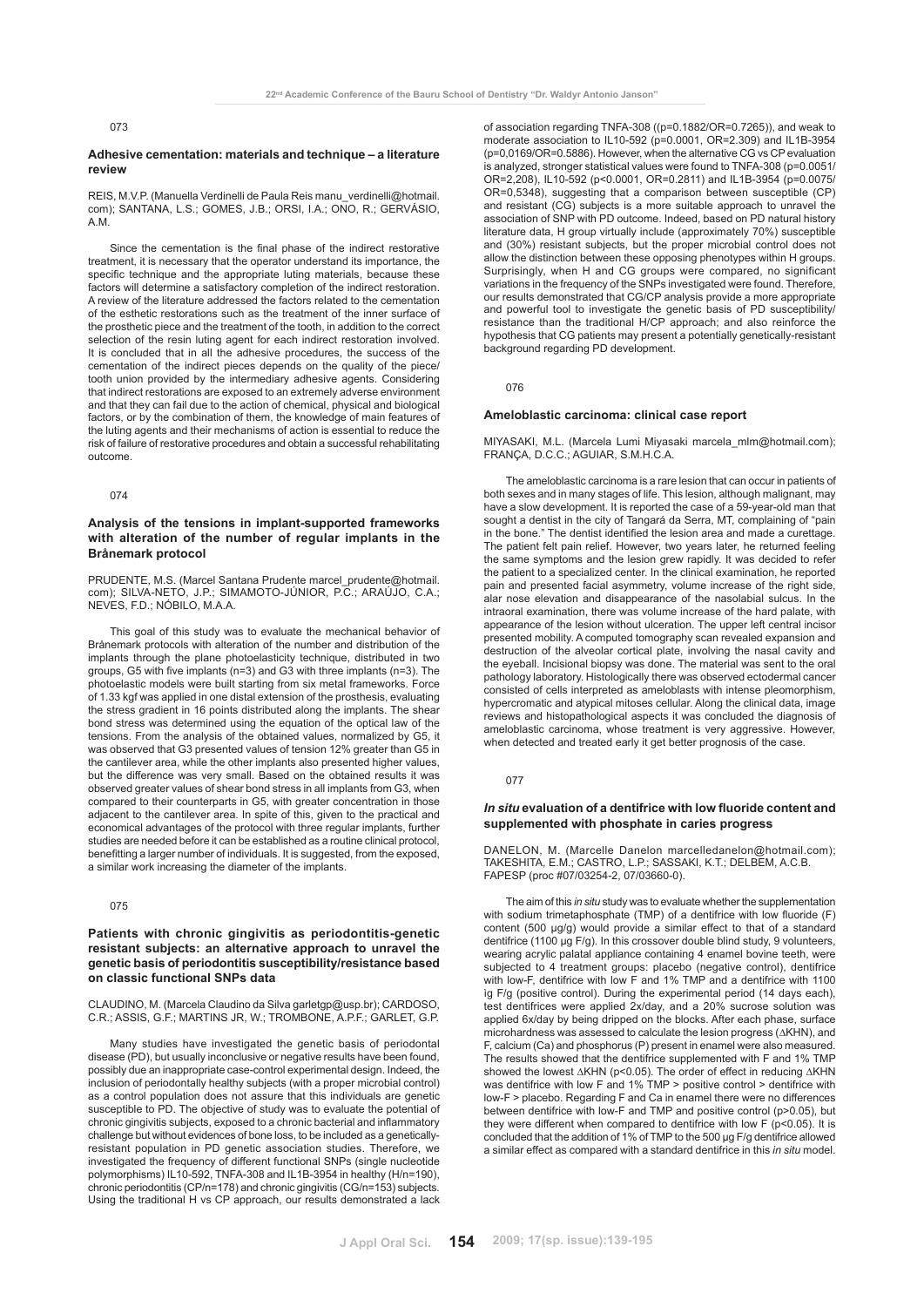#### **Membranes and bone graft material: study in dogs**

MORETTO, M.J. (Marcelo Juliano Moretto mjmoretto@terra.com.br); BERNABÉ, P.F.E.; GOMES FILHO, J.E.; DEZAN JR, E.; NERY, M.J.; OTOBONI FILHO, J.A.

The literature is scarce regarding the use of membranes and bone graft materials isolated or associated, justifying to the need of experiments in biological models to determine the actual indication of these materials in surgical procedures. Therefore, 48 roots with associated periapical lesion of 6 dogs underwent apical surgical interventions. Trephine drills (5 mm diameter) were used for standardization of the surgical site, after root-end resection, lesion curettage, preparation of the root-end cavities with ultrasound and retrofilling with mineral trioxide aggregate. The 48 sites were divided as follows: Group 1 - filled with blood clot; Group 2 - filled with blood clot and covered with membrane; Group 3 - filled with bovine bone; Group 4 - filled with bone bovine and covered with membrane. The results showed that the inflammatory infiltrate and the periapical healing process were similar in all groups. It was concluded that the use of membranes and bone graft materials isolated or associated in apical surgery did not alter the periapical healing process.

079

### **Odontogenic keratocyst tumor in mandibular anterior area: a case report**

STEFANELI, M.A.B. (Márcio de Ávila Baena Stefaneli marciobaena 5@ hotmail.com); RODRIGUES, K.; BAGATELI, J.C.E.; KAMEI, N.C.

The odontogenic keratocyst tumor, named by Reichart in 2002, was first described by Phillpsen in 1956, being initially termed as odontogenic keratocyst. Due to its destructive potential and high recurrence rate, this lesion is now classified as a benign tumor, derived from odontogenic epithelial cells and fibrous stroma, without ectomesenquimal component. The aim of this study is to report a clinical case of patient A.M.C., male, aged 49, Caucasian, treated at the LEBU (Diagnóstico, Tratamento e Epidemiologia das Doenças da Cavidade Bucal) Project of the State University of Maringá. Bulging of the mandibular cortical was clinically observed. Radiographically there was an unilocular radiolucent lesion with sclerotic well defined margins. Taking into account these features, the first diagnosis hypothesis was residual radicular cyst, followed by odontogenic keratocyst tumor. The definitive diagnosis was established after histological analysis, which is essential if considering that the exact determination of the microscopic variations of this entity is closely related with its different recurrence rates and aggression. Considering the pathologist's judgment and the clinical and radiographic findings, the diagnosis of odontogenic keratocyst tumor was established.

#### 080

### **Enterococcus faecalis infected dentin:** *in vitro* **vs** *in vivo* **findings**

VELOSO, M.V.N. (Marcio Vinicius Nunes Veloso marcio\_vnv@hotmail. com); BRAMANTE, C.M.; BERNARDINELI, N.; GARCIA, R.B.; MORAES, I.G.; ZAPATA, R.O.

The aim of this study was to compare the infection pattern of Enterococcus faecalis infected dentin under laboratory conditions and in a canine model. Five cylindrical dentin specimens were infected with Enterococcus faecalis in BHI for 21 days. For the *in vivo* infection model, five maxillary incisors in one dog were inoculated using 50 µL of a Enterococcus faecalis HI suspension. After the experimental period, the specimens were sectioned using an Isomet saw, stained with acridine orange and analyzed by confocal laser scanning microscopy (CLSM). CLSM analysis of laboratory infected dentin showed no or sparse colonization of the root canal walls. In vivo infected dentin was characterized by severe colonization of root canal walls by bacterial biofilms. In all cases, the presence of bacteria in the dentinal tubules, *in vitro* or *in vivo*, was a common finding. It was concluded that *in vitro* infected dentin differed from *in vivo* infected dentin.

081

### **Effects of different posts and restorative techniques on fracture resistance and failure mode of structurally compromised incisor roots**

QUEIROZ, M.V.M. (Marco Vinicios Martins Queiroz marcoviniciosqueiroz@ hotmail.com); SILVA, G.R.; SANTOS-FILHO, P.C.F.; CABRAL, F.C.; MARTINS, L.R.M.; SOARES, C.J.

The enlargement of root canal increases the risk of dental fracture and the influence of techniques and materials employed to restore these teeth is not yet clear. So, this study investigated the effects of different post systems and restorative techniques on the fracture resistance and failure mode of structurally compromised bovine incisor roots. Ninety bovine roots were endodontically treated and divided into 6 groups (n=15). The guttapercha was removed resulting in a root canal with 10 mm width and 0.5 mm in diameter and a ferule with 0.5 mm thickness and 2 mm height was prepared. The roots of two reference groups were restored with cast post and core – CPC(G1) and fiberglass post – FGP(G2). In the other groups, root canals were overflared 9 mm deep, resulting in a canal with 3.5 mm diameter, and were restored with: CPC(G3), FGP(G4), FGP and accessory FGP(G5) and FGP rebased with composite resin(G6). The resin cement was used for luting procedures and the core was made with composite resin. All teeth were restored with complete metal crowns. Mechanical fatigue was performed with 3x105 cycles of 50 N. The fracture resistance (N) was measured at 135o. The data were analyzed with a 2-way ANOVA (2X2) comparing post systems (CPC or FGP) with the characteristics of root followed by the Tukey's test. After, one-way ANOVA and Tukey's test were employed to compare the types of restorative techniques. Failure mode was classified as favorable or catastrophic. The results were (N): G6:949.8±210.6A; G1:859.9±199.3A; G5:842.6±174A; G2:627.1±119.9B; G3:625.3±164.3B; G4:620.2±164.2B. Statistical analysis showed that CPC decreases fracture resistance and increase catastrophic failures in weakened roots. Fiberglass post associated with composite resin or with accessory fiberglass posts seems to be more indicated as an alternative to cast post and core in weakened roots because of the lower risk of catastrophic failures.

082

### **Temporomandibular muscle dysfunction: diagnosis, etiology and treatment**

PALONE, M.R.T. (Marcos Roberto Tovani Palone marcos\_palone@hotmail. com); DANELON, L.B.F.; HADDAD, M.F.; PESQUEIRA, A.A.; GOIATO, M.C.

This study conducted a literature review to indicate the means for diagnosis, main etiologies, types of temporomandibular muscle dysfunction and their respective treatment options. The literature review comprised papers in English, Spanish and Portuguese languages, available on the Pubmed and Scielo databases. The temporomandibular dysfunctions (TMDs) may be of articular or muscle origin. The TMDs of muscle origin may be diagnosed by a detailed clinical examination, comprising physical examination with palpation of articulations and muscles of the head and neck. These tmds have a multifactorial etiology, involving predisposing, precipitating and perpetuating factors. They may be classified as protective co-contraction; local muscle sensitivity; myospasm; myofascial pain; centrally mediated chronic myalgia; and fibromyalgia. The therapeutic options include the placement of occlusal plates, massage, physical therapy, ultrasound, laser, electric currents, and application of botulin toxin.

#### 083

## **Relationship between subgingival microbiota and microbial contamination in saliva**

ARRUDA, M.C.V. (Maria Cristina Viana Arruda arruda\_cristina@yahoo. com.br); SANGALLI, J.; GAETTI-JARDIM JR, E. FAPESP 2007/51016-3 and 2007/54851-0

The evaluation of subgingival microbiota associated to periodontal diseases constitutes important strategy in the determination of risk of attachment loss. However, in epidemiological studies, the collection of saliva is faster and safer than sampling of subgingival biofilm. Thus, the present study evaluated the reliability of resting saliva on the determination of microbiota associated with subgingival biofilm. Occurrence of 14 periodontopathogens in resting saliva and subgingival biofilm from subjects with different periodontal conditions was evaluated through PCR and real-time PCR by using specific primers and probes for each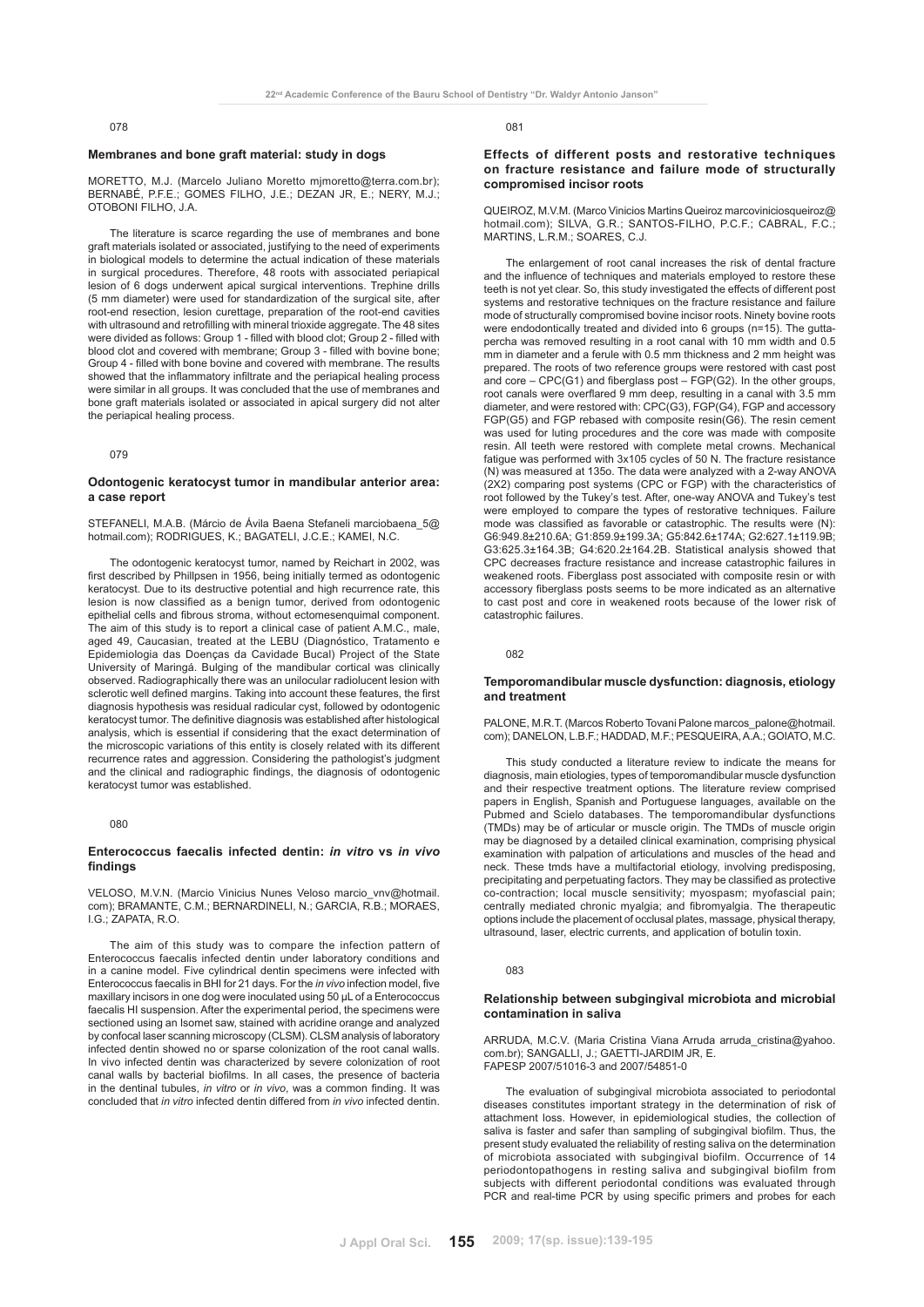microorganism, verifying similarities and discrepancies in the prevalence of these microorganisms in the two environments. Samples of resting saliva and subgingival biofilm were collected from 510 subjects, irrespective of their periodontal conditions, aged from 6 to 96 years old. In this group, 159 were gingivitis patients, 88 were chronic periodontitis patients, and 83 children or adolescents were periodontally healthy or gingivitis patients. The comparisons in the prevalence of selected pathogens and clinical periodontal parameters between groups were performed by mean of Kruskal-Wallis test. Pairwise comparisons were performed by mean of Bonferroni adjusted nonparametric Mann-Whitney test, while differences in the occurrence of selected microorganisms were evaluated by weighted least square method. The results evidenced saliva was not reliable on determination of prevalence of P. gingivalis, A. actinomycetemcomitans and T. forsythia from periodontally healthy young people and children, but its reliability is significant in the determination of subgingival microbiota of periodontitis patients and adults. For the other commonly detected periodontal microorganisms, such as P. intermedia, F. nucleatum, C. rectus and T. denticola, microbial levels were deeply related to those observed in specimens from subgingival biofilm, irrespective the age and periodontal conditions.

084

## **Digital certification of electronic documents in Dentistry: what patients and professionals should know**

MADEIRA, M.F.C. (Maria Fernanda Conceição Madeira maria.madeira@ usp.br); OLIVEIRA, C.; CAPELOZZA, A.L.A.

The use of electronic files and digital images has increased noticeably in Dentistry. Professionals from different specialties have experienced the benefits of the virtual archiving of documents in contrast to films and paper, such as: faster acquisition and manipulation of the images, improvement in the management of data and better use of the office space. Additionally, the wide access of the population to computer-assisted technology has driven dentists to apply digital technology to their offices, in order to meet the expectations of their clients. However, many professionals and clients are not aware about legal validity, possibility of fraudulent manipulations, and warranties of authenticity of digital documentation. Thus, this work aims to clarify and divulgate a chain of digital certification, which aims to warrant the authenticity and legal integrity of electronic documents, explaining how it works and highlighting relevant aspects to patients and professionals.

#### 085

### **Psychological and dental aspects of non-nutritive sucking habits**

VIANNA, M.F.O. (Maria Fernanda de Oliveira Vianna mariafernanda\_1101@ hotmail.com); MARTINS, C.M.; SALLES, C.L.F.

Habit can be understood as the disposition acquired by frequent repetition face to an act, use or customs. The objectives of this paper were to investigate the physiological and pathological aspects of non-nutritive sucking habits, evaluating the possible psychological factors and dental consequences of these habits. A literature review was done about the habit of the pacifier use, bottle-feeding and thumb-sucking regarding the etiology of the habit, its consequences and the best way and time for removing it. Suction is a primitive reflex and essential for the survival of children, involving emotional, psychological and organic elements. Therefore, nutritive sucking is extremely important for the child's ood orofacial and affective development, but non-nutritive sucking habits lead the child to some changes in his/her behavior and have negative effects to the stomatognathic system. It is important to satisfy the child's "hunger of suction", but we should avoid that harmful habits are acquired because their consequences can be very serious and the future treatment is complicated.

#### 086

### **Masticatory ability of complete denture wearers**

DELLA VECCHIA, M.P. (Maria Paula Della Vecchia paulavecchia@yahoo. com.br); ROMANELLA, D.C.; REGIS, R.R.; SOUZA, R.F.

The masticatory ability (MH) of complete denture wearers is an important aspect of life quality related to oral and systemic health, and can be influenced by factors like ridge height. The aim of this study was perform a preliminary survey on masticatory ability of conventional complete denture wearers through a subjective approach and analyze the association degree among this variant and the ridge height. Through a questionnaire

translated from an English version, the masticatory ability was evaluated in 15 patients treated with bimaxilary mucous complete dentures. The mandibular bone height was measured (mm) using the patient's panoramic radiograph obtained before the prostheses installation, in the following regions: 10 mm from symphysis, on the mental foramen and between the mental foramen and mandibular ramus. All the measurements were taken by the same examiner and the medium of both sides was used for the final analysis. An index of masticatory problems was obtained by counting of the negative meaning answers attributed to questions 1 to 3, 5 to 8, 10 and 11. From 0 (any problems) until 11 (extremely impaired MH), the median and mode were 5.5 and 5, respectively. The mean ridge height was 31±8mm. The Spearman correlation coefficient between MH and the mean ridge height was weak and without statistical significance (r=-0.189, P=0.500). It was concluded that there is no relation between the subjective perception of MH in conventional complete denture wearers and the ridge height. A great variance was found for MH, although the clinical similarity among the studied cases. It points to an important influence of the subjective factors, in contrast with the commonly observed normative parameters.

087

## **Occurrence of** *Helicobacter pylori* **in the oral cavity of native Brazilians**

RIBEIRO, C.P. (Clícia Pereira Ribeiro cliciaribeiro@foa.unesp.br); HILDEBRAND, M.C.; CIESIELSKI, F.I.N.; VIEIRA, E.M.M.; GAETTI-JARDIM JR, E.

FAPESP 2007/51016-3

The periodontium has been suspected as an extra-gastroduodenal reservoir for *H. pylori* infection and transmission, but conflicting evidence exists about the occurrence of this microorganism in pre-Colombian societies that maintain strong relationship with the ancestors' traditions. Thus, the aim of this study was to determine the occurrence of *H. pylori*  in the subgingival biofilm of 100 native Brazilians from Umutina Indian Reservation, Mato Grosso State, with different conditions of periodontal health, in comparison to a group of non-Indians presenting similar periodontal and socioeconomic status. Relevant dental and periodontal parameters and general health parameters, were recorded. Samples of subgingival biofilm were collected and the presence of H. pylori DNA was evaluated through nested PCR. The second PCR was performed using 5 ìL of the first PCR reaction. Primers for both rounds of PCR were designed to amplify *H. pylori*-specific segments within the bacterial 16S rDNA. The primers used in first-round PCR were EHC-U and EHC-L, while in the second round of amplification, primers ET-5U and ET-5L were used, producing a 230-bp fragment within the amplicon of the first-round PCR. In Indians, this bacterium was detected in subgingival biofilm from 21.43% healthy subjects, 33.33% gingivitis patients and 34.21% periodontitis patients. In periodontal specimens from non-Indians, the presence of *H. pylori* was observed from 32.65% healthy subjects, 26.67% gingivitis patients and 38.46% periodontitis patients. This confirms the role of oral cavity as a reservoir of the microorganism and it was not found any significant difference between the occurrences of this rod from Indians and non-Indians, despite of deep differences observed in the diet and personal habits of these communities, and this microorganism did not evidence any association with periodontal status of the patients.

088

## **Treatment of infrabone defects associated with multiple recessions**

CRIVELENTI, M.D. (Mariana Dassie Crivelenti mdcrivelenti@yahoo.com. br); REINO, D.M.; GRISI, M.F.M.; SOUZA, S.L.S.; MAIA, L.P.

The application of enamel matrix proteins (EMD) (Emdogain) promotes clinical and histological benefits on regenerative treatment of infrabone defects. However, in large defects, its semi-fluid consistency prevents the maintenance of space for bone deposition. The combination of EMD with a graft material can solve this problem. The mixture of â-tricalcium phosphate and hydroxyapatite (â FTH) (bone ceramic) has been indicated for clinical use, due to good stability and porosity. The present clinical case has the purpose to show the use of EMD with â FTH in the treatment of infrabone defects associated with multiple recessions. A male patient, 71 years old, attended the clinic of the Periodontics of FORP - USP for periodontal treatment and the presence of infrabone defects and multiple gingival recessions in upper posterior teeth was detected. After basic periodontal treatment, a regenerative treatment was planned. In the upper right sextant, a full-thickness flap was elevated through the mucogingival line to provide access for debridement of the defects and root scraping and smoothing. Upward mucogingival line, a split-thickness flap was made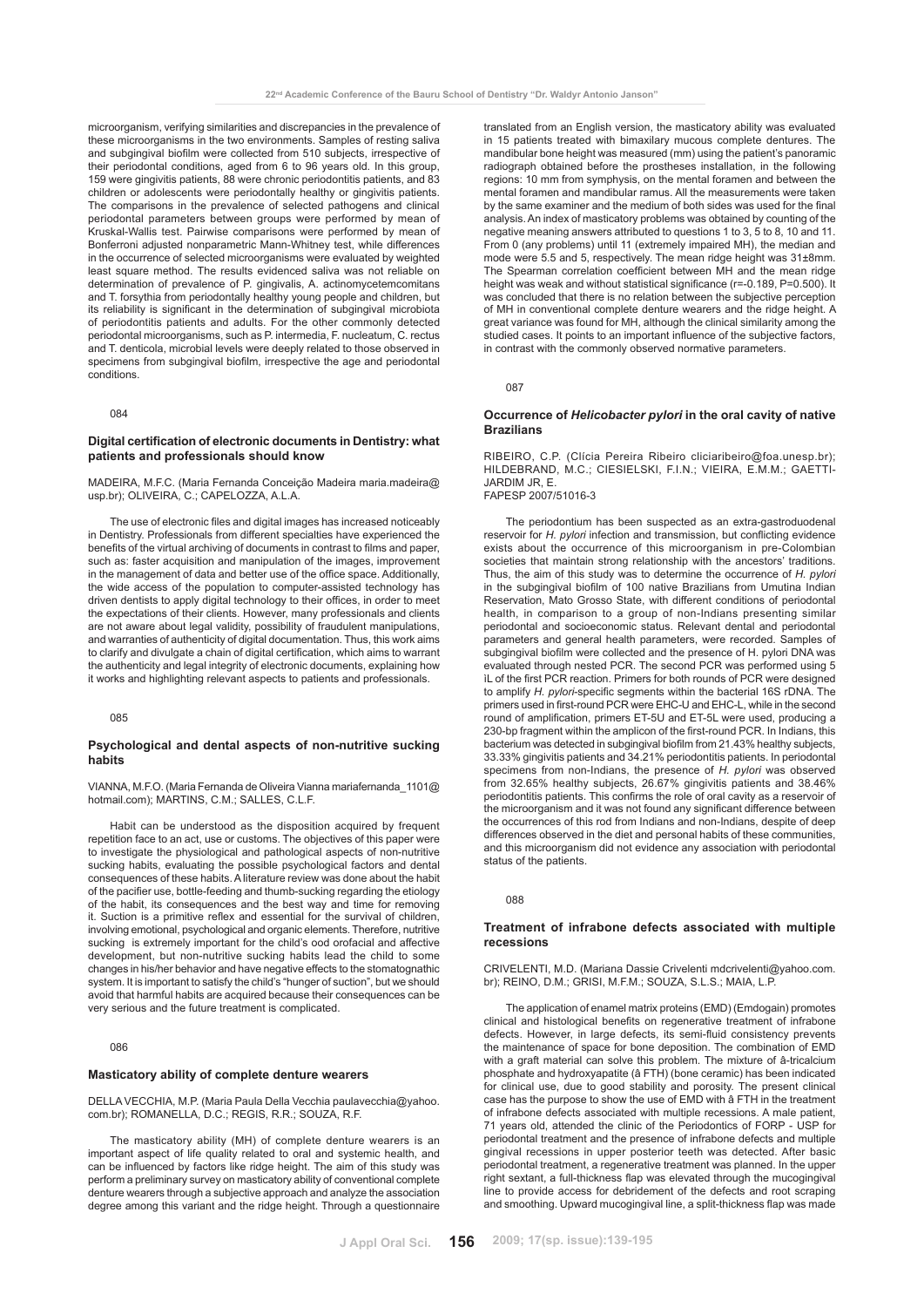for later coronal slice. Root conditioning with 24% EDTA, neutral pH, was performed according to the manufacturer's instructions. Emdogain was applied on the roots and Emdogaim associated with bone ceramic was used to fill the defects. The flap was pulled coronally and sutured. Clinical and radiographic 6-months controls showed a reduction on probing depth and height of recessions. In conclusion, periodontal defects with favorable characteristics can be successfully regenerated using EMD associated with â FTH, in addition to the capacity of the material to support the root coverage.

#### 089

### **Implementation of measures and actions to promote oral health during pregnancy**

NAGATA, M.E. (Mariana Emi Nagata marieminagata@hotmail.com); HIDALGO, M.M.; SALLES, C.L.F.; MACIEL, S.M.; SERAFIM, D.; FRACASSO, M.L.C.

The study evaluated the behavior and habits of pregnant women in relation to the oral health, as well their knowledge about the most important oral problems. Pregnant women (n=79) assisted by the extension project "Treatment of low risk pregnant women" of the Specialties Outpatient Service of the Regional University Hospital of Maringá" participated of the study. The data were collected with a semi-structured questionnaire, focusing on the main aspects of oral health (caries, periodontal diseases and extension of the interference of myths related dental treatment). The obtained results, presented as percentages, showed that 65.82% of the pregnant women ate between the meals, of which 48% ate fruits and the others ate cariogenic foods. There was no correlation between the ingestion frequency and the daily brushing frequency. It was observed that 78% of the participants had already used fluoride, but 53% did not known its function. Considering the whole sample, 39% declared that caries is not transmissible and, when were asked about its etiology, 60% mentioned poor oral hygiene and 2.53% associated it with pregnancy. About the etiology of gingivitis, 37% related it with poor oral hygiene, 4% with pregnancy and the majority of them (59%) did not know the answer. These data demonstrate the importance of dentistry in the prenatal multidisciplinary assistance offered to pregnancy women, including educational, prevention and restorative measures, in the benefit of general health.

### $000$

## **Occurrence of yeasts of the genus Candida in the oral cavity of female drug users**

AZUMA, M.M. (Mariane Maffei Azuma mariane\_azuma@hotmail.com); LINS, S.M.; GAETTI-JARDIM JR, E.

Although the involvement of yeasts of the genus Candida in the oral microbiota of immunocompromised patients has been continuously studied, the literature on the effects of licit or illicit drugs on this important group of microorganisms is scarce, being restricted to the effects of tobacco and alcoholism. In individuals with immunological impairment these fungi may proliferate and produce severe infections, particularly on mucosal surfaces. This study aimed to evaluate the presence of Candida sp., Candida albicans, C. tropicalis, C. parapsilosis and C. glabrata in samples obtained from oral mucosa, saliva, biofilm sub and supragengival of 50 female patients attended in a detoxification program for drug users in the city of Santa Fe do Sul, in comparison with a group of never-user females presenting similar socioeconomic conditions and age. Presence of yeasts of the genus Candida was evaluated by amplification of DNA by PCR and "semi-nested" PCR, using primers and conditions specific to each infectious agent. Fungi of the genus Candida was present more homogeneously distributed in the mucosal and supragengival biofilm and when the data are analyzed in relation to periodontal condition of patients examined, irrespective of the existence of chemical dependence, it appears that, in samples of saliva, C. albicans was more frequent among patients with gingival bleeding and gingivitis. The presence of C. albicans in saliva samples, regardless of chemical dependency or not, was linked to severe gingivitis (Mann-Whitney test,  $P = 0037$ ). Among the factors that further exacerbate the oral colonization by these yeasts are highlight smoking, alcoholism and the presence of complete or partial dentures. Thus, it is possible that the high frequency of detection of these fungi, particularly in patients with chemical dependency, will reflect the direct effects of drugs on the mucosa and, quite possibly, on the cellular immune response associated with mucosal surfaces.

091

### **Subepithelial connective graft associated with lateral flap for covering and increase of the keratinized gingiva: report of a case**

LONGO, M. (Mariéllen Longo mary.lonngo@hotmail.com); FERNANDES, L.A.; MURAKAWA, A.C. MARTINS, T.M.; GARCIA, V.G.; BOSCO, A.F.

Gingival recession cause root exposure and consequent symptoms such as hypersensitivity, caries, abrasions and changes in the esthetic pattern. For its treatment, coverage techniques have been employed among which is the subepithelial connective tissue graft associated with laterally positioned flap. The purpose of this study is the presentation of a clinical case of patient M.A., 37 years old, who sought the Postgraduate Periodontics Clinic of Araçatuba Dental School reporting discomfort caused by lowering of the gingival margin and hypersensitivity in teeth #46 and #45. The intraoral examination revealed Miller's Class III gingival recessions in teeth #46 and #45 probably because of occlusal trauma. The technique of choice for treatment of the patient was subepithelial connective tissue graft associated with laterally positioned flap. Before the periodontal surgery, root canal treatment was done in tooth #46. Within a45-day postoperative period, it was observed partial coverage of root exposure and increase of the keratinized gingiva width that solved the patient complaint.

092

## **Evaluation of root canal filling performance of four different techniques**

SILVA, M.A.M. (Marina Angélica Marciano da Silva marinangelica@usp. br); DELGADO, R.J.R.; BRAMANTE, C.M.; MORAES, I.G.; GARCIA, R.B.; BERNARDINELL N.

The aim of the study was to evaluate the percentage of voids, guttapercha and root canal sealer present after the filling procedures using four different techniques. Fifty-two extracted maxillary lateral incisors teeth were cleaned and shaped using the Oregon's technique. The teeth were randomly divided in four groups, according to the filling technique used (n=13). Lateral condensation (LC); Tagger's hybrid (TH); MicroSeal (MS) and GuttaFlow (GF). Horizontal cross-sections of each tooth were made at the 2, 10 and 15 mm level from the apex. Digital images of the root canal areas were acquired using a stereomicroscope and evaluated using the Image Tool 3.0 software. Nonparametric statistical analysis was performed using the Kruskal-Wallis test (p< 0.05). In general, the gutta-percha filled area decrease significantly at the apical level in all the evaluated techniques (p<0.05). Also, all the filling techniques showed an increment in the sealer area at the apical level ( $p$ <0.05). Regarding the presence of voids, there was not statistical difference (p>0.05) among the techniques at the apical level. There was not a relationship between voids and the apical level of the filling except for the GuttaFlow technique that showed an increment of voids at the coronal third (p<0.05). MicroSeal and Tagger's Hybrid showed higher percentage of gutta-percha at the coronal and middle thirds. On the other hand, lateral condensation presented the highest percentage of gutta-percha at the apical third. However, a statistical difference (p>0.05) was not found. From the results of the present study it can be concluded that the quality of the filling decrease at the apical level independently of the filling technique used. Microseal and Tagger's hybrid performed higher gutta-percha filled area than the lateral condensation and Guttaflow technique at the coronal and middle third level ( $p$ <0.05). The presence of voids was similar among the evaluated techniques.

#### 093

## **Anterior open bite treatment with Nogueira® lingual bonded spur and high-pull chincup: a clinical case report**

HEGG, M.P. (Marina de Paula Hegg marinahegg@yahoo.com.br); CASSIS, M.A.; ALMEIDA, R.R.

Anterior open bite is defined as a negative overbite between the incisal edges of the maxillary and mandibular teeth with the posterior teeth in occlusion. In the mixed dentition, the prevalence of open bite can reach 17% and it is four times higher in people with facial hyperdivergency and sucking habits than in the normal subjects. The treatment has a better prognosis and greater stability in the mixed dentition. The Nogueira® lingual bonded spur appears as a viable alternative for the treatment of this malocclusion and for a better vertical control, it can be used in association with high-pull chincup therapy. In view of the mentioned aspects, the aim of this study was to review some concepts regarding anterior open bite, with the presentation of a clinical case.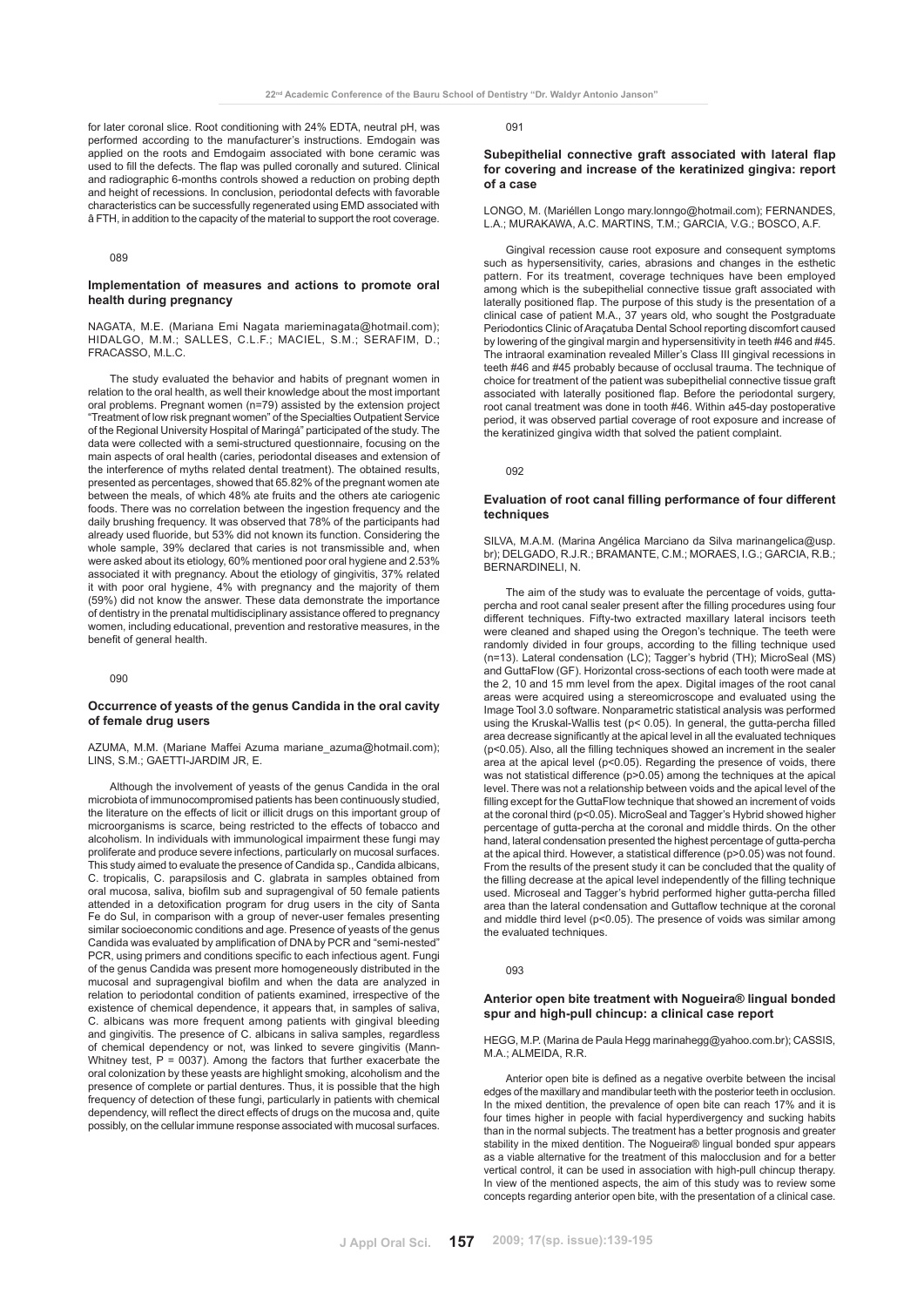#### **Fluoride levels in water supply in Mozambique municipalities**

MAPENGO, M.A.A. (Marta Artemisa Abel Mapengo martamapengo@ hotmail.com); MARSICANO, J.A.; MOURA, P.G.; SALES-PERES, A.C.; SALES-PERES, A.; SALES-PERES, S.H.C.

This study aimed to analyze the fluoride concentration in water supply of each province of Mozambique (2008) and relate to the latest data available (1978), considering that Mozambique has a natural system of fluoridation in the water supply. Eleven samples were collected in duplicate, directly from taps in homes of their municipalities. The concentration of fluoride from water samples was determined in duplicate, using the ion sensitive electrode (Orion 9609), coupled to a potentiometer (Procyon, model 720). Data analysis was the descriptive analysis, performed using Student's t-test, adopting a significance level of 5%. The fluoride concentrations found in 1978 and 2008 were: Cabo Delgado (0.62 and 0.28 ppm), Niassa (0.18 and 0.98 ppm), Nampula (0.18 and 0,095ppm), Zambezia / Quelimane (0, 81 and 0.37 ppm), Tete / city (1.00 and 0.97 ppm), Sofala / Beira (0.00 and 0,01ppm), Manica (0.04 and 0,01ppm), Inhambane / city (0.00 and 0.05ppm), Gaza (0.01 and 0.06 ppm) and Maputo city (0.23 and 0.36ppm), respectively. The mean of fluoride concentration found in this study (2008) was 0.33ppmF, while the mean of the previous data (1978) was 0.31ppmF. There was no significant reduction ( $p = 0.83$ ) between the concentrations of fluoride in water from 2008 and 1978 (p> 0.05). Data obtained from 1978 in the Tete province river detected 5.50 ppmF. In this province there was found high prevalence of dental fluorosis, although it was been made the defluoretation in recent years. It is concluded that there was no change in the level of fluoride in the water supply of the main municipalities of Mozambique. Fluoride concentration in water supply must be standardized in order to reduce dental caries prevalence without increase dental fluorosis prevalence in the region.

## 095

### **Esthetic clinical crown lengthening: review of literature and case report**

MANTOVANI, M.B. (Matheus Bortoluzzi Mantovani m\_mantovani1@ hotmail.com); TEIXEIRA, B.M.; NISHITA, P.; SILVA, C.O.

Some studies discuss the manipulation of the gingival exposure to promote a esthetically pleasant smile. Recently, more attention has been given to the problem of severe gingival exposure and to the potential of the periodontal plastic surgeries in improving the smile line. In this work, a literature review about the subject "esthetic clinical crown lengthening" is done and two clinical cases using different treatment techniques are present. Although the majority of the people present a smile line within the average standards, there are those who present a "gummy smile", which can become a problem for the person. If the excess of displayed gingival is related with insufficient clinical crown length, the best procedure is gingivectomy/ gingivoplasty associated with an osteotomy. Some factors must be considered for these crown lengthening procedures, such as localization of the gingival margin in relation to the cementoenamel junction, the bone crest and the crown-root-alveolar bone relationship. In the first case, patient G.A.S., 20 years old, female, Caucasian, dental student, complained of having short teeth. After clinical and radiographic examination, the patient was subjected to a single-procedure of gingivectomy. In the second case, patient F.L.P., 21 years old, female, student, who also complained to present short anterior teeth, needed gingivectomy associated with osteotomy. Neither of the patients presented recurrence after the treatment. Esthetic clinical crown lengthening brings innumerable benefits to the patients and the indication of the best technique for the solution of each case allows the long-term success of the treatment.

## 096

# **Esthetic reestablishment of an anterior fractured tooth with composite resin**

SPIN, M.D. (Mauricio Donalonso Spin mauriciospin@hotmail.com); MODENA, K.C.S.; NAHSAN, F.P.S.; REINATO, J.V.D.; SILVA, L.M.; FRANCISCONI, P.A.S.

The oral cavity is an extremely important and dominant segment on the dentofacial esthetic composition of a person in where anterior teeth play a fundamental role. From the cosmetic point of view, teeth appearance value is of great importance on the society. Reestablishment of oral health associated to esthetics aims to provide a beautiful and esthetic smile with shape, color and harmonious proportion. Loss of this harmony, due to

anterior dental trauma, may cause an altered psychological profile such as difficulties to establish relationships and excessive shyness. Adequate restoration of a fractured anterior tooth is a constant concern of clinicians. The development of various composites, with enhanced optical and mechanical properties, associated to a better understanding of dental tissues performance to light incidence, offered an artistic approach on the execution of direct resin restorations. This case report aims to describe the reconstruction of an anterior fractured tooth  $(H21)$  with composite resin. A clinical sequence of composite insertion will be presented where both enamel and dentin will be reconstructed in their original thickness. Fractures of anterior teeth are clinical situations that demand scientific knowledge, technical ability and artistic sense for a successful treatment, which has the adhesive technology as a rapid and conservative alternative with excellent esthetic results.

097

## **Odontogenic dental features of cleidocranial dysplasia: case report**

LANCIA, M.(Melissa Lancia melissalancia@gmail.com); GARIB, D.G.; LARA, T.S.; SILVA FILHO, O.G.; BERTOZ, F.A.

Cleidocranial dysplasia consists in a rare congenital bone malformation with dominant autosomal genetic etiology. This malformation is characterized by various degrees of clavicle hypoplasia, the patients tend to present low stature, a pronounced frontal and parietal procumbence and a delay in the cranial bone ossification. The dental features include a delay in primary tooth exfoliation, eruption delay or retention of permanent teeth, and the presence of multiple supernumerary teeth. This study aimed, by means of a clinical report, to describe the features of cleidoclanial dysplasia of interest to dentistry. In the present patient , maxillary anterior primary teeth were extracted for allowing traction of the permanent incisor. It is highlighted the importance of the dentist recognizing the clinical and radiographic dental features of cleidocranial dysplasia for an adequate treatment plan and familial counseling.

098

## **Occurrence of** *Porphyromonas gingivalis* **and** *Prevotella intermedia* **in the oral microbiota of patients subjected to radiotherapy for treatment of head and neck malignant tumors**

Melo, M.E. (Moriel Evangelista Melo ieielmelo@hotmail.com); Geraldes, A.M.; Gaetti-Jardim, E.J.

Radiotherapy is employed for the treatment of head and neck cancer with favorable results. However, the side effects of radiation on salivary glands and other oral tissues may create favorable conditions for the establishment and proliferation of oral microorganisms. This investigation evaluated the occurrence of *Porphyromonas gingivalis* and **Prevotella intermedia** in the oral microbiota of patients undergoing radiotherapy for treatment of head and neck cancer. After clinical examinations, samples of saliva, dental biofilm and surfaces of oral mucosa were collected, and this procedure was performed at different moments during treatment, as well as 6 months after completion of radiotherapy. The presence of these anaerobes was carried out through culture using Brucella agar supplemented with hemin, menadione, and horse blood, incubated under anaerobiosis, at 37°C for 14 days, and by PCR. It was verified that populations of these anaerobes increased significantly after and during radiotherapy and the occurrence of *P. gingivalis* varied from 35.71% gingivitis patients to 69.23% periodontitis patients. The subjects harboring *P. gingivalis* evidenced 2.08. 105 CFU/DNA-copies in the samples before radiotherapy and increased to 6.3 105 CFU/DNA-copies after radiotherapy. In regard to *P. intermedia*, it was cultivated from 21.43% of gingivitis patients and from 40 % periodontitis patients, before radiotherapy, and its detection by PCR varied from 28.57% to 69.23% in these same samples. Six months after conclusion of the treatment, this anaerobe was observed from 44.44% gingivitis patients and from 80.0% periodontitis patients. The results suggest that xerostomia and other changes in the oral cavity associated with radiotherapy may collaborate with the proliferation of these strict anaerobes.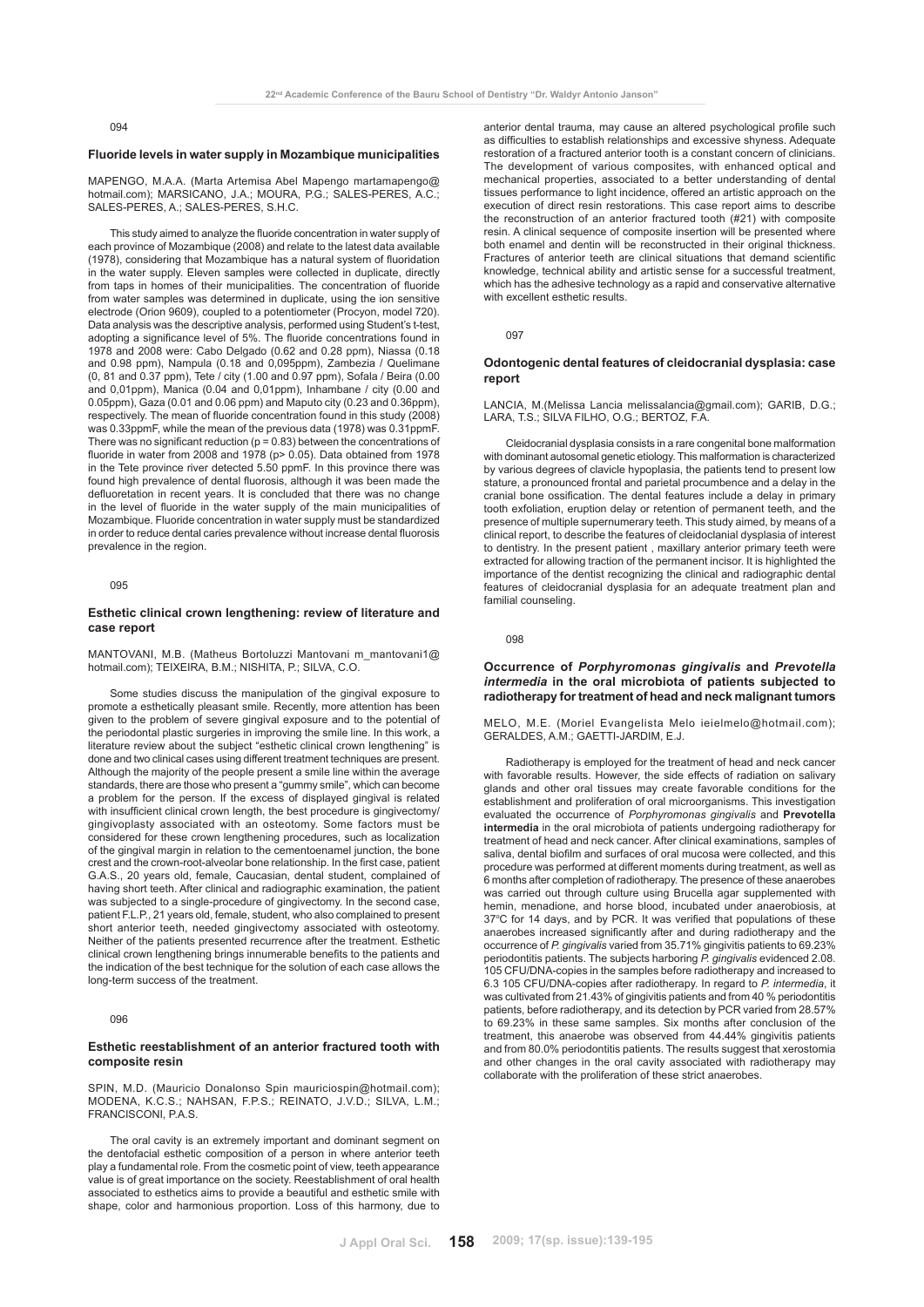#### *In situ* **evaluation of the remineralizing efficacy of a fluoridated foam with neutral pH**

### Manarelli, M. M. (Michele Mauricio Manarelli mi\_manarelli@hotmail. com); Danelon, M.; Delbem, A.C.B.; Vieira, A.E.M.; Brighenti, F.L.

Fluoride foam offers a lower risk of fluoride (F) ingestion due to its consistency and because lesser amounts of the product is necessary to the application. The F kinetics of this product can interfere on enamel reactivity. However, there are no studies evaluating the ability of fluoride foam on remineralizing carious lesions. The aim of this study was to evaluate the ability of a neutral fluoride foam on remineralize incipient carious lesions. Enamel bovine blocks were selected by analysis of surface microhardness (SMH) and randomized in three groups: 1) control group (no treatment); 2) treatment with neutral fluoride gel (2% NaF, DFL) and 3) treatment with neutral fluoride foam (1.23% F, FGM). The products were applied at the beginning of each phase. Ten volunteers used a palatal appliance containing four enamel blocks during three days. A wash-out period of four days was allowed between each phase. Two blocks were removed 30 min after the treatment to analyze calcium fluoride (CaF2) formed. The two blocks remaining were used to analyze SMH and CaF2 retained. The amount of CaF2 formed and retained were higher for the fluoride foam groups than for the fluoride gel group. It can be concluded that there are no differences in remineralizing incipient carious lesions after the use of fluoride foam when compared to fluoride gels.

100

## **Dental trauma: tooth fragment reattachment and prevention of recurrences with use of mouthguard**

Mundim, M.P.C. (Michelle Pereira Costa Mundim michellemundim@ hotmail.com); MARTINS, C.; SILVA, G.R.; MARTINS, L.R.M.; CABRAL, F.C.; Soares, C.J.

Dental trauma is an injury promoted by extrinsic factors being one of the most frequent causes of tooth loss or esthetic and functional damages. This work presents a case of dental trauma, addressing the tooth fragment reattachment technique and the importance of mouthguard use in the prevention of recurrences. A 12-year-old male patient came to the Dentoalveolar Trauma Clinic of the Dental School of the Federal University of Uberlândia, with a crown fracture in tooth #1 occurred during sporting activities. After indirect pulp capping with calcium hydroxide cement and glass ionomer cement, the coronal fragment was bonded to the tooth remnant with adhesive system and resin cement. The restoration was completed with composite resin and functional adjustments were done. In order to prevent future dental traumas, a 2-mm-thick silicone mouth guard was fabricated. The mouthguard prevents injuries to the soft tissues and can reduce and distribute the stresses resulting from direct and frontal impacts. When the fractured fragment is available, the tooth fragment reattachment technique is an efficient, conservative and low-cost treatment alternative that can recover, the tooth shape, esthetics and function. The use of mouthguards during engagement in sporting activities is of paramount importance because they reduce the risk of fractures and recurrences.

101

### **Glass-ionomer cement: update in clinical application**

#### Michielin, M.B. (Martha Beteghelli Michielin ma\_angevil@hotmail.com); Nahsan, F.P.S.; Gomes, O.S.; Mondelli, R.F.L.; Ishikiriama, S.K.; Wang, L.

Since its introduction to Dentistry, glass ionomer cements (GICs) have shown promising perspectives. This category of dental material comprehends advantageous properties such as fluoride release, bonding to dental substrates, biocompatibility and similar coefficient of thermal expansion to that of the tooth structure. All these properties make GIC a versatile material that is clinically indicated for restorative, luting or lining procedures. The purpose of the present study was to explore the abilities of GICs and present new perspectives based on the modifications proposed since its introduction.

102

### **Influence of nicotine and ovariectomy on healing process of autogenous bone block grafts: a histomorphometric study in aged female rats**

#### SANTOS, M.R. (Murillo Rezende Santos murillo\_rs@hotmail.com); BOSCO, A.F.; MORAES, R.O.; BONFANTE, S.; LUIZE, D.S.; MURAKAWA, A.C.

Estrogen deficiency and cigarette smoking are among the factors that may affect the repair of bone grafts. The aim of this study was to perform qualitative and quantitative analyses of the effect of ovariectomy and nicotine on autogenous bone block grafts in aged rats and to describe events of the initial healing. Thirty-six 12-month-old female Wistar rats were randomly divided into 2 groups according to treatment. The experimental group underwent ovariectomy surgery and daily applications with nicotine hemisulfate, while the control group underwent sham ovariectomy surgery without ovary removal and daily saline solution applications. After 30 days, both groups received an autogenous bone block graft harvested from the calvaria on the angle of the mandible. The animals continued receiving the solutions until the moment of sacrifice at, 7, 14 or 28 days postoperatively. The histological analysis in the experimental group showed a delay in the osteogenic activity at the graft-recipient bed interface as well as the decrease in granulation tissue organization. The specimens of the experimental group exhibited less new bone formation, which was poorly cellularized and vascularized. The statistical analysis revealed significantly less bone formation in the experimental group at 14 days (40.92% versus 57.41%) and 28 days (53.09% versus 68.35%). In conclusion, estrogen depletion and the systemic influence of nicotine, although did not prevent, delayed the healing process of autogenous bone block grafts in aged rats.

103

#### **Root canal treatment: a new perspective**

LEONARDO, M.F.P. (Mário F. P. Leonardo marioctba@hotmail.com); Leonardo, R.T.L.; Palo, R.M.; Iglecias, E.F.

The fast technological evolution of endodontic looks for faster and more efficient instrumentation. Besides this, the other objective is to diminish stress for both professionals and patients. It is necessary to know new options of instruments, as well as the combination between them in order to prepare, clean and sanitize the internal anatomy, which does represent a uniform cone, but rather a complex root canal system, with flattening and curvatures. It requires a proper protocol of instrumentation. The objective of cervical third preparation is to promote widening and tapering, and thus rotary systems appear as an interesting option. In the middle third, due to its anatomy, the indication is to work with oscillatory systems by using stainless steel files with small tip sizes and varied tapers. Finally, in the apical portion, we recommend manual Ni/Ti files, respecting the root anatomy and creating a great apical stop. By associating these systems, routine endodontic treatment becomes easier and efficient in addition to saving the instruments for a longer time. This protocol also decreases patient stress and improves the professional quality of life.

#### 104

## **Effectiveness of the low level laser therapy on the postoperative edema and pain following secondary bone graft**

CUNHA, M.J.S. (Mércia Jussara da Silva Cunha merciacunha@hotmail. com); NATALICIO, G.L.; OLIVEIRA, P.G.F.P.; FIAMENGUI FILHO, J.F.; ALMEIDA, A.L.P.F.

The present study aimed at evaluating the effectiveness of low level laser therapy on the postoperative pain and edema of humans subjected to secondary bone graft. Sixty-one consecutive subjects (34 males and 27 females), with age ranging from 9 to 15 years old, presenting unilateral cleft lip and palate and subjected to secondary osseous graft were selected and divided into 2 groups. The experimental group was comprised by 31 patients irradiated with low level laser, dose of 4J/cm2, power 15mW and wave length 780nm, 10 seconds per site. On the placebo group (30 patients) LED was applied during 60 seconds. Both groups received 10 applications immediately, 24 and 48 hours after the surgery. Pain and edema were recorded in each application session and on the fifth day after the surgery. Statistically significant differences were not found between groups regarding pain and edema. Gender was also found non significant. In conclusion, the laser therapy, at least with the settings adopted, did not bring significant benefits in terms of pain and edema to the unilateral cleft lip and palate patients subjected to secondary bone graft. Further investigations are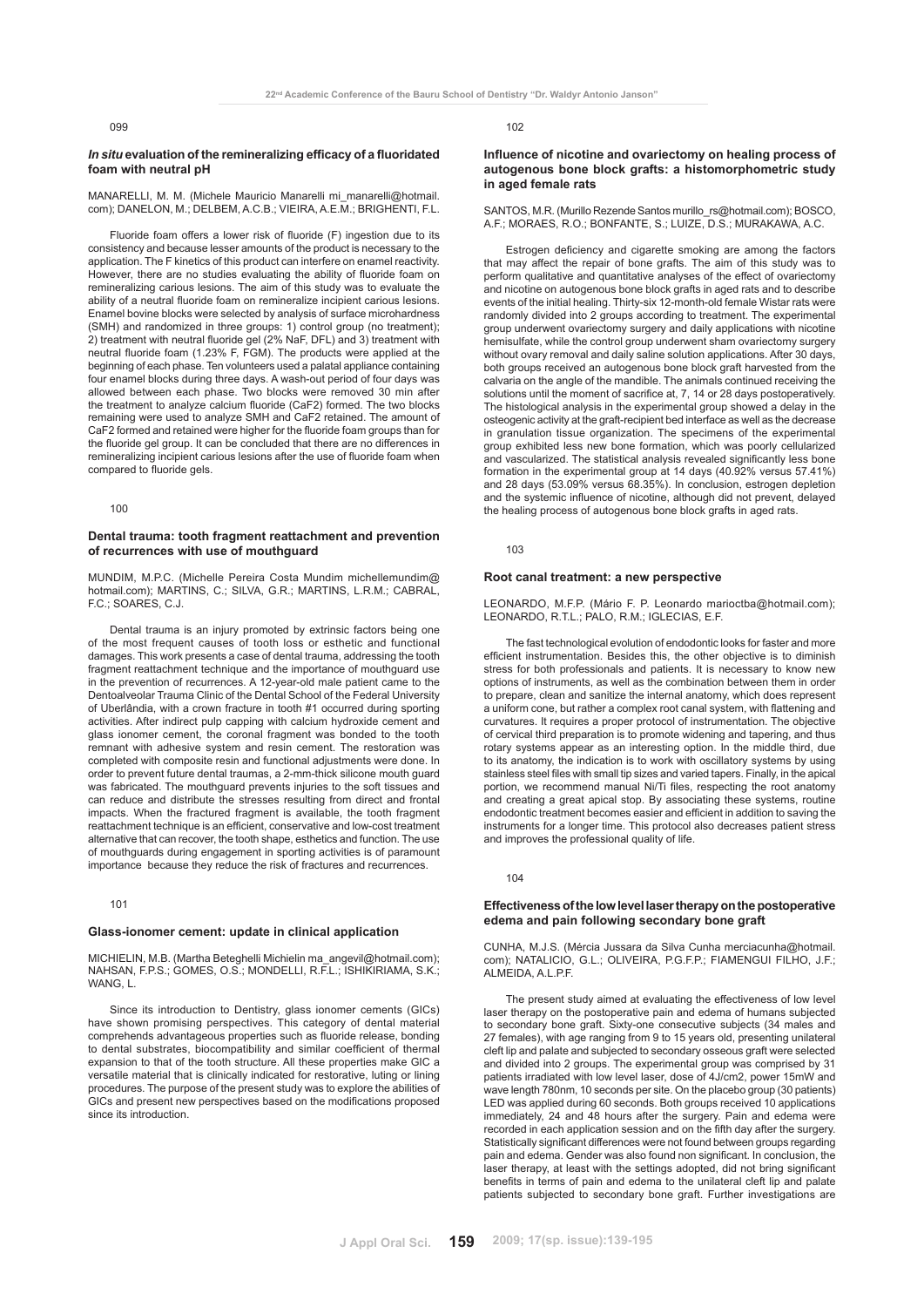encouraged using different methods in order to verify the real role of this tool on the postoperative pain and edema of secondary bone graft interventions.

### 105

## **Use of antimicrobial agents into reline materials as a therapeutic modality for denture stomatitis**

BUENO, M.G. (Mírian Galvão Bueno miroca@usp.br); URBAN, V.M.; CAMPANHA, N.H.; JORGE, J.H.; ALMILHATTI, H.J.; NEPPELENBROREK, K.H.

Denture stomatitis is the most common form of oral candidal infection with overall incidence of about 65% of otherwise denture wears. Tradition management of this type of infection consists of topical application of an oral antifungal agent and correction of the existing denture adaptation with temporary reline material. Nevertheless, the success of topical application of drugs in the oral cavity may be compromised by some factors, such as the absence of the discomfort caused by the infection, the medication expenses for an unperceived need, the continuing use of the dentures during the medication, the unpleasant taste, and the frequency of dosage. Moreover, it is impossible to maintain the effective concentration in the infected location due to saliva and deglutition, which quickly dissolve and eliminate any drug from the oral cavity. It has been reported that combining antimicrobial agents into tissue conditioner can be used in the treatment of denture stomatitis. This treatment can reduce the application frequency, the limited compliance of patients and the cost of the treatment since only a fraction of the antifungal agent is used compared to conventional therapy. Furthermore, the action of the drug becomes prolonged, enabling tissue recovery and providing amore predictable therapeutic outcome. Tissue conditioners combined with antifungal agents also allow simultaneous treatment of injured denture bearing tissue and candidal infection. The incorporation of antifungal agents such as miconazole, ketoconazole, chlorhexidine, ?uconazole, amphotericin B and nystatin into reline materials has been shown to be effective and viable in some *in vitro* and *in vivo* studies. It has been demonstrated that this treatment can be useful in inhibiting the growth of C. albicans growth. The purpose of this study was to overview the possibility of the use of antimicrobial agents into reline materials as a therapeutic modality for denture stomatitis.

 $106$ 

## **Acellular extrinsic fiber cementum: some characteristics in human and dogs**

MISAWA, M.Y.O. (Mônica Yuri Orita Misawa monica\_yuri@hotmail.com); ARAÚJO, M.; SUKEKAVA, F.

The periodontal disease in dogs is a disorder that can occur naturally and has many human periodontal disease characteristics. Therefore the dog has been used as an experimental model to study the factors involved in the etiology and pathogenesis of periodontitis, and also to study the regenerative potential of the periodontal tissues after different surgical techniques application. Although there are a great number of studies using dogs, so far there is no work comparing the human cementum with the canine cementum. In fact, little is known about the dog's radicular cement characteristics. However, it is anticipated that an animal experimental model must have a biological behavior similar to that of humans, so there is a direct clinical explanation. The aim of the study was to evaluate the characteristics of the acellular extrinsic fibers of cementum in humans and dogs. 52 premolars, 22 of human about 14 years old and 30 premolars of dogs divided in 3 groups (1 year old, 2 years old and 8 years old) were used. The premolars were carefully extracted and prepared for histological analysis. The acellular extrinsic fiber cementum at the most coronal portion of the root was described and histological measurements were performed. The results demonstrated that the acellular extrinsic fiber cementum in humans and dogs was morphologically similar. It was also showed that the number of attaching collagen fibers per 100 µm of root surface and the cementum growth rate (thickness growth) were similar between both specimens. The present study suggests that the dog may represent an adequate experimental model for the analysis of cementum formation following regenerative therapy.

107

#### **Dental age as an adolescence indicator**

PARTEIRA, N.J.S. (: Naiara Jordão Souza Parteira na\_jordao@hotmail. com); LARA, T.S.; SILVA FILHO, O.G.; BERTOZ, F.A.

The purpose of the current study was to analyze the possible relationship between root formation of the first premolars and some skeletal maturational stages identified in hand-wrist radiographs. This transverse study was defined with panoramic and hand-wrist radiographs of 123 males and 109 females aged between 4 years and 5 months and 17 years and 12 months. The root formation stages of the first premolars were related to the ossification stages of the sesamoid bone, the epiphyseal stages of the thumb phalanx and the epiphyseal stages of the radium. The results showed statistically significant correlation. The roots of the lower first premolars do not reach 2/3 of their length before adolescence.

108

## **Comparative study by the masticatory performance between patients with an without temporomandibular dysfunction**

STRINI, P.J.S.A. (paulinne@netsite.com.br); GORRERI, M.C.; FERNANDES-NETO, A.J.; NEVES, F.D.; MENDES, F.A.; BORGES, T.F.

Temporomandibular disorders (DTM) are a set of signs and symptoms that affect the stomatognathic system and adjacent structures, generating mainly a pain able to radiate to inter-related structures. The purpose of this study was to evaluate the severity of TMD using the Helkimo Clinical Index (HCI) and Masticatory Performance (MP) in patients with TMD (n = 9) and compare it to the control group (CG) ( $n = 15$ ), both with natural dentition and bilateral posterior occlusion. The MP tests were performed with the food simulator "Optocal" in portions of 17 cubes with 5.6 mm side and the subjects instructed to chew it for 20 (C1) and 40 (C2) masticatory strokes, monitored by a single examiner. The material collected was placed in a set of eight coupled granulometric sieves in a decresing order of opening. Then it was performed, sieving, material collection, drying and weighing of the contents of each sieve. It was calculated the geometric mean diameter of the chewed particle (MGD), obtaining a percentage of the MP index. The obtained data were subjected to the parametric Test t Student for independent samples ( $p$  <0.05). According to ICH,  $n = 8$  presented severe DTM and  $n = 1$  showed light DTM. The results indicated statistically significant differences ( $p =$ 0000) both for GC (47.76 ± 8.75 in C1, C2 at 70.27 ± 3.37) and for the TMD group (24.06 ± 12.93 in C1, 49.32 ± 10.77 in C2). We conclude that patients with painful symptoms tend to have its chewing function impaired, requiring a treatment able to restore their physiological functions, improving their chewing ability and promoting their life quality.

#### 109

## **Leiomyoma in mounth: case report**

MACEDO, N.S. (Nara Sarmento Macêdo ns.macedo@yahoo.com.br); PAULO, L.F.B.; ROSA, R.R.; DURIGHETTO JÚNIOR, A.F.; CARDOSO, S.V.

Fibroma and lipoma, benign neoplasms of mesechuimal origin, are common in the oral cavity. Leiomyoma, a smooth muscle benign neoplasm, has little expressivity in the mouth, occurring in most cases in the tongue, inferior lips, cheeks and palate. It is characterized as a slowly growing nodule, sessile, smooth surface, with no color alteration, painless, no gender predilection and on the 5th and 6th decade of life. It is uncommon in the retromolar region. Case: Patient CLCB, Caucasian, female, 56 years old. Main complaint: nodule in the retro-molar region with fast growing. Clinical characteristics: sessile nodule, smooth surface, no color alteration, elastic, with 2 cm of diameter about a month and compression painful. Initial diagnosis: mucoepidermoid carcinoma. Incisional biopsy. Immunohistochemistry: smooth muscle actin, vimentin and desmin. Definitive diagnosis: Leyomioma. Treatment: surgical removal. Follow up: 6 months without recurrence. Discussion: The initial diagnosis was based on the fast expansive growing and the retromolar localization. The immunohistochemistry examination was positive for smooth muscle actin and desmin suggesting leiomyoma. Considering the biological behavior, fast growing nodule, the mitoses was counted in 10 microscopic high magnifying fields. If more than 4 mitoses were detected, it should be considered a malignant behavior. There were only 2.6 mitoses in all ten fields.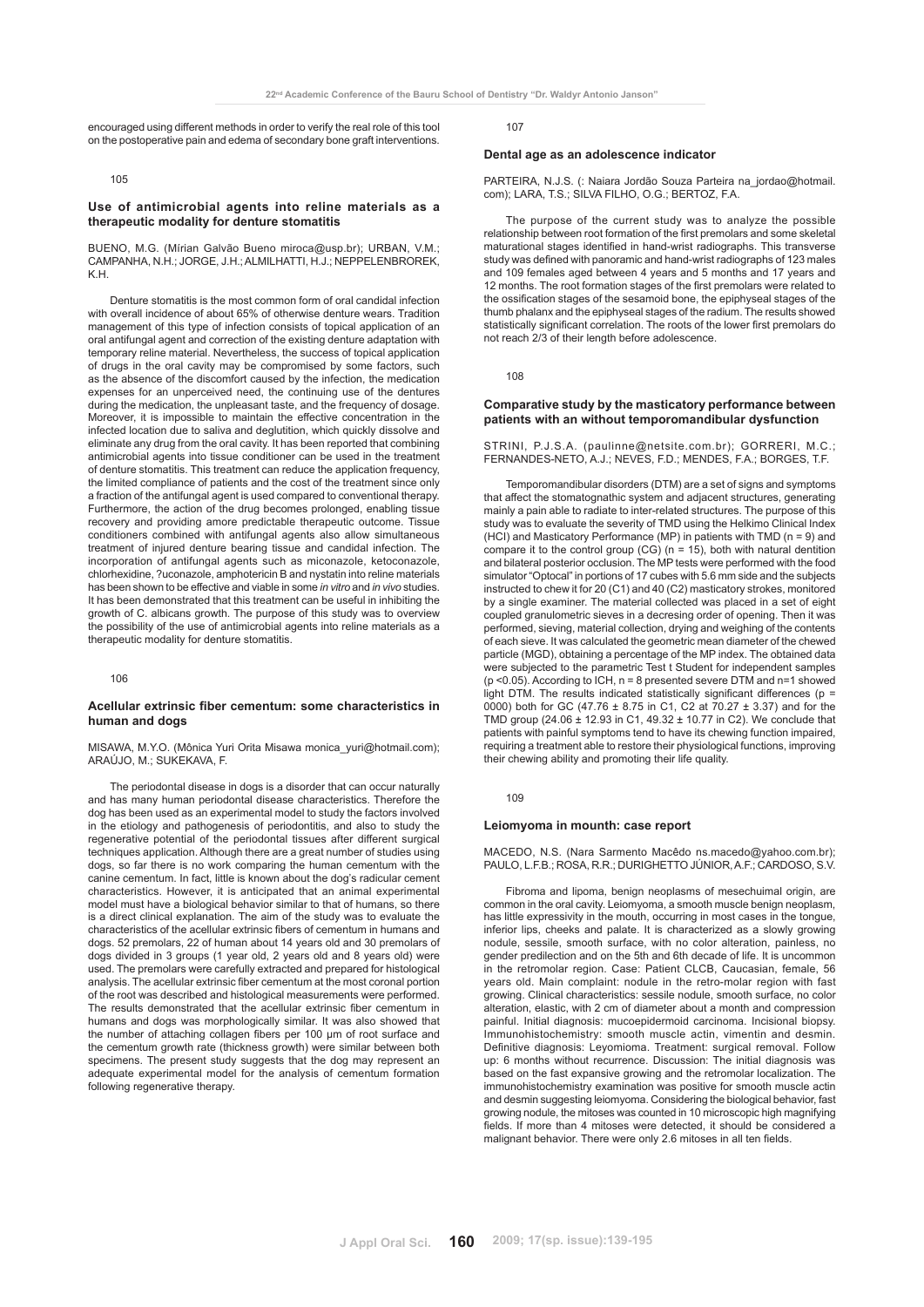### **Immediate loading of implants in a case of multiple agenesis treated by iliac bone grafting and implant-anchored orthodontics**

#### Oliveira, N.C.M. (Natássia Cristina Martins Oliveira natassiacmo@yahoo. com.br); Sardinha, M.C.; Marquez, I.M.; Furtado, L.M.; Batista, J.D.; Zanetta-Barbosa, D.

Multiple agenesis is an anomaly of dental development not very common on human being. Early diagnosis and proper treatment of this development alteration are essential in order to achieve occlusal, functional and esthetic harmony. The purpose of this study is to describe prosthetic rehabilitation with implants in a case of a male young patient with multiple agenesis. Due to the severe lack of bone, the treatment comprised a bilateral sinus lift and autologous bone grafting of the maxilla and mandible using corticocancellous bone blocks and particulated bone, both from the iliac crest. After eight months, two implants were installed in each side of maxilla, in the previously augmented area, left to osseointegrated for six months and then used as anchorage for orthodontic movements. The occlusion was temporally restored with an adaptation of a removable partial prosthesis, which had been used by the patient since childhood. After orthodontics, one additional implant was inserted in each side of the maxilla as well as four implants were installed in the mandible and an immediate provisional prosthesis was constructed, reestablishing function and esthetics. The association of bone reconstruction, implant-based orthodontic movements and immediate loading of implants appears to be a suitable treatment option for young adult patients with multiple agenesis.

## 111

### **Effect of demineralizing agents on dental roots surfaces: a scanning electron microscopy study**

AMARAL, N.G. (Nathália Godoy do Amaral nathalia.amaral@usp.br); HIRATA, F.; REZENDE, M.L.R.; SANT'ANA, A.C.P.; GREGHI, S.L.A.; PASSANEZI, E.

Dental roots that have been exposed to periodontal disease present superficial and structural changes which inhibit celular insertion. Scaling is not sufficient to make those roots again biocompatible because the resultant smear layer retains bacterial cytotoxic products that justify the use of conditioning agents. Four chemical agents were evaluated according to their capacity for removing smear layer, exposing and widening dentinal tubules. Fifty human teeth extracted due to periodontal disease were scaled and divided in 5 groups: CA Group: demineralization wit citric acid pH1 for 3'; AT Group: demineralization with acid tetracycline for 3'; EDTA Group: demineralization with EDTA at 24% for 3'; PA Group: demineralization with phosphoric acid at 50% for 3'; Control group: burnishing of saline solution for 3'. Fragments retrieved from the treated areas were observed at scanning electron microscopy and the images were analyzed with the aid of a computerized program. The data were compared by Kruskal–Wallis, Dunn and ANOVA tests (for p<0,05). Smear layer was present in 100% of the specimens of Control and PA groups; in 80% of those of the EDTA group; 33.3% of AT group and 0% of CA group. The mean percentage of area occupied by exposed tubules was: AC Group=0.12±0.17%; AT=0.08±0.06%; PA=0.03±0.05%; EDTA=0.01±0.01% and Control=0±0%. Only CA group was statistically different from the other groups, with exception of AT group. The mean amount of exposed tubules within a standardized area was: AT=43.8±25,2; CA=39.3±37; PA=12.1±16.3; EDTA=4.4±7.5 and Control=2.3±5.7. statistically significant difference was present when comparing the AT and Control groups, AT and EDTA, CA and Controls and CA and EDTA. It was concluded that citric acid and tetracycline seam to present greater potential for exposure and widening of dentinal tubules than the other agents. Clinical evaluations relating these properties to potential for collagen fiber reattachment would be focused on further studies.

### 112

# **A new methodology to quantify the expression of osteocalcin and osteopontin: a study in rat calvaria**

CAMPOS, N.(Natália de Campos natidecampos@gmail.com); NAGATA, M.J.H.; Messora, M.R.; Pola, N.M.; Furlaneto, F.A.C.; Bosco, A.F.

A great problem in performing immunohistochemical studies is the lack of objective methods to quantify the data obtained. The use of scores or other subjective methods to evaluate the data may weaken the reliability of the results. The purpose of this study was to evaluate a new method to quantify the expression of osteopontin (OP) and osteocalcin (OC) on bone healing in surgically created critical-size defects (CSD) in rat calvaria. 15 rats were divided into 3 groups: C (control), AB and AB/PRP. A 5 mm diameter CSD was created in the calvarium of each animal. In Group C, defect was filled with blood clot only. In Group AB, defect was filled with autogenous bone graft. In Group AB/PRP, defect was filled with autogenous bone graft combined with 100 ìL of platelet-rich plasma (PRP). One L-shaped mark was made 2 mm anterior and one 2 mm posterior to the margins of the surgical defect. The marks were filled with amalgam. Their purpose was to allow identification of the center line of the original defect during laboratory processing and also to be used as references to locate the original bone margins of the surgical defect during immunohistochemical analysis. Animals were euthanized 30 days postoperatively. OP and OC immunohistochemical staining were performed. OP-positive and OC-positive cells (bone lining cells and osteocytes) were quantified within the confines of the total area of the original defect. Data were statistically analyzed (ANOVA, Tukey, p < 0.05). Group AB/PRP presented a significantly higher number of OP-positive cells than Group C ( $p < 0.05$ ) and also a significantly larger number of OC-positive cells than Groups C and AB ( $p < 0.05$ ). Within the limits of this study, it can be concluded that the methodology used led to a more objective and reliable quantitative analysis of the immunohistochemical data.

113

## **Influence of platelet-rich plasma on osteogenesis and resorption of autogenous bone grafts: a histologic and histometric study in rat calvaria**

POLA, N.M. (Natália Marcumini Pola nat pola@hotmail.com); NAGATA, M.J.H.; Messora, M.R.; Campos, N.; Furlaneto, F.A.C.; Garcia, V.G.

It has been suggested that autogenous bone (AB) grafts incorporate faster when combined with Platelet-Rich Plasma (PRP). This incorporation seems to occur as a result of the enhancement of osteogenesis process and resorption of non viable particles of bone grafts. This study histologically analyzed the effect of autogenous PRP on incorporation of AB grafts placed in surgically created critical-size defects (CSD) in rat calvaria. 30 rats were divided into 3 groups: Group C (control), Group AB and Group AB/PRP. A 5 mm diameter CSD was created in the calvarium of each animal. In Group C, the defect was filled by blood clot only. In Group AB, the defect was filled with 0.01 mL of AB graft. In Group AB/PRP, the defect was filled with 0.01 mate the street with 50 iL of PRP. All animals were euthanized at much of AB graft combined with 50 iL of PRP. All animals were euthanized at 30 days post-operative. Histometric, using image analysis software, and histologic analyses were performed. bone area (BA) and the remaining bone graft particles area (RPA) were calculated as a percentage of the total area of the original defect. Percentage data were transformed into arccosine for statistical analysis (analysis of variance, Tukey, p < 0.05). No defect completely regenerated with bone. Group AB/PRP (60.27% ± 8.04%) had a statistically greater BA than Groups C (19.29% ± 5.11%) and AB  $(49.93\% \pm 7.01\%)$  (p < 0.001). No statistically significant differences were observed between Groups AB and AB/PRP with regard to RPA ( $p > 0.05$ ). Within the limits of this study, it can be concluded that PRP improved the incorporation of AB grafts, increasing the amount of new bone formed. PRP has not influenced the resorption of non viable particles of the AB grafts.

## 114

## **Interest and satisfaction of professionals acting in family health program teams**

### SA, N.V. (Natália Vieira de Sá nativdesa@hotmail.com); CARVALHO, M.L.; SALIBA, N.A.; ARCIERI, R.M.

The aim of this study was to identify questions related to the interest, satisfaction and motivation of professionals who act in Family Health Program teams, pointing out the importance of these factors for the management's exercise in Brazilian public health. This qualitative and quantitative research, which was realizes through an interview, makes use of a half-structuralized script. The data show to one high degree of satisfaction in the work in categories of auxiliary level (nurse aid and communitarian agents of health, with 75% and 68.4% respectively), despite the low wages. Already, amongst the professionals of superior level, the dentist presented high degree of dissatisfaction (833%) and the medical classroom, in its great majority, showed (71.4%). It was concluded that most of the professionals that work in the Health Family Program have demonstrated interest and likeness with this program, in spite of the exposed dissatisfaction degree by some groups of professionals. It was also evident the importance of acknowledging subjective factors for the optimization of the dynamics of the work in the health field.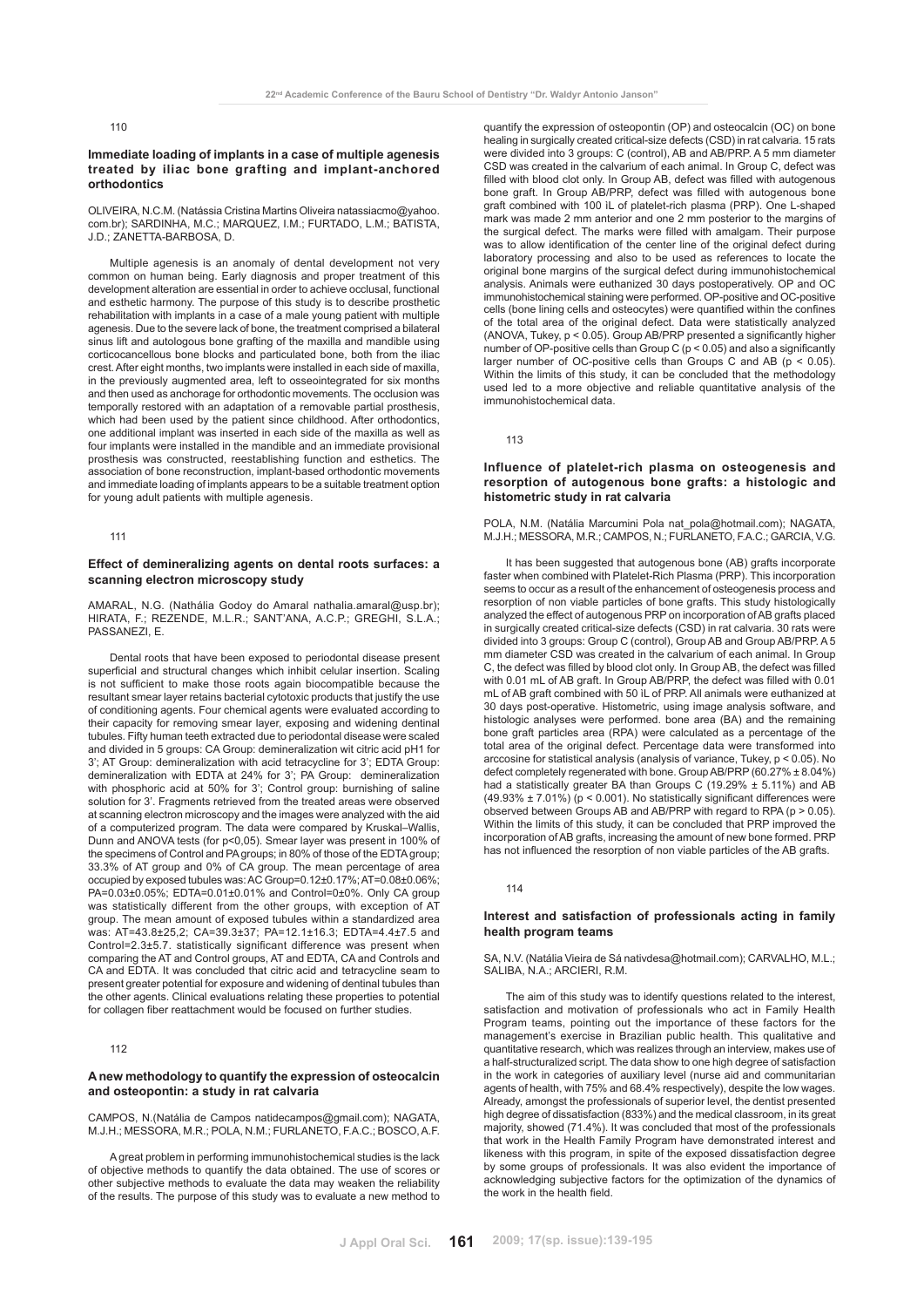#### **Benign cementoblastoma: case report**

GALVÃO, N.S. (Neiandro dos Santos Galvão neiandrogalvao@gmail.com); RODRIGUES, M.T.V.; ALEIXO, R.Q.; CUNHA, F.J.P.; COSTA, G.V.C.; COSTA, M.R.S.N.

Benign cementoblastoma or cementoma is a benign odontogenic tumor. It is believed that this lesion presents the unique true cementum neoplasm. It is a rare lesion comprising 1 to 6,2% of odontogenic tumors. A healthy 16-year-old white female, without relevant medical or dental history, complained of pain in right posterior region of mandible. Clinical examination revealed an intraoral hard swelling by means of palpation in that region. Radiographic examination demonstrated a 10 mm well-defined radiopaque image attached to the root of tooth 46, surrounded by a radiolucent area. These clinical and radiographic findings led to presumptive diagnosis of benign cementoblastoma. The treatment consisted to surgical enucleation, tooth extraction and histopathological examination. The definitive diagnosis was benign cementoblastoma. Based on these findings, enucleation of the lesion followed by dental extraction and peripheral osteotomy consisted in treatment, beyond periodical clinical and radiographic follow-up. The findings related in this case corroborate with literature findings. This case reinforces the peculiarities of the cementoblastoma, which, due to its low incidence, is often not included in the differential diagnosis involving tooth root lesions.

116

## **Trilok® system, a new generation of fixation materials for mandible fractures**

Nogueira, L.M. (Lamis Meorin Nogueira lamismnogueira@yahoo.com. br); Florian, F.; Trindade, P.A.K.; Hochuli-Vieria, H.

Motor vehicle accidents and assaults are the primary causes of mandible fractures. Fracture treatment can be classified by the method of reduction, as either open or closed. If open reduction is used, it can be further subclassified into nonrigid and rigid fixation (RIF). Management of mandibular fractures with transosseous wires has largely been replaced with the techniques of rigid fixation. Before rigid fixation became popularized, transosseous wires were used to maintain fracture fragment reduction in combination with MMF (maxillomandibular fixation). Rigid fixation techniques in the dentate patient begin with fixation of the occlusion. MODUS® TriLock® is a new generation multidirectional and angular stable fixation system for maxillofacial surgery. The purpose of this study is to demonstrate the advances of this new system that allows locking screws to be fixed in the plate within a freely selectable range (± 15°) in mandible fractures. This study used materials found in the literature. The spherical three-point wedge-locking creates a connection between the head of the screw and the plate hole which is stable in angle and axial plane. It can be concluded that this system provide a satisfactory stability of the fracture reduction.

117

### **Orthodontic and restorative dentistry interdisciplinary management for treatment of missing maxillary lateral incisors: case report**

#### PINI, N.I.P.; UBALDINI, A.L.M.; MARCHI, L.M.; GIRARDI, A.R.; PASCOTTO, R.C.

Congenitally missing maxillary lateral incisors are commonly associated with an asymmetric smile and disharmony dental facial. The orthodontic space closure with posterior recountouring of the canines and premolars in lateral incisors and canines, respectively, is one of the alternatives of treatment for these cases. The purpose of the present assignment was to show the interdisciplinary approach between Orthodontics and Restorative Dentistry in the esthetic and functional rehabilitation in cases of maxillary bilateral lateral incisors agenesis. A female patient JH, 30 years old, looked for dental treatment, complaining of the absence of her maxillary lateral incisors. Based on the suitable indications, the treatment option was the movement of the canines and premolars to mesial and subsequent recountouring of these teeth with esthetic materials. Right before the bracket attachment, the cusp tips, and buccal and proximal faces of the canines were reduced. Flattening of the buccal face of the canines permitted attaching specific brackets to afford the movement of these teeth with adequate clinical crown torque. In this phase, besides the movement, the gingival zenith was aligned, with canine extrusions and premolar intrusions, and the torques and angulations of "new" lateral incisors and canines were adjusted. For a better distribution of space and adequacy of dental ratios

in the restorative stage, a diastema between the central and lateral incisors was maintained for posterior closure with composite resin. After conclusion of the orthodontic treatment, an esthetic treatment of the anterior teeth was initiated, with bleaching for color adjustment and use of composite resins for cosmetic recountouring. The results of combination techniques were highly satisfactory concerning the esthetic principles and the patient's expectation. The integrated and multidisciplinary planning of the present case, involving Orthodontics and Restorative Dentistry, is of great value for esthetic and functional rehabilitation of the patients with lateral incisor agenesis.

118

## **Influence of the removal of dental structure in the biomechanical behavior of maxilary premolars**

OLIVEIRA, L.K. (Larissa Kattiney de Oliveira lailaioliveira@hotmail.com); NORITOMI, P.Y.; KEMMOKU, D.T.; MARTINS, L.R.M.; SOARES, C.J.; SOARES, P.V.

It is known that the tooth structure loss influences on the stress concentration within the structure. However, little is known about which structure is important for reinforcement and dissipation of these stresses. This work evaluated the biomechanical behavior of maxillary human premolars by analysis of the distribution of stresses varying the type of cavity preparation. One maxillary premolar uniform coronal dimensions was selected with different types of root morphology Uni - uniradiculares. Seven types were generated for 3D finite element analysis: H-sound (control), O-occlusal, disto-occlusal-OD, MOD-mesio-occlusal-distal, MOD + A endodontic access, TE- endodontic treatment and CR - composite resin restoration. The biomechanical behavior of the teeth was analyzed in a qualitative and comparative by computer simulation to analyze the stress distribution (finite element method). It was observed that the removal of tooth structure favors higher accumulation of stresses within the structure, and that the pulpal wall and marginal ridges were essential for reinforcement of the preparation.

119

### **Gingival barrier in parendodontic surgery**

MINOTTI, P.G. (Paloma Gagliardi Minotti paminotti@yahoo.com.br); BRAMANTE, C.M.; BRAMANTE, A.S.; GARCIA, R.B.; MORAES, I.G.; BERNARDINELI, N.

A surgical field free of blood is an indispensable condition for carrying out certain procedures during parendodontic surgery. Recently, it has sought means to make the isolation of the root apex to the achievement of the retrograde filling, which is not always possible according limited surgical access and the small remaining root. The use of gingival barrier, "Top-Dam" seems a viable option for this purpose. During the surgery, a curettage is performed and the hemostasis shall be obtained, the gingival barrier is then put in place covering the cavity walls, leaving the root apex uncovered. Then, the resin is cured for 30 seconds and, if necessary, additional layers of material may be added. Performed the surgery, retrograde filling, the barrier is removed in blocks with the use of curettes. This is facilitated by the contrasting color of the barrier, so avoiding the permanence of residue in the surgical cavity. There are no studies in the literature, so far, relating if the permanence of the material may affect healing process. The use of gingival barrier shows up as an alternative to surgical procedures that require an area free of blood and/or moisture.

120

### **Natural chromatism and texture in the treatment of anterior dental diastema using composite resins**

RUSSO, P.D. (Patrícia Domene Russo patricia.russo@usp.br); NAHSAN, F.P.S.; SILVA, L.M.; MODENA, K.C.S.; FRANCISCONI, L.F.; MONDELLI, R.F.L.

Diastema is a dentofacial anomaly frequently found in Dentistry. Usually, it is located on the anterior segment between maxillary central incisors and is attributed to various etiologic factors, such as: abnormal growth and development, presence of labial frenum, intermaxillary suture failures, absent teeth, harmful addiction, muscular disorders, physical disabilities, iatrogenic origin, dentoalveolar discrepancies and pathological conditions, and others. Diastema restoration success is directly related to a precise diagnostic, treatment of the specific etiology and appropriate planning. There are various treatment options based on the size and etiology of diastemas. The most employed treatment is the direct adhesive restoration, due to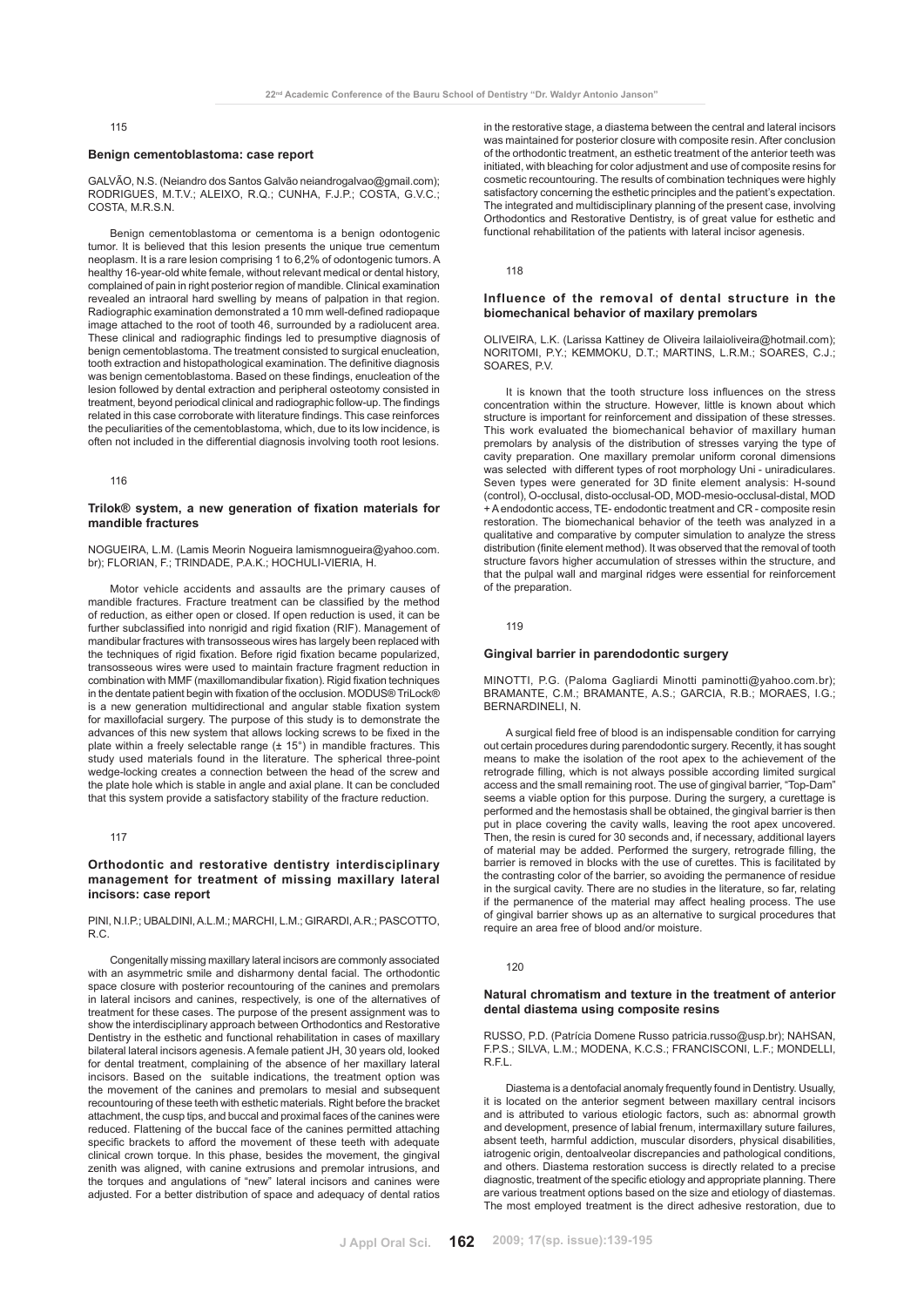its advantages. It is a practical, reversible, low-cost, less time-consuming clinical treatment and offers a variety of composite resin shades. The aim in this work is to report the clinical case of a 20-year-old patient, JPS, presenting a diastema between the maxillary central incisors remaining from an orthodontic treatment. A direct adhesive restoration was made with the nanofilled composite resin Four Seasons (Ivoclar-Vivadent), shade A1 enamel and A1 dentin. This case copied in details the anatomy, as well as chromatism and texture of natural teeth, providing results that guarantee satisfaction, harmony and perfection for the patient.

121

## **Relationship between periodontics and restorative procedures: surgical treatment of the restorative alveolar interface (R.A.I.) - case series**

OLIVEIRA, P.G.F.P. (Paula Gabriela Faciola Pessôa de Oliveira paulagpessoa@yahoo.com.br); BARBOSA, K.T.; CUNHA, M.J.S.; FIAMENGUI FILHO, J.F.; NATALICIO, G.L.; ALMEIDA, A.L.P.F.

Iatrogenic restorative procedures may lead to gingival inflammation up to periodontal pockets formation with bone resorption and tooth mobility. Overcontoured restorations, inadequate proximal contacts, biological distances invasion and poor marginal adaptation may impair periodontal health, leading to a chronic inflammatory process and further restoration failure. The correct understanding of the periodontal tissues, dimensions and biology is extremely important for a successful restorative treatment. The objectives of this work were to show through case reports the rationale and techniques for the preparation of the restorative alveolar interface (R.A.I.), reestablishing periodontal health.

#### 122

## **"Saddle-type" defects created in the inferior border of the mandible of dogs. A new surgical approach**

JORGE, P.K. (Paula Karine Jorge paulak.odonto@gmail.com); MESSORA, M.R.; NAGATA, M.J.H.; FURLANETO, F.A.C.; GARCIA, V.G.; BOSCO, A.F.

Pre-clinical studies have been using "saddle-type" experimental bone defects surgically created on the alveolar ridge of animals to evaluate the effect of biomaterials and bone grafts on the corrections of alveolar ridge deformities. The occurrence of postoperative complications as bacterial infection, mucosal inflammation and early exposure of the barriers used is the major disadvantage of this experimental model. The purpose of this study was to evaluate the efficiency of a modified technique to create "saddle-type" defects in mandible of dogs. Bilateral bone defects, measuring 1.5 cm in width vs. 1 cm in height, were created in the inferior border of the mandible of 6 adult male dogs using an extraoral approach. The defects were filled with blood clot only. All animals were euthanized at 12 weeks postoperative. Histologic and histometric analyses were performed. No defect regenerated completely with bone tissue. Postoperative complications were not observed. The mean percentage of newly formed bone and the standard-deviation were 70.55 ± 8.01%. Within the limits of this study, it can be concluded that the experimental model used is efficient and predictable to evaluate the effect of biomaterials and bone grafts on the reconstruction of alveolar ridge deformities.

## 123

# **Revascularization study of autogenous bone block in ovariectomized aged and young rat model**

FALEIROS, P.L. (Paula Lazilha Faleiros paulal.faleiros@hotmail.com); MURAKAWA, A.C.; FERNANDES, L.A.; MARTINS, T.M.; OKAMOTO, R.; BOSCO, A.F.

The aim of this study was to evaluate the influence of the ovariectomy (estrogen depletion), on healing process of autogenous bone block grafts in young and aged rats, through the immunolocalization of the PECAM-1. 96 female Wistar rats were used: 48 3-month-old and 48 12-month-old rats divided in two subgroups: Ovx, subjected the ovariectomy surgery and Sham, subjected to the same surgical procedure without the removal of the ovaries. After 30 days of Ovx or "sham" operation, all animals received autogenous bone block graft in the jaw, harvested from the calvaria. The animals were euthanized in 7, 14 and 28 days postoperatively. The specimens were subjected to histometric and immunohistochemistry analysis. This was accomplished in a semi-quantitative way, to analyze the immunolocalizations against PECAM-1, evaluating the interference of the estrogen in this process. The PECAM-1 immunolocalizations were more intense in the Sham subgroups, being more evident at 14 days when compared to Ovx subgroups, which presented fewer demarcations independently of the age. Comparing young and aged female rats, it was noticed more intense immunolocalizations in the first group. Within the limits of this study, it may be concluded that estrogen depletion affects the initial process of angiogenesis negatively.

124

## **Subjective analysis of esthetics of smile and the occurrence of golden proportion in natural dentition**

NISHITA, P.M. (Paula Mayumi Nishita paulanishita@hotmail.com); BISPO, C.G.C.; JUNIOR, J.C.B.S.; MAGGIONI, B.T.; OZELAME, M.L.; SOBRINHO, E.M.

The aim of this study was determine the frequency that the golden proportion is exhibited in smiles considered as beautiful according to subjective aspects of selection. The smiles of sixty volunteers dental students were photographed. The smiles were randomly numbered and examined individually by three blinded examiners, who classified the smiles as beautiful and non-beautiful using subjective criteria. The beautiful and non-beautiful groups were composed of smiles rated this way by the three examiners in a consensual manner and the others were excluded. Smiles of both groups were printed and analyzed, verifying the golden proportion in the anterior teeth using a caliper. Among eleven smiles that composed the beautiful group, only three (27%) exhibited golden proportion, two female and one male smile. None of the seventeen smiles that composed the non-beautiful group exhibited golden proportion. The divine proportion, probably, is considered more frequently in smiles considered beautiful by subjective criteria and is more common in female smiles.

125

## **Correction of the anterior cross-bite with the progenic appliance: clinical case report**

PRIMO, P.P. (Paula Patricia Primo paulapprimo@hotmail.com); SPADA, L.G.; SOUZA, R.S.

Due to the high frequency of anterior crossbite in patients that are in the deciduous dentition and beginning of the mixed dentition period, the performance of a differential diagnosis becomes indispensable to establish an effective orthodontic planning and consequently, a precise treatment, since malocclusion can be shown with dental, skeletal or functional characteristics. Therefore, the aim of this study was to demonstrate the treatment for anterior cross-bite malocclusion through the use of removable progenic appliances. The results demonstrated the normal occlusion acquired and also guided occlusal stability. In this meaning, this study pointed to the importance of dentists being alert to detect mild normality deviations, applying simple actions in order to prevent their negative influence over the following stages of development and, consequently, the future occlusion.

#### 126

## **Treatment of caseous by tonsillectomy**

SILVA, P.V.R. (Paula Verona Ragusa da Silva paulinharoxy@hotmail. com); HAYACIBARA, R.M.; ROCHA, A.L.; CANDIDO, A.G.; CANDIDO, G.C.; MAIO, R.C.

The halitosis is an oral alteration that causes a significant social impact, bringing on restriction of the patient and minimizing their quality of life. One of the etiological factors for the bad breath is the presence of tonsillar caseous. This is formed in invaginations of the palatine tonsils, known as crypts. It is composed of epithelial sloughed cells the oral mucosa, salivary proteins and protein food leftovers, which serve as a substrate to proteolytic anaerobic bacteria present. At the end of bacterial metabolism, are produced volatile sulfur compounds, responsible for halitosis. Clinically presents itself as a yellowish mass of extremely unpleasant odor. The proposed treatments are most often outpatients, through the use of anti-inflammatory in cases of chronic tonsillitis caseous, gargle with saline and antiseptic solutions, and laser or surgical criptolysis. The objective of this work is to show the tonsillectomy as a therapeutic option of surgical caseous tonsillar, reporting the case of a 20-year-old male patient with frequent occurrence of caseous who was subjected to this form of treatment. We concluded that although tonsillectomy is considered an invasive method, it can a viable alternative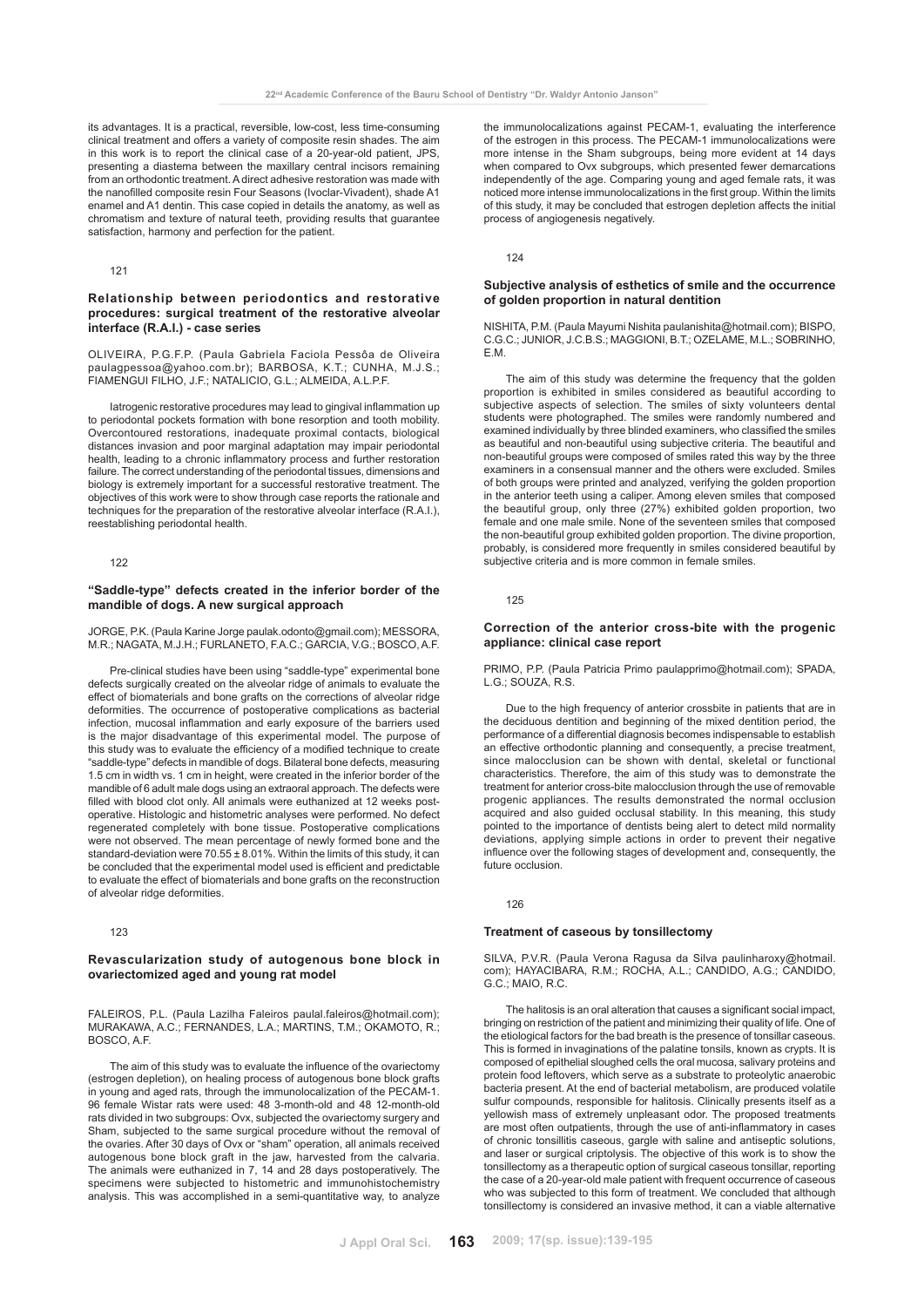treatment because the conservative therapies are often mechanisms palliative. The laser criptolysis, despite being a safe and efficient, has a painful postoperative because several surgical interventions may be required. Currently there is not an economic and non-invasive treatment that produces satisfactory results as seen after the removal of palatine tonsils.

#### 127

### **Treatment of congenitally missing lateral incisors**

PEREIRA, P.F.J. (Peragibe Felix Pereira Junior peragibefelix@hotmail. com); PINELLI, F.V.; CURY, J.V.; CHIQUETO, K.

The congenitally missing maxillary lateral incisor shows a strong heritable aspect, with a prevalence of 2%, and more common among women. The orthodontic treatment of malocclusion with congenitally missing these teeth can be performed by closing or reopening the spaces. The aim of this work is to present the clinical proceeding in a case of congenitally missing lateral incisors of a twelve-year-old girl. The treatment involved space closure and extraction of the mandibular first premolars. There was no need for canine rebuilding, because the satisfaction of the patient was great at the end of treatment. The treatment length was one year and eight months, obtaining a straight profile, Class I molar relationship and satisfactory static and functional occlusion. These results ensure good treatment stability. The correct diagnosis and adequate treatment plan are essential for the orthodontic treatment success of congenitally missing teeth, restoring then the occlusion, function and esthetics.

128

#### **Ectopic tooth in the mandibular incisure: case report**

PEREIRA, A.L.B. (Anne Lis Barbosa Pereira annelis\_bp@hotmail.com); ROCHA, F.S.; BATISTA, J.B.; SILVA, C.M.; GONDO, R.M.; MELO, P.E.C.

Ectopic tooth occurs when a tooth develops in the wrong position. This condition is a result of an abnormal tissue interaction in the tooth germ development stage. Ectopic teeth in distant places of the dental arc are uncommon; they have been reported in nasal septum, mandibular condyle, coronoid process, palate, maxillary sinus and others. Ectopic third molar cases are poorly reported, with etiology and treatment still questionable. We reported a case of an 18-year-old man with an inferior third molar localized in the mandibular incisure found in a routine panoramic radiograph. As the treatment approach, a surgical removal with intraoral approach was performed. The clinical, radiographic and histopathologic features of this entity will be presented and the important aspects of treatment and etiology of this lesion will be discussed.

#### 129

# **The photodynamic therapy in dentistry**

PERON, R.A.F. (Rodrigo Aparecido Flausino Peron odontoperon@ yahoo.com.br); TERADA, R.S.S.; HAYACIBARA, M.F.; GRACIANO, A.X.; NAGATA, J.Y.

Photodynamic therapy (PDT) is a therapeutic modality that combines the use of a photosensitive compound and light to cause cell death. More than 4000 years ago the Egyptians began the therapy, through the ingestion of plants and exposure to sunlight to treat diseases such as vitiligo. The PDT as a technique and therapy, however, began to be used with systematic science only recently. It assumes that the interaction of light of wavelength appropriate compound with a non-toxic and result in oxygen reactive species such as singlet oxygen, capable of inducing the non viability cells. The purpose of this work is to present the current stage of photodynamic therapy in many fields of Dentistry, and their applications in cariology. For this, a literature review was done on national and international databases in the last 10 years. It was found that PDT is studied particularly in the fields like stomatology, endodontics, periodontics and dentistry. Especially for the last two, which depend on a biofilm, and through the elimination of that by PDT will result in the removal of the causative agents of oral diseases more prevalent and incident. There are different photosensitive being investigated, with different combinations of light sources. The photogem, the methylene blue, ortho-toluidine blue, Rose Bengal, erythrosine, chloride, phenothiazine, hematoporphyrin as photosensitive compounds in different concentrations; and laser, the LED, tungsten filament, and even the white light as light sources, at different times of application (from 5 seconds to 30 minutes) and power (11 to 450 mW) present themselves as possibilities for treatment. The PDT in Dentistry is a promising alternative of treatment and research in this field should expand in the short term.

130

### **Self-etching adhesive systems and conventional adhesive systems: a micromechanical analysis by 3-D FEM**

PITA, D.S. (Diego Sucena Pita rodolfoanchieta2@hotmail.com); MARTIN JUNIOR, M.; ANCHIETA, R.B.; ARCHANGELO, C.M.; ROCHA, E.P.; FREITAS JUNIOR, A.C.

The aim of this study was to evaluate the stress distribution in the hybrid layer varying the adhesive system (total each and self-etching systems) using three-dimensional finite element analysis (FE). 4 FE models (M) were developed in Solidworks 2007: Mc - representation of a specimen of dentin (41x41x82 ìm) restored with composite resin (RC), showing the adhesive layer, hybrid layer (HL), TAGs, peri-tubular dentin, intertubular dentin in order to simulate simulating the HL according to the total-etch adhesive system; Mr - similar to Mc, with lateral branches of the adhesive; Ma – similar to Mc, without TAGs and showing the \"smear plug\" in order to simulate the environment for the self-etching adhesive system; Mat – similar to Ma, with TAGs. The models were considered isotropic, homogeneous and linearly elastic and numerical analysis was performed in ANSYS Workbench 10.0 to obtain the maximum principal stress (ómax) after application of a tension force of 0.03N perpendicular to the surface of the RC. The botton of all models was fixed in x, y and z axis. The highest ómax in HL was observed in the total etching system. The lateral branches increased the ómax in HL. The TAGs had a little influence on the stress distribution in self-etching system. The HL for the total-etch system showed ómax higher in comparison with the self-etch system. The presence of TAGs increased the ómax in the HL for the total-etch system.

131

## **Nasal morphology evaluation after rapid maxillary expansion in children**

AYUB, P.V. (Priscila Vaz Ayub pri\_ayub@yahoo.com.br); SILVA FILHO, O.G.; LARA, T.S.; OHASHI, A.S.C.; PICCOLI, V.D.

During the procedure of rapid maxillary expansion, the two maxillary halves are divided in a pendular way both horizontally and frontally with consequent skeletal alterations such as increase in nasal width, maxillary width and zygomatic width associated to anatomic alterations in nasal cavity. The possibility of changes in nasal morphology with rapid maxillary expansion performed on children could contraindicate the procedure in the deciduous and mixed dentition. The aim of this study was to determine, using facial analysis, the effects of rapid maxillary expansion in nasal morphology in children in the deciduous and mixed dentition. We have selected facial photographs in frontal and lateral norma of 60 patients during the pretreatment, immediate post-expansion and 1-year-post-expansion phases using a Haas expander. These facial photographs were evaluated twice — with a two-week interval between them — by three orthodontist examiners, separately. The examiners were asked to evaluate the nasal morphology and did not know about the content of the research. The agreement level was analyzed by kappa statistic test. There were no alterations in nasal morphology in any patient as far as nasal dorsum, alar base, nasal base and nasal width of midface were concerned. There are changes in nasolabial angle in 1.64% of the patients when the pretreatment and immediate post-expansion photographs are compared, in 4.92% of the patients when the immediate post-expansion and 1-year-post-expansion photographs are compared, and in 6.56% of patients when the pretreatment and 1-year-post-expansion photographs are compared. The facial analysis allow us to conclude that rapid maxillary expansion performed on children in the deciduous and mixed dentition did not show impact regarding their nasal morphology.

132

## **Use of subepithelial connective tissue graft in the correction of defects in maxillary ridges**

ROMUALDO, P.C. (Priscilla Coutinho Romualdo priromualdo@hotmail. com); FERNANDES, P.G.; CRIVELENTI, M.D.; TABA JUNIOR, M.; REINO, D.M.

Alveolar ridges defects may occur after tooth extractions, congenitally, by trauma or iatrogeny. Their presence implies esthetic injury to the patient, especially when present in the anterior region of the oral cavity. This condition makes difficult to obtain esthetic in rehabilitation treatment and causes discomfort to patients. To resolve this problem, several techniques have been proposed, such as the use of bone grafts or connective tissue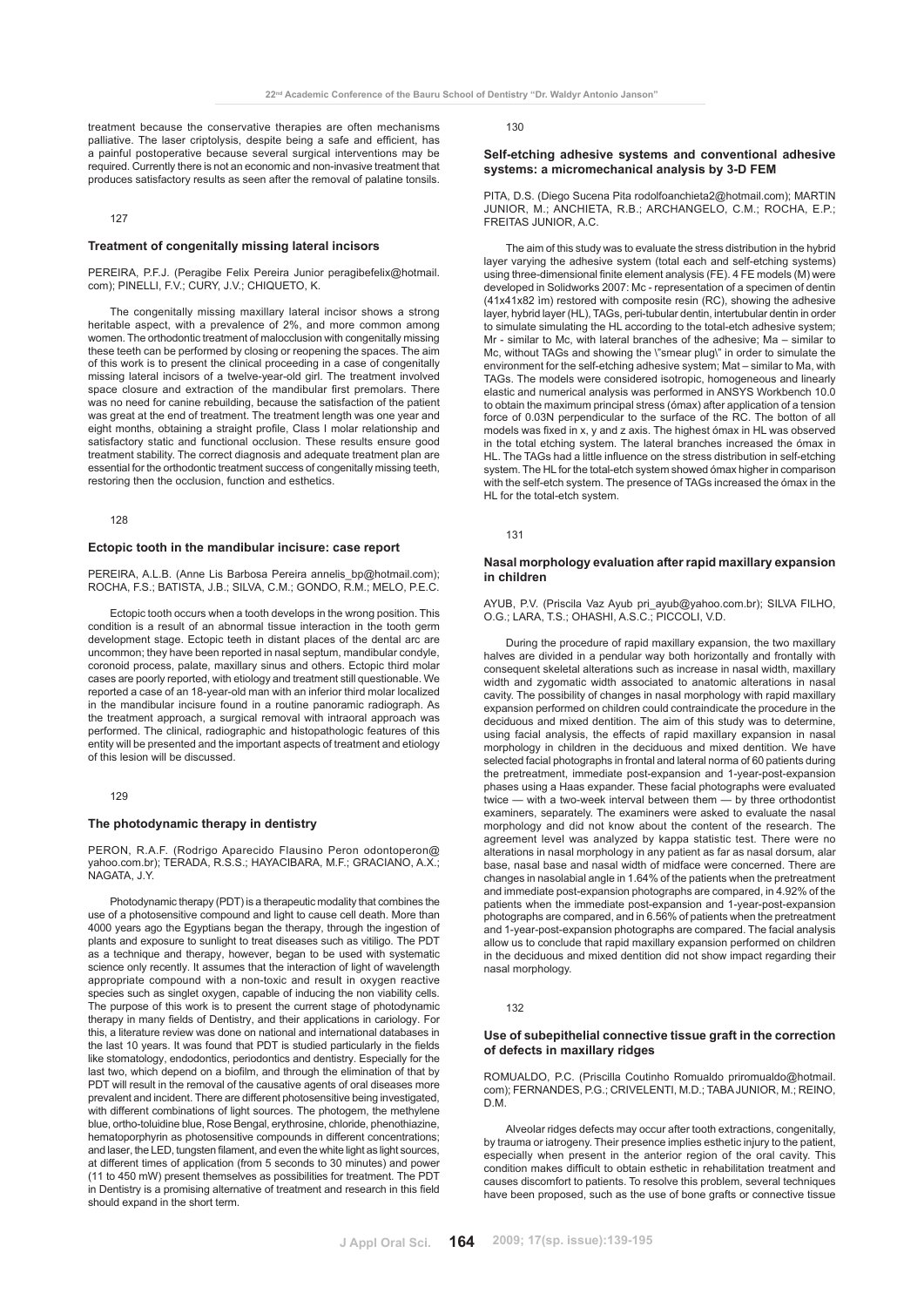graft. The techniques of periodontal plastic surgery have high degree of predictability and esthetics, are less invasive, with good postoperative, allowing the start of prosthetic treatment more quickly when compared to the use of bone grafts. The use of subepithelial connective tissue graft has as one of their indications, the increase of the amount of tissue in deficient maxillary ridges. Therefore, the aim of this case report is to demonstrate the use of the subepithelial connective tissue graft for the treatment of deficient maxillary ridge, as a clinical option for improving the achievement of esthetics, when associated with the use of prostheses. A female patient with missing teeth #22 and #25, with deficiency in maxillary ridge, caused by tooth extractions, with necessity of rehabilitation treatment. The patient received supra-gingival scaling, plaque control and oral hygiene instructions. When the plaque index was less than 20%, surgical treatment was performed. The palate was used as a donor area for the connective tissue that was divided and inserted into the area corresponding to the teeth #22 and #25, after elevation of a partial thickness envelope flap. After evaluation with weekly, bi-weekly, monthly and quarterly, occurred a formation of large volume in the treated areas, with the presence of keratinized attached gingiva, allowing the achievement of esthetics in the provisional prostheses. Thus, the procedure was effective for the treatment of deficient maxillary ridge as a way of improving the esthetic and functional result obtained with prostheses.

133

## **Esthetic and functional rehabilitation of dental corrosion in integrated clinic**

PUPIM, D. (Denise Pupim denipupim@hotmail.com); LUCAS, N.M.; PASCOTTO, R.C.; RIGOLON, C.J.; SILVA, R.S.; MELO, M.P.

The loss of tooth structure begins at the moment of teeth eruption. This loss of structure is currently called dental corrosion. The process may occur as a result of chemical agents (acids in the diet), physical agents (occlusion) and mechanical agents (toothbrush). Erosion is a non bacterial pathological loss of tooth structure, induced by chemical processes. The loss during the physiological masticatory movements is called dental attrition, which is exacerbated by parafunctional habits such as bruxism, accelerating the physiological process of tooth wear. The aim of this paper is to report the case of a patient who had severe anterosuperior tooth wear, with a multifactorial etiology. The acid diet and parafunctional habit caused the loss of tooth structure in the buccal and incisal surfaces, compromising the esthetics of the smile. After the bleaching procedure, performed using 35% hydrogen peroxide activated by a LED/laser light source, a cast model was obtained in which the esthetic and functional reconstruction was planned by waxing the worn surfaces. From the waxed model, we obtained a silicon guide that helped building the direct composite resin restorations. Finally, an occlusal splint was fabricated to protect the restorations.

134

### **Association of enamel microabrasion and dentinal bleaching in recovering an adolescent patient's smile: a case report**

SOUZA, R.G. (Rafael Guimarães de Souza rafaeldesouza87@gmail.com); GUEDES, A.P.A.; OLIVEIRA, F.G.; MACHADO, L.S.; SUNDFELD NETO, D.; SUNDFELD, R.H.

This article presents the enamel microabrasion protocol for removing intrinsic white stains of hard texture from the enamel surface, using a 37% phosphoric acid/pumice mixture associated with a carbamide peroxidebased bleaching agent in custom-made mouth trays. We observed that these clinical procedures were safe and effective, and solved our patient's esthetic problem.

#### 135

### **Impact of regular and light drinks on enamel erosion**

REBELATO, R. (Rafael Rebelato rrebelato\_1986@hotmail.com); MAGALHÃES, A.C.; HONÓRIO, H.M.; MACHADO, M.A.A.M.; BUZALAF, M.A.R.; RIOS, D.

FAPESP (Proc. 2006/07260-4)

A previous *in situ* study showed differences on the erosive potential of a regular and a light cola drink on enamel. However, no information is available about the erosive potential of regular and light drinks *in vitro*. Thus, this *in vitro* study aimed to compare the erosive potential of different regular and light beverages on enamel. Bovine enamel samples were divided into 7 groups (each n=10) and immersed in the regular or light/sugar zero version

of the following drinks: Coca-cola, Guaraná and Sprite. Half of the surface of the specimens was coated with nail varnish for reference. The samples were subjected 4 times daily to erosive challenges (30 mL beverage/sample) for 2 minutes at room temperature. Between the erosive challenges, the samples were immersed in artificial saliva (30 mL/sample) for 2 h. In each day, after the pH-cycles the samples were stored in artificial saliva. At the 5th day, the enamel surface alterations were measured by profilometry (um). The data were analyzed by ANOVA followed by Tukey's test (for cola drinks) and unpaired t test (for other beverages) (p<0.05). Light coke (0.52±0.19) provoked a similar enamel wear compared to zero coke (0.54±0.17), and both caused less enamel loss compared to the regular version (2.15±0.65). On the other hand, regular sprite (1.17±0.36) provoked lower enamel wear compared to zero version (2.25±0.75). Regular (1.06±0.36) and light Guaraná (1.02±0.26) provoked similar wear. This *in vitro* study showed that the light and zero cola drinks showed less erosive potential, however this was not observed for the zero versions of guaraná and sprite. Financial support: FAPESP (Proc. 2006/07260-4).

136

#### **Is iron gel able to reduce erosion in bovine enamel?**

BONATO, R.C.S. (Rafaela Carolina Soares Bonato rafaelacarolin@hotmail. com); BUENO, M.G.; MARSICANO, J.A.; SALES-PERES, A.C.; MOURA, P.G.; SALES-PERES, S.H.C.

FAPESP (proc. 2008/00240-3) e CNPQ (proc.109.160/2007-0)

The aim of this study was to evaluate, *in vitro*, the effect of an experimental gel containing iron and/or fluoride on the erosion of bovine enamel. For standardization of the blocks (n=80), a previous selection of specimens (4X4 mm) for the initial microhardness was made. The blocks were randomly allocated to four groups of 20 samples each, due the treatment: G1 (control, placebo gel); G2 (fluoride gel, 1.23%NaF); G3 (iron gel, 10 mmol/L FeSO4) and G4 (fluoride+iron gel, 1.23% and 10 mmol/L FeSO4). The gels were applied and removed after 5 min. Then, the blocks were subjected to six cycles, alternating re- and demineralization (only one day). Demineralisation was performed with the beverage Coke® (10 min, 30 mL) and remineralisation with artificial saliva (1 h). The effect of erosion was measurement by wear analysis (profilometry). Data were analyzed by ANOVA and Tukey test to individual comparison (p<0.05). The gel contained only iron showed that the better effect (G3: 0.47±0.11 µm), however there was no differences when compared to others gels (G2: 0.55±0.12 µm; G4: 0.53±0.13 µm). There was significant statistically reduction in enamel wear when it was used experimental gels and compared to control (p<0.001). It concluded that the gels containing iron with or without fluoride can work lin a preventive form against erosion, reducing the loss of tooth surface, *in vitro*.

137

## **Dental care for children with diabetes**

SILVA, R.B.P. (Raquel B. Parra da Silva raqueparra@bol.com.br); DIOGO, F.S.F.; AGUIAR, S.M.H.C.A.

Diabetes mellitus (DM) is a metabolic disorder of multiple etiology characterized by chronic hyperglycemia with disturbances in the metabolism of carbohydrates, fats and proteins, resulting from defects of insulin secretion, the same action or both. The three types of diabetes are type 1, type 2 and gestational. The first type 1 diabetes results from destruction of beta cells of the pancreas and has a tendency to ketoacidosis. Includes cases arising from auto-immune diseases and those in which the cause of the destruction of beta cells is not known. Type 2 diabetes results, in general, of varying degrees of insulin resistance and relative deficiency of insulin secretion. Most patients have excess weight, and ketoacidosis occurs only in special situations, such as during serious infections. Oral complications may include: gingivitis, periodontal disease, the salivary gland dysfunction, xerostomia, oral susceptibility to infections and changes in taste. This presentation aims to emphasize the routine and emergency dental procedures for patients with DM, specially the child care. Wellcontrolled and uncomplicated diabetics can be treated in a similar way to non-diabetics, for most routine procedures. The dentist must be in communication with the physician to promote and maintain the welfare and quality of life of the diabetic patient.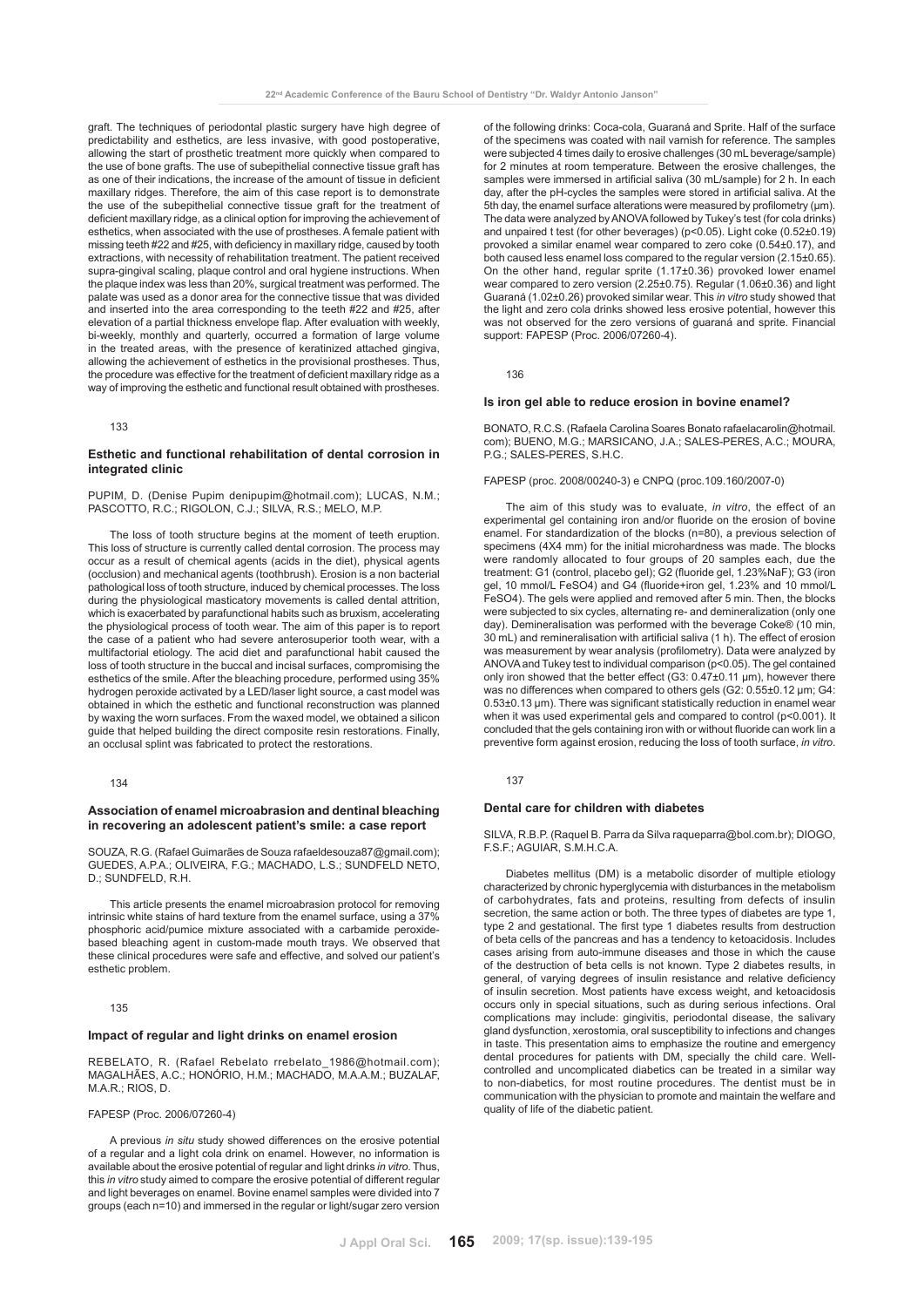#### **Evaluation of pH and calcium ion release of five retrofilling materials**

#### MIDENA, R.Z (Raquel Zanin Midena raquelmidena@yahoo.com.br); VIVAN, R.R.; DUARTE, M.A.H.; MORAES, I.G.; GARCIA, R.B.

The biological and antimicrobial action of the retrofilling materials is directly attributed to alkaline pH and calcium ion release. The aim of this study were to analyze the pH and the ion calcium release of five retrofilling materials (MTA white Angelus, MTA Bio, photopolymerized MTA, Sealepox RP and the clinker of Portland cement associated with bismuth oxide and calcium sulphate). Polyethylene pipes were used with 1,0 mm of internal diameter and 10.0 mm of length, with only one of the extremities open, they were filled with cements and immediately immersed in test tubes contend 10 mL of deionized water, where they remained during the experimental period. Assessments were taken at 3, 24, 72 and 168 hours, always renewing the deionized water to the end of each period. The reading of pH was done using the pHmeter and the calcium ion release by means of one spectorphotmeter atomic absortion. The values were statistically compared using the Kruskal-Wallis and Miller tests. In relation to pH, the results demonstrated that in the experimental periods of 3 and 24 hours, the highest values were reached by associated clinker to bismuth oxide and calcium sulphate. At the time interval of 72 and 168 hours, the highest pH values were reached by the MTA Bio. In relation the calcium ion release, at the interval time of 3 hours associated with clinker to bismuth oxide and calcium sulphate presented the highest value. At 24hours, MTA Bio and the Clinquer they were superior. In the other periods, MTA Bio presented the highest values. It was concluded that all cements presented alkaline pH and calcium release ion in all periods, with trend of reduction in the final periods.

139

## **Brown tumor of hyperparathyroidism: an unusual presentation**

ZANATTA, R.F. (Rayssa Ferreira Zanatta zanatta.rayssa@gmail.com); DURIGHETTO JÚNIOR, A.F.; DE PAULO, L.F.B.; ROSA, R.R.; SANTOS, V.P.F.

The brown tumor of hyperparathyroidism is a bone alteration which arises as reflex of parathyroid hyperactivation. The parathyroid hormone (PTH) causes mobilization of calcium from bone and when a large quantity was captured can cause a generalized bone dystrophy with increased possibility of fractures at the minimum effort. Moreover, it could be responsible for the formation of uni or multiloculated areas completed by tissue richly vascularized and with several multinucleated giant cells characterizing the "brown tumor". The clinical aspects of interest for dental clinics are the disappearance of the lamina dura around the teeth roots (bone dystrophy) and extensive osteolytic lesions in the jaws. The mandible is the predominantly affected site in the maxillofacial area. Maxillary involvement is rare. We present an 84-year-old female patient complaining of two painful bilateral nodular sessile elastic lesions in the alveolar ridge in maxilla. The patient's medical history was unremarkable. The initial clinical and radiological evaluation indicated a peripheral giant cell lesion or brown tumor of hyperparathyroidism. An incisional biopsy was performed and a cell population consisting of rounded or spindle-like mononucleate elements, mixed with a certain number of multinucleate giant cells, among which recent hemorrhagic infiltrates and hemosiderin deposits were evident. The biopsy analysis and the total serum PTH levels (153pg/mL) provided the diagnosis of hyperparathyroidism presenting as a brown tumor. An ultrasound of the region was unremarkable as well as the other biochemical studies (calcium and alkaline phosphatase) and, based on these findings, a diagnosis of secondary hyperparathyroidism was raised. The aging of the skin and no exposure to sunlight may decrease the synthesis of vitamin D and calcium absorption leading for a hyperparathyroidism. This case thus highlights the importance of another facet to the myriad of presentations associated with hyperparathyroidism.

# 140

## **Use of composite restorations associated with prosthesis on functional rehabilitation**

REIS, G.R. (Giselle Rodrigues dos Reis paulovsoares@foufu.ufu.br); REIS, B.R.; PEREIRA, F.A.; SIMAMOTO, V.R.N.; SOARES, C.J.; SOARES, P.V.

The concern for esthetics is increasing in society, it gets worse as they also have an associated functional loss, so the esthetics and comfort of the stomatognathic system muscles become dominant factors in rehabilitation. With the aging of the population, noncarious lesions, such as abrasion and erosion, have been expressed most often in the office. It is in this context that the patient J.C.A., 70 years searched the Clinic of Specialization on Restorative Dentistry of the Faculty of Dentistry of the Federal University of Uberlandia (FOUFU) complaining of: muscle pain, difficulty in chewing and change in shape of teeth. During clinical examination, it was observed a reduction in the vertical dimension of occlusion due to loss of posterior teeth and accentuated tooth wear. To restore the function, a record was performed with facial arc for observation of relationship and construction of removable provisional prostheses allowing occlusal stability in a later moment. In this way, sufficient space was gained for further placement of composite resin restorations of improving the esthetics of the patient. Composite resin was the material of choice for restoring the shape of the anterior and posterior teeth because it provided a fast treatment with good esthetics and low cost. The interdisciplinary restorative technique employed reestablishing function and comfort of the stomatognathic system, resulting in a harmonious smile with better quality of life for the patient.

141

## **Esthetic and periodontal rehabilitation of a patient diagnosed with amelogenesis imperfecta**

RODRIGUES, R.B. (Renata Borges Rodrigues renataborgesrodrigues@ hotmail.com); ROSCOE, M.G.; SILVA, G.R.; SOARES, P.B.F.; MAGALHÃES, D.; SOARES, C.J.

Amelogenesis imperfecta is an alteration that disturbs the developing enamel structure, causing esthetic problems and dentin sensitivity, which can affect the patients' self-esteem. The success of the rehabilitation must be based on the answers of the complex dentin-pulp and on the health of periodontais tissues, aiming at the functional and esthetic rehabilitation and the harmony of the stomatognathic system. The integration of periodontal behaviors associates to the restorative procedures is of great importance from the planning phase up to case follow up. The propose of this clinical report aims at the integral and integrated treatment of 12-year–old patient with amelogenesis imperfecta with extreme sensitivity due to exposure of dentin and gingival excess covering part of the clinical crown of teeth, impeding the immediate restorative procedure. Periodontal crown lengthening surgery was done in all teeth. After the healing period, the rehabilitation of all teeth started by means of direct reconstruction with composite resin, since the patient was very young and still presented some erupting teeth. This type of treatment is as option with low cost and good functional, physicial and esthetic outcomes.

 $142$ 

# **Esthetic challenges in pigmented roots by oxidation of copper-aluminum cast posts**

HAAB, R.I. (Renata Introvini Haab renata\_haab@hotmail.com); DA LUZ, N.; BRANCO, C.A.; BUSO, A.M.; FONSECA, R.B.

The use of copper-aluminum cast posts has the great disadvantage of the natural oxidation and consequent dental root pigmentation. Tooth bleaching and metal-free ceramic crowns may be an alternative to reduce these installed effects when crown replacement is needed. The aim of this work is to present a clinical case where different treatments were accomplished to minimize the esthetic discomfort of a patient with highly pigmented roots by oxidation of copper-aluminum cast posts. Female patient, 45 years old, came to UEL's Dental Service complaining about darkening of teeth 11 and 12 and the surrounding gingiva. There was a misalignment in the line of marginal free gingiva and a moderate thickness of attached gingiva, and the teeth had metal-ceramic crowns retained by copper aluminum cast posts. The correction of gingival position was performed by periodontal surgery; the crowns were removed and the preparations subjected to bleaching with 35% hydrogen peroxide (2 sessions). The cast posts were not removed due to root fracture risks. After that, metal-free ceramic crowns (Empress Esthetic) were cemented with Scotchbond and dual resin cement Rely-X. The treatment resulted in esthetic improvement of the region of darkened appearance and gingival contour, although the prognosis cannot be predicted due to gingival characteristics and maintenance of cast posts. In conclusion, the use of copper-aluminum cast posts should be avoided, but when their use or maintenance is necessary, metal-free ceramic crowns can be an alternative to avoid the unaesthetic staining generated by metal oxidation.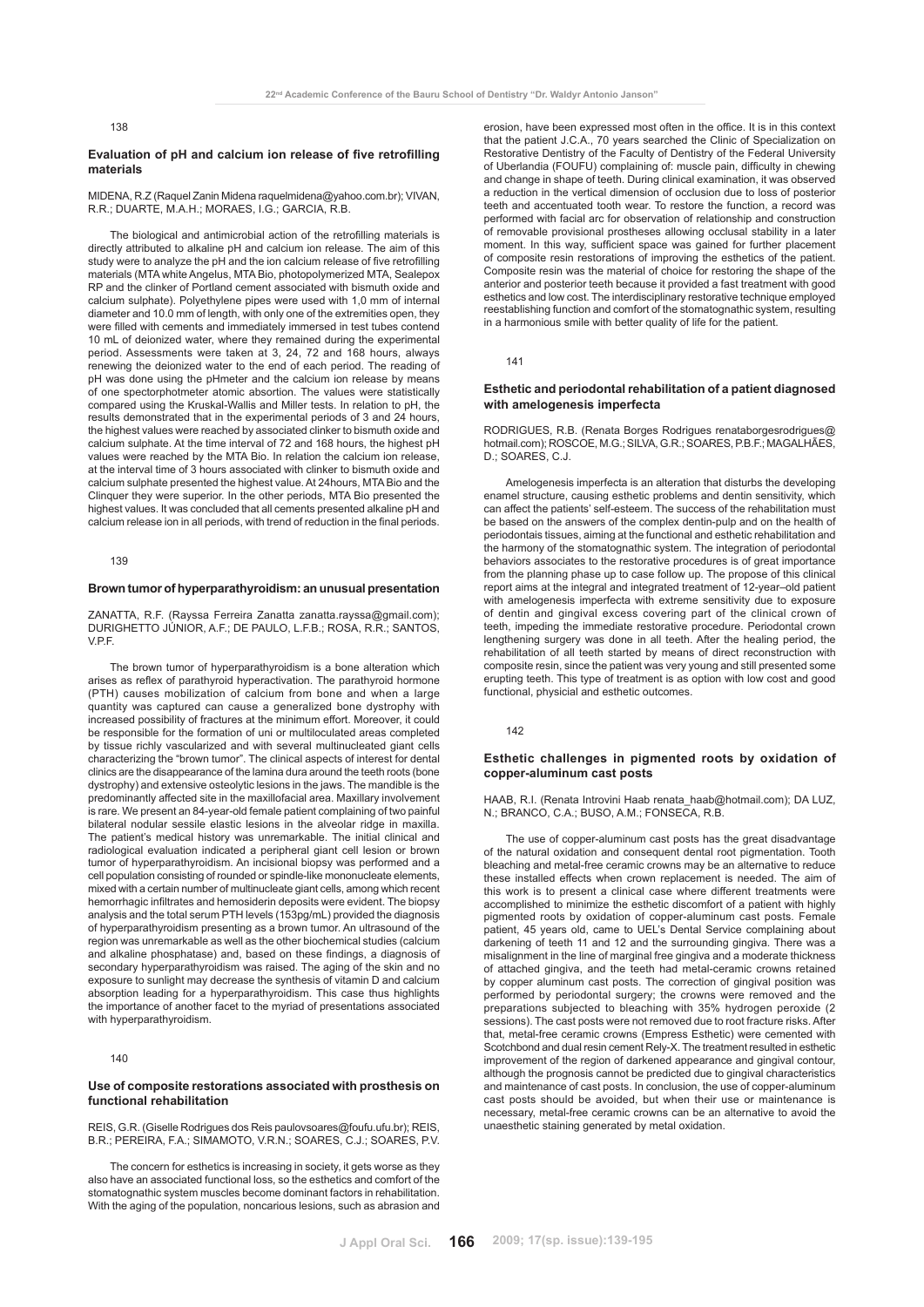#### **Cementoblastoma: case report and review of diagnostic features**

MIRANDA, R.B.M. (Renato Barjona M de Miranda renatobarjona@yahoo. com.br); SANTOS, V.P.F.; BATISTA, J.D.; RAMOS, L.M.A.; DURIGHETTO, A.F.

Cementoblastoma is a benign lesion of odontogenic ectomesenchymal origin characterized by neoplastic cementum-like tissue around the root of a tooth. It is usually a solitary slow-growing lesion attached to the root of a vital erupted permanent tooth, most often the mandibular first molar. Radiographically it is a mixed to radiopaque mass fused with a root and limited peripherally by a radiolucent halo. We report the case of a 19-year-old man presenting with an asymptomatic swelling in the left side of the mandible with 8 months of growing. Intraoral examination showed enlargement of the buccal portion of the first and second molars. It was hard in palpation and covered by normal mucosa. Periapical radiograph showed a wellcircumscribed mass of mixed aspect, surrounded by a radiolucent halo and attached to the first molar mesial root. Expansion of the cortical was seen in an occlusal radiography. Radiographic aspect was very suggestive of cementoblastoma, and therefore an excisional biopsy was done. At surgery, the mass was well circumscribed, easily detached from surrounding tissue and tightly attached to the molar root. A thin and easily detachable soft tissue capsule surrounded the hard tissue. Histopathologic features were also compatible with cementoblastoma. Follow-up of six months was uneventful. The present case showed typical radiographic features for a cementoblastoma, except for the only discrete radiopacity in the cortical expansion evidenced in occlusal radiography. Surgical aspects also aided in the diagnosis, since fusion with root, circumscription, easily detachment, presence of thin soft tissue capsule are usual features for cementoblastoma. Simple exeresis is usually curative, and recurrences are exceedingly rare.

#### 144

## **Influence of low level laser therapy on the repair of autogenous bone block graft in the jaw: histologic and histometric study in rats**

MORAES, R.O. (Ricardo Oliveira de Moraes rickfoa@hotmail.com); BOSCO, A.F.; MURAKAWA, A.C.; FERNANDES, L.A.; GARCIA, V.G.; MARTINS, T.M.

The purpose of this study was to evaluate through histological and histometrical analysis the influence of low level laser therapy (LLLT) in the repair of autogenous bone block grafts in the jaw of rats. They were used 48 mice that divided in two groups: Group C (Control Group n=24) and Group GL (Laser Group n=24). All animals received autogenous bone graft installed in the jaw, in the close area to the angle, tends as area donor the parietal bone of the calvaria. The animals of GL received treatment with the laser of low intensity in the surgical bed, before the fixation of the graft; while GC didn't receive any treatment. The animals were subjected to euthanasia in the periods of 7, 14 and 28 days after surgical procedure. In 7 days was observed presence of little organized connective tissue in both groups with larger angiogenesis in GL. To the 14 days it was found connective tissue developed in GC and GL, with larger bone formation and angiogenesis activity in GL. To the 28 days the osteogenesis was intense in both groups. In GL the recipient bone-graft interface was partially filled by newly formed matrix bone, establishing a union of the graft to the receiving bed. In GC, the interface was partially filled by newly formed matrix bone, with areas of connective tissue between the graft and the recipient bed. Histometrically the newly formed bone was significantly larger in GL (60.11% ± 8.57%) that in GC (44.03% ± 10.21%) at 14 days. At 28 days, there was was no statistically significant difference between groups GL (74.46% ± 9.11%) and GC ( $67.81\% \pm 8.02\%$ ). Within the limits of the present study, LLLT promoted a significant photobioestimulator effect on the process of repair of bone block grafts installed in the jaw.

#### 145

## **Pemphigus vulgaris: case report**

AZEVEDO, R.M.C. (Roberta Maués de Carvalho Azevedo robertamaues@ yahoo.com.br); ALMEIDA, O.P.; ANDRADE, G.C.; VARGAS, P.A.; NAVARRO, C.M.

Pemphigus vulgaris (PV) is a rare immunomediated blistering mucocutaneous disease with early oral lesions potentially spreading to other mucous membranes and skin. Mucosal lesions may be the sole sign

for an average of 5 months before skin injuries develop, or they may be the sole manifestation of the disease. Mean age of PV onset is 50 – 60 years. The oral lesions are characterized by erosions secondary to the rupture of flaccid blisters. The soft palate, buccal mucosa and lips are the most affected anatomical region of the mouth. We report a case of a 58-year-old man with a chief complaint of painful oral ulceration during previous 3 months. The patient medical history revealed malaria 4 years ago. The oral examination showed multiple vesicular and erosive lesions on lips, hard and soft palate, buccal mucosa, alveolar ridge and tongue. The Nikolski´s sign was positive. Two incisional biopsies on upper lip (erosive and vesicular areas) were taken. The microscopical examination showed acantholisis, intraepithelial cleft with Tzank cells, and basal cell layer attached to subjacent connective tissue. This histopathological pattern is typical for PV. The patient was referred to the Ophthalmologist and presently is under control with Predinisone (Meticorten ® -15 mg/day). Since the oral lesions precede systemic involvement, we emphasize the importance of the dentist in the early diagnosis, improvement of prognosis and treatment of this disease.

146

# **Urbach-Wiethe syndrome**

ROSA, R.R.; ROCHA, M.A.; DURIGHETTO, I.L.; SARGENTI, S.; BARBOSA DE PAULO L.F., ZANATTA, R.F.

Lipoid proteinosis (LP), also known Urbach-Wiethe syndrome, is an uncommon, recessively inherited genodermatosis characterized by deposition of amorphous hyaline material in different parts of the body, especially the skin, mucous membranes of the upper aerodigestive tract, and internal organs. Clinical manifestations of LP usually begin as a hoarseness and failure cry soon after birth or in the first year of life. However, other conditions may occasionally appear for few years later. Oral cavity is most extensively affected area by the disease and the main oral abnormalities include diffusive infiltration of white pea-size plaques and hardness of the tongue as well as inability to protrude it. In this report we describe the main aspects of a classical case of LP affecting a woman who presented with an unusual history of painful recurrent ulcerative lesions in her tongue since childhood, probable caused by a persistent and severe xerostomy, which had developed as a consequence of this genetic disorder.

147

### **Complication after installation of piercing in lower lip area: case report**

RODRIGUES, V.L.O. (Vitor Hugo Leite de Oliveira Rodrigues granja31\_ chorito@yahoo.com); DUARTE, B.G.; DIAS-RIBEIRO, E.; ASTOLPHI, F.A.; SANT´ANA, E.; CAPELOZZA, A.L.A.

Body piercing is currently common in young people. Among the places chosen for the placement are: lip, tongue, uvula and frenum. The reasons that lead to this practice include expression of identity, esthetics, fashion and rebellion. The placement of the piercing is done through a perforation of the mucosa and the tissue at the desired location, which can cause complications in piercing users because the created communication path allow the penetration of microorganisms into the tissues, possibly causing severe infections. This presentation reports the case of complication after the installation of a piercing in the region of left lower lip. A 21-years-old Caucasian patient from the city of Bauru-SP was sent the Unimed Hospital in the same city, having put a piercing four days before. The main complaint was that it was \"buried\" in the lip and that it caused pain when was palpated. The patient reported that had sought the professional responsible for placing the jewel, and he said that it was not possible to remove because of the place was inflamed. On physical examination, the presence of the object was noted extraorally, surrounded blood, purulent drainage and mild swelling. The intra-oral examination revealed a swelling on site, with slightly erythematous mucosa, where the object was covered by connective tissue. The treatment of choice was the surgical removal of foreign body under local anesthesia in the outpatient facility, preceded by antibiotic prophylaxis with Amoxicillin 2g, 1 hour before surgery. Analgesics and antibiotic were for prescribed for seven days postoperatively, until the removal of suture, which was made without any signs of localized infection or complications.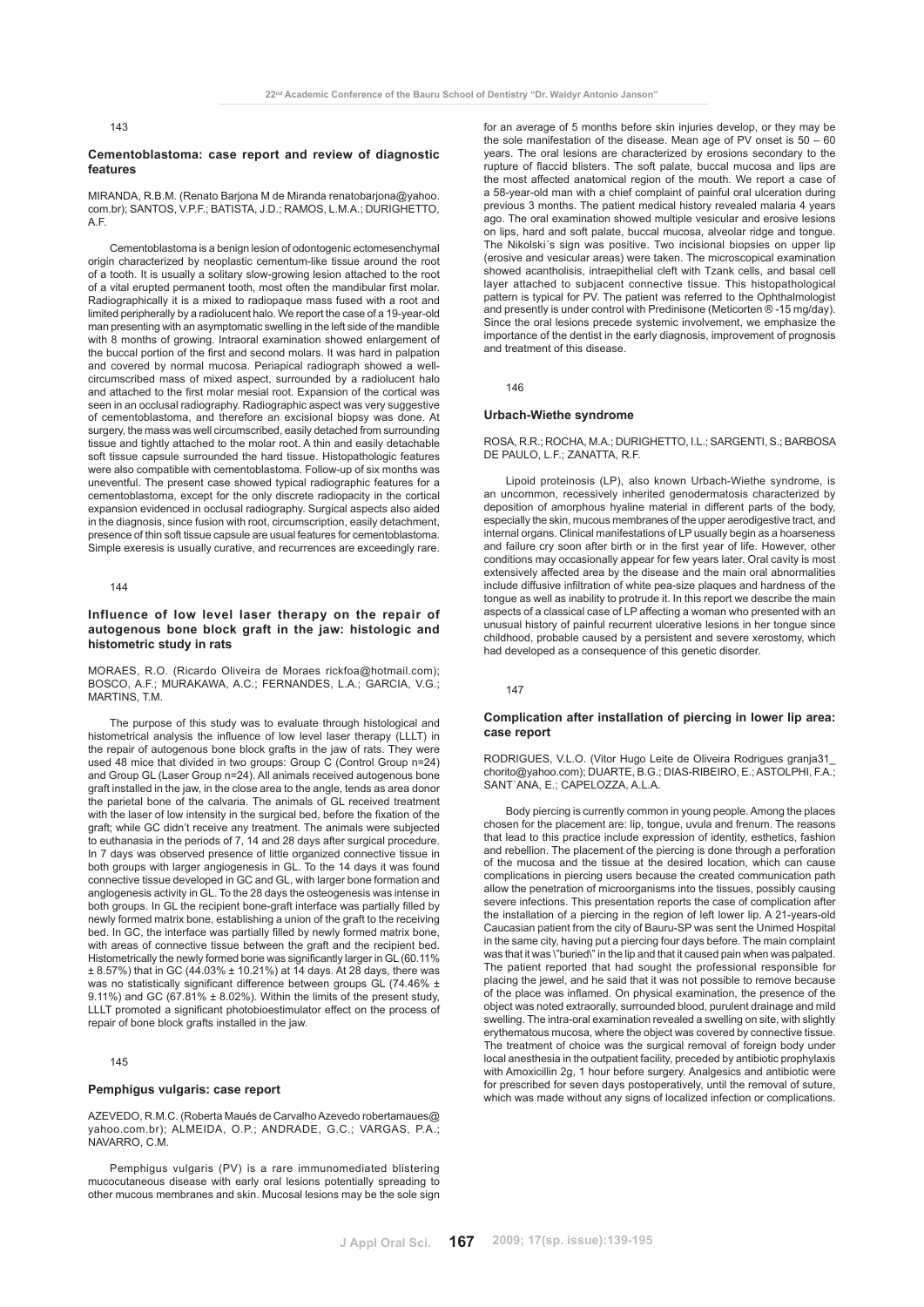#### **Etiology of tooth darkening and its resolution by bleaching techniques**

CARACANHA, R.B. (Romeu Baco Caracanha Junior romeujr\_caracanha@ hotmail.com); DANIELETTO, C.F.; LIMA, J.P.G.; PASCOTTO, R.C.; UBALDINI, A.L.M.; NUNES, M.C.P.

Faced with a culture that values the esthetics and considering the increasing technical advance of dentin, there is a greater demand on the perfect smile. In this way, the shape, alignment and especially the color of teeth are very valued. The causes of tooth color changes vary. Indication and efficiency of the bleaching process will depend on the cause of darkening, which may be due to intrinsic or extrinsic factors. There are two techniques for whitening darkened teeth: internal bleaching for teeth with endodontic treatment, and external bleaching, which can be used for both vital and nonvital teeth. The external bleaching techniques include: home or office, and in both the main bleaching agents are 10% carbamide peroxide and 35% hydrogen peroxide, respectively. Tooth bleaching is not a miraclous treatment; it depends of the patient's collaboration, habits and tooth colors. It is important to emphasize the possibility of some side effects such as dentin hypersensitivity, irritation to soft tissues, unpleasant taste, which disappear with the interruption of treatment. Considering that the success of bleaching treatment depends on a correct diagnosis of the change of color and the technique employed, the objective of this work is to present and discuss the etiology of the discoloration and the effectiveness of techniques currently employed for the bleaching of vital teeth, highlighting the main risks and precautions to be taken during the clinical procedure.

149

## **Experimental apical periodontitis induced by** *Enterococcus faecalis*

ZAPATA, R.O. (Rafael Ordinola Zapata ronaldordinola@usp.br); BRAMANTE, C.M.; CAMPANELLI, A.P.; MORAES, I.G.; BERNARDINELI, N.; GARCIA, R.B.

The aim of this study was to evaluate the ability of *Enterococcus faecalis*  to induce apical periodontitis in root canals of dog's teeth. Fifity premolar and 14 maxillary incisor root canals were used. After 60 days of inoculation, the root canals were evaluated by microbiological and radiographic methods. The root canals were divided in 2 experimental groups according to the *Enterococcus faecalis* ability to colonize the canals as the single strain or by the presence of contaminants from the oral microbiota (mixed infection). Periapical radiographs determined the presence of apical periodontitis and the dentin infection was verified using the acridine orange stain technique and confocal laser scanning microscopy (CLSM). Apical periodontitis was resent in all the root canals evaluated. CLSM analyses showed necroses of the dental pulp and dentin infection characterized by the presence of bacteria inside the dentinal tubules and the presence of bacterial biofilms in root canal walls.

#### 150

### **Fluoride concentrations in recommended soy-based foods by Pediatricians and Nutritionists of Bauru, Brazil**

GARCIA, R.P. (Rudan Paraiso Garcia paraizo@gmail.com); CARVALHO, C.A.P.; NICODEMO, C.A.Z.; CARVALHO, F.S.; BUZALAF, M.A.R.; SALES-PERES, S.H.C.

FAPESP- 07/03259-4 e 06/06888-0 e CAPES.

The aims of this study were to determine the fluoride concentrations in manufactured soy foods and to evaluate the possibility of development of dental fluorosis by the consumption of these foods. Twenty Pediatricians and 20 Nutritionists from Bauru-SP answered a questionnaire about the most recommended soy foods in cases of lactose intolerance or cow's milk allergy. Three lots of the 10 most cited foods were purchased, all manufactured foods. Fluoride concentrations were determined by HMDS-facilitated diffusion, using a fluoride ion-specific electrode (Orion 9409). Fluoride concentrations ranged between 0.03 and 0.50 µg F/mL. It was observed statistical difference in the fluoride concentrations among different lots of the same brand in 6 commercial analyzed. Manufactured soy foods analyzed in this study do not contribute separately to the risk for development of dental fluorosis, when reconstituted with non fluoridated water. However, the risk should be considered if these foods were reconstituted with fluoridated water, and the fact that the intake may occur several times a day, beyond other sources of fluoride consumed in this period. It was observed a wide

variation in fluoride concentrations among different lots of the same brand, which reflects the necessity for standardization of the fluoride content in these foods.

#### 151

## **The use of In Ceram Alumina crown associated with glass fiber intraradicular post in the esthetic rehabilitation of the smile**

MEDEIROS, S.A.S.; REIS, B.R.; CASTRO, C.G.; SOARES, C.J.; SOARES, P.V.; SANTOS-FILHO, P.C.F.

The esthetic viability of restorative techniques involving ceramic associated to conservative aspect of adhesive procedures in different substrates, promotes an esthetic and functional rehabilitation of anterior teeth with extensive structural loss. This report presents a clinical case in which esthetic and functional rehabilitation of a patient with an unsatisfactory extensive restoration in an endodontically treated maxillary central incisor, mispositioned canine compromising the esthetics, and periodontally compromised tooth needing extraction. After extraction of the hopeless tooth and the mispositioned canine, the restorative procedures were initiated. The unsatisfactory restoration in tooth 21 was removed and the placement of a fiber glass post associated with core reconstruction with resin and In Ceram Alumina crown was the choice treatment. The space resulting from the extraction of tooth 24 was filled with an indirect adhesive denture associated with glass fiber reinforcement, reestablishing the function and esthetics. The diastema created after canine extraction was restored with resin. The esthetic of smile associated to functional rehabilitation, promoted great satisfaction to dentist and to patient.

152

### **Knowledge and practices of parents and preschool teachers about oral health of preschool children**

HORTENSE, S.R. (Sandra Regina Hortense sandra.hortense@yahoo. com.br); CARVALHO, F.S.; CARVALHO, C.A.P.; BASTOS, R.S.; XAVIER, A.; BASTOS, J.R.M.

The health education has a fundamental role in obtaining good levels of oral health, since the knowledge awakens in individual the interest and the responsibility for health maintenance. The control of main diseases of the oral cavity depends on the knowledge and behavior of people in the habit of hygiene. The purpose of this study was to evaluate the knowledge and practices of parents and preschool teachers from three public preschools in Bauru-SP, related to oral health of preschool children. The sample was composed of 235 parents and 23 preschool teachers. The instrument of analysis was based on a questionnaire composed of objective-descriptive questions, concerning etiology, prevention, oral hygiene practices and source of the information about oral health. The questions were analyzed by descriptive statistics and both groups (parents and teachers) compared by the Mann-Whitney test. Regarding the cause of dental caries, 46.38% of parents and 56.52% of teachers related to poor oral hygiene. Dental caries was considered a disease for 58.72% of parents and 78.26% of teachers. The brushing was supervised by 25.96% of parents at home and 69.57% of teachers after school lunch. For prevention of oral diseases, 22.55% of parents would take their children to the dentist and 39.13% of teachers would indicate the dentist and the adoption of good hygiene habits. The results did not show a statistically significant difference between the groups concerning the questions evaluated (p>0.05). The teachers had good knowledge of oral health, but the parents showed more limitations on the concepts related to dental caries and the importance of attitudes and preventive practices. The interaction of health professionals, teachers and parents can guide new practices and allow the spread of knowledge in oral health for preschool children.

### 153

### **Study of the adjustment abutment/implant, using plastic Abutment "UCLA"**

MARRA, S.T. (Sara Teodoro Marra sarateadoro@hotmail.com); PRUDENTE, M.S.; SILVA-NETO, J.P.; BARBOSA, G.A.S.; SIMAMOTO-JUNIOR, P.C.; NEVES, F.D.

An inadequate fit in the abutment/implant interface can lead to mechanical and biological problem. The laboratory stages could induce misfit in such interface when the castable "Ucla" abutment type is used. The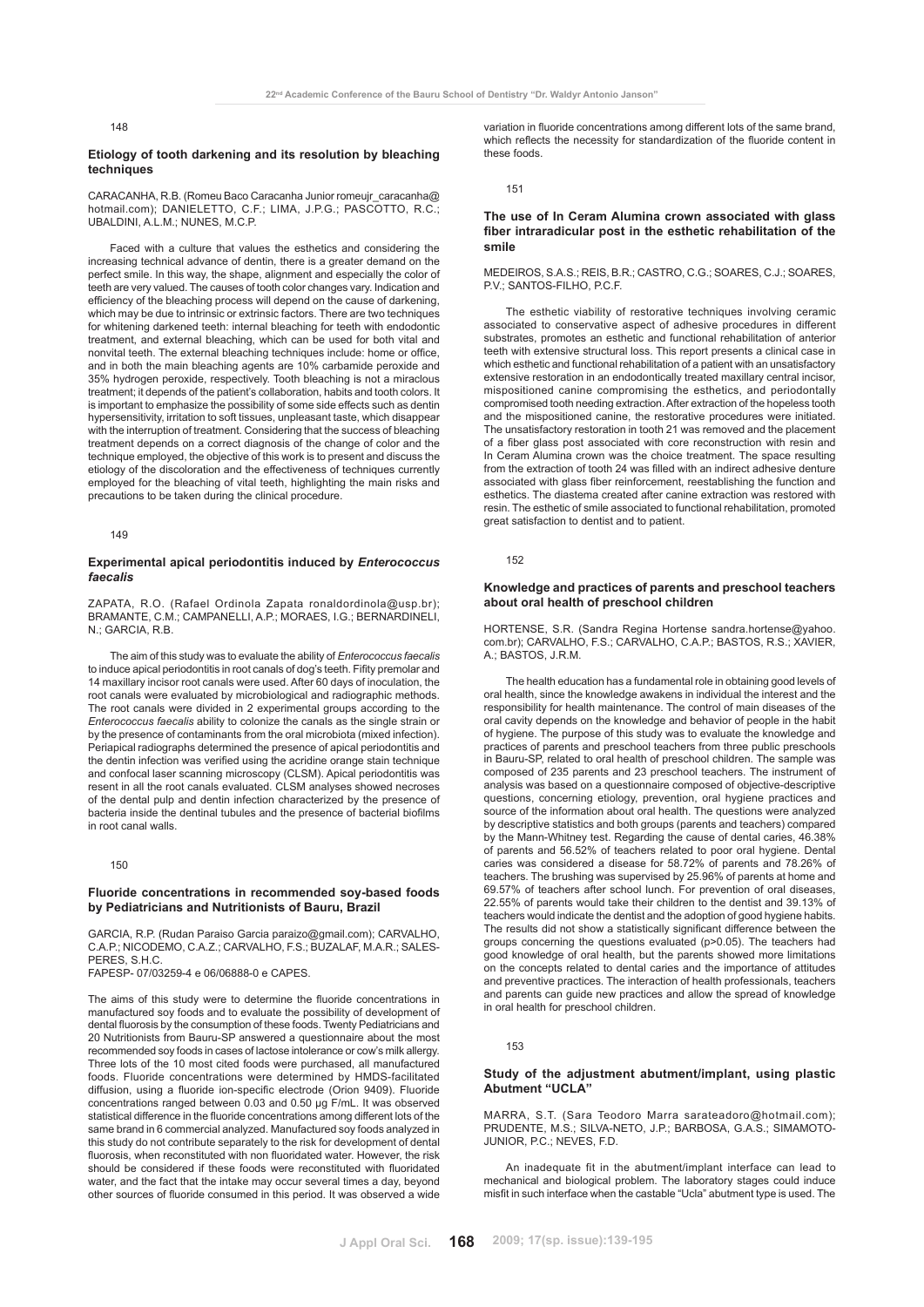purpose of this study was to comparatively evaluate three different prosthetic laboratories (Laboratories A, B and C) through a vertical and horizontal fit analysis of the castable "Ucla" abutment in the casting and soldering laboratorial stages, of the same clinical case. Four fixed prosthesis were built by each laboratory using abutments of the castable "Ucla" type. The evaluation was conducted based on the photos obtained with a scanning electron microscope at 500x magnification. The results were analyzed statistically (p>0.05). The values in relation to the vertical fit/misfit, after casting, were 95.8% between 0 and 10µm in "A", and 70.8% and 87.5% in "B" and "C" respectively. The results obtained in the present study, both in relation to the vertical and horizontal fit/misfit were more satisfactory when compared to previous studies, using the same abutments. However more, though more satisfactory, such results are still considered clinically worrisome.

#### 154

## **Clinical evaluation of the dental sensitivity in restorations of non-carious cervical lesions**

SCATOLIN, R.S. (Renata Siqueira Scatolin re\_scatolin@hotmail. com); OLIVEIRA, F.G.; PITA, D.S.; GUEDES, A.P.A.; MACHADO, L.S.; SUNDFELD, R.H.

The objective of this study was available the preoperative and postoperative sensitivity in restorations of non-carious cervical lesions. Three groups of 40 teeth each were formed, according the materials and techniques. Before application of the adhesive materials, the enamel and dentin of the teeth of groups I, II and III, were etched with 35% phosphoric acid. The specimens of group I received the conventional adhesive system Scotchbond Multi-Purpose (3M) followed by composite resin Z350; group II received resin-modified glass ionomer Fuji II L.C. only. Group III was restored with the same resin-modified glass ionomer, but two layers of ScotchBond Multi-Purpose primer was applied first. The teeth examined before and 1 week after placement of the restorations. Preoperative sensitivity was present in 83.33% of the cases, and absent in the other 16.67% of the cases. After placement of the restorations, sensitivity was absent in 80% of the teeth, but still present in 20% of them. The results obtained suggested that non-carious cervical lesions restoration is an effective clinical procedure for controlling of the dental sensitivity. (Apoio: FAPESP).

### 155

### **Central giant cell granuloma treated surgically**

SCHUTZ, C.Y.K. (Cristiane Yuri Kohiyama Schutz crisyuri@msn.com); KAMEI, N.C.; TRENTO, C.L.

It is presented a case of central giant cell granuloma A Caucasian patient, female, twenty-five years old, presented with large lesion involving the mandibular anterior teeth. Radiographic exams including axial and coronal computed tomography scans showed a radiolucent area with multilocular aspect suggesting differential diagnosis of ameloblastoma, aneurismal bone cyst, fibrous dysplasia and giant cells lesion. Biopsy was made and the presence of multinucleated giant cells and groups of collagen fibers with areas of extravasation of erythrocytes and hemosiderin deposit was detected under light microscopy. For a definitive diagnosis, biochemical tests were made in the blood for determination of the levels of alkaline phosphatase, calcium and phosphorus, and dosage of parathormone, which were all within normal limits. The surgical treatment adopted was curettage of the lesion with extraction of teeth involved in the process. The 1-year follow up after surgery showed no sign of recurrence.

156

### **Unusual extraction protocol due to mini-implant root damage**

BARROS, S.E.C. (Sérgio Estelita Cavalcante Barros sergioestelita@yahoo. com.br); JANSON, G.; CHIQUETO, K.

This case report describes a surgical accident due to the inadequate mini-implant insertion in the interradicular septum, causing significant molar root damage. As consequence, the two maxillary premolar extraction protocol initially planned to correct patient malocclusion was changed, and the drilled molar was extracted instead of premolar because its long term prognosis could not be safely predicted. Although the mini-implant anchorage was not replaced and dental anchorage units were reduced due to molar extraction, the dental anchorage reinforcement and patient compliance with Class II intermaxillary elastics allowed achieving excellent

static and functional occlusal results. The patient was very satisfied with the dental and facial esthetic improvement. This accident report highlights the root damage risks associated to mini-implant insertion when this surgical procedure is performed in critical sites without any device to guide bone drilling.

#### 157

## **Cosmetic adjustments and direct esthetic restorations used used in esthetic rehabilitation**

SILAS, J.B.S. (Silas Junior Boaventura de Sousa paulovsoares@foufu. ufu.br); REIS, B.R.; PEREIRA, F.A.; SVERSUT, R.; SOARES, C.J.; SOARES, P.V.

The main advantage of dental transformation using direct composite resin is the preservation of healthy structure, being thus highly conservative and having its principles based on recent principles of adhesion. In addition, this type of restoration has a great esthetic adaptation, when the procedure of the technique is applied correctly. C.M.A., a female patient, 21 years old, presented to the integrated Clinic of the Dental School, Federal University of Uberlandia with main complaint of the esthetic appearance. The clinical examination showed lack of left canine guidance, altered shape and size of the upper anterior teeth, thus compromising the harmony of the smile. The treatment proposed was dental transformation with direct composite resin restorations. Impressions of both dental arches were maded, followed by waxing and fabrication of a silicone matrix. Next, the following procedures were done: reduction of the buccal, proximal and incisal faces of teeth 13.12, 22 and 23; selection of resin shade; rubber dam placement; checking of the silicone matrix, verifying the fit and the correct palatal contour; acid etching; application of adhesive system; filling of the silicone matrix with composite resin in order to construct a palatal guide followed by resin polymerization inside the matrix; incremental insertion of composite resin respecting dental shape and contour; occlusal adjustment and finishing and polishing. The presence of teeth with modified anatomy causes esthetic disharmony and promotes a functional bio-psychological-social discomfort to the patient. So, dental transformation restored the harmony of the smile and increased quality of life of the patient.

158

### **Tooth developmental alteration due to trauma to the deciduous dentition**

CHADI, S.F. (Sílvia Fernandes Chadi silviafasak@hotmail.com); OLTRAMARI-NAVARRO, P.V.P.; NAVARRO, R.L.; CONTI, A.C.C.F.; ALMEIDA, M.R.; ALMEIDA, R.R.

Dental trauma is defined as a lesion presenting different grades of extension, intensity and severity. As to its origin, it can be accidentally or intentionally caused by forces acting on dental organ derived from traffic collisions, falls, aggressions, contact sports injuries and others. The majority of these lesions are presented in upper arch, and central incisors are most frequently involved. It is important to perform a complete health questionnaire and a proper examination of intra and extra oral structures during the first patient care. When a trauma occurs in the deciduous dentition, dentists must alert parents about a possible morbidity of intrusion movements of deciduous teeth toward the developing permanent teeth. Alterations such as stained surfaces, abnormal shapes and alterations in eruption could follow. This study aims at describing the correct diagnosis and treatment of a deciduous tooth trauma case in which the patient suffered a trauma on her deciduous dentition with a consequent developmental alteration in the permanent upper central incisor. The patient searched for orthodontic treatment complaining of the absence of the upper central incisor, even after an attempt of orthodontic traction. Medical history was related from her mother with special attention to the mechanisms of trauma. With the aid of the radiographic exams, it was diagnosed the presence of the upper central incisor in an unusual shape and position with a severe deformity that excluded any possibility of orthodontic movement. Though, the treatment was planned with the extraction of the tooth and graft positioning for posterior rehabilitation with osseointegrated implants in the same area. After completion of the orthodontic treatment, a retainer with provisional prosthesis was installed to maintain the space for future rehabilitation.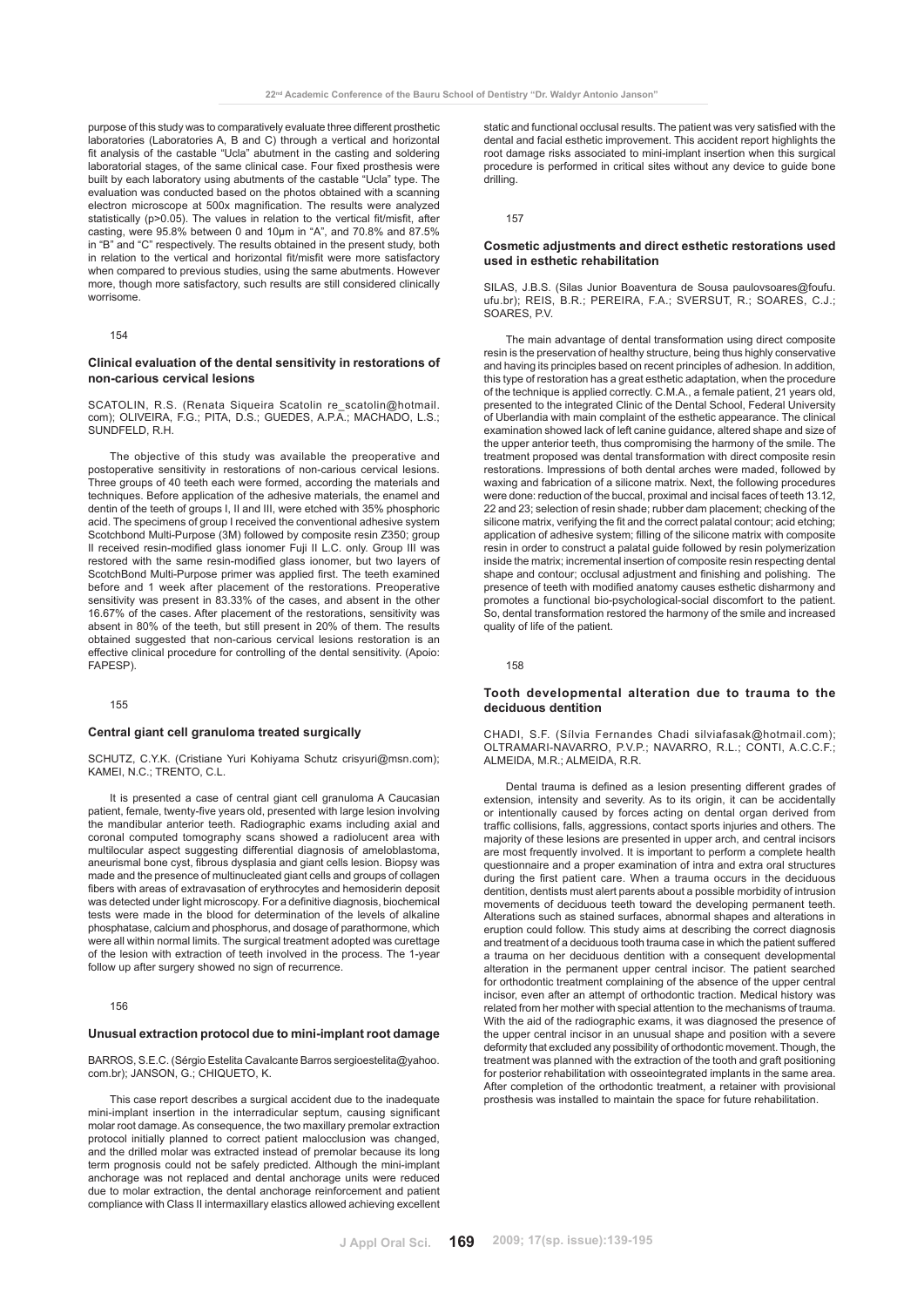#### **Evaluation of the biocompatibility of repairing root canal sealers using subcutaneous implants**

### WATANABE, S. (Simone Watanabe mone\_wata@yhaoo.com.br); GOMES-FILHO, J.E.; RODRIGUES, G.; BERNABÉ, P.F.E.; LODI, C.S.; GOMES, A.C.

The purpose of this study was to evaluate the subcutaneous response of rat connective tissue to CER (Cimento Endodôntico Rápido or fast endodontic cement) and Ângelus MTA®. These materials were placed in polyethylene tubes and implanted into dorsal connective tissue of Wistar rats for 7, 30 and 60 days. The specimens were prepared to be stained with hematoxylin and eosin or Von Kossa or not stained for polarized light. The presence of inflammation, predominant cell type, calcification, and thickness of fibrous connective tissue were recorded. Scores were defined as follows: 0, none or few inflammatory cells, no reaction; 1, <25 cells, mild reaction; 2, 25 to 125 cells, moderate reaction; 3, >125 cells, severe reaction. Fibrous capsule was categorized as "thin" when thickness was < 150 ìm and "thick" at > 150 ìm. Necrosis and formation of calcification were recorded. Results were analyzed statistically by Kruskal Wallis tests. Both materials Ângelus MTA® and CER caused moderate reactions at 7 days which decreased with time. The response was similar to the control at the 30th and 60th days with Ângelus MTA® and CER characterized by organized connective tissue and presence of some chronic inflammatory cells. Mineralization and granulations birefringent to the polarized light were observed with both materials. It was possible to conclude that CER was biocompatible and stimulated mineralization.

160

# **Oral and general health conditions of female drug users attending a detoxification program**

ABATE, S.P.A. (Stefania de Paula Assunção Abate stefaniaabate@hotmail. com); LINS, A.S.; TOLEDO, H.B.; CIESIELSKI, F.I.N.; GAETTI-JARDIM JR, E. .

In recent decades there has been a staggering increase in the consumption of drugs with psychotropic effects, such lawful as tobacco or alcohol, or illegal, such as cocaine, heroin, crack, solvents, ecstasy, among others, making it a serious public health problem in Brazil and the rest of the world. The present investigation evaluated the health conditions of 50 female drug-users (age 29.88 ± 9.3 years on average) attending a program for drug detoxification, in the city of Santa Fé do Sul, in comparison to a control group of non-dependent females presenting similar age and socioeconomic conditions. Socioeconomic conditions, history of consumption of licit or illicit drugs and patterns of association of these compounds, as well intra and extra oral examinations were carried out. Clinical parameters were subjected to multiple comparisons and dichotomous variables were analyzed by mean of non-parametric Mann-Whitney test. Of the 19 chemical dependent patients had generalized gingivitis, 12 had chronic periodontitis, 13 were periodontally healthy, while six wore complete dentures. The control group patients, 11 were generalized gingivitis patients, one had periodontitis, 36 were periodontally healthy, while two were complete denture users. Ischemia of palate mucosa was observed in most of drug users. The report of the occurrence of back pain, skin and respiratory infections, headache, fatigue, dyspnea, polyuria, xerostomia, tingling of the extremities, anemia, allergies, arthritis, polydipsia, occurrence of periodontitis, weight loss and impairment of the repair process were statistically more frequent in the group of patients with chemical dependence, compared with the control group. There was no statistically significant difference between groups in the oral hygiene standards.

#### 161

## **Treatment of transverse discrepancies in skeletal class II and class III malocclusion**

PEREIRA, S.C.C. (Suelen Cristina da Costa Pereira sucristina@hotmail. com); PIERI, L.V.; HENRIQUES, J.F.C.; PINZAN, A.; JANSON, G.; FREITAS, M.R.

Maxillary and mandibular transverse discrepancy corrections in Class II and Class III malocclusions will be showed with two report cases in growing patients that treated orthopedically and/or orthodontically associated or not with fixed appliances. Rapid maxillary expansion (RME) was associated with facial mask in the dentoskeletal Class III treatment. In the vertical growth pattern should wear a high-median headgear (IHG) for vertical control.

The orthodontic mandibular expansion with Schwarz appliance upright the posterior lower teeth in the apical base creating a barrier avoiding RME relapse. Retention with an orthopedic or orthodontic removable appliance, associatted or not with fixed appliance, must be done for time based on the quantity of the obtained expansion in order to achieve treatement stability.

#### 162

# **Facial lesions with dental involvement caused by traffic accidents based on the forensic reports of the Forensic Medicine of Taubaté/SP**

NARESSI, S.C.M. (Suely Carvalho Mutti Naressi @fosjc.unesp.br); BARBIERI, A.A.; SCORALICK, R.A.; MAROTE, I.A.A.

Statistical studies made in several areas of human knowledge and the widespread nature of social scientific research have greatly contributed to the knowledge and application of solutions to situations that, somehow, are part of people's daily lives. The reform of the Brazilian Traffic Code minimized the rate of automobile accidents with fatalities and/or serious injuries due to the requirement for some safety items. However, the prevalence of sequelae from this type of accident is still high and the face is one of the most affected regions, with repercussions even for the social life of the traumatized individuals. This analysis was based on the forensic reports of the Forensic Medicine of Taubaté/SP, made by medical forensic experts, about the facial injuries with dental involvement caused by traffic accidents between January 2005 and December 2007, focusing on the region, age and gender and most common type of injury among those with dental involvement. Of the 12,184 (twelve thousand one hundred and eightyfour) reviewed reports, traffic accident was the cause of facial involvement in 4.82% (588), with reports of dental involvement in only 0.63% (77) of these cases. The most affected facial region was the jawbone, the higher occurrence of dental injury was the fracture, accounting 9.01% of cases, and males as the most affected, representing 6.80% of cases. The most affected age group for females was between 16 and 24 years (2.21% of cases) and for males, between 24 and 32 years (1.87%). The proportion of facial injuries in the dental involvement suggests under-reporting, in addition to inappropriate use of nomenclature to describe the lesion, compromising the damage valuation and its consequences.

163

## **The effect of green tea (***Camellia Sinensis***) on the glycemic profile and body mass of normal and streptozotocin-induced diabetic rats**

OLIVEIRA, T.V.Z. (Tamiris V. Z. de Oliveira tamirisvallim@hotmail.com); MENEGHETTI, I.C.; GENNARO, G.; RODRIGUES, P.A.L.; MARCHESANO,  $H$ . ASSIS, G.F.

Diabetes Mellitus is the most common endocrine disorder. It is the result of a malfunction of insulin-dependent glucose and lipid metabolisms. Diverse diabetic experimental models have been used targeting an effective treatment. Purpose: The objective of this study was to investigate how the Green Tea (*Camellia Sinensis*) acts on the control of the glycemic profile and body mass of normal and streptozotocin-induced diabetic rats. Forty male rats had diabetes induced by streptozotocin injection (50mg/kg body weight) and forty healthy male rats were maintained as control group. Diabetic and control groups received water or green tea treatment and then they had their weight and glycemic level analyzed at 15, 30, 60 and 90 days. The control group increased weight, while the diabetic group lost weight, irrespectively of green tea treatment or water intake. Blood glucose levels decreased in diabetic rats treated with green tea only at 15 days, while, there were not statistic differences in other periods when compared diabetic with control group. In conclusion, the Green tea showed a positive effect on the glycemic level in diabetic rats only at initial period of treatment, and did not confirm effects on the prevention of weight loss in diabetic animals.

## 164

### **Treatment of amalgam tattoo associated with gummy smile**

MISKO, T.P. (Tárcio de Pádua Misko varteahmed@hotmail.com); MAIA, L.P.; SOUZA, S.L.S.; REINO, D.M.

Gummy smile is an esthetic problem that can be caused by vertical maxillary overgrowth. It is characterized for altering teeth-gingival tissue proportion resulting in a discrepant exposure of gingival tissue during the patient smiling. Impairment to smiling is severely associated to amalgam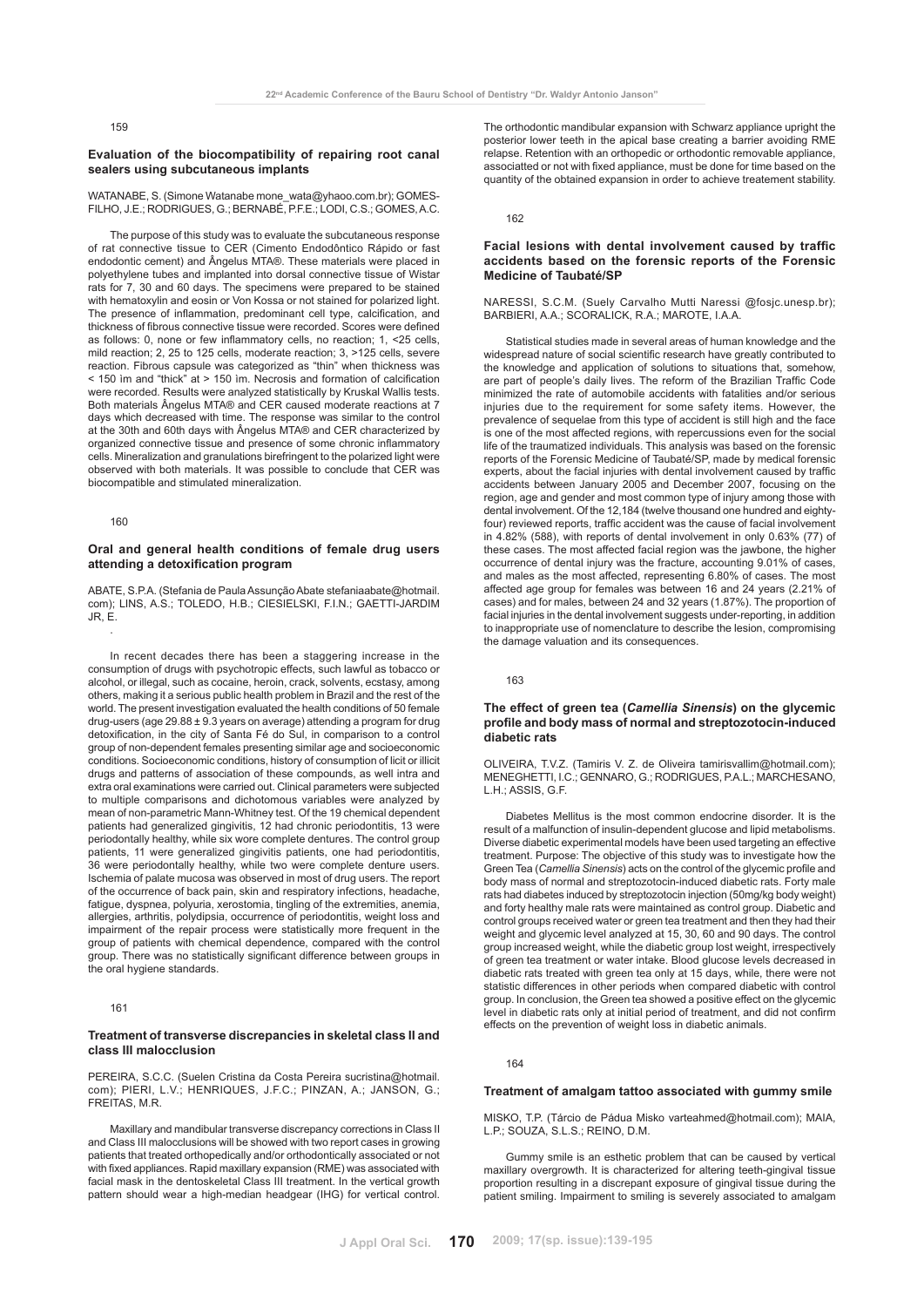tattoos implying into major esthetic complaints from patients in this condition. Amalgam tattoos are blue, gray, or black colored lesions caused by iatrogenic insertion of amalgam particles into the soft tissues. Several treatment techniques for gummy smile are available, such as gingivectomy and orthognathic surgery. However, gingivectomy procedures increase vertical teeth size, which makes the procedure inadvisable for a great number of cases. Onward, patients frequently abstain from orthognathic surgeries due to more expensive, complex, and invasive procedures. The management of labial frenum technique has been indicated for esthetic improvement of excessive gum tissue smile lines, unadvised for gingivectomy or orthognathic surgery. Therefore, the aim of this study is to demonstrate the use of the esthetic management of upper labial frenum. Female patient with gummy smile and large amalgam tattoo in teeth 12 and 13 reported great esthetic complaint. Supragingival scaling, plaque control and oral hygiene orientation were performed. Surgical treatment was performed after achieving plaque index less than 20%. Incisions were made over the mucogingival junction; a split-thickness flap was elevated, residual amalgam was removed, and the lip was coronally positioned. Evaluations were taken after one week, two weeks, one month, and six months. The amalgam tattoo disappeared and the gummy smile was reduced leading to esthetic improvement. Eventually, the undertaken procedure was effective for the treatment of amalgam tattoo associated to Gummy smile, improved the esthetics of the patient's smile line.

#### 165

### **Patients with eating disorder: tooth wear and possible etiologic factors**

SILVA, T.C. (Thais Cristina da Silva thais.cristina.silva@usp.br); MARSICANO, J.A.; JULIANELLI, J.; SALES-PERES, A.; BASTOS, J.R.M.; SALES-PERES, S.H.C.

The eating disorders (periodical compulsive eating disorder., anorexia, bulimia nervosa) is increasing in incidence and prevalence, becoming a real public health problem. This study investigated the prevalence and severity of dental wear and the possible etiologic factors in patients with anorexia and bulimia nervosa treated at the Hospital das Clínicas de Ribeirão Preto – SP. The sample was formed by 60 patients, divided in two groups: experimental group (G-1) – patients with eating disorder (n=30) and control group (G-2) – patients attend in the same hospital, due to other causes (n=30). The occurrence of dental wear was evaluated by IDD index and an exploratory questionnaire about etiologic factors (hygiene and feeding habits, gastroesophageal reflux, clenching and grinding of teeth, bruxism and mastication) was applied. The analysis of the data was descriptive and analytical, using the Mann-Whitney test at a level of significance of 5%. There was a mean number of 19.93 worn teeth in G-1 and 23.4 in G-2. On severity, the involvement of dentin was identified 159 times in G-1 and 134 times in G-2 for anterior teeth, and 39 times in G-1 and 25 times in G-2 for posterior teeth. Among the etiological factors studied and tooth wear there was significant association with tooth clenching and grinding (p<0.05). There was no statistically significant difference between the studied groups. The conclusion is that patients with eating disorders present dental wear, with involvement of dentin that favors dental hypersensitivity.

### 166

### **Contribution of CBCT in the anatomic identification of the mental region**

IMADA, T.S.N. (Thaís Sumie Nozu Imada thaimada@usp.br); RUBIRA-BULLEN, I.R.F.; DEZOTTI, M.G.; FERREIRA JÚNIOR, O.; CAPELOZZA, A.L.A.; CARVALHO, P.S.P.

Cone beam CT (CBCT) has changed the way we approach diagnosis and treatment particularly when anatomy of the maxillofacial complex is an important features, in particular for implant planning. Viewing the mandible in all three dimensions helps us extract the maximum information needed. The mental region may receive various surgical procedures including grafting procedures and the number of postoperative complaints has been rising, among them hemorrhage. Thus, the presence of neurovascular structures should be carefully assessed prior to surgery. The superior and inferior genial spinal foramina and their bone canal are situated in the midline of the mandible. In dissections, it was identified branches of the lingual artery and vein, lingual nerve, mylohyoid nerve altogether with branches or anastomoses of the sublingual and/or submental artery and vein, inside those foramina. This case discusses the contribution of CBCT images to the identification of the anatomic structures in the mental region. The patient was subjected to CBCT exam for a implant planning, even though the mental region was not the implant target, it was observed a variation in the trajectory of the bone canal inside the genial spinal foramina. The images revealed

that the bone canal that accompanies the foramina had a curved trajectory inside the mental region connecting the mandibular lingual cortical to the mandibular base. The images seen in the panoramic radiograph could not suggest such trajectory for the bone canal, otherwise, the panoramic image showed as if there were a bone sclerosis in the mental region, which was proven not to be true in the CBCT images.

### 167

# **"***In vitro***" evaluation of bacterial leakage in root canals obturated with different techniques**

CUNHA, T.V.R.N. (Thaís Vieira Rizzo Nunes da Cunha tvrizzo@gmail.com); BROSCO, V.H.; BRAMANTE, C.M.; MORAES, I.G.; BERNARDINELI, N.; GARCIA, R.B.

The aim of this study was to evaluate the coronal bacterial leakage and penetration of bacteria into the root canals and dentinal tubules in root canals obturated by different techniques. The canals of palatal roots of one hundred and sixty maxillary molars were instrumented and divided into different groups, according to the obturation technique applied -lateral condensation, Microseal system, Touch'n heat + Ultrafil system, and Tagger's hybrid technique- and the extension of the remaining obturation material (5mm and 10mm). Ten additional roots were employed as control. The culture medium BHI was inoculated with the microorganism Enterococcus faecalis and placed in contact with the coronal portion of roots; the same sterile culture medium was placed in contact with the apical portion of roots. Leakage was evaluated daily, for 120 days, and was considered when the culture medium at the apical portion was rendered turbid. The roots were microscopically analyzed for evaluation of bacterial penetration into the root canals and dentinal tubules. In the leakage test, the Tagger's hybrid technique, exhibited the worst sealing ability. Root canals with 10mm of remaining obturation material presented better sealing than canals with 5mm. Microscopic evaluation revealed that the lateral condensation technique allowed lower penetration of bacteria into both root canals and dentinal tubules, followed by the Touch'n heat + Ultrafil, Microseal and the Tagger's hybrid technique. Root canals with 10mm of remaining obturation material presented similar bacterial penetration as root canals with 5mm.

#### 168

### **Chlorhexidine solutions in dental bonding procedures: a recommendation to reach great durability**

PINTO, T.A. (Thales Tato de Assis Pinto thalestato@usp.br); SILVA, L.M.; MARTINS, L.M.; HANNAS, A.R.; FRANCISCONI, P.A.S.; WANG, L.

Activated matrix metalloproteinases (MMPs) present the capacity to provoke collagen fibrils degradation, which may compromise the hybrid layer. Recently, it has been shown that chlorhexidine has a potential ability to inhibit MMPs that were activated after dentin conditioning in bonding procedures. This study aims to present some literature reports that attest this positive action. Based on thi evidences, a new clinical bonding protocol has been considered, which includes an aqueous chlorhexidine solution conditioning after phosphoric acid etching and rinsing. In addition, biocompatibility and toxicity of this product will also be discussed. According to this scenario, chlorhexidine seems to offer a great perspective in order to increase the longevity of adhesive restorations. This case report will show a restorative procedure following the protocol of use of chlorhexidine. After tooth preparation, etching was performed using phosphoric acid for 15 seconds in dentin and 30 seconds in enamel. Acid was completely rinsed off and 2% chlorhexidine digluconate was applied for 60 seconds, which was gently dried with absorbent material, followed by application of the adhesive system according to a moist-bonding technique, and restored incrementally with composite resin systems.

## 169

## **Paracoccidioidomycosis: case involving several regions of the mouth**

MACHADO, T.A. (Thiago Alves Machado thiagoameba@hotmail.com); CARDOSO, C.L.; DAMANTE, J.H.; BARRETO, J.A.; TAVEIRA, L.A.A.

A 48-year-old male had main complained of having "ulcers in the mouth" for 20 years. He expressed fatigue and had difficulties to talk and swallow. He was a smoker and consumed alcohol. Mulberry-like ulcerations were observed in the mouth, especially in the buccal mucosa, palate and internal face of the lips. Based on the clinical features, the presumptive diagnosis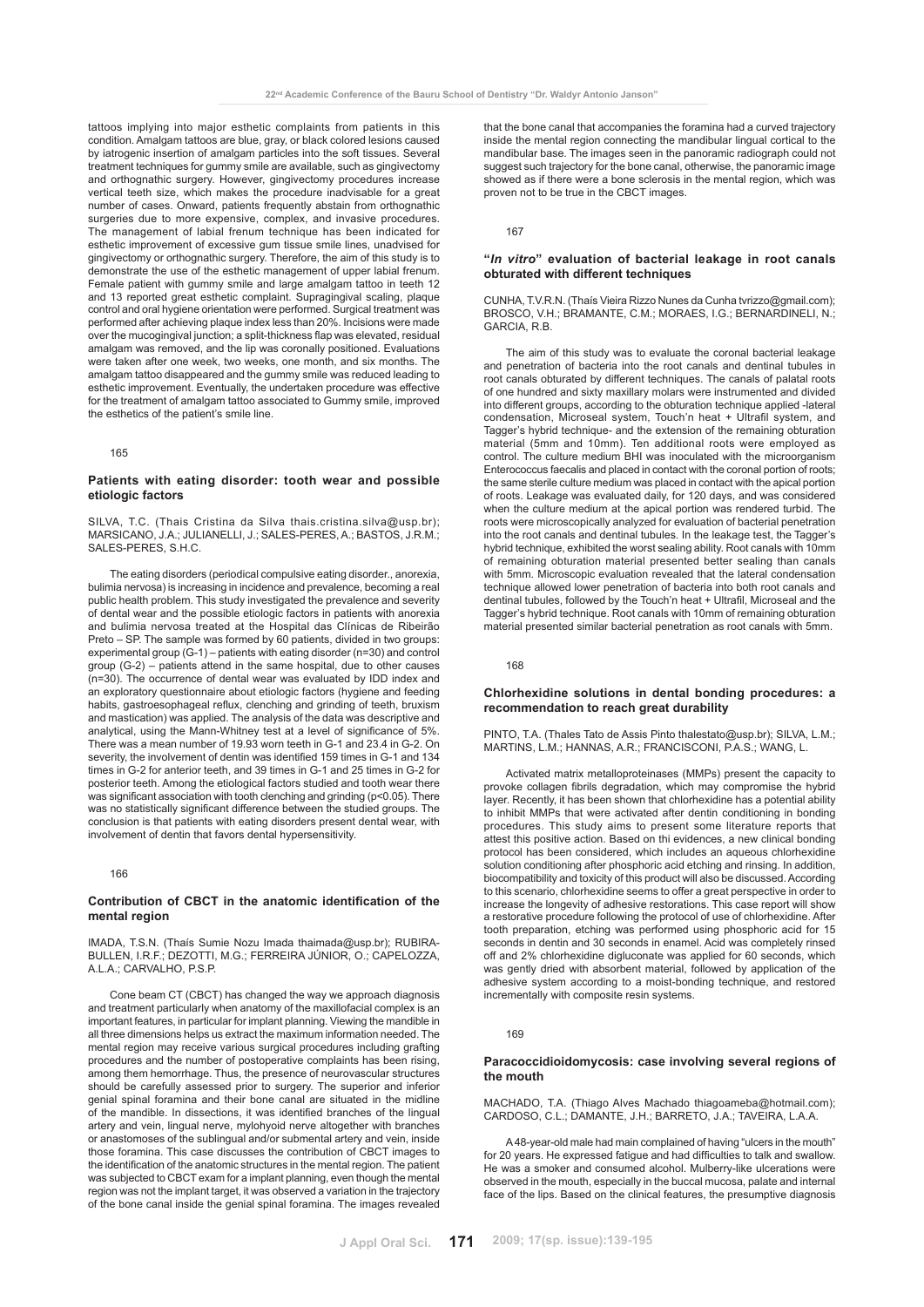was of paracoccidioidomycosis. A chest radiograph and a biopsy were performed. The radiograph disclosed moderate alterations in the lungs and normal cardiac area. The microscopic characteristics showed hyperplastic parakeratinized stratified squamous epithelium with areas of exocytosis. A densely collagen-rich connective tissue with intense inflammatory infiltrate was observed underlying this region. Moreover, epithelioid macrophages and multinucleated giant cells with birefringent yeasts were found. The diagnosis of paracoccidioidomycosis was confirmed. The patient was referred to the Hospital Lauro de Souza Lima for systemic treatment. Three months after treatment with Itraconazol the oral lesion had disappeared with improvement of the general oral health condition. The patient is still being followed up.

#### 170

#### **Analysis of the fracture strength of external hexagonal implant system: regular and narrow diameter**

CARNEIRO, T.A.P.N. (Thiago de Almeida Prado Naves Carneiro thiago\_ paulista\_@hotmail.com); SILVA-NETO, J.P.; PRUDENTE, M.S.; PRADO, C.J.; MUNDIM, A.R.; NEVES, F.D.

The precursor system of the contemporary implantology, called Bränemark System, was based on a configuration with three parts, the implant, the abutment and prosthesis, connected by screwed junctions. In the platform of the implant, it has a external hexagon where the abutment is connected, this implant has a diameter of 3.75mm and is used since the mid 1960's. This implant is considered the most studied of all times and longitudinal monitoring has shown its risk of fracture, estimated between 0.1 and 0.2%. In the mid 1990's, implants with smaller diameter were introduced and have been used since then. The objective of this study was to define proportionally, how much the implant loses in resistance when its diameter is diminishes from 3.75mm to 3.3mm (majority of the national systems). For this, fracture strength testing was applied to 9 samples (n=9) of each group. The maximum force was evaluated by flexion test with a perpendicular force applied to the long axle of the implant on a mechanical testing machine. From the generated graphics, the corresponding force (N) to the fracture of the implant was determined. The data analyzed statistically by one-way ANOVA and and Tukey´s test (P< 0.05) showed that the Regular group (3.75mm) presented statistically significant higher fracture strength values than the Narrow group (3,3mm). The mean value for Narrow group was 261.5N, which is equivalent to approximately 70% of the resistance of the Regular group (378.1N). These data suggest that the use of narrow implants in possibly overloaded areas can increase considerably the risk of fracture, thus its clinical indication should be limited to upper lateral incisors and mandibular incisors when the placement of regular implants is not possible.

### 171

#### **Contemporary orthodontic treatment**

LIMA, T.F. (Thiago Freire Lima lima-thiaguinho@uol.com.br); OLIVEIRA, R.B.S.; JANSON, G.

The Bioefficient therapy is an orthodontic technique performed with Viazis bracket system in association with state-of-the-art orthodontic wires including contemporary concepts of tooth movement. This bracket system was developed in order to take good advantage of the elastic capacity of thermoactivated superelastic orthodontic wires, reducing even more the force transmitted to the teeth and increasing the amount of wire activation. This technique aims to spend shorter time on the initial stages of the treatment, employing as much as possible the properties of the thermoactivated superelastic "Bioforce Ionguard" NiTi wires. These wires deliver very low force and in association with an innovative bracket design allow that the stages of leveling, aligning, space closure can be accomplished simultaneously because rectangular wires can be inserted into the brackets at the beginning of treatment. Therefore, this therapy enables the professional additional time for the final detailing of the static and functional occlusions. The present study demonstrates the treatment planning and mechanical sequence of two clinical cases in which the treatment plan comprised extractions and was conducted with the Bioefficient therapy.

#### 172

#### **Inter-relationship of peridontics and operative dentistry in the esthetic rehabilitation of smile**

TOLENTINO, A.B. (Andrea Barros Tolentino paulovsoares@foufu.ufu. br); PEREIRA, F.A.; SVERSUT, R.; PAULILLO, L.A.M.S.; SOARES, C.J.; SOARES, P.V.

Dental esthetics associated to function has probably been one of the factors of greatest emphasis in dentistry today. The esthetic viability of restorative techniques with composites associated to the conservative aspect of procedures in enamel and adhesives in conjunction with periodontal surgery can therefore bring greater satisfaction to the patients regarding their smile and to improve their social skills. Patient A.B.T. 21 years old, female, came to Specialization Clinic in Restorative Dentistry, Dentistry School, Federal University of Uberlandia (FOUFU) complaining about the presence of diastema and great gingival volume. The clinical examination showed that the patient had teeth with altered shape and size. In addition, it was observed that the insertion of the labial frenum was one of the reasons for the presence of diastema. For the implementation of treatment, it was defined the need for use of elastic spacers between teeth 21 and 22, followed by plastic periodontal surgery and correction of the insertion of the labial frenum. After 21 days of healing, impressions were taken for fabrication of a cast model and subsequent waxing and fabrication of a silicone matrix that would serve as a guide for the restoration. Composite resin shade was chosen using the VITAE scale and the restoration was carried out using the technique with layers of different shades in order to reproduce the dental structure. The finalization of the case was the polishing of restoration to obtain a smooth surface, avoiding the accumulation of plaque and facilitating cleaning. A simple, direct, minimally invasive and low-cost restorative technique provided a more harmonious smile with excellent esthetics and function. This allied to the periodontal plastic surgery brought satisfaction for the professional and patient.

#### 173

## **Esthetic rehabilitation of the smile using direct composite resin laminated veneers**

UBALDINI, A.L.M. (Adriana Lemos Mori Ubaldini dri\_ubaldini@hotmail. com); PINI, N.I.P.; BENETTI, A.R.; PASCOTTO, R.C.; NUNES, M.C.P.; DANIELETTO, C.F.

The constant urge for natural esthetics associated with the development of efficient and reliable restorative materials have guaranteed conservative esthetic techniques in operative dentistry. Indeed, direct composite resin laminated veneers have become a routine treatment alternative in dental offices when it is necessary to restore discolored or misaligned anterior teeth. Successful esthetic results are dependent primarily on understanding the proper indication and performing of this technique. An adult female patient searched for treatment at the dental clinic of Maringá State University (UEM) complaining about the misalignment and severe staining of teeth 11 and 21. Clinical examination and radiographs confirmed the debility of the dental structures due to the presence of several restorations and endodontic treatment. The treatment consisted of cementation of posts and restoration with direct composite resin (Opalis, FGM) laminated veneers associated with opaque resin (Opak, Angelus). The treatment reestablished the harmony of the smile while preserving functional integrity and periodontal health, other than providing psychological comfort to the patient. Therefore, this clinical report intends to present and discuss the indication, advantages, and disadvantages of direct composite resin laminated veneers.

# 174

## **Dental erosion from different beverages: alteration on dental surface and implications to bonding procedures**

DREIBI, V.M. (Vanessa Dreibi vanessa\_dreibi@hotmail.com); HIPÓLITO, A.C.; CASAS-APAYCO, L.C.; MAGALHÃES, A.C.; HONÓRIO, H.M.; WANG, L.

Literature has been presented evidence of growing incidence of dental erosion. The main etiologic factors involve intrinsic and extrinsic reasons. It is licit to affirm that beverages are the commonest extrinsic agent provoked due to the modern society' s lifestyle, which are responsible for their high consumption. The aim of this study was to show evidence of structure and composition of enamel previously eroded by different beverages and how it can alter the establishment of the hybrid layer. Enamel blocks obtained from bovine incisors were prepared in dimensions of 4mmx4mm of surface.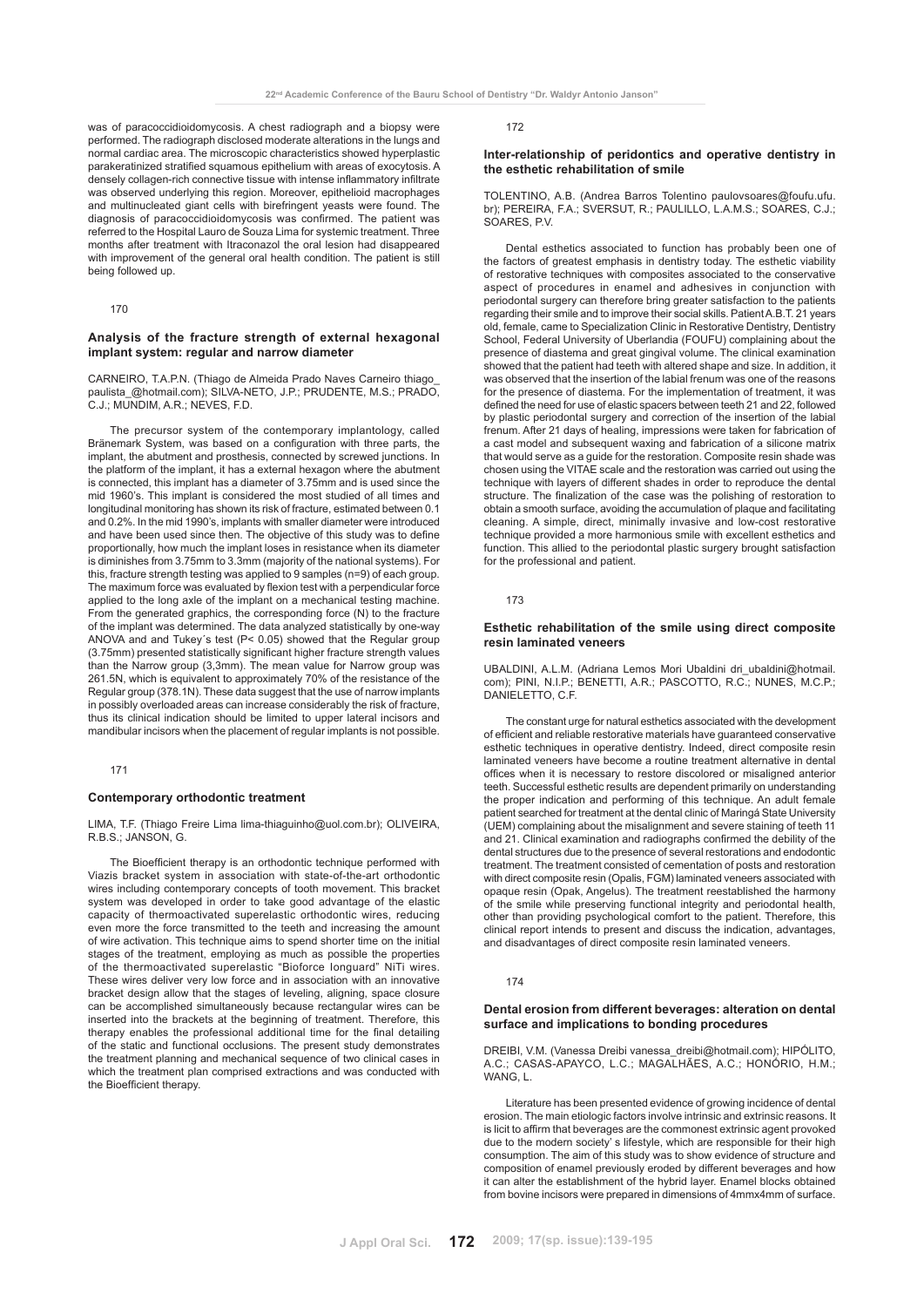Only specimens with approximately 350 KHN were selected, as determined with a microhardness tester (25gF for 10s). The specimens received the application of an etch-and-rinse bonding system (Adper Single Bond 2), previously modified by addition of rhodamine (0.16g/mL). Reconstruction was made with a nanotechnology composite resin (Filtek Z350). After 24 hours in water storage at 37ºC, they were bisected longitudinally and polished. Laser confocal microscopy was used to analyze the hybrid layer characteristics. Different patterns of hybrid layer formation were observed, which can implicate clinical differences.

175

## **Epstein-Barr virus and cytomegalovirus and radiotherapy: relationship with mucositis**

SILVA, V.F. (Vanessa F. da Silva vanefs88@hotmail.com); GALLO, A.J.; GAETTI-JARDIM JR, E.

### FAPESP 07/54851-0.

Viruses of the family Herpesviridae have been associated with exacerbation of several oral infectious diseases such as periodontal and periapical diseases. In addition, Epstein-Barr virus (EBV) and Cytomegalovirus (CMV) are able to produce acute, persistent and chronic infections in different cell lines such as epithelial cells, lymphocytes and macrophages, leading to the development of suitable condition for microbial colonization of periodontal tissues. The present investigation evaluated the occurrence of these viruses in saliva, oral mucosa and biofilms from patients undergoing radiotherapy (RT) for treatment of head and neck cancer. Initially, these clinical samples were collected from 50 patients aged 16 to 80 years, while the achievement of clinical specimens. Sample collection was performed at baseline (prior radiotherapy), immediately after radiotherapy, 30, 90 d. after RT and 6 months after radiotherapy. Then total DNA was extracted by using Qlamp DNA Mini Kit and the presence of DNA of these two viruses was evaluated by nested PCR. The results showed the presence of EBV virus and CMV in 10% and 12%, respectively, before radiotherapy, while after radiotherapy, 88% of patients presented oral mucositis, and 44% harbored EBV in oral cavity and the same was detected in 54% for CMV. None of the patients who did not develop mucositis showed infection by CMV and EBV viruses at the time of collection of clinical specimens. The results of this study suggest that the cellular events and tissue involving radiotherapy for patients with head and neck cancer may be closely related to recurrence or reactivation of herpetic infections, which can affect the immune response of the patient and therefore the development of diseases associated with opportunistic pathogens.

#### 176

### **Health integral and integrated actions in schoolchildren of the Rio das Pedras Settlement**

MACHADO, V.R. (Vanessa Rodrigues Machado vanessarmm@yahoo. com.br); ARCIERI, R.M. MARRA, E.M.O.; AZEVEDO, M.R.; LOUREIRO,  $RMT$ : ONO, R.

It is about a University Extension Project suggested for several graduation course of health area of Federal University of Uberlândia (FUU) that competed and have been select for PROEXT 2006, program that contain programs and projects with emphasis on the social inclusion that strengthen the institutional act of extension in the ambit of the University Institutions. The purpose of this project is to give opportunity to the FUU dental students for extension activities in an integrated manner and with participation of different disciplines searching the social inclusion of 6-14-year-old students living in the rural zone by means of attention to their health and the implantation of public health policies permitting a behavioral and educational change of the future health professional. The UFU, by the Dentistry (5 professors and 47 students); Medicine (2 professors and 18 students) and Nursing (2 professors and 12 students) courses developed educational, preventive and curative actions directed at schoolchildren (6 to 14 years old). These project was developed on two ways: a) educational and preventive/ in the Rio das Pedras Settlement of Uberlândia/MG and Dom Bosco Rural Municipal School; b) Curative/ preventive assistance in the Medical/Dental outpatient service installed by the PACTo Project in the Rio das Pedras Settlement. Eight-seven families of the Settlement were assisted and 66 medical/dental consultations were provided to children aged 6 to 14 years. The actions at school included supervised oral hygiene, health education, chats, workshops, and enrolled 244 students, improving their health quality and rescuing their citizenship. The Project allowed that our students live the university extension, comprehending its challenge, the curricular amplification and the involvement between many disciplines through the relation and orientation at target population.

177

### **Reconstruction with screw and titanium mesh screen in a case of fracture of the left orbital floor**

VIADANNA, A.P.O. (Ana Paula de Oliveira Viadanna apaulav31@hotmail. com); OLIVEIRA, N.C.M.; BATISTA, J.D.; SARDINHA, M.C.; ZANETTA-BARBOSA, D.; SILVA, C.J.

Facial trauma frequently results in damage of soft tissue and bone components of the facial skeleton (mandible, maxilla, and other). Besides, those injuries are usually associated to injuries in other parts of the body. The etiology of the facial fractures includes automobile accidents, physical assaults, falls, sporting and occupational accidents. The treatment and rehabilitation of this patient involves a detailed comprehension of evaluation, diagnosis and surgical technique. The facial fractures can be classified as mandibular fractures and fractures of the middle third of the face that includes maxilla, zygomatic and naso-orbito-ethmoid complex bones. We describe a case of a 20-year-old woman who has presented to Uberlândia Federal University with a history of bicycle accident. After a clinical and radiographic examination she was diagnosised with zygomatic fracture. During the clinical exam, the patient complained about paresthesia, diplopia and difficulty of ocular movement. The patient reported that she visited an eye specialist which associated the case to the imprisonment of the extrinsic eye musculature. Radiografic exams were requested and showed fractures of the floor left orbita. The patient was subjected to the reconstruction of the orbital floor with screw and titanium mesh screen. At 45 days postoperatively, the patient was well without complaints.

178

# **Rapid maxillary expansion anchored by implants – a new proposal to orthopedic expansion in the permanent dentition**

PICCOLI, V.D. (Vicente Dias Piccoli vipiccoli@hotmail.com); GARIB, D.G.; NAVARRO, R.L.; FRANCISCHONE, C.E.; OLTRAMARI-NAVARRO, P.V.P.; AYUB, P.

The rapid maxillary expansion through midpalatal suture opening is an efficient method to correct the upper arch morphology. However, this procedure often results in undesirable buccal tipping of the posterior teeth supporting the expansion appliance. This orthodontic effect accounts for about half of the expansion screw opening in deciduous and mixed dentitions and two-thirds of that in the permanent dentition. This study presents a method for maxillary orthopedic expansion, in the permanent dentition, using implants as anchorage. This method is illustrated here by a case report of a 14-year-old female with a Class I malocclusion and unilateral posterior crossbite. The treatment plan consisted of rapid maxillary expansion using a Hirax expander, supported by the permanent first molars and by palatal implants placed bilaterally between the first and second premolars. The rapid maxillary expansion supported by palatal implants presented similar orthopedic effects to that of conventional tooth-supported expanders, but there was significantly less buccal tipping of the maxillary posterior teeth. Thus, the procedure reduced the risk of negative periodontal sequelae.

#### 179

# **Intracanal adhesive luting: achieving a successful treatment**

MARQUES, V.R. (Vinícius Rizzo Marques sarna@usp.br); BARBÉRIO, G.S.; SILVA, L.M.; LORENZONI, F.C.; MARTINS, L.M.; BONFANTE, G.

The adequate selection of the luting cement is essential to prevent failures due to dislodgement of posts. Adhesive luting of pre-fabricated posts promotes improvements as color stability, mechanical resistance and low solubility. However, its main contribution would be the achievement of a unique biomechanical complex (monoblock) by the adhesion of all reconstructive constituents (post, luting cement, core material) and dental structure. Thus, tooth and restoration become a single structure and stress would be distributed more evenly to all constituents. However, obtaining this single body becomes more complex when a larger number of materials are incorporated. Besides the limitations of the adhesive luting agent inside root canal space, such as polymerization and moisture control, some incompatibility may occur between chemical or dual cured resin cements and simplified adhesive systems. This chemical incompatibility avoids the adequate polymerization of resin cements and these adhesive systems, naturally permeable to dentin fluids, promote an instable and weak adhesion. This work aimed at discussing the problems related to adhesive luting and their possible solutions, presenting a case report and a brief review of literature.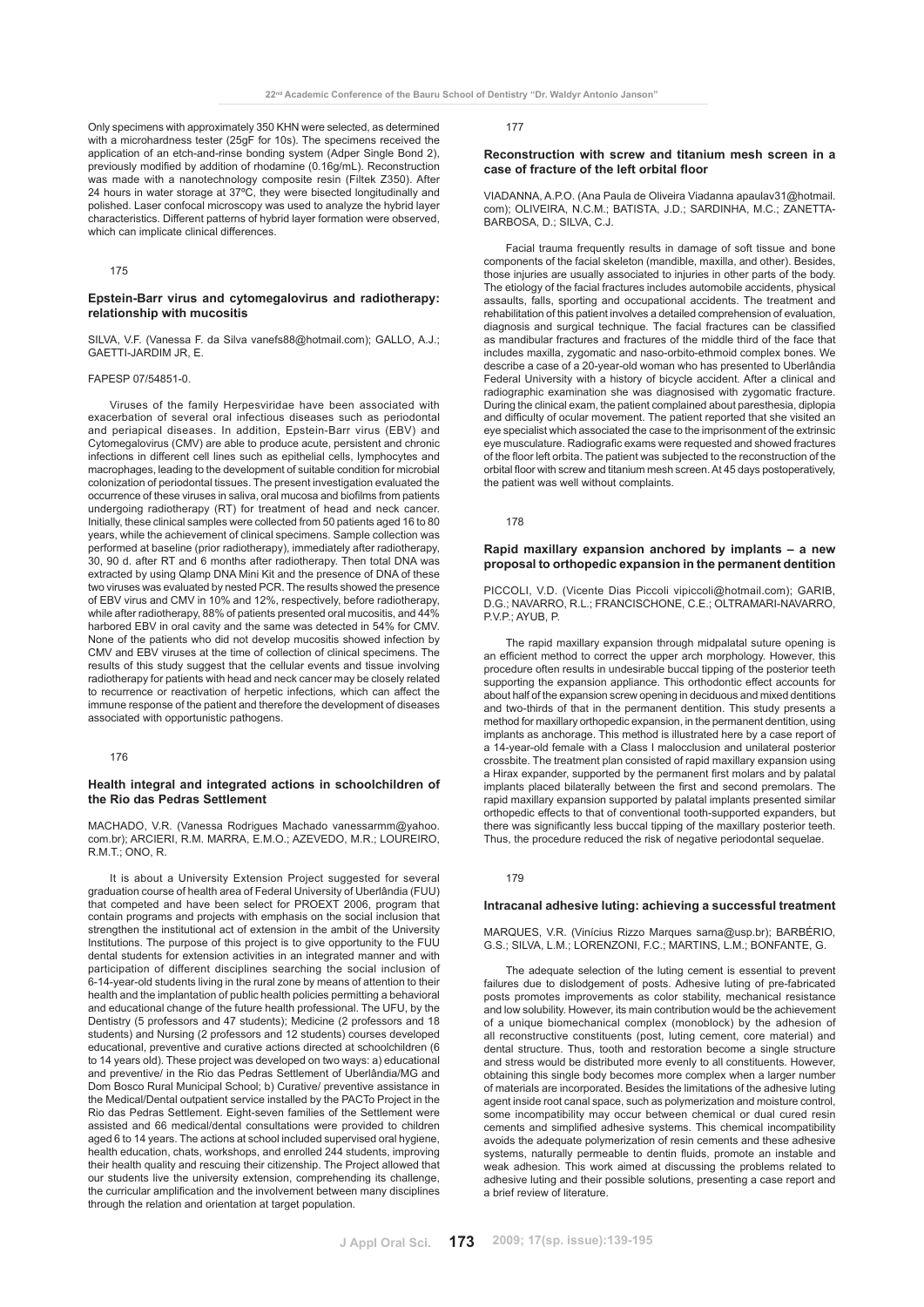### **Immunolocalization of osteocalcin on healing of autogenous bone block in an ovariectomized aged and young rat model**

SILVA, V.C. (Viviane Clicie da Silva leandroataunesp@ig.com.br); BOSCO, A.F.; OKAMOTO, R.; MURAKAWA, A.C.; MORAES, R.O.; FERNANDES, L.A.

The aim of this study was to evaluate the influence of the ovariectomy (estrogen depletion), on healing process of autogenous bone block grafts in young and aged rats, through the immunolocalization of the osteocalcin (OCN). Material and Methods: 96 female rats (Wistar) were used, being 48 rats with 3 months-old, divided in subgroups: Ovx, subjected the ovariectomy surgery and Sham, subjected to the same surgical procedure without the removal of the ovaries; and 48 female rats with 12 months-old, also divided in Ovx and Sham subgroups. After 30 days of Ovx or "sham" operation, all the animals received autogenous bone block graft in the jaw, harvested from the calvaria. The animals were euthanized in 7, 14 and 28 days postoperatively. The specimens were subjected to histometric and immunohistochemistry analysis. This was accomplished in a semi-quantitative way, to analyze the immunolocalizations against osteocalcin, evaluating the interference of the estrogen in this process. Results: In Young group, there was smaller osteocalcin immunolocalization in the Ovx subgroup in all the experimental periods, compared with the Sham subgroup and the intensity increased with elapsing of periods. This also happened in the Aged group, however with less intense immunolocalizations when compared with the Young Group. Conclusion: Within the limits of this study, the estrogen depletion causes a decrease of bone mineralization in young and aged rats and those effects were more negative in aged group.

181

## **Psychology association in the treatment of oral injuries: brief psychotherapy approach**

AUGUSTO, V.O. (Viviane Oliveira Augusto vivianeoaugusto@gmail.com); ARAÚJO, K.C.V.; AZEVEDO, R.M.C.; MESSI, A.C.A.; ONOFRE, M.A.; SPOSTO, M.R.

Xerostomia and oral lichen planus (OLP) are diseases that can be associated with emotional disturbances. The aim of this study is to present two cases emphasizing the importance of brief psychotherapy as auxiliary treatment of these lesions. Case 1: A 69-year-old woman presented to Oral Medicine Service (OMS) with a chief complaint "pain in tongue and xerostomia". When clinically examined, we observed hypossalivation. The patient showed had emotional disorders, then was referred to psychotherapy service. In psychological interview, the patient reported family conflicts and thus existential crisis. It was applied two psychological tests. The Lipp's Symptoms of Stress Inventory for Adults resulted in "Stress in Exhaustion's Phase with Predominance of Physical Symptoms" and the Beck's Depression, "Severe depression". After several sessions of brief psychotherapy, the patient presented improvement of her emotional condiction and oral symptoms. Case 2: A 32 year-old woman, presented to the OMS complaining of "burning mouth and injury inside the mouth". It was observed alteration suggestive of OLP. The patient also showed accented stress and anxiety, then was referred to the psychotherapy. In the interview she reported matrimonial conflicts with physical and moral aggression, affecting her emotional, causing oral symptoms. The Lipp's Symptoms of Stress Inventory for Adults resulted in "Stress in Exhaustion's Phase with Predominance of Physical Symptoms" and the Beck's Depression, "Severe depression". The psychological treatment, although still in initial phase, brought benefits contributing to the improvement of emotional and oral symptoms. Based on these findings, we believe that the brief psychotherapy as support on the treatment of some oral lesions presents satisfactory results in both dental and psychological way.

### 182

## **Technique of alveolar bone expansion by osteotomy and use of chisels for placement of osseointegrated – case report**

GOMES, W.D.S. (Weglis Dyanne de Souza Gomes weglis.daiane@hotmail.  $com$ ; KAYATT, F.E.; SANTOS, P.L.; SANTIAGO-JR, J.F.; GARCIA-JR, I.R.

The treatment with osseointegrated implants is a technique of great predictability. The complexity of these rehabilitations is dependent mainly on the quality and amount of existing bone volume in the area that will receive the implant. Several advanced surgical techniques exist to establish bone volume of the maxillary and mandible. One of these strategies is the

assisted rapid bone expansion by osteotomy and use of chisels. Initially, partial osteotomy of the vertical crestal is done with a saw. After, using a chisel, it is made an expansion of the bone plate. The implants are then inserted in the expanded alveolar bone. The objective of this study is to present through two reports of cases, maxillary alveolar bone expansion and subsequent installation of dental implants. It was observed, after the patients' final rehabilitation, that the technique fulfilled the expectations regarding the esthetic and functional rehabilitation, with a shorter treatment time and smaller risk for the patients. This technique results very satisfactory, allowing an esthetic and functional result and, presenting advantages, when the indication is pertinent, as clinical applicability of the technique (simple method), smaller surgical risk when compared to the grafts and, also smaller time of treatment.

183

## **Fracture resistance of endodontically treated teeth with different heights of crown ferrule restored with prefabricated carbon fiber post and composite resin core by intermittent loading**

ROCHA, W.P. (Willian Pereira Rocha williampereirar@hotmail.com); PEREIRA, J.R.; OLIVEIRA, J.A.; ZOGHEIB, L.V.; VALLE, A.L.; GHIZONI, J.S.

This study evaluated the fracture resistance of endodontically treated teeth restored with prefabricated carbon fiber posts and varying quantities of coronal dentin. Sixty freshly extracted upper canines were randomly divided into groups of 10 teeth. The specimens were exposed to 250,000 cycles in a controlled chewing simulator. All intact specimens were subjected to a static load (N) in a universal testing machine at 45 degrees to the long-axis. Data were analyzed by one-way analysis of variance and Tukey test (á=.05). Significant differences (P<.001) were found among the mean fracture forces of the test groups (Positive Control group – 1022.82 N; 0 mm,1 mm, 2 mm, 3 mm groups and Negative Control group – 1008.22 N, 1292.52 N, 1289.19 N, 1255.38 N and 1582.11, respectively). These results suggested that the amount of coronal dentin did not significantly increase the fracture resistance of endodontically treated teeth restored with prefabricated carbon fiber post and composite resin core.

184

### **Methods for desinfection, esterilization and storage of teeth in human teeth Banks**

FERNANDES, Y.R. (Ygor Renato Fernandes ygor.fernandes@usp.br); FREITAS, A.R.; SALES-PERES, A.; SALES-PERES, S.H.C.

The human teeth banks (HTB) have great importance in the reuse of dental organs, since they contribute to the obtaining, sterilization, storage and donation to academics and researchers. The aim of this study was to highlight the methods of disinfection, sterilization and storage used in most HTB. There is controversy in the literature about the methodology used in the sterilization and storage of human teeth, as it presents so diverse and without defined protocol and some of these methods may cause structural changes in the dental elements in order to harm its use in scientific researches. The most used agents in laboratory studies for disinfection/sterilization of dental organs at the HTB include formalin, glutaraldehyde, sodium hypochlorite, autoclave, thymol, sodium azide and chloramine. Others studies was reported the freezing of dental elements, Cryopreservation and use of distilled water for storage of teeth. It may be concluded that there is need to establish a protocol to work in the HTB on standardization of methods for disinfection, sterilization and storage of dental organs, thereby ensuring that the management of these teeth be done in a safe way and without compromising the activities to which they are intended.

#### 185

## **Hypermobility as a risk factor for development of temporomandibular disorders**

COSTA, Y.M. (Yuri Martins Costa yuri\_martinsc@yahoo.com.br); SILVA, R.S.; MELO, M.P.; MIRANDA, J.T.

The excessive range of motion of a joint is referred as hypermobility. Regarding temporomandibular joints (TMJs), it can be considered hypermobile those in which the condyle pass over the crest of the eminence during maximum mouth opening. The hypermobility can be a consequence of systematic disorders like generalized joint hypermobility, but can also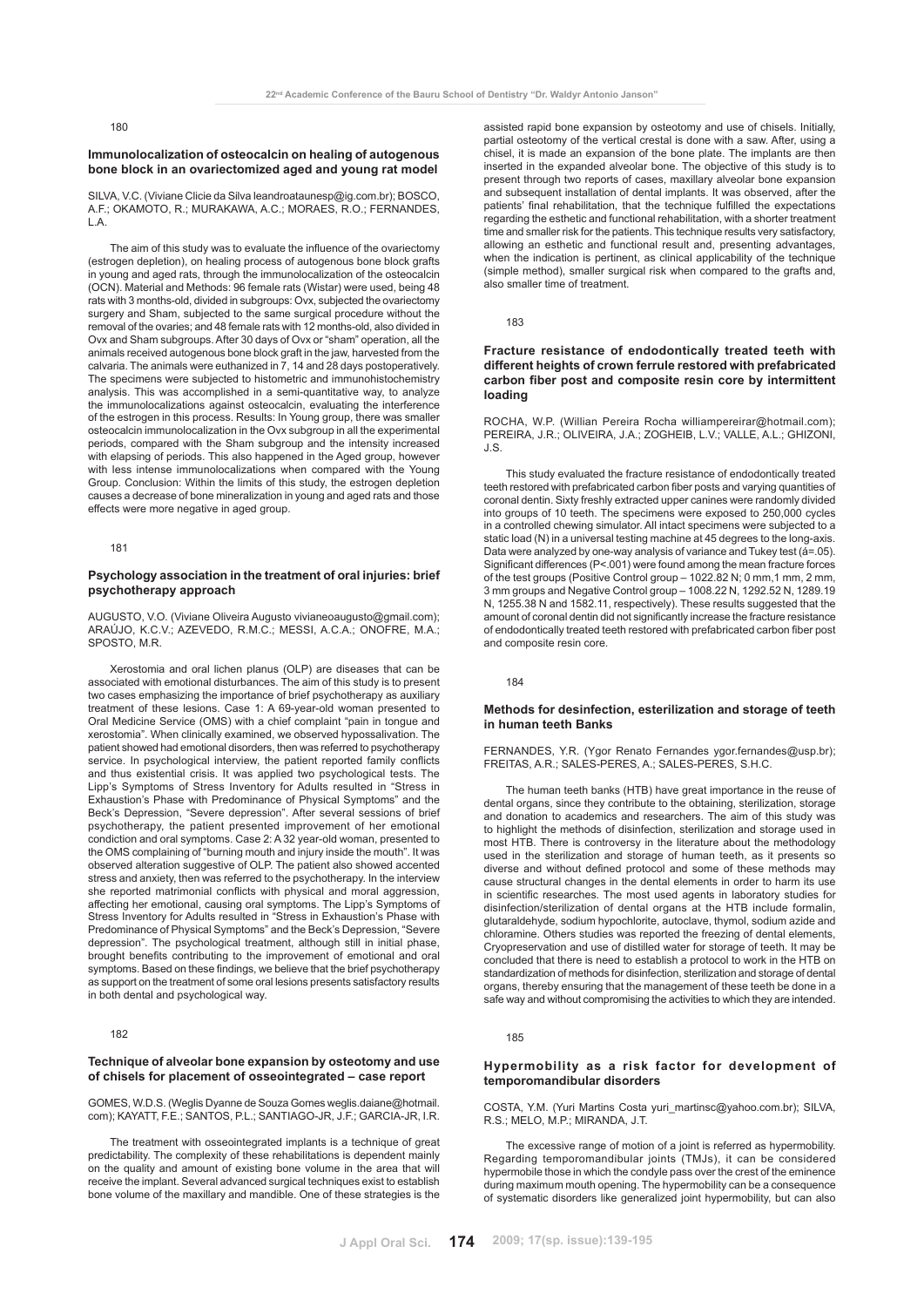be related with local factors like steeps eminences or loose ligaments. It is supposed that hypermobile TMJ may produce intracapsular instability by mechanical overload. This situation, combined with trauma, parafunctions or emotional stress can lead to the development of temporomandibular disorders (TMD). However, the relationship between hypermobility and TMD has not been well established. The aim of this study is to analyze through a literature review if hypermobility of TMJ can be considered a risk factor to the development of TMD. The used articles were selected from PubMed-Medline data base. Most of the clinical studies show that there is a relation between hypermobility and signs and symptoms of TMD. Despite the lack of standardized methodology research and general consensus, this review endorses a cause-effect relationship between hypermobility and TMD.

#### 186

#### **Comparative study of the masticatory performance between patients with an without temporomandibular dysfunction**

STRINI, P.J.S.A. (Paulinne Strini paulinne@netsite.com.br); MACHADO N.A.G.; GORRERI, M.C. FERNANDES-NETO, A.J.; NEVES, F.D.; MENDES, F.A.; BORGES, T.F.

Temporomandibular disorders (TMD) are a set of signs and symptoms that affect the stomatognathic system and adjacent structures, generating mainly a pain able to radiate to inter-related structures. The purpose of this study was to evaluate the severity of TMD using the Helkimo Clinical Index (HCI) and Masticatory Performance (MP) in patients with TMD (n = 9) and compare it to the control group (CG) ( $n = 15$ ), both with natural dentition and bilateral posterior occlusion. The MP tests were performed with the food simulator "Optocal" in portions of 17 cubes with 5.6 mm side and the subjects instructed to chew it for 20 (C1) and 40 (C2) masticatory strokes, monitored by a single examiner. The material collected was placed in a set of eight coupled granulometric sieves in a decresing order of opening. Then sieving, material collection, drying and weighing of the contents of each sieve were performed. It was calculated the geometric mean diameter of the chewed particle (MGD), obtaining a percentage of the MP index. The obtained data were subjected to the parametric Student Test t for independent samples (p <0.05). According to CHI, n = 8 patients presented severe TMD and 1 patient showed light TMD. The results indicated statistically significant differences  $(p = 0000)$  both for GC (47.76 ± 8.75 in C1, C2 at 70.27 ± 3.37) and for the TMD group (24.06 ± 12.93 in C1, 49.32 ± 10.77 in C2). We conclude that patients with painful symptoms tend to have the chewing function impaired, requiring a treatment able to restore their physiological functions, improving their chewing ability and promoting their life quality.

#### 187

## **Facial and dental injuries due to dog bite in a 15-month-old child with sequelae in permanent teeth: a case report**

CORREIA, A.S.C (Adriana de Sales Cunha Correia dricunhacorreia@ yahoo.com.br); CUNHA, R.F.; DELBEM, A.C.B.; NOVAIS, R.Z.

This article reports a longitudinal follow-up of a 15-month-old child with dental trauma resulting from an attack by a dog. The injury consisted of laceration of the facial tissues and loss of the upper central deciduous incisors, in addition to loss of bone tissue in the same area. A malformation of the crown of the right central permanent incisor and complete change of the shape of the left central permanent incisor were observed. The etiological factors of childhood injuries as well as the importance of dental emergency care are discussed and the 14-year clinical and radiographic follow up of the case is presented.

#### 188

#### **Pathogenic potential of the dental organs used in laboratory and scientific activities at dental schools**

FREITAS, A.R. (Adriana Rodrigues de Freitas adrianafreitas@usp. br); FERNANDES, Y.R.; SALES-PERES, A.; SALES-PERES, S.H.C.

The reuse of teeth in academic, clinical and scientific activities contributes to the scientific progress of Dentistry, since it allows the development of new surgical techniques and restorative materials. However, the treatments prior to use of these organs often are not adequate. Important steps are overlooked as the disinfection or sterilization, proper storage, disposal, and where its reuse, the free and informed consent of their donors. The aim of this study was to report the necessary precautions for the use of dental organs from its acquisition until its use in various activities. The scientific evidence suggests that the dental organs can be considered as potential sources of infection when they are not properly undergo the process of sterilization or disinfection prior, and the Human Teeth Banks (HTB) are viable alternatives to secure the acquisition of these items. Among the methods used for the decontamination of dental elements was observed the use of solutions such as formalin, thymol, sodium hypochlorite, glutaraldehyde and sterilization by autoclaving. It is concluded that the creation and standardization of HTB are of great importance to help researchers and academics in the safe acquisition of dental organs and also respecting the ethical and legal aspects to use these elements.

### 189

## **Occurrence of periodontal pathogen microorganisms of red complex and** *Aggregatibacter actinomycetemcomitans* **in babies aged 6 and 12 months and their respective mothers**

#### ANDREOTTI, A.M. (Agda Marobo Andreotti agda.ani@hotmail.com); BIANCO, K.G.; GAETTI-JARDIM JR, E.

The purpose of this study was assessed the presence of periodontal pathogen microorganisms in children aged 6 to 12 months, assisted by an educational-preventive program, its correlation with the oral microbiota and periodontal conditions of their mothers, and family socioeconomic and cultural aspects. After the evaluate socio-economic and cultural family through validated form, was held a clinical examination of mothers and children selected and their respective collections of saliva and subgingival biofilm. The saliva was collected at 6 months when edentulism, and after the initial eruption, were subgingival biofilm and saliva in 12-month period. The clinical specimens were transferred to tubes containing transport means and VMGA III cryotubes with Milli Q water. Specimens transported in VMGA III suffered dilutions and were inoculated on agar TSBV for the isolation of *Aggregatibacter (Actinobacillus) actinomycetemcomitans*, whose isolates were subjected to assess the potential of leucotoxigenicity using PCR. The presence and participation of periodontal pathogen microorganisms in the oral microbiota of mothers and children were assessed using conventional PCR and Real-Time PCR. Statistical analysis determined by means of multivariate logistic regression, the existence of correlations between the parameters studied, while, through the statistics and the Cochran Mantel-Haenszel (calculation of odds-ratio) and chi-square of Pearson were performed analysis of risk.

190

## **Analysis of radiographic magnification of osseointegrated implants in periapical radiographs: a preliminary study**

AGUILERA, GS (Gustavo Souza Aguilera guto.aguilera@gmail.com); DUARTE, B.G.; GONÇALES, E.S.; CAPELOZZA, A.L.A.; DUARTE, M.A.H.

Osseointegrated implants have been used in the total and partial rehabilitation of edentulous individuals. Modern implants are cylindrical or conical titanium screws that are placed inside the alveolar bone, replacing the root(s) of lost teeth. It is necessary, therefore, appropriate amount of bone tissue and precise surgical planning need to install them. During the planning, measurement of bone availability appears to be fundamental and can be made using radiographs periapical, panoramic or in CT scan. The periapical radiograph is indicated in cases where we want to see details of the local bone anatomy, but does not allow precise measurements, since, even when performed with radiographic advices, magnification of the image cam occur. This fact seems not be consensus in the literature, since there are studies that suggest precise measurements with the periapical radiographic technique. The objective of this study was to verify the occurrence of magnification in images obtained by means of periapical radiographs, which are obtained from an dental implant placed in an artificial jawbone, with standardized time of exposure, processing and positioning. After obtaining the radiographic images of the implant, it was direct measured by millimeter ruler and the data were tabulated and analyzed statistically. The results showed magnification of the dental implant image.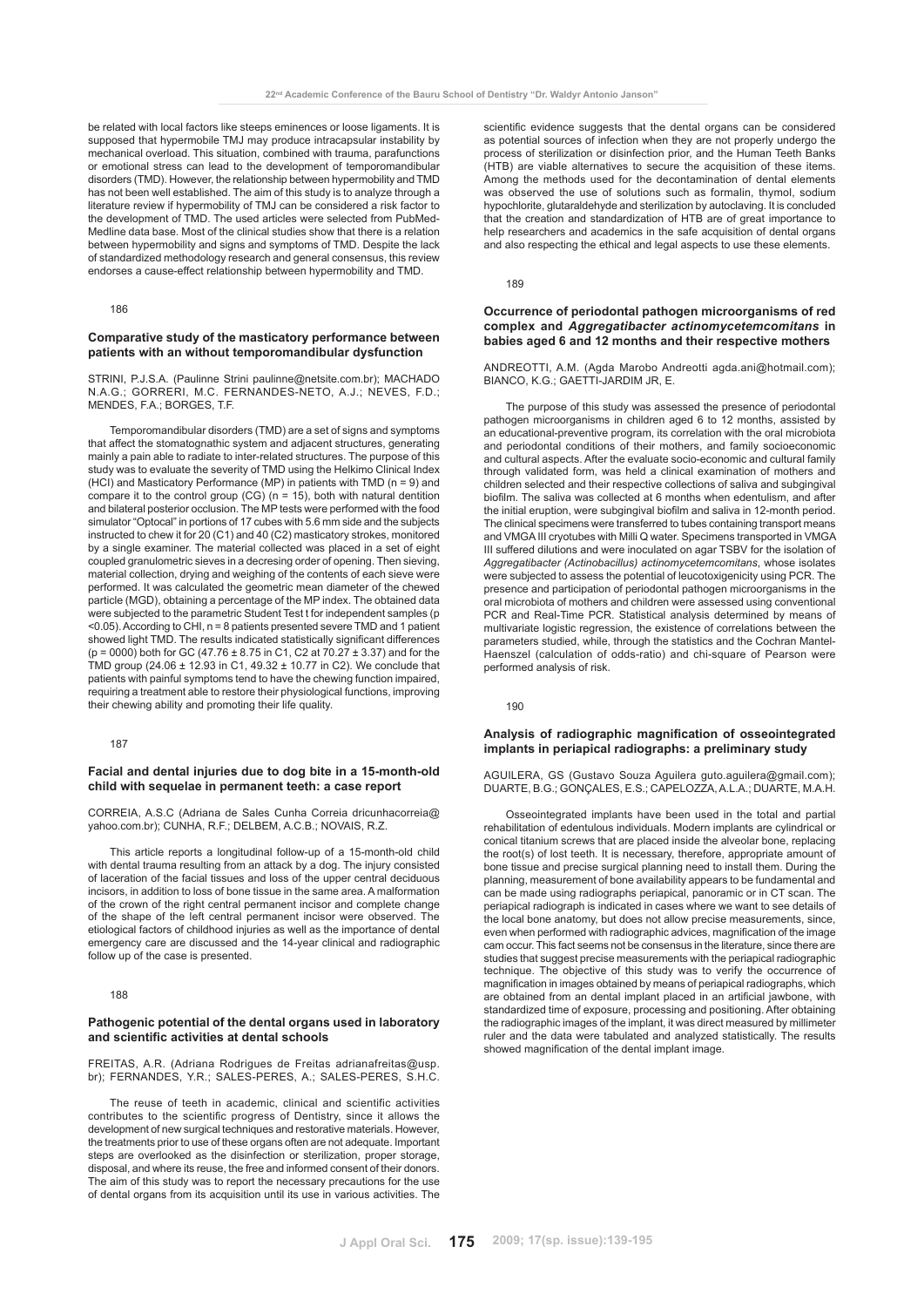#### **Analysis of behavioral characteristics associated with dental caries in children of Bauru, São Paulo, Brazil**

MELO, A.O. (Alcides Oliveira de Melo aomelo2@hotmail.com); CARVALHO, C.A.P.; MARSICANO, J.A.; CARVALHO, F.S.; SALES-PERES, A.; SALES-PERES, S.H.C.

The declining of dental caries prevalence has aroused interest among researchers to investigate not only clinical, but also socioeconomic and behavioral characteristics associated with the development of disease. The aim of this study was to analyze behavioral variables associated with dental caries in deciduous dentition of children from Bauru, SP. Three hundred and fifteen children with 4 to 6 years old, from 6 schools, were examined by a calibrated dentist. The dmft index was used in the survey, according to WHO criteria. The children's parents answered a questionnaire about the person responsible for brushing, frequency of brushing, ingestion of dentifrice, use of fluoride rinses and type of water ingested by child. The association between dental caries and behavioral factors was made by chi-square test. The mean dmft index was 1.07 and 69.21% of examined children were caries-free. In 73.44% of caries-free children, parents were responsible for brushing and about 70.00% of them brushed their teeth 3 or more times a day. Furthermore, children who had fluoride rinses, 72.00% were cariesfree. It was observed higher proportion of children who ingested public water supply with caries in relation to those who ingested mineral water or water from other sources. However, the behavioral variables examined did not show statistically significant association with dental caries (p> 0.05). In the sample studied, the prevalence and severity of dental caries were considered low and behavioral factors were not considered significant to the development of disease. Further studies should be conducted to investigate the possible influence of these factors for the development of dental caries.

#### 192

# **Percentage of sealer adaptation in roots obturated with the Thermafil and RealSeal-1 obturation techniques**

DEL CARPIO, A (Aldo del Carpio Perochena aldo\_delcp@hotmail.com); BRAMANTE, C.M.; BERNARDELI, N.; MORAES, I.G.; GARCIA, R.B.; ZAPATA, R.O.

The aim of this study was to evaluate the percentage of sealer penetration in root canals filled with the Thermafil or RealSeal1systems analyzed by Confocal Laser Scanning Microscopy (CLSM). Twenty canals in 10 mesial roots of mandibular molars were cleaned and shaped using ProTaper and ProFile instruments to a size 35.04 taper at the apex and filled using RealSeal1 or Thermafil systems on mesial canal of each root. Horizontal sections were made at the 3 and 5 mm level from the apex and the percentage of sealer penetration in the root canal walls was analyzed using a CLSM. Thin layers of sealer (2-30µm) and sealer tags into dentinal tubules were found in the root canal walls in a high percentage using both techniques at both evaluated levels with no statistical differences between the techniques, T-student test (p>0.05). In conclusion, the percentage of sealer penetration in the root canal walls was similar using both thermoplastic carriers based systems.

#### 193

#### **Denture-induced stomatitis**

CANDIDO, A.G. (Aline Gabriela Candido alinecandido@hotmail.com); GONÇALVES, E.A.L.; SILVA, P.V.R.; CANDIDO, G.C.; COSTA, M.C.M.; COSTA, R.R.

Denture-induced stomatitis refers to injuries commonly observed in oral mucosa under the base of those prosthesis used for long time. Its development occurs in the region of maxilla, mandible and palate, as an edema or erythema and it can be located or widespread. The lesion may be present as a hyperplasia, like inflammatory fibrous hyperplasia and inflammatory papillary hyperplasia. It may also be associated with candidosis, the erythematous candidosis being the most frequent clinical form. This work aims to perform a literature review about denture-induced stomatitis, through the approach of its various forms of occurrence, etiology, clinical and microscopic aspects, and its treatment. It was observed that in every analyzed manifestation of denture-induced stomatitis, the etiologic factor converged to the daily use of the prosthesis for a period longer than 24 hours, which were ill-fitted, and sometimes associated with poor oral hygiene. Therefore, it was not verified disparities in the treatment, which prescribes interruption of denture use, cleansing and administration of antifungal agents when Candida albicans is present. In this context, it can

be concluded that this alteration in the mucosa appears as a manifestation of bad habits in association with the ill-fitted dentures, and its treatment is usually surgical.

#### 194

## **Mollicutes in the oral cavity: distribution in eight native ethnic groups from Brazil and from a Nigerian community**

GERALDES, A.M. (Aline Martucci Geraldes aline\_geraldes@hotmail.com); GAETTI-JARDIM, E.C.; NETO, R.L.; TIMENETSKY, J.; OBIAGERI, N.F. FAPESP 08/53297-2.

The class Mollicutes is associated with infectious and inflammatory diseases in the respiratory, oral, genital, gastrointestinal mucosa, ands they may collaborate to the establishment of arthritis and other chronic diseases. Some studies have shown its participation in the etiology of periodontitis. However, most of studies were performed in North America and Europe, and its distribution in native South Americans and Subsaharian Africans is not known. Then, this study evaluated the occurrence of Mollicutes in the oral cavities of 100 natives of Umutina, Paresi, Bororo, Bakairi, Kayabi, Irantxe, Nambikwara and Terena nations from Central Highlands in Brazil, and 40 Nigerians from Igbo tribe, Lagos, Nigeria. Initially, periodontal and oral health conditions of the patients were examined and recorded. Then, resting saliva, supragingival biofilm, subgingival biofilm and oral mucosa were sampled. The detection of Mollicutes was evaluated by PCR. Fortyeight native Brazilians were gingivitis patients, 38 periodontitis patients and 14 periodontally healthy subjects, while 20 Nigerians were periodontally healthy and 20 periodontitis patients. All samples positive for Mollicutes were also tested for Mycoplasma sp., Acholeplasma sp. and Ureaplasma sp. and for the most relevant species of these genera. Subgingival biofilm was the most important oral habitat of these microorganisms, which were detected from 28.57% healthy native Brazilians, 43.75% native Brazilians with gingivitis and from 50% natives with periodontitis, as well as from 40% healthy and 80% periodontitis Nigerians. The most commonly detected species were M. orale, M. salivarium, M. hominis and U. urealyticum, and 30% Mollicutes positive samples could not be properly identified to the species level. In Nigerian samples, besides these species, M. pneumoniae and Ureaplasma sp. were also frequently detected. It was not observed any statistically significant association between periodontal status of native Brazilians or Nigerians and the presence of these microorganisms in the oral cavity.

195

## **Short and long-term effect of rapid maxillary expansion on nasal patency: a case report**

IOST, A.V (Aline Victor Iost aline.iost@usp.br); SAMPAIO-TEIXEIRA, A.C.M.; YAMASHITA, R.P.; FUKUSHIRO, A.P.; TRINDADE, I.E.K.

Rapid maxillary expansion (REM) is an orthodontic procedure designed for the correction of maxillary atresia, which has the potential effect of changing nasal patency, usually impaired in individuals with cleft lip and palate. The purpose of this report is to present a clinical case of REM performed in a patient with cleft lip and palate and analyze its effect on the internal nasal dimensions in the short and long-term, by means of acoustic rhinometry. The technique allows the measurement of sectional areas of different nasal segments and thus the assessment of nasal geometry. In a patient with repaired unilateral cleft lip and palate, 15 years of age, male, minimum cross-sectional area of the nasal cavity (MCSA) was determined before expander installation and 2 months and 10 months after the active phase of expansion, using an Eccovision Acoustic Rhinometer (HOOD Laboratories). Measures were also taken after nasal decongestion in order to eliminate mucosal interference. For analysis, areas of the left and right cavities were added. MCSA corresponded to 0.70cm² before expansion, 1.24cm² after 2 months and 0.71cm² after 10 months of the orthodontic procedure. Areas after nasal decongestion corresponded to 1.06cm², 1.16cm² and 1.13cm², respectively. Results show that REM led to a short and long-term skeletal increase of the nasal airway. However, data observed without nasal decongestion points to an eventual acommodation of the mucosa to the new anatomic conditions causing nasal patency to return to the baseline state in the long-term. A study is currently being conducted at our laboratory to confirm these findings on a larger sample size.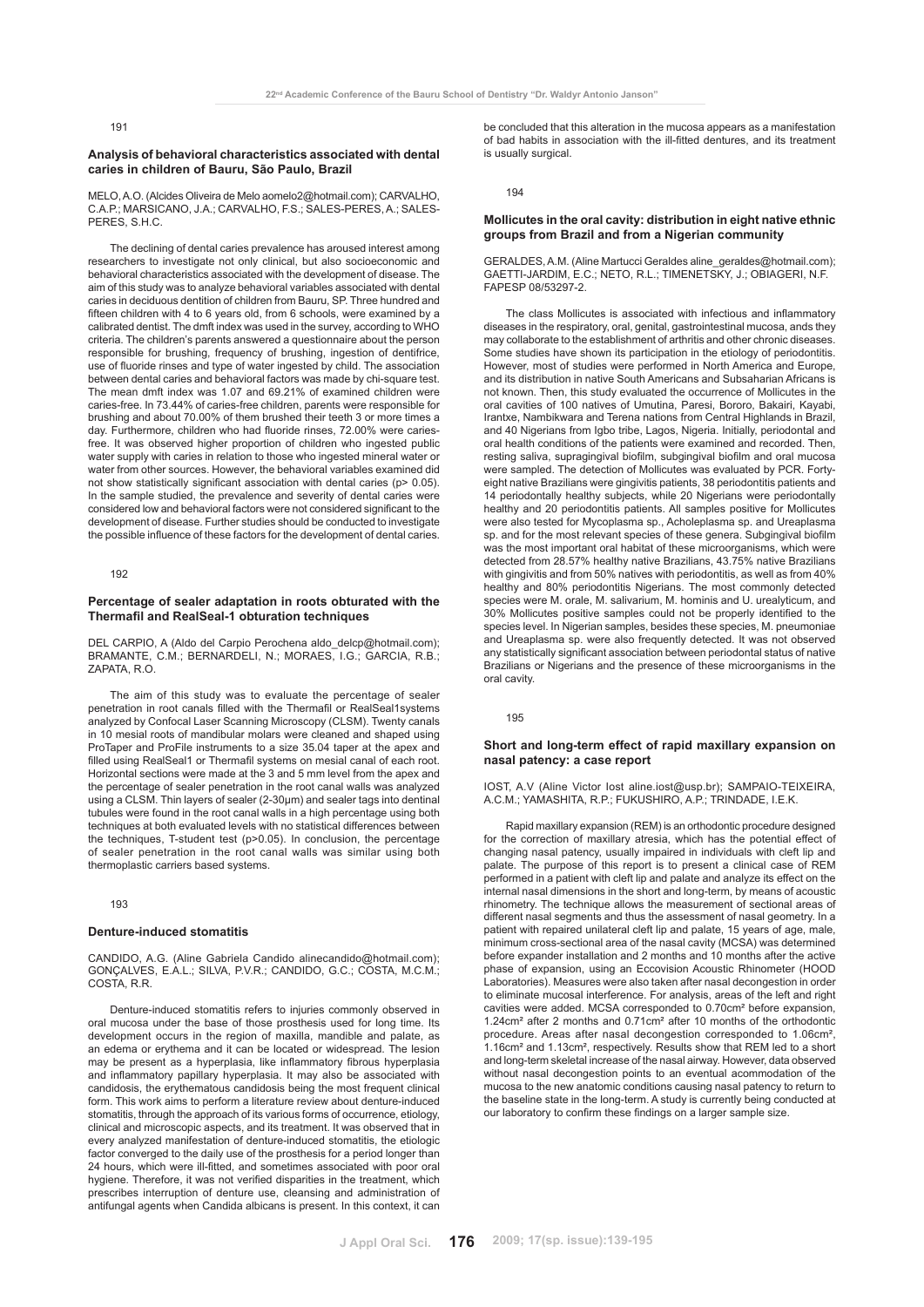#### **Effect of raloxifene and estrogen on bone metabolism of rats**

OLIVEIRA, C.B. (Claudiel Batista de Oliveira claudieloliveira@gmail.com); ALMEIDA, L.R.B.; NAKAMUNE, A.C.M.S.; DORNELLES, R.C.M.

The total amount of bone mass in women is directly related to plasmatic concentration of estrogen (E2). With increasing age, the production and secretion of less E2 trigger loss of bone associated with menopause (Bone 19:185 S, 1996). The Raloxifene hydrochloride has selective agonist or antagonist activity on the tissues that respond to estrogen. The objective of this study was to analyze the process of alveolar repair and the plasmatic concentrations of phosphorus, calcium and estradiol in rats in different experimental situations. Thirty two Wistar rats, and 8 intact rats (2 m) with regular estrous cycle and 24 rats (18 m) ovariectomized (OVX) one year ago were used. During 60 days, the OVX rats received pellets containing estrogen (400 ug/17b-estradiol) or corn oil, these pellets exchanged every 30 days. Other group of OVX rats received raloxifene (1mg/Kg/d) by gavage. Under general anesthesia, the animals were subjected to extraction (28 days before euthanasia) of the upper right incisors for further analysis of the of alveolar repair process. At the end of the treatment period, animals were anesthetized (xylazine - 4 mg / kg, ketamine - 40 mg / kg) for blood collection and the jaws were removed, decalcified and dried for the preparation of microscopic slides. The histometric analysis revealed bone formation of 51.12% (intact), 30.99% (OVX/oil), 50.28% (OVX/E2) and 36.93% (OVX / RLX) in the middle third of the animals studied. The plasma analysis showed significantly higher concentration of phosphorus in the group of OVX rats pre-treated with raloxifene and the concentration of calcium was lower in animals of group OVX/E2. In ovariectomized animals that received hormone replacement, the plasma concentration of E2 was significantly higher than that of the other groups. The 1-year results suggest potent activity of E2 and subtle of raloxifene on bone formation in OVX animals.

197

#### **Papillary squamous cell carcinoma: a case report**

PAULA, A.R. (Alyne Reis de Paula alyninha\_reis@hotmail.com); ROSA, R.R.; BARBOSA DE PAULO, L.F.; SARGENTI-NETO, S.; CARDOSO, S.V.; LOYOLA, A.M.

Papillary squamous cell carcinoma (PSCC) is a rare variant of squamous cell carcinoma (SSC) that can occur *in situ* or as an invasive tumor. There have been only a few cases of PSCC reported in the oral cavity, and the most important differential diagnosis in this region is with verrucous carcinoma (VC). Most cases of PSCC are solitary lesions or part of a cluster of papillary lesions, some of which have evolved from preexisting papillomas and all of which have a fibrovascular core. These tumors are most commonly found in the oropharynx, hypopharynx, larynx, or sinonasal tract. This subtype of SCC is most commonly found in adults in their 70s and tends to affect men more frequently than women. The differential diagnosis should be made with other papillary neoplasms such as papilloma and VC. Surgery is the treatment of choice and adjunctive therapy may be used. The majority of PSCCs are at a low clinical stage (T1). Some authors report a better prognosis for papillary SCC than for conventional SCC when matched for T stage. We present a case of PSCC arisen in a 32-year-old woman that was referred to the oral diagnosis service with the chief complaint of an asymptomatic growing mass on the lateral border of the tongue. The mass had been there for nearly 1 month and no smoking or drinking vicious habit was reported. The medical history revealed diabetes type 2 and hypertension in treatment for cardiologist. The oral examination evidenced an exophytic mass, 2.5 cm in diameter, with a papillary aspect and white patches on the surface. A clinical diagnose hypothesis was papilloma and a incisional biopsy was performed. The histopathological analysis evidenced a PSCC. In view of this fact, the patient was referred to a head and neck surgeon for treatment.

#### 198

## **Actinic cheilitis with moderate dysplasia**

MESSI, A.C.A. (Amanda Cabbau do Amaral Messi amandamessi@ yahoo.com.br); AZEVEDO, R.M.C.; CHAVEZ, G.; AUGUSTO, V.O.; ANDRADE,C.R.; MASSUCATO, E.M.S.

The actinic cheilitis (AC) is a potentially malignant epithelial lesion of the oral mucosa that attack the inferior lip. It is characterized by atrophic areas and lost of desing's lip. Can be associated with white plaques that cannot be scraped (leukoplakia), ulceration or crust. Prevalence is higher in white people and the main cause is exposure to the solar radiation

without protection. The purpose of this work is to present a clinical case of a white man, 62 years old, carrier of diabetes and hypertension. The patient was smoker and worked in farming during 40 years. When clinically examined, painless inferior lip's atrophy associated with non-scraping white plaque could be observed. Our diagnostic hypothesis was actinic cheilitis with leukopakia and erosive areas. Before the incisional biopsy, a test with toluidine blue was performed, with retention in some areas. The histopathological examination revealed actinic cheilitis with moderate dysplasia. The pacient was referred to surgery to realize vermillectomy. And to the psychotherapy's service to receive emotional support and to be helpeld to stop smooking. We conclude that the early diagnosis is the main factor to the proginosis of potentially malignant epithelial lesion and that the psychologist's perfomance is important to the control of stress and complicantion's prevention.

199

## **Biomechanical explanations for failures in indirect restorative treatment**

KASUYA, A.V.B (Amanda Vessoni Barbosa Kasuya amandinha\_vk@ hotmail.com); FAVARÃO, I.N.; SOARES, C.J.; URSI, W.; FONSECA, R.B.

The choice of post material is important for the preservation of dental structure and reduction of possible future failures. At the same time the biomechanical properties of restorative dental materials and its capacity of interaction with dental structures must be known to prevent damages. The aim of this work is to present errors in indirect restorative treatments and the possible biomechanical factors involved in the selection of materials and post types. Prefabricated and cast metal posts had an ample use during XX century; however their high modulus of elasticity provide high stress concentration, increasing risk for fractures, in addition to the lack of adhesive interaction with the dental structure. Glass fiber posts present lower fracture resistance, modulus of elasticity close to that of dentin and bonding capacity, resulting in stress distribution and allowing for economy of tooth structure. Ceramic restorations tend to fracture without compromising dental structure and the opposite is truth for those made up by Laboratorial Composite Resin; this can be explained by materials properties since both have adhesive capacity. The knowledge of biomechanical materials and dental structure properties is essential to prevent failures during restorative treatment. Full knowledge of the materials, techniques and their interaction with dental structure are needed for rehabilitation of function, esthetics and form of teeth.

 $200$ 

## **Dentistry as a conclusive science in human identification – a case report**

BARBIERI, A.A. (Ana Amélia Barbieri anameliabarbieri@gmail.com); SCORALICK, R.A.; MORAES, Z.M.; NARESSI, S.C.M.; DARUGE JÚNIOR, E.

The oral radiographic exam, besides being an important tool for diagnosis, keeps record of an individual dental characteristic, carrying a number of details that individualize a person, being important to human identification cases. Human identification consists in determining an individual's identity by comparison of his/her sinaletic elements registered in the present with the other ones previously recorded. Several viable methods to human identification have been developed, but this one, used by dentistry, deserves a particular attention for being simple and practical. The objective of this study was to demonstrate that making and keeping dental records correctly are essential pre-requirements not only to the professional defense in court, but also to cooperate with the individual identification if it is necessary. This study reports a carbonized individual identification case in which a comparison between a panoramic oral radiograph previously taken with the periapical radiographs taken after death was performed. This procedure presented twelve common points, leading to the body positive identification. It was concluded that the identification method by radiographic comparison, used for this human identification case, was efficient, presented a large safety margin and a low cost, demanding also a few equipments.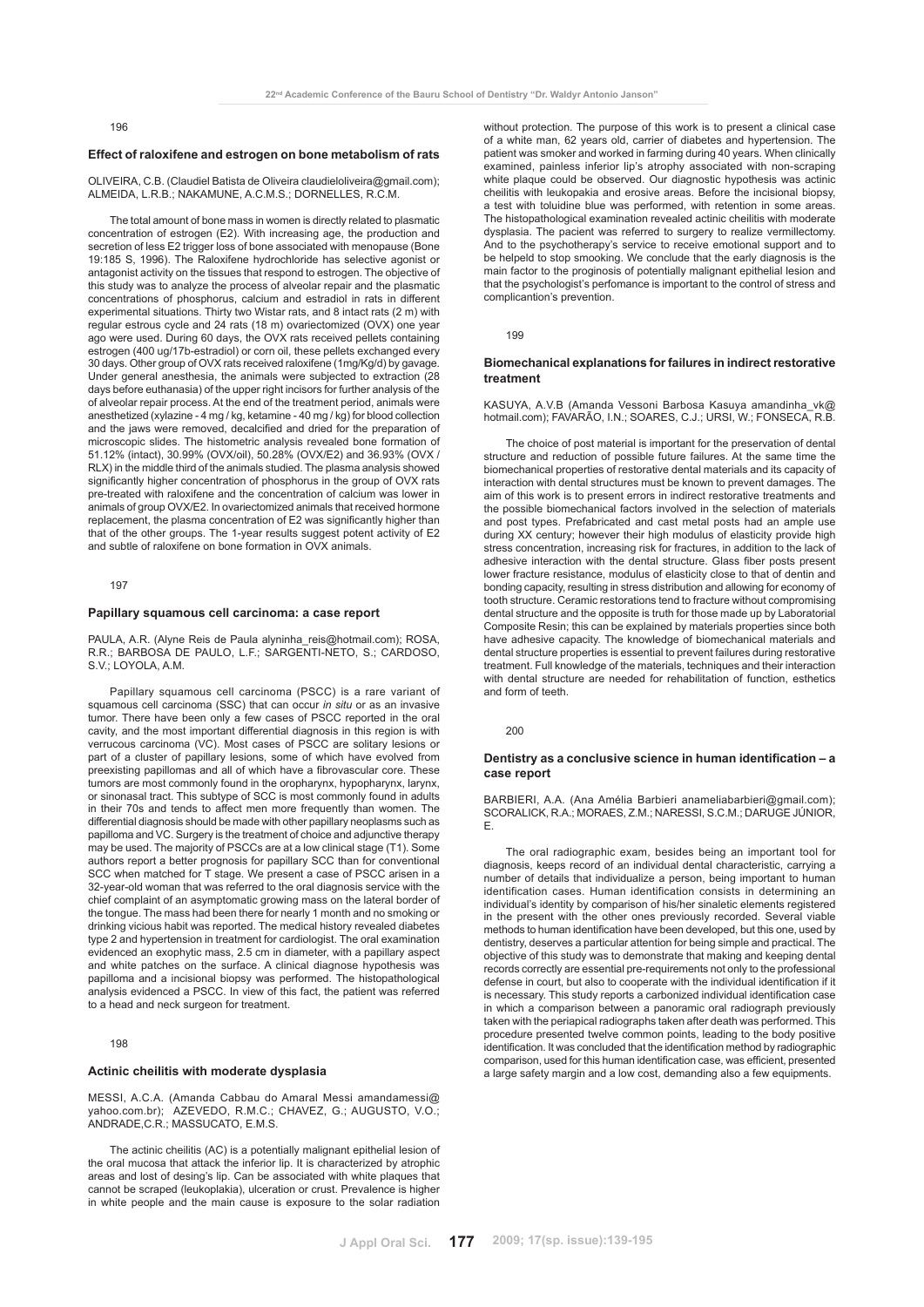#### **Biochemical and bone densitometry of ovariectomizeds rats treated with raloxifen and fluoride water**

ROSSI, A.C. (Ana Cláudia Rossi anacrossi1@hotmail.com); IGREJA, B.B.; CARVALHO, A.A.F.; DORNELLES, R.C.M.

The reduction of the plasmatic concentration of estrogen modifies the function of systems and results in significant loss of bone mass. The Raloxifen (RLX) mimics the beneficial effect of hormonal replacement compensating for the disadvantages of this therapy, being able to prevent bone resorption and reduce the risk of fractures. Studies point to the importance of the sodium fluoride in the composition and incorporation to present calcium in the bone, conferring to it higher resistance. The purpose of this work was to verify, through bone densitometry and analysis of plasmatic concentrations of calcium and phosphorus, if the association of fluoride and Raloxifen improve the bone quality of ovariectomized rats. Ten days after the ovariectomy, Wistar rats (6 m) received Raloxifen, through gavage, during 6 months. During this period, they received distilled water and distilled water + NaF/20 or 40 ppm. After 180 days, the animals had been anesthetized for blood collection and sacrificed by anesthetic overdose to remove femurs for evaluation of the maximum and minimum bone densities using Digora digital system in three regions (head, throcanteric fossa and throcanter) from proximal epiphysis. The densitometry evaluation not evidenced alteration in the radiopacity/radiolucency in the three regions between the groups. The plasmatic results demonstrated that it does not have significant alteration in the calcium concentration between the groups. The plasmatic concentration of phosphorus was significantly lower in the animals of group RLX/20 ppm of NaF. The results suggest that the combination of anabolic and antiresorptive therapy changes in the metabolism of phosphorus, but did not alter the bone density of the femurs of experimental animals.

202

#### **The evolution and applications of xylitol in dentistry**

FLORENTINO, A.C.A. (Ana Carolina Andrade Florentino anacarolinaflorentino@ gmail.com); AZEVEDO, M.R.

Xylitol is a kind of sugar's substitute, usually obtained from vegetables and biotechnology, and has been the object of studies on its obtaining from Biotechnology engineering, food industries, dentistry and medicine in the treatment and prevention of diseases. It is associated with better health quality because it provides a slightly sweet taste with low-carbohydrate content, with 40% less calories than refined sugar. In addition, its antibacterial properties allow its smart consumption, by normal digestive and parenteral vias, usually in patients with sepsis risk. In dentistry, its cariostatic and anti-cariogenic effects allow the its incorporation to gums, lozenges, dentifrices with or without fluoride, mouthwashes and varnishes, which has recently been investigated for long-term applications. Studies on dentifrices prepared with xylitol show that the periodontal tissues are benefited by plaque reduction in patients with orthodontic appliances acute periodontitis. In the cases reorted in dental, bleeding index regresses. Besides, it stimulates the salivary gland combating the xerostomia and fungi involved in angular cheilitis in debilitated patients. Antimicrobial properties give to this substance a high potential for the management of diseases of the otolaryngologic tract , been recommended in sprays and syrups to the prevention of acute otitis media, allergic rhinitis crises and rhinosinusitis episodes. This study presents a literature review about the evolution in obtaining xylitol, main derived products, the prevention of oral diseases, the medicinal properties, and the indications and contraindications for human use.

#### 203

### **Qualitative and quantitative tools applied to analyze adhesion to dental structure**

HIPÓLITO, A.C. (Ana Carolina Hipólito carol hypolito@hotmail.com); CALABRIA, M.P.; FRANCISCONI, L.F.; PEREIRA, J.C.; RIOS, D.; WANG, L.

Hybrid layer is a mechanical interlocking structure established in dental substrates previously conditioned and treated with a resin adhesive. Besides the great expectative of adhesive treatment, it is not uncommon to observe clinical failures that occur, mainly in this layer. In attempt to a better comprehension of the mechanism involved in its establishment and in its performance under service, adequate methods should be applied to study the hybrid layer. This presentation aims to explore qualitative and quantitative laboratory methods, highlighting their advantageous and limitations features. Qualitative resources include scanning electron microscopy, transmission electron microscopy and microscopy of confocal laser. Regarding the quantitative methods, mechanical tests as shear and microtensile resistances are the commonest tools. In final instance, clinical assessment thought time attest the behavior of the bonded restorations. All of the presented methods are far from ideal to the total understanding of hybrid layer' characteristics, however they can be associated to reach relevant results that are helpful to propose new directions.

## 204

### **Perymolisis provoked by hiatus hernia: a case report**

ROBERTO, A.F.B. (Ana Flávia Betoni Roberto anaf\_betoni@yahoo.com. br); OLIVEIRA, G.C.; PEGORARO, C.N.

The aim of this paper is to report the clinical case of a 52 year-old male patient, who sought for dental care at the Restorative Dentistry Clinic of Sacred Heart University, in Bauru, SP, complaining about extreme and generalized tooth sensitivity, difficulties in biting and feeding and dissatisfaction with the appearance of his teeth. By performing the clinical exam it was verified the existence of typical dental erosion lesions from intrinsic causes, the perymolisis, which are an extensive loss of enamel and dentin in various teeth, in special in the palatal face of anterior teeth and palatal and occlusal faces in the posterior teeth. The lesions cause chamfered appearance of the incisal board in anterior teeth, loss of occlusal outline of posterior teeth and raised amalgam restorations. During the anamnesis, the patient told that he had a hiatus hernia for many years. This gastroesophageal disturbance provoked nausea and daily reflux which, for many times, reached his throat and caused cough and vomiting sensations. This is caused mainly due to an alteration in the functioning of the inferior esophagus sphincter muscle which controls the passage of food from the esophagus to the stomach and hinders the return of acids and the stomach content to the mouth cavity. In his initial appointment the patient was warned about the etiology of dental lesions, which provoked extensive dentin sensitivity and discomfort on chewing. He was orientated to maintain the medical treatment for his hernia and the restorative treatment started in the areas affected by the erosions.

#### 205

#### **The golden proportion in dentistry: a clinical case report**

GARRIDO, A.M.R (Ana Miriam Garrido anamiriam@usp.br); BRAVO, D.M.C.; MONDELLI, R.F.L.; ISHIKIRIAMA, S.K.

The golden proportion is defined as a special relationship observed in nature and instinctively prized like beautiful. It is mathematically represents for the Greek word (phi), and it is rounded value is 1.618. In dentistry, it is uses in lopsided initial evaluation and in planning esthetics treatments, obtaining as results both natural and artistic beauty. The aim of this work was to demonstrate how the golden proportion can be applied in dentistry to reestablish harmonics, functional and esthetic dimensions. The patient, a 45 year-old male, C.N.Q, came to the Bauru School of Dentistry unhappy with the appearance of his teeth. After clinical and radiographic examination defective restorations in the teeth 21 and 22 were diagnosed, presenting multiple diastemas and dental attrition causing alterations in anterior and canine guides. Plaster models were obtained and a diagnostic waxing was performed, based on the golden proportion theory, using a caliper, golden mean gauge and grids. The treatment plan included: oclusal adjustment, distalization of teeth 12 and 22 with a rubber band, gingival conditioning with composite increments, obtaining a silicone matrix to be used as a guide to facilitate the restorations technique, closure of the diastemas and increasing of the incisal borders of tooth 13 to 24 thus reestablishing the canine guide and the anterior guide. Finally, finishing and polishing were done. It was proven that golden proportion can be used to obtain esthetic improvements, reaching the expectations of both patient and dentist.

## 206

## **Temporomandibular disorders treatment based on scientific evidence**

CORRÊA, A.S.M (Ana Sílvia Da Mota Corrêa asmcorrea@yahoo.com.br); ALENCAR, E.N.; CUNHA, C.O.; PINTO, L.M.S.; CONTI, P.C.R.

Recently, the incorporation of evidence-based dental concepts has been defined by the ADA (American Dental Association) as an approach to oral health care that requires the judicious integration of systematic assessments of clinically relevant scientific evidence, relating to the patient's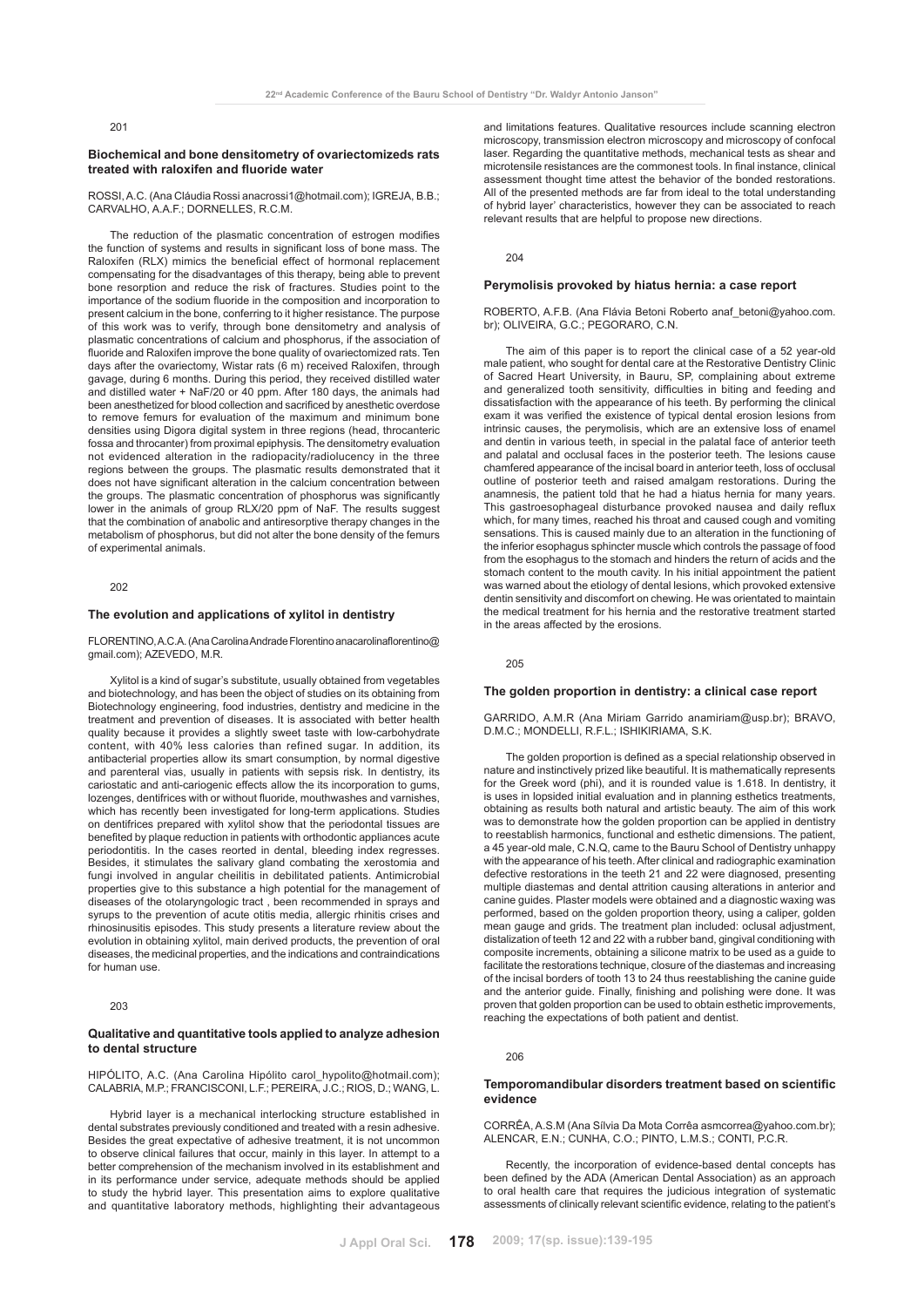oral and medical conditions and history, with the dentist's clinical expertise and the patient's treatment needs and preferences. This concept requires that to be accepted as a study of great value to clinical practice a research needs to follow specific criteria and rigid methodology. Therefore, this literature review was based on studies with the highest level of scientific evidence as randomized controlled trials (RCTS) and systematic reviews including meta-analysis. A total of thirty-seven papers were held to assess the presence of evidence in manual therapy, pharmacotherapy, occlusal therapy, needling of trigger points, orthodontics, surgery and cognitive therapy used to control temporomandibular disorders (TMD). According to this review, evidence was found only for therapies as low level laser therapy and mid-laser, and for the analgesic effect of tricyclic antidepressants. The use of stabilization splints showed no efficacy in the treatment of TMD, but seems to be benefic in clinical practice. The occlusal adjustment is not supported by evidence and should be contraindicated. It is suggested that surgical therapy should only be indicated for refractory patients to reversible therapy. Cognitive therapy appears to be effective in the treatment of TMD. In general, more high-quality studies are needed to evaluate the effectiveness of these therapies in the treatment of TMD.

### 207

#### **Dental care to autistic patients**

DORETTO, A. (Anaita Doretto Eugênio anaitadoretto@hotmail.com); SANTOS, M.J.P.; MENEZES, T.E.C.; AGUIAR, S.M.H.C.A.

Autism is a development disorder with brain alteration that in certain cases affects the individual's capacity of establishing relationships. This presentation has the goal to evaluate the incidence of autism among the patients assisted at CAOE (Center of Dental care to Handicapped, an Auxiliary Unit of the Dental School of Araçatuba, SP), presenting the methods used in dental care performed to these patients, their dental characteristics, needs and the reactions during the treatment. The records of 78 patients diagnosed with autism and assisted at CAOE were evaluated. These were selected through a survey carried out based on data, files of neurological diagnosis of the Center, using database (file DBF), considering the period from 1985 to 2004. From the 4 situations of dental care, it was observed that 24 patients went assisted through adaptation, 47 through physical restraint, 32 with sedation and 29 with general anesthesia. It was noticed the lack of oral hygiene raised upon the difficulty of dealing with autistic patients, classified as severe and aggressive, consequently presenting, in certain cases, high index of poor oral health and periodontal problems. In conclusion, this information is very important to health professionals, especially to those who work with Dental Care for Patients with Special Needs and, the physical restraint was the most used resource in assistance to these patients during their dental treatment.

#### $208$

## **Fracture resistance of weakened roots restored with composite esin and glass fiber post**

FELIPE, A.F. (Anderson Fernandes Felipe andsofelipe@hotmail.com); PEREIRA, J.R.; ZOGHEIB, L.V.; OLIVEIRA, J.A.; VALLE, A.L.; GHIZONI, J.S.

This study evaluated the fracture resistance of weakened roots restored with glass fiber posts, composite resin cores and complete metal crowns. Thirty maxillary canines were randomly divided into 3 groups of 10 teeth each: teeth without weakened roots (control); teeth with partially weakened roots (PWR) and teeth with and largely weakened roots (LWR). The control group was restored with glass fiber posts and a composite resin core. Teeth in the PWR and LWR groups were flared internally to standardized dimensions in order to simulate root weakness. Thereafter, the roots were partially filled with composite resin and restored in the same way as in the control group. The specimens were exposed to 250,000 cycles in a controlled chewing simulator. All intact specimens were subjected to a static load (N) in a universal testing machine at 45 degrees to the long axis of the tooth until failure. Data were analyzed by one-way ANOVA and Dunnett's test for multiple comparisons (p=0.05). There were statistically significant difference differences ( $p$ <0.01) among the groups (control group = 566.73 N; PWR = 409.64 N; and LWR = 410.91 N), with significantly higher fracture strength for the control group. There was no statistically significant difference (p>0.05) between the weakened groups. The results of this study showed that thicker root dentin walls significantly increase the fracture resistance of endodontically treated teeth.

#### 209

#### **Contribution of the fluoridation of public water supply to the decline of dental caries**

SALES-PERES, A.C. (André de Carvalho Sales Peres andre.carvalho.peres@ usp.br); TAGLIAFERRO, E.P.; SALES-PERES, S.H.C.; AMBROSANO, G.M.; PEREIRA, A.C.; BASTOS, J.R.M.

The aim of this study was to compare a period of fluoridation of public water supply and identify the decline in the prevalence of dental caries in adolescents in the last 30 years. Probabilistic samples were obtained from adolescents with 12 years old, in Bauru-SP, which were evaluated by calibrated examiners, in 1976 (n=261) and 2006 (n=334). For data analysis, the DMFT, SiC Index and percentage of caries-free children were determined. The means (SD) for DMFT were 9.89(3.96) and 0.90(1.53), which the SiC Index were 14.34 to 2.63, in 1976 and 2006, respectively. The number of caries-free children (DMFT=0) ranged from 0.4% in 1976 to 63.8% in 2006. The fluoridation of water supply with other preventive methods available in Bauru city contributed to the occurrence of this great decline.

210

## **Orthodontic traction of impacted tooth associated of odontogenic tumor**

SCATOLON, A.L. (André Luis Scatolon andre.scatolon@usp.br); CARDOSO, C.L.; CAPELOZZA, A.L.A.; FERREIRA JÚNIOR, O.; CONSOLARO, A.

A 15-year-old male was directed for surgical evaluation of an impacted upper right second molar. Clinically, it presented a discrete swelling in the posterior region of right maxilla. Radiographically the presence of a well circumscribed radiopaque lesion, with approximately 8mm of diameter was observed, right coronally the impacted tooth. A cone beam CT scan was performed to better evaluate the relation of the lesion with the involved tooth. The presumptive diagnosis was of odontoma compound or complex type. The lesion was removed, the impacted tooth was exposed, and orthodontic traction was done. The microscopic characteristics revealed disclosed disorganized proliferation of odontogenic cells with enamel synthesis, dentin and pulpal tissue in the most internal portions of dentin. The odontogenic tissues presented disorganized complex soft and hard odontogenic tissue mass. The final diagnosis was complex odontoma. Six months later, the tooth is correctly positioned with no lesion recurrence. This case emphasizes the importance of maintenance the impacted teeth associate the benign odontogenic tumors.

211

# **The early treatment of maxillomandibular dimensional changes in the anterior-posterior direction**

KIMURA, A.Y. (André Yukio Kimura ayykimura@hotmail.com); ALMEIDA, M.R.; ALMEIDA, R.R.; OLTRAMARI-NAVARRO, P.V.P.; NAVARRO, R.L.; CONTI, A.C.C.F.

The anterior crossbite is defined as an incorrect relationship between the incisors, clinically observed as a negative overjet when the subject is in a maximum intercuspation relationship. This problem is normally related to a prognathism of the mandible, which is a characteristic of Angle Class III malocclusion. It can also be caused by: a deciduous dentition trauma, premature loss of deciduous teeth, inadequate arch length, maxillary hypodevelopment, mandibular hyperdevelopment or a combination of both. The differential diagnostic is always indispensable to detect a skeletal or a dental involvement. The prevalence of anterior crossbite is a health concern because it occurs in 7.6% of mixed dentition population once this malocclusion is not self-correcting. The Angle Class III malocclusion can be observed in many cases with a skeletal severity which does not exclude the possibility of surgical treatment. However, it can also be treated as early as possible. The advantage of this protocol includes a decrease in the number of cases that should be treated with a surgical approach. The present case has as an objective to show the early orthodontic treatment of the anterior crossbite promoting a normal maxilla's growth.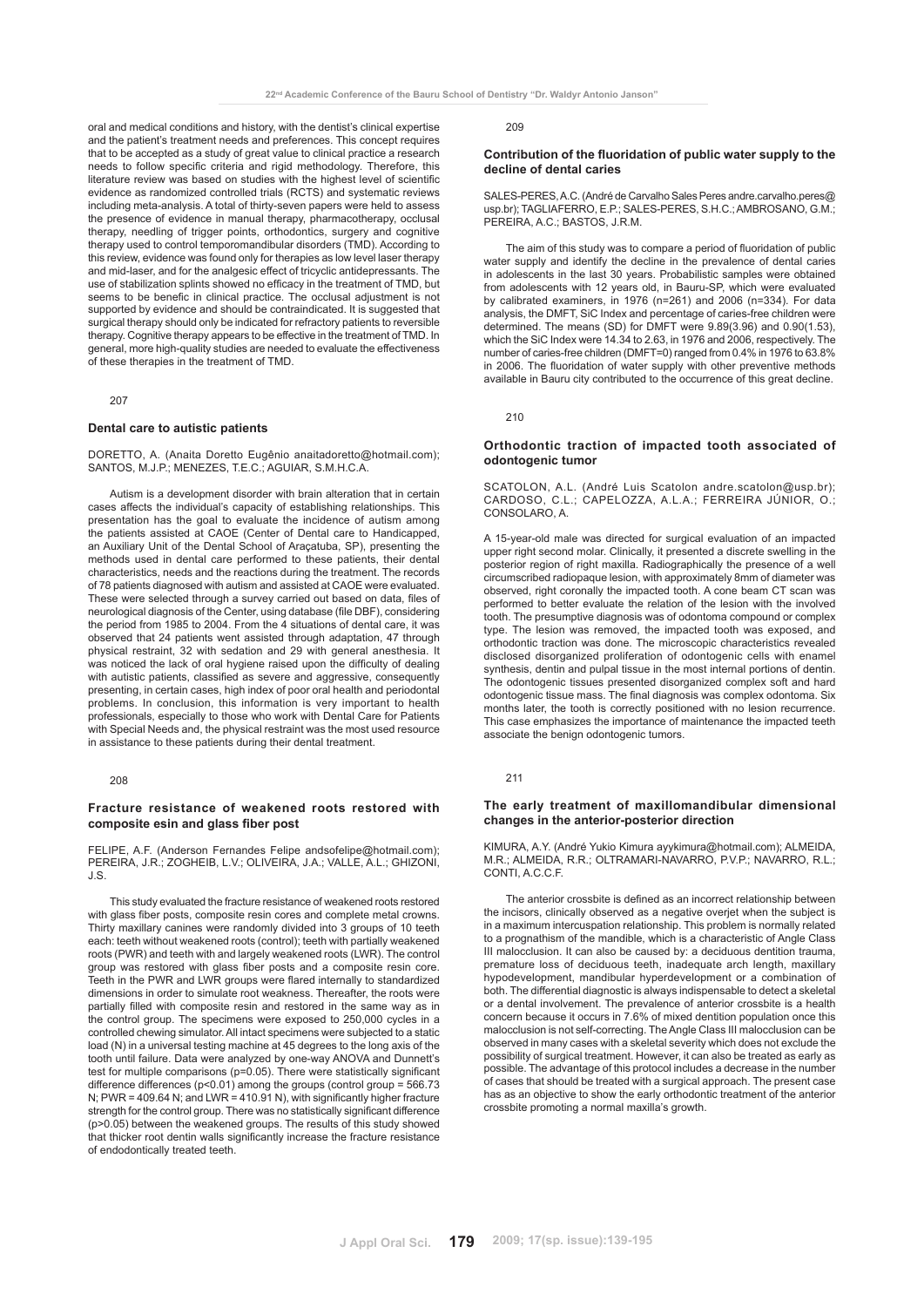#### **Bone expansion: an alternative to atrophic alveolar bone reabilitation**

SOUZA, A.P. (Andréia Pereira de Souza andreia.xlvi@usp.br); GREGHI, S.L.A.; REZENDE, M.L.R.; SANT'ANA, A.C.P.; FIGUEIRA, E.A.; RESENDE, D.R.B.

Currently, the osseointegration advance has contributed to the increase of implant use in the oral rehabilitation of partially or completely edentulous patients. However, some patients have anatomic defects in alveolar bone that prevent or difficult implant installation in a favorable position. The etiology of these anatomic defects is related, mainly, with tumor resetion, congenital deformities or tooth losses by trauma, periodontal disease, periapical disease, root fracture and iatrogenic factors, which, invariably result in 60% of bone volume resorption in the first three years. Aiming to return to the patient to an anatomic condition that enables an oral rehabilitation, several surgical procedures have been developed and studied, from extraction socket preservation up to alveolar bone reconstruction, by surgical techniques to correct alveolar bone thickness and height. However, there are several techniques to restore or increase bone structure, such as particulate or onlay bone graft techniques, guided bone regeneration, distraction osteogenesis, sinus lifting, among others. Most of techniques results in implants installation in a second surgical intervention, increasing the number of surgeries and, consequently, the postoperative risks and morbidity. In some cases, the bone expander utilization can be an alternative to implant installation in atrophic alveolar bones. The implant installation technique with expanders benefits from the bone elasticity modulus, especially in the maxilla, to allow the bone expansion, creating a fast alternative and with low morbidity to implants placement. This study discusses the indications, technique and different types of expanders, with the illustration of clinical cases.

#### 213

## **A protocol for the treatment of the maxillary central incisor impaction**

ROSSETTI, A.P. (Andressa Pablos Rossetti andressa\_pablos@hotmail. com); CONTI, A.C.C.F.; ALMEIDA, M.R.; OLTRAMARI-NAVARRO, P.V.P.; ALMEIDA, R.R.; NAVARRO, R.L.

During the development of the occlusion, some anomalies can be expected. Dental impaction and ectopic irruption are the most common problems in this regard, sometimes caused by the presence of a supernumerary tooth. The prevalence of the impaction of the maxillary central incisor affects 1% of the general population. The presence of mesiodens, and subsequent alteration in the normal path of irruption of the tooth is considered one of the reasons for such abnormality. Based on that, it will be discussed a protocol for the treatment of the impaction of a maxillary central incisor, in a female patient with permanent dentition. Clinical and radiographic evaluations were performed and the presence of a supernumerary tooth was detected, blocking the maxillary incisor normal irruption. A rapid maxillary expansion was indicated to provide arch space and to correct the posterior crossbite. After that, a surgical procedure was performed to remove the supernumerary teeth and to prepare the maxillary incisor for traction. Orthodontic mechanics were applied to correct the tooth alignment and, for esthetic reasons, a dental cosmetic procedure was also executed. An early diagnosis, done in the mixed dentition, should be emphasized in order to allow a spontaneous irruption of the impacted teeth, which could improve the treatment prognosis.

## $214$

## **Dental caries profile in Monte Negro, State of Rondonia, Brazil, 2008**

XAVIER, A. (Angela Xavier angelax@usp.br); BASTOS, R.S.; BASTOS, J.R.M.; SILVA, R.P.R.; CALDANA, M.L.; LAURIS, J.R.P.

This epidemiological survey has been done to assess the dental caries profile in the town of Monte Negro and its relation to the north region and all Brazil. The groups examined randomly were 5, 12, 15 to 19, 35 to 44 and 65 to 74 years old in both rural and urban areas. The dft (sd) and DMFT (sd) were, respectively, 3.15 (3.12), 3.41 (2.69), 5.96 (4.19), 16.00 (7.30), 25.96 (9.82) and the percentages of caries free of 34.42, 14.81, 8.16 were credited for preschool children, schoolchildren and adolescents, respectively. The SiC index applied to the two younger groups were 6.65 and 6.70 increasing to 32.00 in 65 to 74 years old. At the teenager group the DMFT were 5.96

(4.19) and the Care Index still shows the low percentage of 29.40. In the elderly group, represented by 65 to 74 year olds, the data show the strongly neglected situation of oral health related with quality of life, it means almost the entire sample needed to use artificial dentures. Oral health in Monte Negro is synthesized by one word: "necessities". Oral health promotion and the prevention of oral disease policies are urgent needs.

### 215

# **Antimicrobial activity of six plant extracts from the Brazilian savanna on microbial biofilms**

FARDIN, A.C. (Angélica Cristiane Fardin angelicafardin@yahoo.com.br); SANGALLI, J.; GAETTI-JARDIM, E.C.; GAETTI-JARDIM JR, E.

The extracts of Ficus enormis, Maytenus ilicifolia, Myracrodruon urundeuva, Patagonula americana, Piptocarpha rotundifolia, and Psidium cattleianum are currently used in popular medicine of the Central, Northern and Northeastern Brazilian regions and they represent significant part of the biomass of Brazilian savanna. The aim of this study was to evaluate the inhibitory activity of plant extracts from these plants on periodontal bacteria and oral superinfecting bacteria and fungi. Alcoholic and aqueous extracts were prepared from leaves and stems. The minimal inhibitory concentrations were evaluated by the agar dilution method, using Wilkins-Chalgren agar supplemented with horse blood (5%), hemin (5µg/ml) and menadione (1µg/ ml) for the anaerobes (P. gingivalis, P. intermedia and F. nucleatum) and microaerophiles (A. actinomycetemcomitans), and Mueller-Hinton agar for E. faecalis. Antimicrobial activity of plants extracts on microbial biofilms was determined in microplates. Psidium cattleianum and Myracrodruon urundeuva extracts demonstrated significant inhibitory activity on all bacterial strains tested; alcoholic and aqueous extracts showed similar results. Psidium cattleianum and Myracrodruon urundeuva extracts were able to inhibit microbial biofilm while other extracts that produced inhibitory effects on planktonic cells did not show a significant inhibition of microbial biofilms. The aqueous extracts of P. cattleianum was the most effective on E. faecalis, producing a Log reduction of cellular viability of E. faecalis & C. albicans biofilm after 5 min. of direct contact, while the other extracts spent more than 2 h. to produce this effect.

#### 216

#### **Squamous cell carcinoma in soft palate**

MARQUETI, A.C. (Antonio Carlos Marqueti acmjab@hotmail.com); CASTRO, A.L.; CRIVELINI, M.M.; GAETTI-JARDIM JR, E.

Epidermoid carcinoma is the most common of malignant neoplasm in the oral cavity and adjacent structures. It has a higher incidence in men, particularly at the fourth decade of life and from an epidemiological point of view, it is associated with chronic use of tobacco and alcohol. This work reports a case of squamous cell carcinoma in the soft palate, emphasizing the importance of the dentist in the team of professionals treating these patients, both in the early diagnosis and in the management of the stomatological alterations resulting from the anti-neoplastic therapy. The clinical case refers to an alteration presented by a Caucasian male patient aged 47 years, who was forwarded to dental treatment due to presence of an exophytic nodular lesion on right side of the soft palate, with round shape, sessile base, rough and whitish surface, with approximately 1.5 cm in diameter, single, ulcerated, normal fibrous with adjacent mucosa. The medical history revealed allergy, hypertension and cardiopathy, being forwarded to medical evaluation for diagnosis of the lesion. After detailed extraoral and intraoral clinical examination, it was considered as differential diagnosis: capillary hemangioma, ulcerated papilloma, Ackermann verrucous carcinoma, atypical fibrous hyperplasia and inflammatory pyogenic granuloma, which was the clinical diagnosis. Tissue biopsy confirmed the diagnosis of squamous cell carcinoma degree I, and the patient was instructed to see an oncologist for treatment.

#### 217

## **Resistance to antimicrobial agents in microorganisms isolated from oral cavity of patients with poor oral hygiene**

GALLO, A.J. (Ariane Jamile Gallo arianejgallo@hotmail.com); SILVA, V.F.; GAETTI-JARDIM JR, E.C.; GAETTI-JARDIM, E.C.

Head and neck infections are usually mixed in most cases and most of microorganisms associated to these diseases are strict anaerobes, even though facultative anaerobes may be isolated in some circumstances,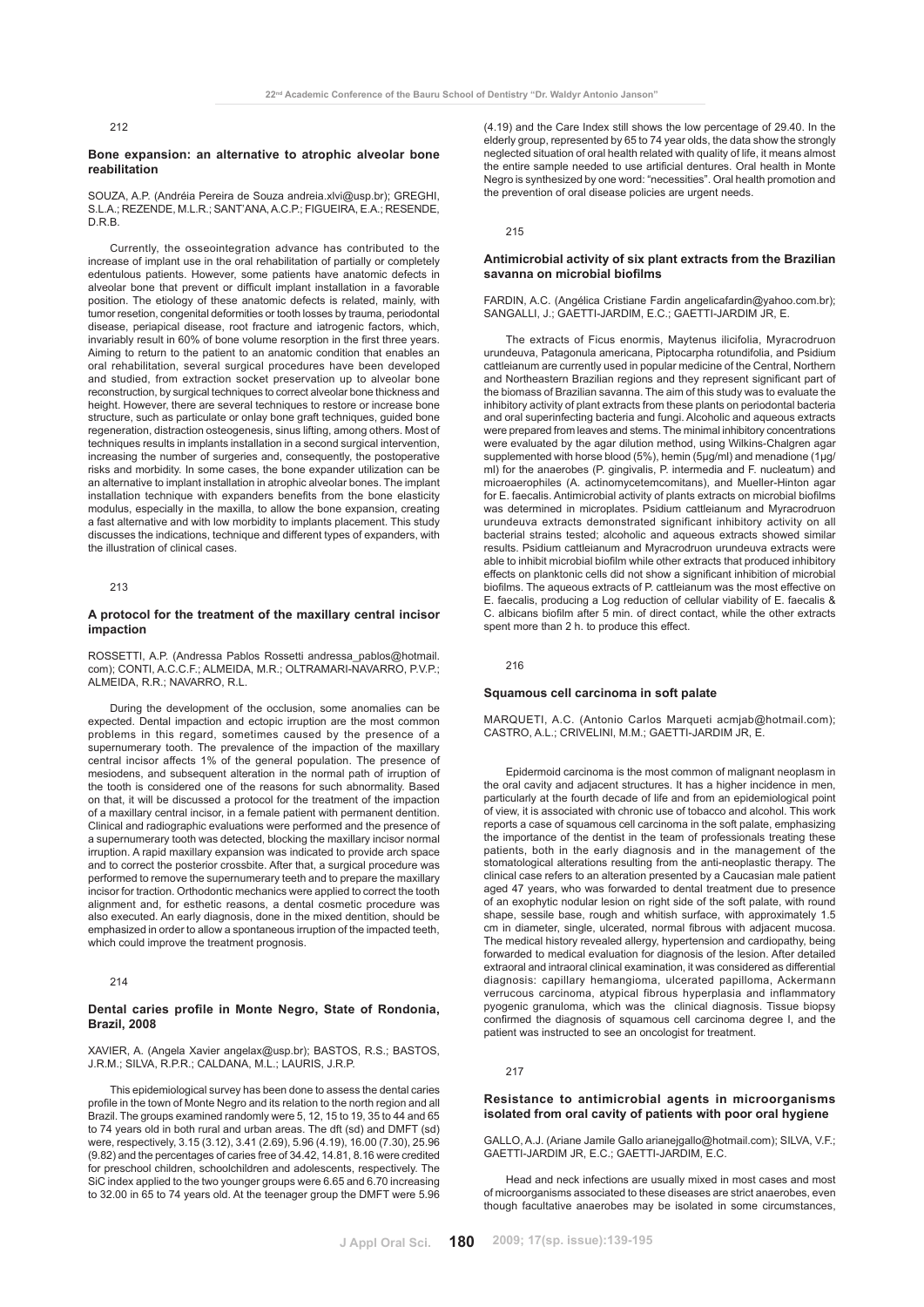particularly from immune depressed patients and from infections refractory to antimicrobial treatment. In addition, just few clinical laboratories perform culture techniques or antimicrobial susceptibility tests with clinical samples obtained from these infections, not only due to technical restrictions, but also due to the misconception that oral microbiota is universally sensitive to the antimicrobial drugs most commonly used in medicine and dentistry. Then, this study evaluated the resistance to antimicrobials of microorganisms isolated from patients wearing complete dentures, gingivitis patients, periodontitis patients, and periodontally health subjects presenting poor hygiene standards. Three hundred and four aerobes or facultative anaerobes, as well as 270 strict anaerobes were tested. The minimal inhibitory concentrations of the drugs were evaluated through the agar dilution method. The Mueller-Hinton agar was used for facultative anaerobes and aerobes, while Wilkins-Chalgren agar supplemented with hemin, menadione and horse blood was employed for the strict anaerobes. In the tests, the bacterial inoculum corresponded to 105 CFU/ spot, which were transferred to agar surfaces by a Steers' replicator. A significant level of resistance to most antimicrobial agents was observed for aerobes and facultative anaerobes, excepting carbapenems, rifampicin and ciprofloxacin, while strict anaerobes evidenced resistance especially to â-lactams, erythromycin, and tetracycline. Most of isolates resistant to â-lactams were â-lactamase producers and these enzymes were active against a wide range of drugs. Metronidazole was highly effective against Gram-negative anaerobes and clindamycin, imepenem, meropenem and rifampicin were highly effective against all strict anaerobes and most aerobes and facultative anaerobes.

#### 218

# **Autogenous gingival-bone graft**

BARBOSA DE PAULO, L.F. (Luiz Fernando Barbosa de Paulo nandim3@ hotmail.com); SILVA, C.J.; MARQUEZ, I.M.; FURTADO, L.M.; BATISTA, J.D.; ZANETTA-BARBOSA, D.

Bone resorption after tooth extraction is a common feature that can complicate future implant placement. The placement of immediate implants into extraction sockets has been advocate to reduce this kind of bone loss but it is not always possible to place implants in a socket that has lost part or all buccal bone plate. Autogenous bone grafting is the gold standard for reconstructive procedures in this clinical situation, but is a time-consuming procedure and increases morbidity of treatment. The autogenous gingivalbone graft technique is a simple, low-morbidity procedure that can be used immediately after tooth extraction to avoid a more extensive treatment. In this case, bone reconstruction was performed using a gingival-bone graft removed from maxillary tuberosity, restoring bone volume, preserving attached soft tissue in receptor area and allowing the posterior installation of an implant in the ideal position. A 46-year-old woman with previous diagnosis of root fracture whose clinical examination showed signs of periradicular bone loss, fistulae, and 9mm periodontal probed depth in the buccal side was subjected to the treatment. Tooth extraction was performed with a periotome, preserving gingival attached tissue and remaining bone architecture and a trephine bur with similar diameter of the socket was selected and used to obtain a bone-gingival graft from the maxillary tuber. This bone-gingival graft was adapted by compression and fixed by sutures in the socket. After six months, the implant was installed, left to osseointegration and finally restored with a crown.

## 219

### **Clinical management of osteoradionecrosis**

#### NAPOLES, B.B. (Bianca Barchetta de Nápoles biancanapoles@hotmail. com); SPAGNOL, G.; SANTOS, P.S.S.; FREITAS, R.R.

Osteoradionecrosis is defined as a sequela of radiotherapy. It is characterized by a loss of the mucosal lining and the consequent exposure of necrotic bone tissue for a certain period of time. This bone exposure is generally accompanied by other clinical signs and symptoms, such as oral and/or skin fistulas, muscle trismus, drainage of purulent secretion, pain, discomfort and difficulty in chewing. (Cury and Kowalski, 2003). The objective of this work is a retrospective study of the clinical management of osteoradionecrosis. Were evaluated 6 patients who were subjected to surgery and conventional radiotherapy for malignant neoplasias of the head and neck. The selected patients had to present clinical and radiographic signs of osteoradionecrosis. Treatment of the lesions was established as curettage to stimulate bleeding, irrigation with 0.12% chlorhexidine and removal of bone sequestration. Of the 6 cases assessed, 3 (50%) had purulent drainage, from which microbiological culture was carried out and antibiotic therapy was administered for 14 days (combination of amoxicillin and metronidazole) with complete regression of signs of infection. Bone

exposure persisted in only 1 (16.66%) of the patients, although it was asymptomatic. In 5 (83.3%) patients there was epithelialization of the area of bone exposure, which was also asymptomatic.

## 220

## **Profile and professional relationship in family health program teams**

MORAIS, B.G. (Bruna Guimarães Morais brubaguimaraes@yahoo.com. br); CARVALHO, M.L.; LIMA, D.C.; ARCIERI, R.M.

The work in health is essential for the human being life and has deserved bigger attention of the society in the last few decades, in virtue of its importance for the quality of life of the individuals. It was verified the profile and the interprofessional relation of the teams of the Family Health Program – FHP. Participated of this research , eight teams of the FHP and five of oral health teams (OHT) of five cities of small port of the Northwest of the State of São Paulo, Brazil. The study was quanti-qualitative and the data had been gotten by interviews with the aid of a script half-structuralized for registers. It was verified that the members of the studied teams were young (of 18 to 29 years-old), with less of one year of work in the FHP and the majority lived in the city where they worked; the doctors and oral health team did not relate with other members of the team of the FHP, as well as the easiness of the nurses to relate with them. It was evidenced in the results, the difficulty of the professionals in becoming related in the Team of the FHP. There is a necessity to enable the teams to become, in fact, multiprofessional.

221

# **Comparison of cross-sectional hardness and transversal microradiography of artificial carious enamel lesions induced by different demineralizing solutions/gels**

MORON, B.M. (Bruna Mangialardo Moron brumoron@usp.br); MAGALHÃES, A.C.; COMAR, L.P. WIEGAND, A.; BUCHALLA, W.; BUZALAF, M.A.R.

The aim of this study was to compare the mineral content and crosssectional hardness of artificial enamel caries lesions produced by different demineralizing solutions/gels. Fifty bovine enamel samples (4x4 mm) were allocated by stratified randomization according to their surface hardness (SH) values into five groups: gel I – 8% methylcellulose gel + 0.1 M lactic acid (pH 4.6, 37ºC, 14 days); gel II – 20 g/L polyacrylic acid + 0.1 M lactic acid, with 500 mg/L hydroxyapatite (pH  $\overline{4.8}$ , 37°C, 16 h); buffer I – 50 mM lactic acid solution with calcium, phosphate and methyl diphosphonate (pH 5.0, 37ºC, 6 days); buffer II – 50 mM acetic acid solution with calcium, phosphate and fluoride (pH 5.0, 37ºC, 16 h); cycl – pH-cycling. The final surface hardness (SH1) was performed to calculate the percentage of surface hardness change (%SHC). The samples were then longitudinally sectioned and sections (138±7.6 µm) were subjected to transversal microradiography and cross-sectional hardness at 10 to 220 µm depth from the surface. There was a low linear relationship between mineral content and hardness (r2=0.43, considering all groups). Generally, all groups presented similar hardness values except between some groups at specific depths. Regarding the mineral volume, buffer I produced higher demineralization than the other groups, followed by cycling, gel I, gel II and buffer II. The mean lesion depth was significantly different between gel I (35.79 µm) and buffer I (85.55 µm). Thus, the protocols for producing artificial caries lesion differ especially when considering the method of analysis.

### 222

### **Oroantral communication: two case reports**

TEIXEIRA, B.M. (Bruna Maggi Teixeira bruninhamaggi@hotmail.com); BASSO, L.; CAMARINI, E.T.; FARAH, G.J.; IWAKI FILHO, L.; PAVAN, A.J.

The maxillary sinus is a pneumatic space contained inside of the maxillary bone bilaterally. This cavity is associated with bone fragility and the proximity with the apex of some posterior superior teeth and allows the formation of a direct access between the sinus and oral cavity called oroantral communication, common in cases of dental extractions, cystic lesions, etc. When this access canal between these cavities is coated with epithelial tissue, it is called oroantral fistula, which generally will form within three weeks. This communication needs a surgical intervention that can be realized with displacement of retail. The purpose of this work is to present two distinct techniques for closing the oroantral communication performed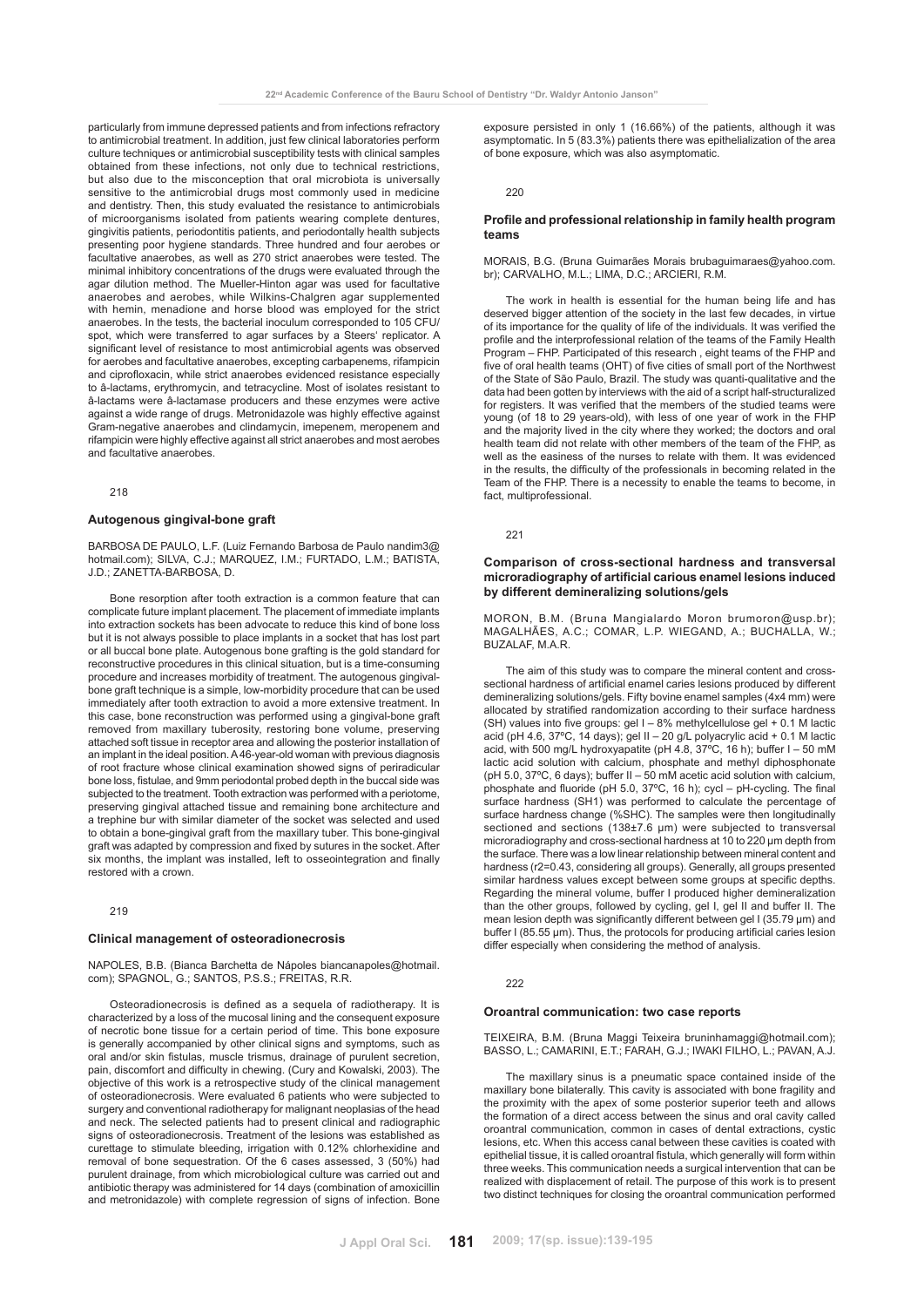in dentistry clinics of State University of Maringá. In the first case, patient P.B. 52 years old, male, was sent with suspected oroantral communication in the region of tooth 27, and complaining that after intake of liquids they came out through the nose. After the clinical and radiographic exams, the communication was recognized. The treatment of the communication was done by Caldwell-Luc technique for curettage of the oroantral membrane and surgical closure with the displacement of the body fat of the cheek. In the the second case, patient K.H., 73 years old, male, reported that an oroantral communication occurred after an extraction. During clinical examination, the patient complained about pain on palpation on the lateral wall of the maxillary sinus and the radiographic exam revealed the communication. The adopted protocol included irrigation of the maxillary sinus with saline during two weeks, with further closure of the communication by buccal flap displacement. In both cases, there was complete closure of the communications, the techniques being considered of excellent prognosis.

#### 223

### **Efficiency and heat release of Mtwo and ProTaper Universal systems in endodontic retreatment**

CAVENAGO, B.C. (Bruno Cavalini Cavenago brunocavenago@usp.br); ASSUMPÇÃO, T.S.; FIDELIS, N.S.; BERNARDINELI, N.; BRAMANTE, C.M.; GARCIA, R.B.

Recently, new rotary systems have been specifically developed for retreatment due to their safety, efficiency and speed in gutta-percha removal. The aim of this study was to investigate the cleaning efficacy, rate of extrusion, temperature variation and time during retreatment procedures using ProTaper Universal Retreatment, Mtwo Retreatmnet and manual technique. Sixty filled single rooted teeth were randomly divided into 3 groups (n = 20). The filling materials were removed with: ProTaper Universal retreatment system; Mtwo R and hand instruments. Thermoelectric pair was kept in position in order to register the temperature on the cervical and apical thirds. Roots canals walls were analyzed at 12,5 magnification. The time, temperature and cleanliness rate were subjected to Tukey's test, and extrusion to Kruskal-Wallis and Dunn's test, (P<0.05). None of the techniques used was able to completely remove all the residues from the root canal. ProTaper showed the greatest extrusion of debris, shorter time and the highest temperature variation. The Mtwo R group was significantly less able to clean.

### $224$

## **Root reinforcement with resin materials and use of fiber posts in direct composite resin restorations**

BUENO, T.L. (Tamires de Luccas Bueno tamyluc@hotmai.com); RAHAL, S.; TESTA, R.; SANTOS, M.R.; BRISO, A.L.F.

The posts are being used widely in clinical endodontically treated teeth, with the coronal tooth structure is insufficient to retain the final restoration, and are used as a central support element. However, the destruction of dental tissue can reach much of the root dentin, which undermines the ideal functioning of restraint systems. To solve this problem, adhesive restorative materials have been employed in order to strengthen the root canal and enable the use of posts. This study presents cases in which the root canal was reinforced by the adhesive technique with glass ionomer cement or composite resin, the tooth was restored with prefabricated fiber posts and restorative materials in the same session. Case follow up showed that the adhesive materials and restraint systems were effective in restoring the function and esthetics.

### 225

#### **Influence of optical characteristics of dental substrates and resin-based materials in the success of esthetic restorations**

LIBARDI, C.C. (Camila Cruz Libardi camilalibardi@hotmail.com); SVIZERO, N.R.; D'ALPINO, P.H.P.; PALMA–DIBB, R.G.; WANG, L.; ATTA, M.T.

In esthetic restorations, it is common to expect for an ideal clinical result based solely on the properties of composite resins. Besides, the selection of a correct shade of a material is a hard clinical task. Whether the clinical factors to obtain a well-polymerized restorative materials are not respected, poor optical properties would lead to restoration failure with time. Thus, the purpose of this presentation is to explore some relevant biological factors of dental substrates and the resin-based materials commonly indicated to restore them as the ultimate goal is to reach successful esthetic and

functional restorations. To begin, the composition of dental tissues as well as their structural organization will be presented. Later on, composite resins in association to other restorative materials will be presented, regarding their composition, distribution and characteristics, with special attention to the optical properties and relation to light that contributes to restoration perception. Then, some laboratory and clinical experimental designs will be presented in order to demonstrate the correct restorative material application. The different outlines to be presented will reveal important sources of knowledge and information in relation to each of these clinical themes with a perspective to obtain long-lasting restorations.

## 226

## **Rehabilitating alternative in an edentulous patient with cleft lip and palate and severe maxillary atrophy**

CIRINO, C.C.S. (Camila Camarinha da Silva Cirino camilacamarinha@ yahoo.com); FIAMENGUI FILHO, J.F.; DIAS, R.P.; AMADO, F.M.; ALMEIDA, A.L.P.F.; FIGUEIREDO, C.M.

Edentulous patients with severe maxillary atrophy and considerable maxillomandibular discrepancy bring out important challenges in their oral rehabilitations. The use of osseointegrated implants are been shown to be viable in some treatments for preservation of the remaining bone ridge and great increase in retention and stability of total prosthesis. The aim of this work is to present a clinical case of a totally edentulous individual with cleft lip and palate, maxillary atrophy and great maxillomandibular discrepancy, who was rehabilitated without orthognathic surgery. This patient received maxillary bone grafts removed from the iliac crest. Next, 6 implants were installed on the maxilla and 5 on the mandible. The prosthetic planning included maxillary overdenture and mandibular fixed prosthesis. After 2 years of follow up, it was observed good stability, bone preservation and periimplant health. The obtained results demonstrate success in the rehabilitating treatment, despite difficulties of the case, with important esthetic and functional improvement.

#### 227

## **Periodontitis: a contributing factor for the development of stroke**

ROSA, C.C. (Camila Costa da Rosa camiodt@hotmail.com); GHIZONI, J.S.; TAVEIRA, L.A.A.; SANT'ANA, A.C.P.; PEREIRA, J.R.

The aim of this study is to evaluate the periodontal conditions of patients suffering from stroke compared to systemically healthy patients. Test group was comprised by 20 hospitalized patients that have developed stroke. Control group was comprised by 60 systemically healthy age-matched patients without previous history nor clinical signs and symptoms of stroke or cardiovascular events. Periodontal examination was performed by a single trained examiner and consisted of probing depth, clinical attachment level, bleeding on probing and plaque index. Periodontal disease was defined by the presence of at least one site with probing depth >4mm. The risk of developing AVC influenced by periodontal disease was very high (ORunadjusted=48.06; 95% CI: 5.96-387.72; p<0.001). Periodontal disease was more prevalent and severe in ischemic and hemorrhagic stroke than is systemically healthy patients, as observed by increased probing depth, attachment loss, bleeding on probing and plaque index (unpaired t test; p<0.05). These findings suggest that periodontal disease can be considered as a risk factor for the development of stroke.

### 228

## **Color change of a resilient relining material after immersion in dye solutions and brushing**

DAHER, C. (Camila Daher cazinha.daher@hotmail.com); PECCINATTI, C.B.; PISANI, M.X.; MALHEIROS-SEGUNDO, A.L.; PARANHOS, H.F.O.; SILVA-LOVATO, C.H.

This study evaluated the alteration of color of a resilient relining material after immersion at food colorants and after brushing. Seventy two Mucopren Soft specimens (18mm x 3mm) were randomly distributed and immersed in coffee, coke and wine for 36 days (3 years). Next, the specimens were brushed with a bristle brush (Colgate Professional) and water alone or associated with the dentifrices Corega Brite, Experimental 1 (Zonyl) and Experimental 2 (Chloramine T) in a brushing machine for 150 minutes (3 years), with the brushes and the dentifrice suspensions were replaced every 50 minutes. Six brushes were used being one for each specimen.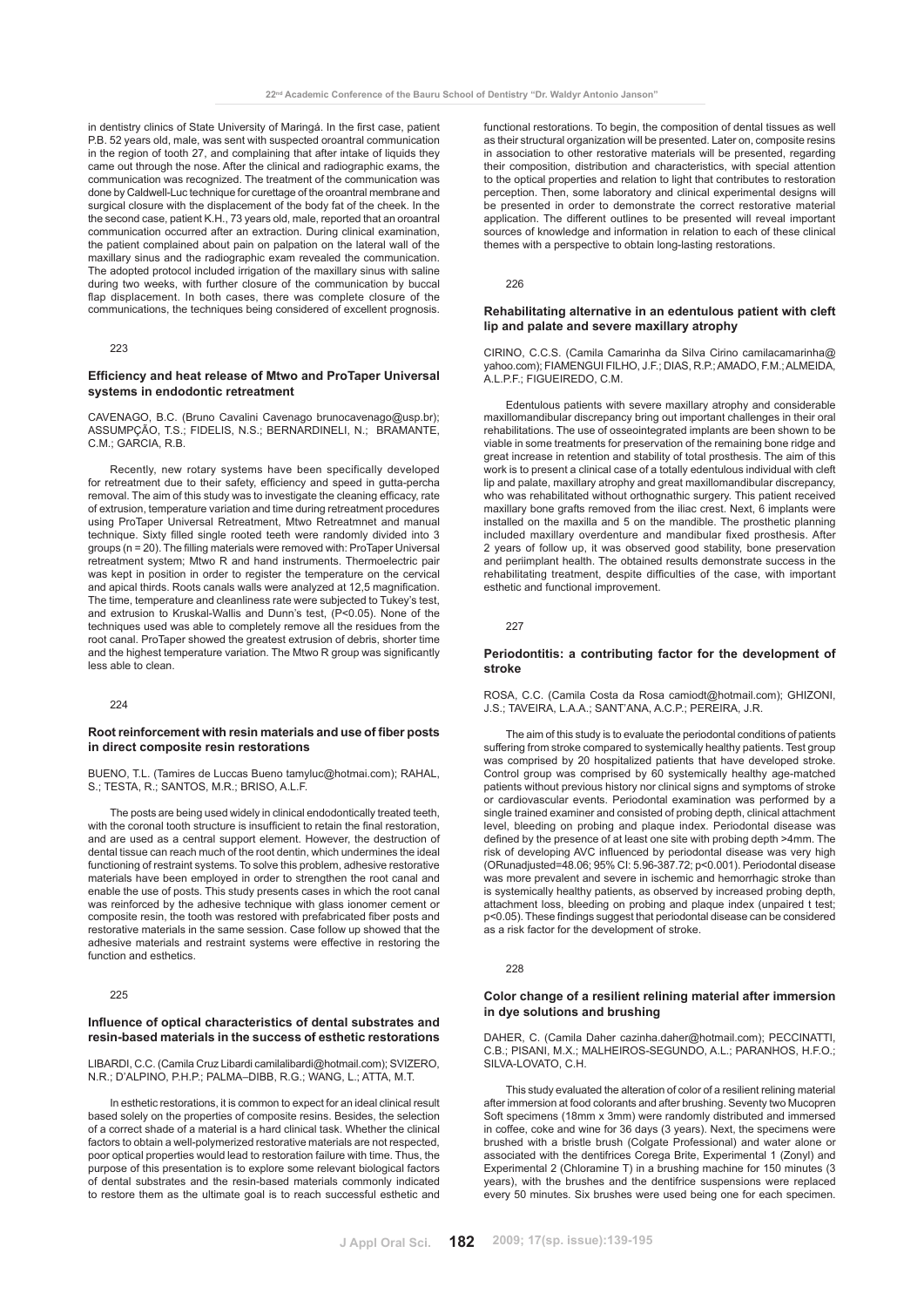The color was valued by spectrocolorimetry and the ÄE\*ab was calculated after immersion in the solutions and after brushing regarding the initial color. The data were analyzed by ANOVA (P <0.05) and the color alteration was quantified by the National Bureau of Standards. After 36 days, there was statistically significant difference in  $\Delta E^*$ ab between three solutions, with coffee (12.28), coke (25.25), and wine (4.32) producing high, very high and acceptable color change. After the immersion in coffee, the difference of color lessened after brushing with water (18.48) and with chloramine (14.83), but remained very high. With the wine, the difference of color lessened after brushing with all products  $\Delta$ E\*abT36=12.28;  $\Delta$ E\*abT150=10.18. After the immersion in coke, there was no difference between products of hygiene, not even between the periods.

### 229

### **Esthetic and functional rehabilitation with fiber-reinforced composite post and metal-free ceramic: case report**

ROSATTO, C.M.P. (Camila Maria Peres de Rosatto camilamaria\_pr@ hotmail.com); VALDIVIA, A.D.C.M.; ROSCOE, M.G.; NOVAIS, V.R.; CAMPOS, R.E.; SOARES, C.J.

The aim of this study was to report a case of esthetic rehabilitation of maxillary anterior teeth with feldspathic veneering and crown, associating, if necessary, glass fiber-reinforced composite (FRC) post to provide optimal esthetic smile and a quality life for patient. Patient came to the Dental School of the University of Uberlândia in order to reestablish the esthetic of his maxillary anterior teeth, which had poor appearance, unsatisfactory endodontic treatments (teeth 11 and 21), extensive composite resin restorations (teeth 13, 21, 22 and 23) and metalloplastic crown (12). First it was done internal bleaching of teeth 11 and 21 using sodium perborate mixed with 30% hydrogen peroxide. Then, FRC post was cemented in the same teeth (11 and 21); this post system present similar mechanical properties to dentin, resulting in similar stress patterns. After this procedure, teeth 13, 11, 21, 22 and 23 were prepared for indirect veneering and tooth 12 was prepared for total crown. The provisional restorations had been confectioned from a diagnostic waxing, using the silicone matrix shell and composite resin. Impressions were made using a condensation silicone material and retractor wire. The definitive restorations were fabricated in feldspathic ceramic because this material warrants esthetic success, in addition to having biomechanical characteristics close to that of the enamel. The restorations were cemented with adhesive luting cement. Esthetic and functional adjustment of the restorations was done. Complete functional and esthetic rehabilitation was achieved because of the biomechanical characteristics of all used materials, confirming this as a good alternative of rehabilitation.

### 230

## **External control of the fluoridation of public water supply in Bauru, SP, Brazil**

MORAES, C.M. (Camila Mascarenhas Moraes mila\_mmoraes@hotmail. com); RAMIRES, I.; GRIZZO, L.; OLIVEIRA, R.C.; MAGALHÃES, A.C.; BUZALAF, M.A.R.

The controlled fluoridation of public water supply for caries prevention is regarded among the top ten most effective measures in public health in the world. The aim of this study was to monitor the fluoridation of the public water supply in Bauru, state of São Paulo, Brazil. The study was carried out from August 2007 to July 2008. Every month, on dates randomly established, 58 water samples were collected from the 19 supply sectors of the city, totaling 691 samples. The fluoride concentration in the water samples was determined in duplicate, using an ion-specific electrode (Orion 9609) coupled to a potentiometer. Following analysis, the samples were classified as acceptable or unacceptable according to their fluoride concentration. Descriptive statistical analysis was utilized. The mean fluoride concentration observed in the different collection months ranged from 0.10 to 2.63 mg/L. Around 86.6% of the samples were classified as acceptable and among them, 36% were regarded as optimum. Additionally, 12.2% of the samples were considered inadequate (more than 0.84 mg fluoride/L). The results indicate a tendency from optimum fluoridation to overfluoridation. When the present data are compared to previous data reported for the city, it can be seen that the conditions of public water fluoridation have been improved after the implementation of the external monitoring. Thus, the implementation of the monitoring of water supply fluoridation by means of surveillance systems must be stimulated, since this is fundamental for controlling dental caries.

#### 231

#### **Initial approach to the polytraumatized patient: need for multidisciplinary intervention**

CANDIDO, G.C. (Graciela Cristina Candido gracicristina@hotmail.com); COSTA, F.; FARAH, G.J.; IWAKI FILHO, L.; TRINDADE, J.P.; CANDIDO, A.G.; SILVA, P.V.R.

Facial trauma is a reality in emergency services, mainly due to the increase of automobile accidents, which usually cause systemic lesions concomitant with lesions on the face of patients. Therefore, the presence of a multidisciplinary team in the initial care is of fundamental importance because of the impact of injuries on various organ systems, aiming at reducing the morbidity and mortality. The treatment of victims of severe trauma requires rapid assessment of injuries and establishment of therapeutic measures to preserve the patient's life, leading him/her to a homeostasis status, normal pressure and volemia. Our objectives are to emphasize the importance of multidisciplinary management at the emergency care, particularly in this type of patient, and to report the case of a male patient, 29 year old, victim of a motorcycle accident who presented with extensive lacerations in the face, and crepitus in middle third of the face and total disarticulation of the zygomatic bone, jaw, and dental avulsions. He was diagnosed with Le Fort III fracture on the left side, Le Fort II on the right side, frontal fracture, nose bone fracture, bilateral clavicle fracture, and need for enucleation of the right eyeball. We conclude that the multidisciplinary care to polytraumatized patients, offers them a greater survival chance, so they can withstand the consequences inherent to this type of trauma, as well as prevent the occurrence of sequelae of greater magnitude.

232

## **Foramen of vesalius: complementary study for a safer planning and execution of the trigeminal rhizotomy technique**

MELO, C.G.S. (Carina Guimarães de Souza Melo carinamgs@yahoo.com. br); SHINOHARA, A.L.; SILVEIRA, E.M.V.; LAURIS, J.R.P.; ANDREO, J.C.; RODRIGUES, A.C.

The sphenoid bone stands out as a complex structure centrally located in the skull base which articulates with many facial bones. This bone presents several foramina which allow the extracranial passage of nerves and veins. Among these foramina is the foramen of Vesalius (FV) which allows the passage of emissary veins, communicating the cavernous sinus to the pterygoid venous plexus. This fact highlights its importance because clinically it can transmit serious infections to the middle cranial fossa. The FV is located in the greater wing of sphenoid bone between the foramen ovale (FO) and the foramen rotundum (FR), and anteriorly and medially to the FO. The FO allows the passage of the mandibular branch of trigeminal nerve, which is the target of the trigeminal radiofrequency rhizotomy (TR). The TR is a surgical technique used in the treatment of the trigeminal neuralgia (TN). This technique promotes a great pain relief in the immediate postoperative. In this procedure a puncture of the medial margin of the FO is performed to reach the trigeminal ganglion. During this procedure many attempts are made before the right puncture, and the FV can be accidentally reached. A needle insertion through the FV can cause serious complications. Actually in the TR, the professional is guided by high-tech equipment, but the knowledge of the relevant anatomy makes this technique safer and precise. Therefore, this study intend to offer specific anatomical data with morphological patterns (macroscopic and mesoscopic), to increase the understanding of the FV features as frequency, incidence and important distances with adjacent foramina. This information can help the surgeon to improve the planning, and to have a safer execution of the TR by the fact of avoiding the accidental puncture of the FV.

#### 233

# **Mini-implant and lingual button as an anchorage to initial retraction of upper canines: a prospective study in casts**

MENDES, C.C. (Carla Corrêa Mendes carla\_cmendes@hotmail.com); ARANTES, F.M.; GONÇALVES, M.J.B.; KINA, J.; GURGEL, J.A.; SANTOS, E.C.A.

Osseous anchorage replaces the traditional procedures such as extrabucal appliance, allowing the use of continuous forces and reducing the time of treatment. For these reasons and the indiscriminate use of mini implants in the clinical practice, the interest about mini implants in relation to the loss of anchorage was increasing. The aim of this research was to compare the loss of anchorage in study casts after initial retraction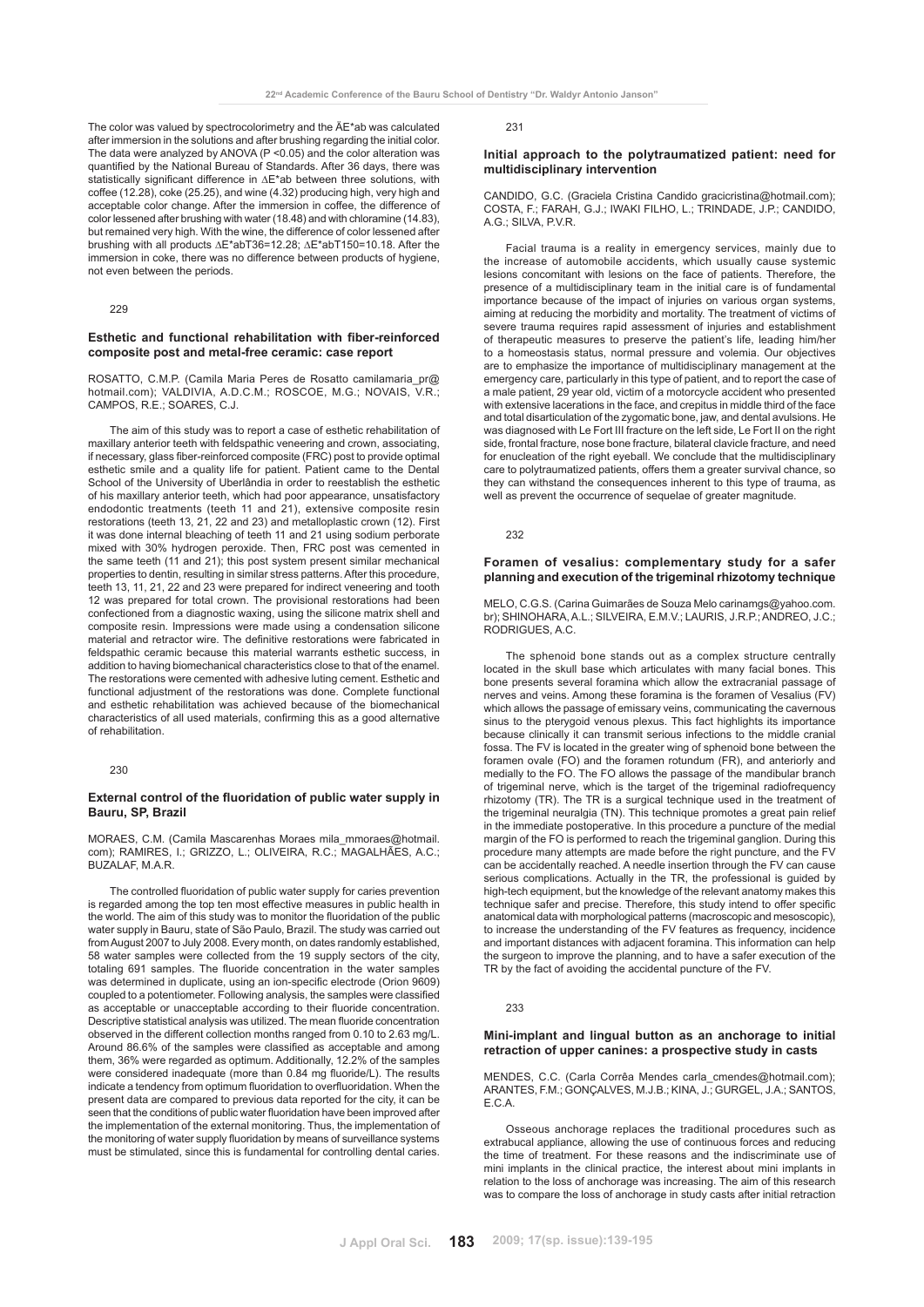of upper canines between two groups. The patients were assessed in the Department of Orthodontics of Araçatuba School of Dentistry – UNESP. Eighteen patients were randomly chosen and divided in two groups (A and B) of 9 subjects each. Mini implants were placed in group A and lingual button were placed in group B. Two study casts were obtained for each patient, one at the beginning of the treatment (M1) and the other at the end of canine retraction (M2). The measurement of study casts were performed using the Autodesk Autocad 2007 program. All measurements were tabulated and subjected to analysis by paired "t" test to verify the intra-examiner method of error. To determine the casual error, was used the formula proposed by Dahlberg (Houston, 1983). To compare the initial and the final phase was used the paired "t" test. Student's "t" test was applied to compare between the mini implant and lingual button groups. A significance level of 5% was used for all of tests. The statistical analysis was performed in the Statistica for Windows version 5.1 software (StatSoft Inc, Tulsa, USA). There was no statistically significant difference between the two groups comparing in the study casts the loss of anchorage of molars after the initial retraction of the upper canines using two different systems of anchorage (mini implants and lingual button).

234

### **Use of direct esthetic restorations in the esthetic rehabilitation of smile**

GUIMARÃES, C.M. (Carlla Martins Guimarães carlla.martins@gmail.com); PEREIRA, F.A.; REIS, B.R.; SILVA, G.R.; SOARES, C.J.; SOARES, P.V.

One of the simple techniques to resolve the presence or absence of diastema of contact between two or more consecutive teeth is esthetic recontouring using composite resin restorations to change the characteristics of shape, contour and position of teeth. Patient S.J.B, 20 years old, presented to the Integrated Dental Clinical, Federal University of Uberlandia, with the main complaint the esthetic appearance of her smile, showing diastema in upper anterior teeth. It was the planned closure of the diastema and processing with direct dental restorations with composite resins. Impressions were taken followed by waxing and fabrication of a silicone matrix. Next, the following procedures were done: selection of resin shade; rubber dam placement; reduction of the mesial and incisal faces of the upper right canine; checking of the silicone matrix, verifying the fit and the correct palatal contour; acid etching; application of adhesive system; filling of the silicone matrix with composite resin in order to construct a palatal guide followed by resin polymerization inside the matrix; incremental insertion of composite resin respecting dental shape and contour; occlusal adjustment and finishing and polishing. The nano-composite resin used has good polishing surface with biomimetic optical properties. The use of direct composite resin restorations restored esthetics and function, increasing the patient's quality of life in a simple and conservative manner.

#### 235

# **Accuracy of the guided-surgery technique in edentulous maxillas (NEOGUIDE)**

BARROS, C.A.V.S. (Carlos Alberto Villaça de Souza Barros -carlosvillaca@ intitutodoimplante.com.br); VIEIRA, D.M.; REIS, E.S.; ROSSETTI, P.H.O.; PADOVAN, L.E.M.; FRANCISCHONE, C.E.

The aim of this study was to evaluate the precision of flapless, guided surgery comparing angular and linear deviations of cone-morse dental implants before and after surgical procedures through computed tomography (CT) slices generated on a computerized three-dimensional virtual environment. Five completely edentulous patients were enrolled in this pilot study. After reverse planning for tooth set-up and tomographic guide fabrication, CTs were made 0.2mm thick with images generated on Dental Slice (Bioparts) for placement of Titamax EX cone-morse implants (Neoguide, Neodent; 3.5-3.75mm in diameter). After implant placement, new CTs were made following the same protocol and transferred to Dental Slice software. Mean angular deviation values were of 2033 + 0.782<sup>°</sup>; registered linear differences at implant platform, middle and apical thirds were 1.082 ± 0.907mm, 1.599 ± 1.22mm, and 2.542 ± 2.047mm, respectively. All acrylic-veneered, metal-reinforced definitive prostheses were installed after 48 hours and occlusal adjustments provided after 72 hours. No clinical complications were seen, with all implants and prostheses remaining into function. Within the limits of this study, the results showed that this technique is safe and accurate for routinely dental practice. However, these values must be confirmed in further studies.

#### 236

#### **Conservative treatment by pulp curettage: a case report**

FRANCISCONI, C.F. (Carolina Fávaro Francisconi carolff@usp.br); FRANCISCONI, L.F.; SCAFFA, P.M.C.; SILVA, R.V.C.; CASAS-APAYCO, L.C.; FRANCISCONI, P.A.S.

The diagnostic concepts and techniques and the conservation of the vitality of the dentin-pulp complex have received special attention from Dentistry and are essential for the success of the restorations from the biological point of view. The pulp tissue keeps the vitality of the dentin and the needed physiology to neutralize tensions resulting from mastication, being responsible for all the answering mechanisms against stimuli that, together, configure its defensive action while the pulp is biologically active. This case report intends to elucidate obtained results on the restoration of tooth #36, after pulp curettage, following-up, mineralized barrier formation and application of a composite resin, according to the concepts of dentinpulp complex protection. Treatment began with anamnesis and a detailed clinical examination, considering pain resulting from thermal stimuli and presence of temporary material in an occluso-mesial extensive Class II cavity on tooth #36 as the main patient's complaints. Under rubber dam, after removal of remnant restorative material and decayed tissue, it was observed pulp exposure due to the evolution of the caries process. This way, pulp curettage was accomplished, extending the exposed area, for application of calcium hydroxide powder and cement. Subsequently, after rebuilding of the mesial wall with composite resin to warrant the local resistance to masticatory efforts, the cavity was filled with a glass ionomer cement. After 90 days, the ionomer was replaced by composite resin, following a new protection of the dentin-pulp complex, as vitality tests were positive and there was formation of a mineralized barrier both radiographically and clinically. Immediate evaluation showed patient satisfaction and constant evaluation shows treatment effectiveness until the present moment. Thus, by employing a conservative treatment such as curettage it was possible to preserve pulp vitality, avoiding an endodontic treatment or extraction in a worst case scenario.

#### 237

## **Alveolar ridge reconstruction with autogenous bone graft combined with platelet-rich plasma: a case report**

SANTINONI, C.S. (Carolina Santinoni natidecampos@gmail.com); MESSORA, M.R.; NAGATA, M.J.H.; BOSCO, A.F.; FURLANETO, F.A.C.; GUSKUMA, M.H.

Alveolar ridge deformities are one of the greatest problems in oral rehabilitation and may impair patients' function and esthetics. A sufficient amount of bone volume is required for the placement of osseointegrated implants. Among the techniques described for alveolar ridge reconstruction, particulate and block form of autogenous bone graft can be used to correct horizontal and vertical alveolar ridge deformities. Many factors, such as the local availability of growth factors, have been considered important to the incorporation of bone grafts. The use of platelet-rich plasma (PRP) is based on the premise that platelets constitute a reservoir of critical growth factors, which once released, may positively regulate the wound healing process. Currently, studies have been reported on the regenerative capacity of PRP, which has been successfully combined with bone grafts in oral reconstructions and in Implantology. The purpose of this study was to report on a case with a horizontal alveolar ridge deficiency (Class I by Seibert 1983) in the anterior area of the maxilla, treated by PRP combined with autogenous bone block graft. After 6 months, the thickness of the alveolar ridge was enhanced and the placement of an osseointegrated implant in the area was possible. The use of PRP combined with bone graft can be successfully used in the reconstruction of alveolar ridge deficiencies.

## 238

# *In situ* **evaluation of the effect of sucrose on the biofilm in a short-term experimental period**

LODI, C.S. (Carolina Simonetti Lodi carol\_lodi@yahoo.com.br); AMARAL, J.G.; DELBEM, A.C.B.; SASSAKI, K.T.; MARTINHON, C.C.R.

Sucrose is considered the most cariogenic carbohydrate since it is fermented to acids and also metabolized to intracellular and extracellular polysaccharides by microorganisms from biofilm. The aim of this study was to evaluate the dental demineralization and the inorganic composition of the biofilm using 30% sucrose solution in a short-term experimental period. Ten volunteers wore palatine appliances containing 4 blocks of bovine dental enamel during 3 phases of 7 days each. The blocks were exposed to 30%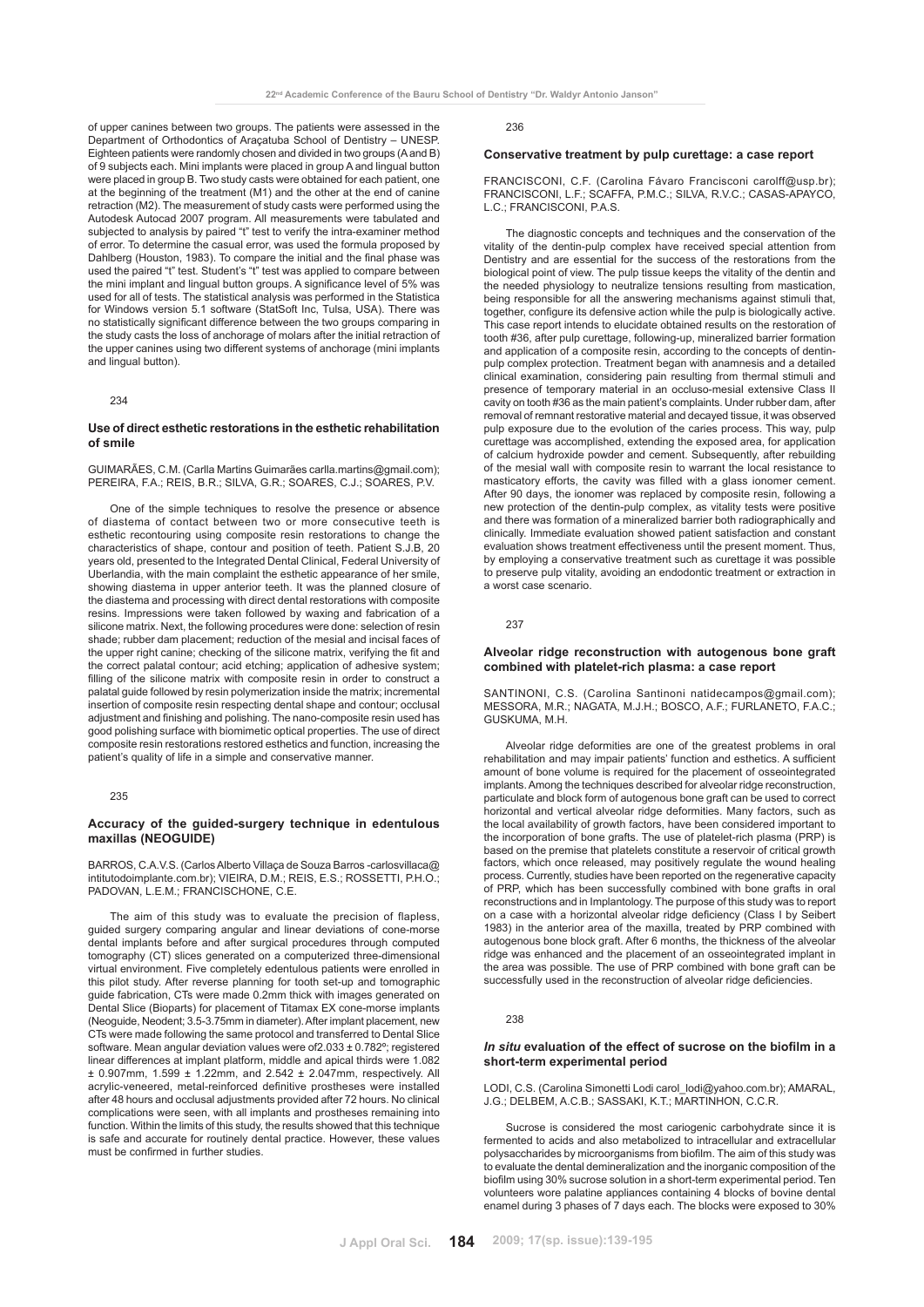sucrose solution 6 times/day and volunteers used placebo, fluoride dentifrice of 500 µg F/g or 1100 µg F/g. The concentrations of fluoride (F), calcium (Ca), phosphate (P) and alkali-soluble carbohydrates on the biofilm were analyzed. The analysis of F was accomplished with ion specific electrode and the Ca, P and carbohydrates with the spectrophotometer. The initial and final microhardness were determined for evaluation of the mineral loss. The data were subjected to the Kruskal Wallis and Miller tests (p<0.05). The results showed that the 1100 µg F/g dentifrice presented the highest concentration of F, Ca, and P ions in the biofilm followed by 500 µg F/g dentifrice and placebo. Carbohydrate concentration and the percentage of mineral loss were the highest in the placebo and the lowest in the fluoride dentifrices. According to the results, it was observed that 7-day experimental period and 30% sucrose solution were sufficient to the cariogenic biofilm formation with demineralization of the enamel when exposed to the challenge 6 times/day, even with the use of fluoride dentifrice.

#### 239

#### **Anterior open bite: fixed or removable appliance?**

KNOB, C.D. (Carollinie Dias Knob carolknob@usp.br); LANCIA, M.; SATHLER, R.; FERNANDES, T.M.F.; HENRIQUES, J.F.C.

Open bite can be defined as a negative overbite measured on the incisal edges of the upper and lower teeth and can occur in the anterior and posterior region. The anterior open bite deserves emphasis, because its prevalence is higher than the posterior open bite. It is known that the etiology of this malocclusion is multifactorial and among several factors, the most common are: deleterious oral habits, hereditary, tongue interposition, mouth breathing and trauma. After five years of age, this malocclusion requires an immediate intervention because the earlier diagnosis and treatment is chosen, the better, faster and the more stable results are. Interception of the anterior open bite can be achieved with various types of appliances and techniques. Treatment usually consists of interrupting the deleterious habits such as tongue interposition and digital or pacifier sucking, allowing dentoalveolar development without interference. The aim of this study is to present an updated review on the etiology, diagnosis and treatment of anterior open bite, demonstrating that treatment success is achieved more quickly when the dentist does not need patient cooperation with the use of removable appliances.

### 240

## **Analysis of variation at artificial tooth position according to the processing of mandibular complete dentures measured by a graphic computer system**

ZAZE, C.A. (Cesar Aurélio Zaze cesarzaze@terra.com.br); GENNARI FILHO, H.

The use of specific techniques and materials in complete denture processing results in prosthetic rehabilitation with less adjustment needs at the time of installation, allowing minor changes in artificial tooth anatomy in order to significantly improve its function. Forty dentures were waxed and divided into four groups of 10 specimens each. The groups were fabricated in the following manner: Group 1 - Processed in metallic flask, stone plaster type III and polymerized in hot water; Group 2 - Processed in fiberglass flask, stone plaster type III and polymerized in microwave; Group 3 - Processed in metallic flask, silicon and stone plaster type III and polymerized in hot water; Group 4 - Processed in fiberglass flask, silicon and stone plaster type III and polymerized in microwave. Five pre-established points on the teeth and three pre-established points on denture base were used to draw straight lines and than measure these lines comparing teeth position before and after denture processing. As a way of obtaining the measures, we used the Auto Cad. The figures were subjected to ANOVA and Tukey's test and showed that there was change in tooth position in all processing techniques. Group 3 showed the lowest values of changes in teeth position, followed by groups 4, 2 and 1. The fact that there are changes in all processing techniques is consistent with findings in scientific literature as well as the fact of group 1 have shown the highest values of change. Regarding the lower values of change, there is divergence of our results from the findings in the literature and this is possibly due to the fact that we used mandibular prosthesis and all studies that we can compare results to used maxillary dentures. Thus, all processing techniques change in some degree artificial tooth position, what indicates a new occlusal adjustment during installation.

#### 241

#### **Effect of Ricinus communis solution on color alteration and roughness of soft relining material**

PECCINATTI, C.B. (Christiane Baghin Peccinatti chris.peccinatti@gmail. com); DAHER, C.; PISANI, M.X.; PARANHOS, H.F.O.; SOUZA, R.F.; SILVA-LOVATO, C.H. FAPESP IC nº 08/52133-6

The aim of this study was to evaluate the influence of an experimental Ricinus communis solution for denture cleansing on color alteration and roughness of a soft relining material after immersion in beverages. Fifty-four specimens (18mm x 3mm) of a relining material (Mucopren Soft, Kettenbach, Germany) were made and randomly divided into three groups (n = 18): negative control (distilled water, 37oC), positive Control ( 1% hypochlorite) and experimental (Ricinus communis). The immersion in beverages (coffee, Coke, wine) was simulated for 36 days, representing 3 years. After that, the specimens were immersed in cleansers for 15 days, simulating 20-minute daily immersions for 3 years. The color and surface roughness were assessed after finishing, after staining and after immersion in cleansers. Data from each group of beverages were analyzed independently with the Kruskal-Wallis test  $(P < 0.05)$ . The color analysis obtained after immersion in coffee and Coke and after immersion in the cleansers indicated that the hypochlorite caused a significant color alteration and Ricinus communis was statistically similar to water. After immersion in wine, there was a difference between the solutions and hypochlorite caused the highest color change, followed by Ricinus communis and water. Regarding the surface roughness, there was no statistically significant alteration in the groups of coffee and Coke. After immersion in wine, there was an increase in roughness compared to the baseline values, hypochlorite caused a reduction in this property, while the other cleansers did not cause roughness alteration. All tested cleansers produced significant color alterations. Sodium hypochlorite was the main responsible for color alteration and roughness reduction in the wine group.

## 242

## **Viability of human peripheral mononuclear blood cells maintained in the Euro-Collins® solution**

MARTINS, C.M. (Christine Men Martins christinemen@hotmail.com); SCHUTZ, C.Y.K.; SELL, A.M.; GARCIA, J.N.B.; CASAROTTO, A.R.; HIDALGO, M.M.

The Euro-Collins® is a solution for the gravitational perfusion and hypothermic storage of kidneys for donation. Its features attracted the interest for possible use as a storage medium for avulsed teeth. In this study, we compared the viability of human mononuclear cells maintained for 24 hours in Euro-Collins® in relation to milk, a traditionally indicated storage medium, and the controls: Hanks balanced salt solution (HBSS - positive) and distilled water (negative). The study evaluated freshly opened Euro-Collins® and the solution open for 30 and 120 days and kept at room temperature of 25°C. The cells were isolated from peripheral blood of healthy donors  $(n = 4)$ , stored in the test media and samples were collected at 0, 1 h, 3 h, 6 h and 24 h to be analyzed by the Trypan blue dye exclusion method for assessing cell viability.. The results were subjected to ANOVA and Contrast statistical tests. Analyzed over the time, Euro-Collins® opened 120 days had worse performance (p <0.05) from the first hour than milk and HBSS, and better than distilled water. The Euro-Collins® opened 30 days and freshly open differed from the control HBSS (p <0.05) at 3 and 6h, respectively. Also it was measured the pH of all solutions and only distilled water showed pH incompatible with cell proliferation. The results suggest that under the tested experimental conditions, the Euro-Collins® may be indicated for the maintenance of cell viability for less than 3h, using freshly opened solutions or opened for a maximum period of 30 days. Studies should be performed with other cell types.

# 243

## **Evaluate of setting time and solubility of five root-end filling materials**

GOMES, C.C. (Cibele Cristina Gomes cibelegomes@lpnet.com.br); DUARTE, M.A.H.; BONELLI, A.C.C.; GAMBARINI, C.T.A.G.; MORAES, I.G. VIVAN, R.R.

The purpose of the this study was to analyze the setting time and solubility of 5 root-end filling materials (white MTA Angelus, MTA Bio, light-curing MTA, Sealepox RP and Portland cement clinker associated with bismuth oxide and calcium sulfate). The tests were carried out in accordance with ADA's #57 specification with the addition of the needle of 456,6 g for the setting time,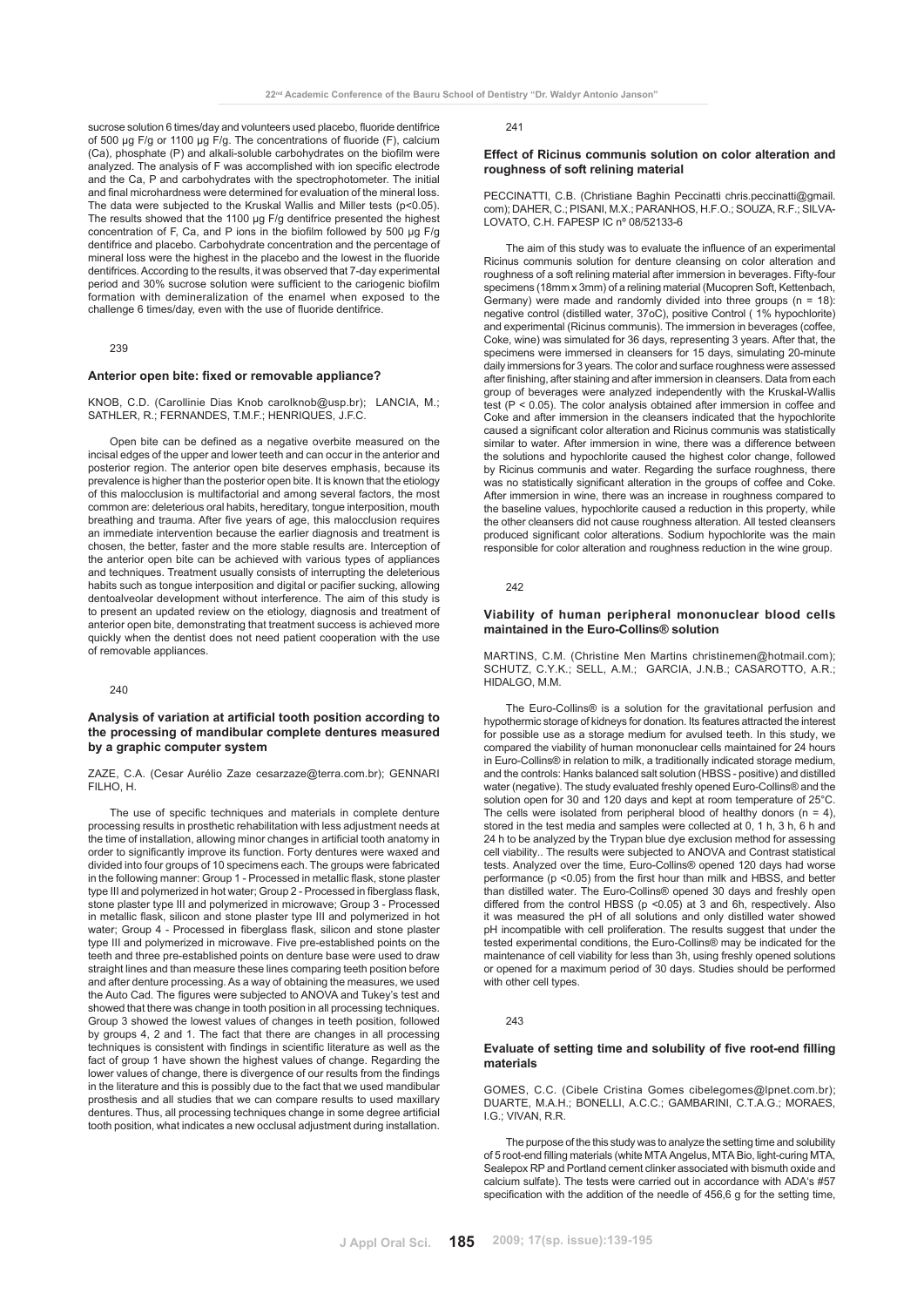in accordance with the ASTM's #C266-03 specification. In relation to the setting time, the results showed that MTA Angelus presented the shortest initial setting time together with MTA Bio, followed by Portland cement clinker associated with bismuth oxide and calcium sulfate. The logest initial setting time was of Sealepox RP. Portland cement clinker associated with bismuth oxide and calcium sulfate was the material that presented the longest final setting time, followed by Sealepox RP and MTA Angelus and Bio (thre two one with the same times). Regarding the solubility, the lowest values were found for light-curing MTA, followed by Sealepox RP. MTA Angelus and MTA Bio presented the highest values, followed by Portland cement clinker associated with bismuth oxide and calcium sulfate. It may be concluded that the setting time vary a lot among the evaluated materials. Regarding the solubility, light-curing MTA and Sealepox RP presented values within the limits established I the ISO 6876 (2001) standard .

#### 244

## *Aggregatibacter actinomycetemcomitans* **and bacteria of red complex in subgingival biofilm of native Brazilians from Umutina Indian Reservation**

CIESIELSKI, F.I.N. (Francisco Isaak Nícolas Ciesielski franisaak@uol.com. br);VIEIRA, E.M.M.; ÁVILA-CAMPOS, M.J.; GAETTI-JARDIM JR, E.

By the last three decades, specific microorganisms have been implicated as etiologic agents of periodontal diseases, particularly the members of red complex and Aggregatibacter actinomycetemcomitans, which has also evidenced a remarkable association with ethnicity and human migrations. Thus, the aim of this investigation was to evaluate the occurrence of such microbial groups in Indians from Umutina Indian Reservation, Mato Grosso. One hundred adults of Umutina, Paresi, Bororo, Bakairi, Kayabi, Irantxe, Nambikwara and Terena ethnicities were examined and samples of saliva, supragingival, and subgingival biofilms were collected. The presence of *A. actinomycetemcomitans, T. forsythia, P. gingivalis and T. denticola* was evaluated by PCR and real-time PCR using specific primers and probes. The comparisons of plaque index and other clinical parameters were performed by mean of Kruskall-Wallis test. Pairwise comparisons were performed by mean of Bonferroni adjusted nonparametric Mann-Whitney test, while differences in the occurrence of selected microorganisms were evaluated by weighted least square method. By PCR, *A. actinomycetemcomitans* was detected from 8.33% gingivitis patients and 34.21% periodontitis patients, while by real-time PCR this microaerophillic bacterium was detected from 8.33% healthy subjects, 16.67% gingivitis patients and from 42.10% periodontitis patients. By PCR, *P. gingivalis* was detected from 21.43% healthy subjects, 47.92% gingivitis natives and 78.92% periodontitis patients, similar values were obtained by real-time PCR. *T. forsythia* was rarely detected from healthy subjects and by real-time PCR 39.58% and 65.79% of gingivitis and periodontitis patients were colonized by this microorganism, respectively. In addition, *T. denticola* was rarely detected and whenever present its population was significantly reduced in comparison to the other anaerobes. The occurrence of *A. actinomycetemcomitans* and *P. gingivalis* was higher from subjects with poor oral hygiene, while *A. actinomycetemcomitans, P. gingiva*lis and *T. forsythia* were associated to bleeding on probing and periodontitis.

## 245

## **Removal of fractured instrument and gutta-percha extruding the apex through the canal and placement of a MTA plug: case report**

RODRIGUES, C.T. (Clarissa Teles Rodrigues clarit@uol.com.br); BRAMANTE, C.V.; BRAMANTE, A.S.; GARCIA, R.B.; MORAES, I.G.; BERNARDINELL N.

J.A.S., a male patient, presented to the clinic of endodontics of Bauru School Dentistry complaining of painful sensation on chewing and on touching the right maxillary lateral incisor. The clinical examination showed coronal access and fistula. The radiographic exam showed the presence of a fractured instrument and gutta-percha, both beyond the apex and the presence of periapical lesion. The operative field was isolated and the coronal access was corrected and an attempt of removal of the fractured instrument was performed. Due to the impossibility of removal through conventional methods, the Masseram Kit System was used and then the removal was achieved. Subsequently, with the aid of a Hedstroen file, an attempt to remove the gutta-percha was done, but it was only partly removed and part of this material extruded to the periapical area. Intracanal dressing was placed and the patient was dismissed. In the following session, after a new radiograph, it was observed that the gutta-percha had been displaced, apparently to the within the root canal. A Hedstroen file was then used in order to complement its removal. Iodoform-calcium hydroxide dressing was then applied and the

presence of apical resorption was noted. In the next session, a MTA plug was applied and the canal was obturated. Closure of the fistula was achieved and the control radiograph showed remission of the periapical lesion.

### 246

#### **Effect of raloxifene and estrogen on bone metabolism of rats**

OLIVEIRA, C.B. (Claudiel Batista de Oliveira claudieloliveira@gmail.com); ALMEIDA, L.R.B.; NAKAMUNE, A.C.M.S.; DORNELLES, R.C.M.

#### Financial Support: FAPESP

The total amount of bone mass in women is directly related to plasmatic concentration of estrogen (E2). With increasing age, the production and secretion of less E2 trigger loss of bone associated with menopause (Bone 19:185 S, 1996). The Raloxifene hydrochloride has selective agonist or antagonist activity on the tissues that respond to estrogen. The objective of this study was to analyze the process of alveolar repair and the plasmatic concentrations of phosphorus, calcium and estradiol in rats in different experimental situations. Were used 32 Wistar rats, and 8 intact rats (2 m) with regular estrous cycle and 24 rats (18 m) ovariectomized (OVX) one year ago. During 60 days, the OVX rats received pellets containing estrogen (400 ug/17b-estradiol) or corn oil, these pellets exchanged every 30 days. Other group of OVX rats received raloxifene (1mg/Kg/d) by gavage. Under general anesthesia, the animals were subjected to extraction (28 days before euthanasia) of the upper right incisors for further analysis of the of alveolar repair process. At the end of the treatment period, animals were anesthetized (xylazine - 4 mg / kg, ketamine - 40 mg / kg) for blood collection and the jaws were removed, decalcified and dried for the preparation of microscopic slides. The histometric analysis revealed bone formation of 51.12% (intact), 30.99% (OVX/oil), 50.28% (OVX/E2) and 36.93% (OVX / RLX) in the middle third of the animals studied. The plasma analysis showed significantly higher concentration of phosphorus in the group of OVX rats pre-treated with raloxifene and the concentration of calcium was lower in animals of group OVX/E2. In ovariectomized animals that received hormone replacement, the plasma concentration of E2 was significantly higher than that of the other groups. The 1-year results suggest potent activity of E2 and subtle of raloxifene on bone formation in OVX animals.

## 247

### **Occurrence of** *Helicobacter pylori* **in the oral cavity of native Brazilians**

RIBEIRO, C.P. (Clícia Pereira Ribeiro cliciaribeiro@foa.unesp.br); HILDEBRAND, M.C.; CIESIELSKI, F.I.N.; VIEIRA, E.M.M.; GAETTI-JARDIM JR, E.

#### FAPESP 2007/51016-3

The periodontium has been suspected as an extra-gastroduodenal reservoir for *H. pylori* infection and transmission, but conflicting evidence exists about the occurrence of this microorganism in pre-Colombian societies that maintain strong relationship with the ancestors' traditions. Thus, the aim of this study was to determine the occurrence of *H. pylori* in the subgingival biofilm of 100 native Brazilians from Umutina Indian Reservation, Mato Grosso State, with different conditions of periodontal health, in comparison to a group of non-Indians presenting similar periodontal and socioeconomic status. Relevant dental and periodontal parameters and general health parameters, were recorded. Samples of subgingival biofilm were collected and the presence of *H. pylori* DNA was evaluated through nested PCR. The second PCR was performed using 5 ìL of the first PCR reaction. Primers for both rounds of PCR were designed to amplify *H. pylori*-specific segments within the bacterial 16S rDNA. The primers used in first-round PCR were EHC-U and EHC-L, while in the second round of amplification, primers ET-5U and ET-5L were used, producing a 230-bp fragment within the amplicon of the first-round PCR. In Indians, this bacterium was detected in subgingival biofilm from 21.43% healthy subjects, 33.33% gingivitis patients and 34.21% periodontitis patients. In periodontal specimens from non-Indians, the presence of *H. pylori* was observed from 32.65% healthy subjects, 26.67% gingivitis patients and 38.46% periodontitis patients. This confirms the role of oral cavity as a reservoir of the microorganism and it was not found any significant difference between the occurrences of this rod from Indians and non-Indians, despite of deep differences observed in the diet and personal habits of these communities, and this microorganism did not evidence any association with periodontal status of the patients.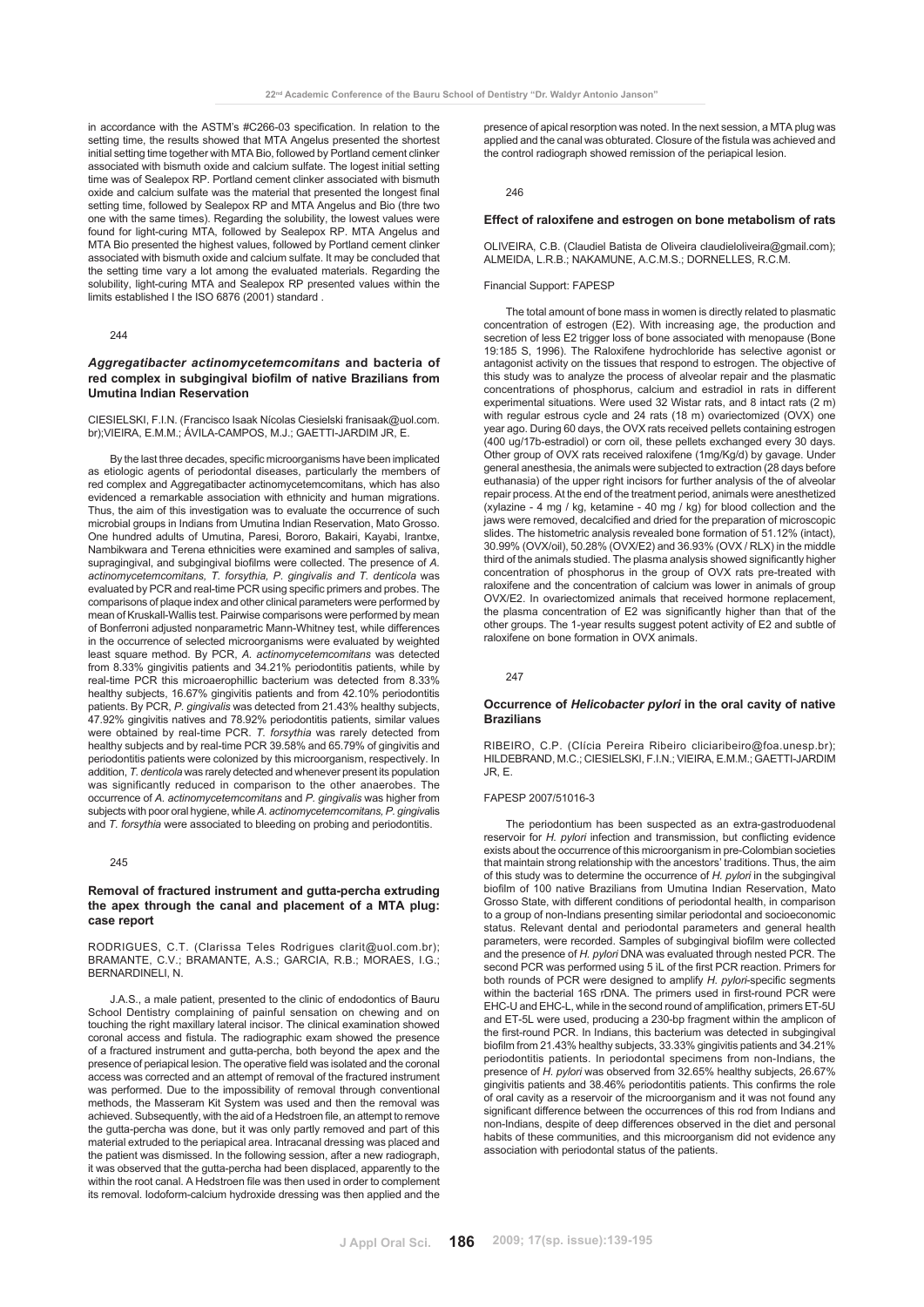#### **Use of rapid-prototyping models in oral and maxillofacial surgery: cases report**

#### COELHO, D. (Diogo Coelho coelhobmf@hotmail.com); MOTTA-JÚNIOR, J.; FERNANDES, S.K.; MATHEUS, A.R.; STABILE, V.A.G.; PINTO, R.J.

Rapid-prototyping models are prototypes obtained from computed tomography images. The solid replica of the anatomy of the patient allows the measure of structures, simulation of osteotomies, resection techniques, previous adaptation of internal fixation system and alloplastic implants, minimizing the possibility of errors in planning and leading to more predictable outcomes. This tends to reduce the time of the surgical procedure, and therefore hospital costs, there is still improvement in outcome and lowering the overall cost of treatment. The limitations of the technique are the accessibility of technology, the time taken for confection and the cost of biomodelling. The aim of this study is to provide rapid-prototyping as an auxiliary resource in Oral and Maxillofacial Surgery by the presentation of a case report.

### 249

## **Clinical analysis of the treatment of multiple gingival recessions through coronally advanced flap with or without subepithelial connective tissue graft**

INGRACI - DE LUCIA, C. (Conrado Ingraci De Lucia conrado.ingraci@ yahoo.com.br); MAIA, L.P.; SILVA, E.R.; TABA JÚNIOR, M.; GRISI, M.F.M.; REINO, D.M.

Gingival recession has as etiology the inflammation caused by plaque or mechanical trauma, and affects great part of people around the world, damaging esthetics, making oral hygiene difficult and facilitating the occurrence of root caries. For the treatment of multiple gingival recessions, Zucchelli & De Sanctis in 2000 described a technique that involves slidig of a buccal flap to a more coronal position to treat several gingival recessions simultaneously. However, this technique does not increase the thickness of the attached gingiva. To increase the amount of attached gingiva, a modification of this technique has been done by partial sliding of the buccal flap to a coronal position associated with the use of subepithelial connective tissue graft. This case report compares the results of the implementation of both techniques for the treatment of multiple gingival recessions. A male patient, with multiple gingival recessions and dental abrasions in the first and second quadrants received treatment of supragingival scaling, plaque control and oral hygiene instructions. When the plaque index was less than 20%, the surgical procedures were performed, a different technique being made for each affected quadrant. Evaluations were made at one week, two weeks, one month and after six months. Unsatisfactory root coverage was obtained by use of the original technique, but there was great root coverage and gain in gingival thickness in the quadrant that received the modified technique with the use of the subepithelial connective tissue graft, wich was donated by the palate. This case report demonstrates the superiority of the modified technique for the multiple root coverage of teeth with dental abrasion.

#### 250

### **Multidisciplinary treatment in a case of epidermoid carcinoma in the retromolar region**

## COSTA, R.R. (Renan Roberto da Costa rena\_n@hotmail.com); KAMEI, N.C.

Epidermoid carcinoma is the malignant neoplasia with the higest incidence in the oral cavity. Its etiology is related to extrinsic (patients's habits) and intrinsic factors (systemic state). The lesion is often found in adult Caucasian males. The occurrence of metastasis is due the delay in the diagnosis of the lesion. The treatment is surgical and the risk of recurrence depends on the tumor's stage. This study intended to demonstrate the multidisciplinary performance of the oral and maxillofacial surgeon with head and neck surgeon by the presentation of a case of epidermoid carcinoma in the retromolar region that needed cervical emptying. The lesion of interest in both areas leads to the formulation of a multidisciplinary team still poorly reported. However, this type of performance provides an effective and qualified attendance giving satisfactory outcomes.

#### 251

#### **Paracoccidioidomycosis: oral manifestations: a case report**

NASCIMENTO, D.O.R. (Dabiliane Oliveira Rodrigues Nascimento dabi\_ musa@hotmail.com); ALEIXO, R.Q.; RODRIGUES, M.T.V.; COSTA, M.R.S.N.; GALVÃO, N.S.; ALMEIDA, D.L.

Paracoccidioidomycosis (PCM) is a systemic and endemic fungal infection caused by Paracoccidioides brasilienses, dimorphic and native from South America, found in soil, plant and water of rural areas. The human contamination occurs by inhalation and primary infection is pulmonary. It is reported chronic, acute/subacute and sequelae or residual clinical forms. The purpose of this study is report a case of oral lesions of PCM and the dentist's role in signs and symptoms identifications. A 49-year-old black male, smoker, farmer, complained of "pain in the lips and cheek, the inside", 4 months ago. After intraoral examination, it was observed ulcerative "mulberry-like" lesions in the inferior and superior buccal sulcus, cheeks bilaterally, attached gingiva, alveolar ridge and oral floor, lower macroqueilia and regional limphadenopathy, typical secundary features of PCM. Incisional biopsy was performed in lower lip and attached gingival. Histopathological analysis confirmed clinical presumptive diagnosis: PCM. Patient was referred to the center of reference in systemic mycosis (CEMETRON) for systemic therapy. PCM patients are usually male, adults, farmers, smokers and expressing chronic PCM. They may complain of sleepness, weakness, inappetence, dysphagia, dyspnea, cough, hemoptysis, fever, weight loss, pruritus and burning. On extraoral examination there is macroqueilia, pallor, swelling and cervical lymphadenopathy. There may be relapse in wound healing after tooth extractions. In the mouth, the places most affected are lips, cheeks, floor, tongue and pharynx. The periodontum can be compromised, resulting in tooth mobility. Microscopically, the lesions show multibudding yeast issue with "Mickey Mouse" aspect. The findings observed in this patient coincided with the literature, emphasizing the dentist importance in using routinely diagnostic methods, biopsy when necessary for correct analysis of diseases that affect the patient systemically, and for the differential diagnosis: squamous cell carcinoma, hystoplasmosis, tuberculosis, coccidioidomycosis, syphilis, Weneger's granulomatosis, sarcoidosis and leishmaniasis.

## 252

### **Cleidocranial dysplasia: orthodontic-surgery approach**

RESENDE, D.A. (Daniel Araújo Resende danielodonto63@hotmail.com); DUARTE, D.M.; FURTADO, L.M.; BARBOSA, D.Z.; MARQUEZ, I.M.

Cleidocranial dysplasia is characterised by bone imperfections concerning the cranium and clavicle, and it demonstrates dominant autosonomal hereditary patterns. Patients' appearance is peculiar for their low height and big head with frontal and parietal protuberances. Ocular hypertelorism and the widening of nose basis accompanied by the lowering of nose's back are also checked characteristics. At radiographs sutures and fontanels demonstrate late closing or can continue open during the patients' life. There are single manifestations in the face bones. Patients' usually demonstrate high narrow arched palate and prolonged deciduous teeth retention or complete lack of permanent teeth eruption. These factors contribute to inadequate development of the maxilla and mandible causing teeth-skeletal deformity. This wor describes the case of a 17-year-old female cleidocranial dysplasia carrier patient with teeth-skeletal alterations characterised by deciduous teeth presence, not disrupt supernumerary and many permanent teeth and anteroposterior maxilla deficiency. Orthodontic-surgery treatment is proposed to establish a functional occlusion combined with harmonious face shape.

#### 253

## **A comparative study of caries preventive effects of a new glass ionomer sealant and fluoride varnish in newly erupted permanent first molars**

OLIVEIRA, D.C. (Daniela Cristina de Oliveira danielaoliveira975@hotmail. com); CUNHA, R.F.

It is in childhood that posterior permanent teeth are more likely to be affected by dental caries. In that period, during eruption, the enamel is not fully matured, the child and parents often do not know that a new tooth is emerging and it is usually difficult for the child to clean the erupting tooth surfaces. Application of pit-and-fissure sealants and topical fluoride are widely used preventive measures , and their effectiveness in caries prevention has been proved by systematic reviews. The aim of this study was to compare the effectiveness of a glass ionomer sealant (GIS) with fluoride varnish (FV) in the prevention of dental caries on permanent first molars. The trial targeted eighty children aged 6 to 8 years, with all four newly erupted permanent first molars present. Two permanent first molars on one side of the mouth were sealed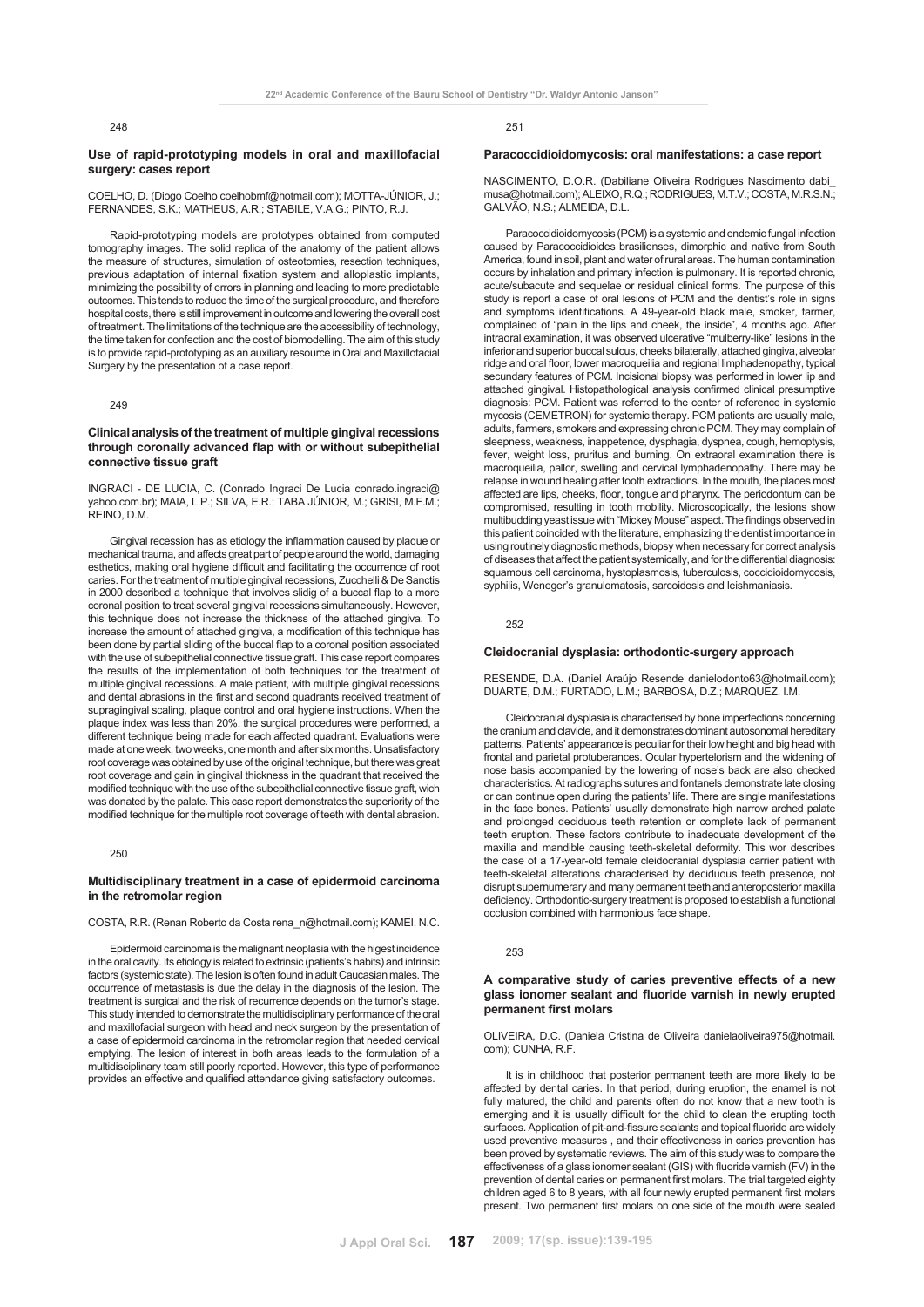with Fuji Triage, a glass ionomer sealant; fluoride varnish (DURAFLUOR) was applied on the other two permanent first molars. Evaluation of sealant retention was performed after 6 months, using Simonsen's criteria. The effectiveness of both materials in the prevention of dental caries was also evaluated. Out of the 160 sealed teeth, 13 (8%) presented full sealant retention, 127 (79%) presented partial sealant retention, and the sealant was missing in 20 teeth (13%). Regarding the preventive effect on the sample of 320 teeth, only 12 (4%) treated teeth became carious. Of those, six were sealed with GIS and six treated with FV. It was concluded that complete retention of the GIS was very low; however, no difference in caries increment between both treatments was found.

### 254

## **Orthopedic and orthodontic treatment of Angle Class II Division 1 malocclusion with Interlandi Headgear: a clinical case report**

PUPULIM, D.C. (Daniela Cubas Pupulim danielapupulim@hotmail.com); PIERI, L.V.; HENRIQUES, J.F.C.; JANSON, G.; FREITAS, M.R.; PINZAN, A.

The interlandi headgear (IHG) is indicated mainly in the mixed dentition for upper molar distalization in the Angle Class II Division 1 malocclusion. A 9-year old girl with severe convex profile and severe horizontal trespass, without any space for the eruption of the permanent upper lateral incisors, was treated with a IHG appliance 24 hours/day with 350g each side for seven months. In the lower arch, a Schwarz appliance was applied in order to uprigth the lower teeth. Then, the upper and lower fixed appliances were placed to align and level the teeth. The IHG was efficient in moving upper molars distally with a body movement once the forces passed through the center of resistance bringing about sufficient space for eruption of the permanent teeth and a harmonic facial profile.

#### 255

## **Surgical planning for extraction of non-erupted teeth using computed tomography**

DANIELETTO, C.F. (Carolina Ferrairo Danieletto carol\_danieletto@hotmail. com); COSTA, F.S.; CAMARINI, E.T.; IWAKI FILHO, L.; PAVAN, A.J.; FARAH, G.J.

Surgical extraction of impacted supernumerary or ectopic teeth is a relatively common procedure to the dentist. As every surgical intervention, there are anatomical considerations that predispose the patient to risks of intercurrences or complications, so it is indispensable to accurately determine the localization of the non-erupted teeth to improve surgical planning. Although conventional radiographic techniques are commonly used to detect the presence and location of the teeth, radiography can present some deficiencies. In this situation, additional exams such as computed tomography could be requested. We report the case of a 12-year-old patient that showed an upper third molar in an atypical position. Computer tomography was required as well as manipulation of three-dimensional images. The purpose of this study is to highlight the importance of computed tomography and three-dimensional reconstruction to accurately determine the localization of non-erupted teeth, enabling a better surgical planning and a safer intervention.

#### 256

# **Prevalence of the oral alterations in 0-36-month-old babies attending an educative and preventive program**

### CAMARA, D.M. (Danielle Mendes da Camara camara\_danielle@hotmail.com); PEREIRA, T.S.; SILVA, J.Z.; CUNHA, R.F.; NERY, R.S.; AGUIAR, S.M.H.C.A.

Oral alterations may be present at birth and others can manifest months or years later, reflecting changes in the growth and/or development of the of oral and maxillomandibular structures. The purpose of this study was to evaluate, by the analysis of medical records of babies aged 0 to 36 months enrolled in the Baby Clinic of the School of Dentistry, Aracatuba - Unesp, from January 2002 to December 2007, the prevalence of oral alterations and their distribution according to the type, age, gender and whether or not there was a need for treatment. 1713 records were analyzed, of which 158 (9.2%) had a record of oral alterations. The 0-12-month-old age group (53.2%) and females (50.6%) presented most oral alterations. Primary herpetic gingivostomatitis was the most prevalent oral alteration (25.3%). In 53.2% of the records, some kind of treatment for the diagnosed oral alteration was necessary. Thus, based on the methodology used and the obtained results, it may be concluded that oral alterations are not associated with gender and a treatment is needed in most cases. Moreover, the early dental care to the baby becomes increasingly close to reality and allows the diagnosis of several types of oral amendments, as well the clarification to parents and/or guardians about proper behavior.

#### 257

### **Evaluation of the patient profile related to the type of trauma presented in FOUFU's dentoalveolar trauma clinic**

FERREIRA, D.P. (Débora Pelegrino Ferreira deborapelegrino@yahoo.com. br); ALVARENGA, A.C.F.; ROSCOE, M.G.; SOARES, P.V.; SANTOS-FILHO, P.C.F.; SOARES, C.J.

The maintenance of the integrity of the dental structure and periodontium constitutes great challenge when dentoalveolar trauma occurs, and frequently results in loss of healthy dental structure. The trauma is almost always an emergency situation, demanding immediate prompt care with immediate diagnosis based in clinical and radiographic examination. This aim of this study was to evaluate the profile of the patients and type of trauma based on data from the dental charts of 98 patients treated at FOUFU's dentoalveolar trauma clinic, according to the type of trauma; involved tooth; gender and age of the patients. The results were analyzed by frequency. The frequency for age group distribution was: up to 5 years (1%); between 6 and 12 years (46,9%); between 13 and 19 years (19.3%); between 20 and 30 years (17.3%) and above 30 years (15.3%). The relation of the factors in study according to the ages was: between 6 and 12 years, the occurrence of dentoalveolar trauma was higher in men (48%), tooth #11 (44.3%) being the most often affected and crown fracture (56.1%) most frequent type of trauma. In general, the most frequent trauma was crown fracture (59.4%), which occurred predominantly in patients aged 6 to 12 years (56.1%). The teeth most involved, had been uppers central incisors (71.8%) for the position most vulnerable in the dental arch. Based on the knowledge of the type of trauma versus the patient profile, preventive programs must be developed, emphasizing the importance of the use of mouthguards for children in daily activities and mainly when engaged in sports or risky activities.

258

### **Surgically assisted rapid maxillary expansion**

SOUZA, D.D. (Dennis Dinelly de Souza dennisouza@gmail.com); MORANDO, F.S.; NOSE, A.R.

Transverse maxillomandibular discrepancies are a major component of several malocclusions. A normal dental occlusion can be characterized by the perimeter of the upper jaw having dimensions slightly larger than the lower jaw. When these dimensions are smaller, there are transverse maxillary discrepancies in the lateral dimension. It is characterized by an atresic palate, which can cause diverse modifications in the occlusion of the patients, such as the posterior crossbite (unilateral or bilateral). For correction of this deficiency, patients who have mature bone may undergo surgically assisted rapid maxillary expansion, whose principles have been proven a great choice for the treatment of this deformity. In other cases, such as discrepancies greater than 4 mm, failure of previous orthodontic treatment and transverse discrepancy greater than 7mm, this technique also can be used. The present study has the objective to show all of the steps of a surgically assisted rapid maxillary expansion by reporting of the case of a 28-year-old female patient under general anesthesia, treated at Southern Regional Hospital, São Paulo, Brazil.

# 259

### **Why is it important to treat anterior crossbite early?**

RODIO, D.C. (Diego Civiero Rodio rodio87@hotmail.com); ALMEIDA, M.R.; ALMEIDA, R.R.; OLTRAMARI-NAVARRO, P.V.P.; NAVARRO, R.L.; CONTI, A.C.C.F.

The current tendency of dentists, pediatric dentists and mainly orthodontists is to give a special emphasis on the problems related to the prevention and interception of malocclusions. Among them, anterior crossbite is one of the most frequently reported in the literature. The presence of this malocclusion can be related to a mandibular prognathism (Class III) or can appear associated to a Class I. Etiologically, it is provided by a trauma, lost or retention of the deciduous teeth, inadequate perimeter of the dental arch, interposition of the upper lip, ectopic eruption of permanent teeth. There is also the possibility to occur associated with the functional protrusive mandibular shift or because of a maxillary hypodevelopment. A differential diagnosis for the situations mentioned above is very important to make sure if there is a bone involvement (Class III) or only a dental involvement (Class I). The prevalence of the anterior crossbite reaches 7.6% among the malocclusions. The therapy depends on a differential diagnosis and is based on the correction of the buccolingual relationship of the anterior teeth, providing a normal growth and developing of the jaws. Among many treatment options, , this work aims to emphasize the importance of the interceptive treatment in two clinical cases. On the first case, the anterior crossbite has as an etiologic factor the long retention of the deciduous central incisor, causing a deviation of the permanent right central incisor eruption. On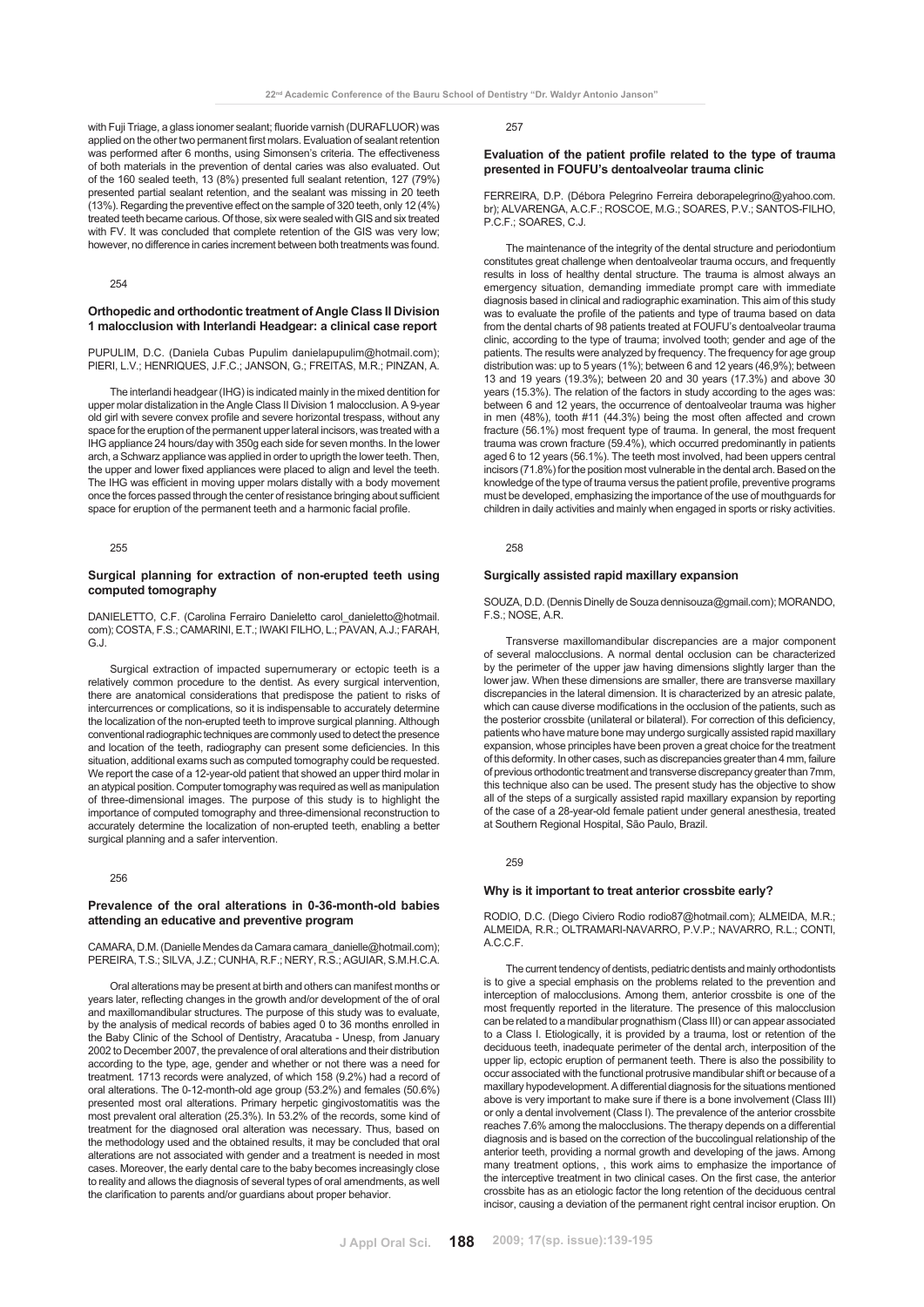the second case, the anterior crossbite was originated from a trauma on the deciduous incisors with displacement to the lingual region of the permanent incisor. This ectopic eruption can be associated with an occlusal trauma with the lower incisors causing a gingival recession. The treatment protocol was based on the use of a removable orthodontic appliance with double loops for the first case and a removable orthodontic appliance with expansive screws and a simple loop for the second case.

## 260

## **Epidemiological profile of caries and periodontal disease among schoolchildren in Porto Velho – Rondônia, Brazil**

ALMEIDA, D.L. (Dino Lopes de Almeida almeida.dino@hotmail.com); GALVÃO, N.S.; NASCIMENTO, D.O.R.; MENEZES, K.E.; BATISTA, K.M.; DIAS, A.G.A.

The aim of this study was to make an epidemiological survey of caries and periodontal disease in 12-year-old schoolchildren of a municipal public school in a district of Porto Velho – RO, Brazil, in 2008. The indicators of the World Health Organization (WHO) were used to obtain data, DMTF to indicate the rates of caries, and the Community Periodontal Index (CPI) for periodontal disease. The examination was performed by 2 examiners and 2 registers, who were calibrated in advance according to Kappa index (0.84 and 0.81, intra- and inter-examiner, respectively). The participants in this study were 102 children of both genders. The results showed that 37.25% of the schoolchildren were caries-free (n=38). As for the mean DMTF, a result of 1.29 (±1.55) was obtained. The CPI of the examined adolescents showed that 48.2% of the teeth did not present gingival bleeding, 33.2% had bleeding, 17.3% had calculus, 0.2% sextants were excluded and 1.1 sextants were not examined. At the end of the stidy, it was observed that the schoolchildren presented a high prevalence of gingivitis compared to caries disease. Such results allow us to conclude that the need to implement educational measures of oral hygiene orientation, directed to the adolescent public of the schools.

### 261

## **Oral squamous cell carcinoma: retrospective analysis of 185 cases**

FRANÇA, D.C.C. (Diurianne Caroline Campos França diurianne@terra.com. br); MONTI, L.M.; CASTRO, A.L.; SOUBHIA, A.M.P.; AGUIAR, S.M.H.C.A.

The squamous cell carcinoma is the most common malignancy in the oral cavity, representing over 90% of cancers in this region. This study aimed to conduct an epidemiological study of oral squamous carcinoma cases diagnosed by the Department of Pathology, Department of Pathology and Clinical Propaedeutics of the Dentistry Faculty of Araçatuba - UNESP, in the period between 1995 and 2005. 185 cases were studied, it was observed that the oral floor and tongue were the sites most affected, with predominance in males, Caucasians and aged between 41 and 60 years, noting that the majority of patients were smokers. Knowledge of these data is important for the dental surgeon to act preventively, contributing to early diagnosis of cancer.

### 262

#### **Adenomatoid odontogenic tumor: case report**

DUARTE, B.G. (Bruno Gomes Duarte duarte.ctbmf@gmail.com); TJIOE, K.C.; GONÇALES, E.S.; SANT'ANA, E.; FERREIRA JÚNIOR, O.; OLIVEIRA, D.T.

Adenomatoid odontogenic tumor (AOT) is a rare odontogenic lesion that accounts for 3 to 7% of all odontogenic tumors. It presents as a slow growing symptom-free lesion and shows predilection for the anterior region of the maxilla and young females. Radiographically, AOT presents as a radiolucent lesion, with regular margins, associated with an enclosed tooth – most commonly canine. On the histological exam of a classic AOT lesion, it is possible to see numerous spindle-shaped cells forming rosette as well a the characteristic duct. Calcified areas are present in most AOT. The diagnoses has being based in the clinically, radiographic and histopathological reports. Surgical enucleation is the treatment of choice, because AOT have a benign behavior with rare recurrence. The aim of this study is presents a case of adenomatoid odontogenic tumor with 4 years of follow-up. The patient, W.H, male, 12 years old, presented with main complain of delay in the exfoliation tooth 53. In the intraoral examination revealed painless swelling in the right region of maxillary. A rigid mass and mucosa integrity was observed. Radiographic examination revealed an extensive radiolucent area, with well-defined margins. Tooth 13 was involved by the lesion and was displaced by the mass. The first diagnostic was dentigerous cyst. After incisional biopsy and microscopic analysis we could detect a virtual cavity coated by a delicate cuboidal epithelium. It could be observed proliferation of odontogenic epithelial cells and duct-like formation.

As the final diagnosis of AOT, the lesion was removed by enucleation together with the tooth, and the patient was followed after 8, 14, 60 and 180 days, and after 4 years, not showing clinical or radiographic signs of tumor recurrence.

## 263

## **Clinical evaluation and subgingival recolonization after SRP in smokers and non-smokers with chronic periodontitis**

MUNCINELLI, E.A.G. (Eduardo Augusto Galbiatti Muncinelli eduardo\_ muncinelli@hotmail.com); BERNAL, M.A.C.; MATARAZZO, F.; FAVERI, M.; FERES, M.; FIGUEIREDO, L.C.

Smokers normally respond less favorably to periodontal treatment. The objective of the study was to evaluate the clinical response and the subgingival bacterial recolonization after scaling and root planning (SRP) in smoking (S Group, n=15) and non-smoking individuals (NS Group, n=15) with chronic periodontitis. Clinical and microbiological evaluations were performed. Subgingival samples were analyzed by Checkerboard DNA-DNA hybridization. SRP did not exceed 21 days. The clinical examination was performed in the beginning, 90 and 180 days post-therapy, and microbiological in the beginning, immediately after SRP, 42, 90 and 180 days. The SRP promoted clinical significant improvements in all the parameters in the group NS (p<0.05), however, for the S group differences were not observed in the gingival bleeding and bleeding on probing (p>0.05, Wilcoxon Test). The greatest microbiological benefits was noticed in NS group, where P. gingivalis was maintained in inferior levels (p<0.05) up to 180 days; and the beneficial species increased from 20.1% for 50.8% (p<0.05), and the pathogenic increased from 72.6% to 27.3% (p<0.05). The S group beneficial species passed from 24.1% to 35.3% (p<0.05), however the pathogenic species passed of 69% for 55.3% (p>0.05) to 180 days. In conclusion, the therapy of SRP promoted clinical improvements in the smokers and non-smokers. However, the recolonization of the subgingival environment by pathogenic microorganisms was more obvious in the smokers.

#### 264

## **Analysis of marginal adaptation of three endodontic sealers used as apical plug**

CONSOLMAGNO, E.C.; OROSCO, F.A; BRAMANTE, C.M.; BERNARDINELI, N.; GARCIA, R.B.; MORAES, I.G.

This study evaluated the marginal adaptation of apical plug fabricated with three types of endodontic sealers in roots with apical foramen enlarged. Ninety single-rooted teeth with a single canal were used. The root canals were prepared by crown-down technique with Gates Glidden burs in decreasing order, from bur #5 to #1. After this procedure, the root canals were enlarged with K files #50 to #90. Following, the teeth were divided into 3 groups of 30 specimens each, according to the materials employed to fabricate the 5-mm-thick apical plugs: group 1 – Gray MTA-Angelus®; group 2 – CPM® and grupo 3 – MBPc sealer. Lateral condensation technique was used for obturation and each properly labeled, subgroup was placed in an oven at 37 ºC for 48 hours. After, the teeth were longitudinally worn with carborundum discs, gold-sputtered and analyzed by scanning electron microscopy, recording SEM micrographs at 35X and 150X magnifications. For analysis of the marginal adaptation of sealers, the SEM micrographs at 35X magnification were analyzed by the Image Tool 3.0 software and the extension of misfit was measured linearly, in micrometers. The results were tabulated and analyzed statistically by Kruskal-Wallis and Dunn's tests with a significant level of 5%. CPM® sealer had better results though without statistically significant difference.

#### 265

## **Differential association of genetic, microbial and inflammatory factors with MMP-1 levels in healthy and diseased periodontal tissues**

SILVEIRA, E.M.V. (Elcia Maria Varize Silveira elcia\_mvs@hotmail.com); REPEKE, C.E.; TROMBONE, A.P.F.; FERREIRA-JR, S.B.; MARTINS JR, W.; GARLET, G.P.

The basis of individual susceptibility to periodontitis, an infectious inflammatory disease, involves a high individual variation in the matrix metalloproteinase-1 (MMP-1) levels, which can be due genetic polymorphisms and/or specific periodontopathogens. This study investigated the influence of genetic (MMP1-1607 SNP) and microbial (P. gingivalis, T. denticola, T. forsythia - red complex and A. actinomycetemcomitans) factors in the determination of MMP-1 mRNA levels in periodontal tissues of chronic periodontitis CP (N=178) and control C (N=190) groups. MMP1-1607 SNP was investigated by PCR-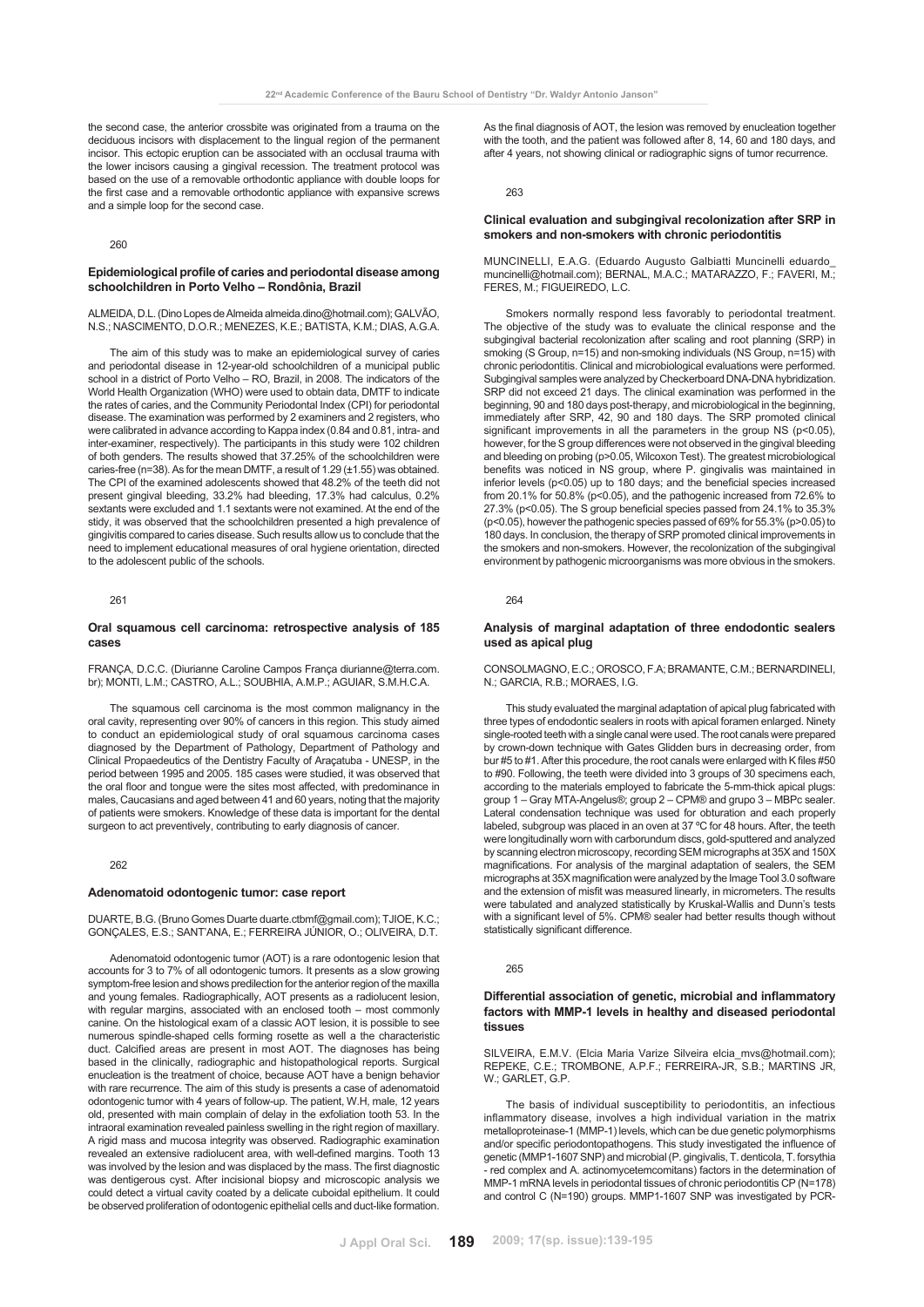RFLP, while the MMP-1 mRNA levels and the periodontopathogens presence and load were determined by RealTime-PCR. No significant differences were found in the frequency of MMP1-1607 genotypes in C and CP groups. In healthy tissues MMP1-1607 2G allele was associated with higher MMP-1 levels while in CP MMP-1 levels were associated with the presence and load of periodontopathogens, and also with TNF-á and IL-1â expression irrespective of MMP1-1607 genotype. In vitro data demonstrate that 2G macrophages low and intermediate dose LPS and TNF-á+IL-1â stimulation was associated with increased MMP-1 expression, while strong and repeated stimulation resulted in higher MMP-1 levels irrespective of MMP1-1607 genotype. Our data demonstrate a limited role for MMP1-1607 SNP in periodontitis, where the extensive chronic antigenic challenge exposure overcome the genetic control and plays a major role in determination of MMP-1 expression.

#### 266

## **Free gingival graft healing: effects of smoking**

CAMARGO, E.C.V. (Ellen Cristina Violi Camargo lencristina.v.c@hotmail.com);  $S$ ALLUM, A.W.;  $S$ ILVA, C.O.

The aim of this research was to evaluate the influence of tobacco smoking on the levels of free gingival graft (FGG) shrinkage and on the repair of the graft donor area. Ten smokers and twelve non-smokers patients, with <1mm of attached gingiva associated with oral hygiene deficiency, high frenulum attachment or gingival recession were selected to receive FGG for keratinize tissue augmentation. The clinical parameters of probing depth (PD), gingival margin level (GML), clinical attachment level (CAL), keratinized tissue (KT), gingival thickness (Tkn), and FGG high, length, and area were evaluated. The palate donor area was evaluated by immediate bleeding (IB) and complete wound epithelialization (CE). The parameters were evaluated before surgery, 7, 15, 30, 60, and 90 days postsurgery. The outcomes of the present study show that, instead of the absence of statistically significant difference between smokers and non-smokers, there is a tendency for a negative impact of tobacco smoking. At 3 months postsurgery, the percentage of shrinkage of FGG area, high, and length in smokers (58%, 44%, and 25%, respectively) was greater than in non-smokers (44%, 31%, and 22%, respectively), but there was no statistically significant difference. The final amount of KT increased in both groups, but was slightly smaller in smokers (4.91mm) than in non-smokers (5.49mm). A smaller percentage of smoker patients presented immediate bleeding than non-smoker patients (30% and 75%, respectively), the same occurred with complete wound epithelialization (20% and 91.67%, respectively) at 15 days postsurgery. Within the limits of the present study, it may be concluded that FGG is an adequate technique for keratinized tissue augmentation in both smokers and non-smokers. Cigarette smoking interferes with palate epithelialization and bleeding, however, it does not have a negative impact on the clinical outcomes of FGG shrinkage.

#### 267

## **Effects of ions released from dental materials on enamel demineralization**

MISSEL, E.M.C. (Emilene Macario Coimbra Missel emilene.mc@bol.com.br); VIEIRA, A.E.M.; DELBEM, A.C.B.; DANELON, M.; CANNON, M.; STOCK, S.R.

The aim of this study was to evaluate the effect of calcium, phosphate and fluoride ions released from dental materials when interfering with caries dynamics, using bovine enamel, pH-cycling model and synchrotron XMT. Fifty enamel blocks (4x3mm) were selected through surface hardness analysis. Five impressions spaced 100 µm from each other were made at 300 and 600 µm from the edge. Specimens (n=10) were prepared from 5 materials: sealant with ACP, sealant with ACP and F (experimental), sealant with F, sealant without F, and a resin-modified glass-ionomer. Next, the specimens attached to the enamel blocks were individually subjected to a pH-cycling model to promote demineralization [Vieira et al.: Caries Res 2005;38:514-520]. Surface hardness was measured again at 300 and 600 µm from the enamel/sealant interface. Synchrotron XMT was performed to analyze the lesion profile and to calculate the mineral concentration (gHAp cm-3) at each 2.8 µm, starting at the surface up to 221.2 µm. The highest mineral content in the first layer of enamel was found in the group of products with anti-caries ions. Specimens of sealant with no F and sealant with ACP led to the lowest mineral content when analysis was performed at the bottom of the caries lesion. The results of this *in vitro* model show that the presence of fluoride in a sealant material can help reduce enamel susceptibility to caries formation. Therapeutic sealants should be further investigated and their use encouraged in situations where enamel demineralization is suspected.

#### 268

#### **Evaluation of the alteration of the brush bristles after brushing with dentifrices for complete denture**

### PEREIRA, E.E.S.S. (Eric Evander Samuel da Silva Pereira eriverp@yahoo.com. br); MACEDO, A.P.; PISANI, M.X.; PARANHOS, H.F.O.; SILVA-LOVATO, C.H.

This study evaluated the change in the of brush bristles after brushing with water and with 4 dentifrices, one for natural teeth (Sorriso®) and three for complete dentures: Corega®, Experimental 1 (Zonil), Experimental 2 (Chloramine T). Brushes with 26 soft tufts of bristles of 0.25 mm in diameter and 10mm in height were used. The assay was performed brushing with the aid of a machine of type Pepsodent, in which the dental brushes aid to suspension of dentifrices brushing the specimens of acrylic resin (Plex-glass). For each test were used 06 brushes for each specimen. The time used for brushing was 50 minutes (one year/17,800 cycles). After the assay, the brushes were removed, washed and dried with absorbent paper sheets. For analysis of bristles, 10 brushes were separated from each group: water, Experimental 1, Experimental 2, Corega® and Sorriso®. As a control, were used bristles of brush not tested. Of each bristle of brush was withdrawn a total of 10 bristles per group. Then, the bristles were placed in a Plex-glass plate so that all of them were in the same plane. Measurement of the diameter was performed in a profilometer accurate to tenths of millimeters (0.01 mm) at 0.02 mm from the tip of the bristle. Ten values for each combination (toothbrush and dentrifices) tested were obtained. Data analysis was performed using the ANOVA (P <0.05). The results indicated that only the group Sorriso® (0.15  $\pm$  0.02) when compared with the control group ( $0.2 \pm 0.02$ ) showed statistical significance (P = 0.0117), while the other examined groups (water: 0.18 ± 0.02; Corega®: 0.17 ± 0.2; Experimental 1: 0.16 ± 0.02; Experimental 2: 0.16 ± 0.02) showed no statistically significant values. All dentifrices promoted changes on the end of bristles, but Sorriso® caused, statistically, the greatest changes.

### 269

# **Infection of the facial and cervical spaces in a patient with systemic disease**

AVILA, E.D. (Erica Dorigatti de Avila erica.fobusp@yahoo.com.br); MOLON, R.S.; GABRIELLI, M.F.R.; GABRIELLI, M.A.C.; HOCHULI-VIEIRA, E.

The anamnesis is essential to detect possible preoperative systemic alterations and, consequently, to direct the professional's behavior. Diabetes mellitus results from an absolute or relative insufficiency of insulin because the pancreas does not make sufficient hormone or cannot use its own insulin as well as it should, or both. When the disease is not adequately controlled some complications may arise. Therefore, it is necessary to run tests disclose these alterations. In the case at issue, the patient came to the Department of Oral Diagnosis and Surgery of the Araraquara Dental School, UNESP, presenting pain and swelling in the mandibular and cervical region, and areas of erythema in the neck. The patient was admitted with deep neck space infection after installation of a healing dental implant. Initially the patient presented discrete edema of submandibular spaces. However, the infection had fast evolution because the patient had uncontrolled diabetes, developing serious complications and needing surgical treatment. Urgency tracheostomy was performed due to the patient impossibility of receiving the endotracheal intubation for general anesthesia, draining of deep neck submandibular, sublingual, lateral pharyngeal spaces and the subcutaneous cervical tissue, as well as draining of the thorax for evacuation of pleural spill. Therefore, it is important to emphasize that the simplicity of the procedure can be aggravated and, many times, taking to death when some information of the anamnesis is overlooked.

#### 270

### **The contribution of speech therapy to facial esthetics**

SITTA, E.I. (Érica Ibelli Sitta kek32@hotmail.com); SALLES, M.A.; ARAKAWA, A.M.; BASTOS, R.S.; CALDANA, M.L.; BASTOS, J.R.M.

The demand for treatment in facial esthetics has become a constant in practices. Patients of both sexes concerned about a harmonious and rejuvenated facial appearance go to speech therapy clinics in the search for this type of treatment. This study aimed to highlight the benefits of speech therapy in a case study to provide esthetic improvement in the patient's face with the performance of orofacial movement. The study was held in a private speech therapy clinic in the city of Araraquara after orthodontic intervention and describes the analysis of records of a female patient, 56 years old, by means of history, initial assessment with photographs of the face, treatment, guidelines and final evaluation with new photographs for comparison. The data dashed changes in orofacial muscles as hypotonia, and inadequate function of mastication by chewing preference and presence of left sided pain in the temporomandibular join (TMJ) with pressing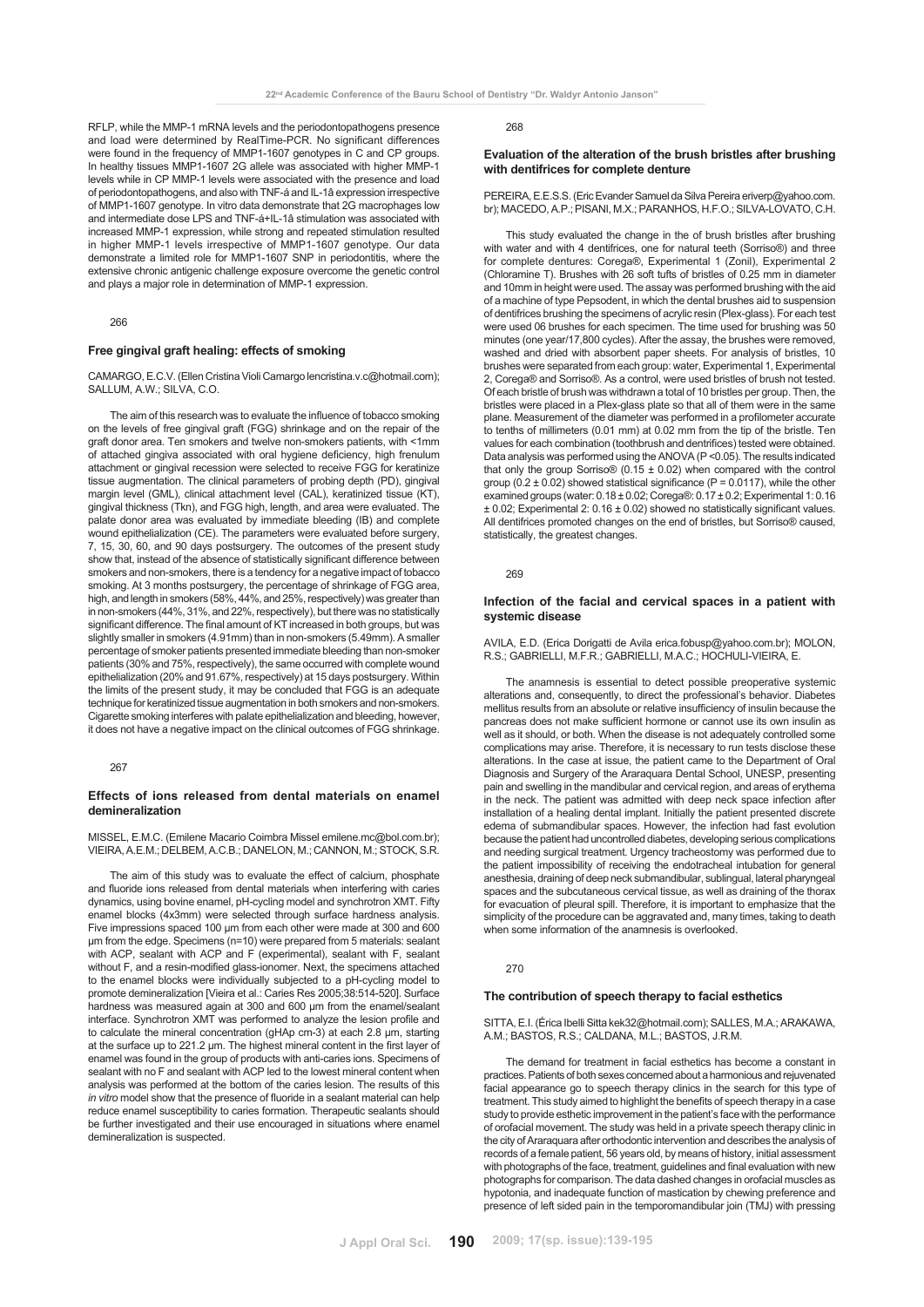dental. The patient attended 15 sessions speech therapy for, including specific approaches of orofacial movement and mobility, guidelines for care in cleaning and protecting the skin, quality of daily diet and the importance of sleep and well being. Having knowledge of the patient's inadequate facial expressions habits, therapies aimed at the muscle harmonization as well as massages for relaxation and wrinkle smoothing were performed. The facial discomfort was resolved by removal of the tooth clenching habit with the help of the minimization of the points of tension and both articular and muscle pain, as well as changes in the masticatory pattern and quality of life, improving the harmony of both hemi-faces. It is concluded that the benefits of the adequation of the orofacial muscles and stomatognathic functions provided together with the balance of form and function a sensitive rejuvenation.

#### 271

### **Labor Dentistry as a tool of support to Forensic Dentistry: a proposal of inclusion and maintenance of workers' dental charts**

CARVALHO, E.S. (Érica Silva Carvalho carvalho.odonto@gmail.com); RODRIGUES, L.M.V.; SALES-PERES, S.H.C.; HORTENSE, S.R.; SALES-PERES, A.C.; SALES-PERES, A.

Forensic Dentistry has a role of extreme importance in identifying the victims of airspace and industrial accidents, natural disasters and terrorist attacks. The identification of a corpse is usually made by pictures, comparing the radiographic images, fingerprints and DNA. However there are some limitations in these techniques that are ineffective when the body is found in decomposition or putrefaction process which makes it impossible to recognize the body. Especially in these cases, the identification by the dental arch is essential, because the teeth can withstand extreme degradation conditions, such as exposure to high temperatures, humidity and high pressure. The use of dental charts in the process of corpse's identification is essential in these cases to obtain a correct result being, however, necessary the cooperation of dental professionals by having a vast and organized documentation in their offices, which is not common in the current Dentistry practice. Therefore, it is really important for each worker to have his/her own documentation registered in one's workplace, making the coroner's job easier. This study aimed at demonstrating that it is the Labor Dentistry's role keeping and protecting the workers' dental charts in their workplace, since there are valuable and individual information in such documentation ranging from a possible dentist's legal defense process to the cases of body identification.

## 272

## **Evaluation of clinical and esthetic results obtained with free gingival graft or free connective tissue graft**

SILVA, E.R. (Erick Ricardo Silva erick.silva@usp.br); MAIA, L.P.; LUCIA, C.I.; SOUSA, S.L.S.; REINO, D.M.

Free gingival graft and free connective tissue graft are periodontal surgical procedures used to increase the amount of attached gingiva, by increasing the amount of keratinized tissue in attempt to cover root surface in areas of gingival retraction. Free gingival graft was the first technique described, and shows satisfactory results, but has as as disadvantage the formation of attached gingiva with a different color when compared to the adjacent area. This disadvantage has been attributed to the transplanted palatal epithelium. Thus, the use of connective tissue without epithelium has been suggested to avoid this problem and to obtain better esthetic results. However, it is believed that the connective tissue graft has an increased contraction and less formation of keratinized tissue. The objective of this report is to compare the procedures of free connective graft and free gingival graft. A male patient with lack of keratinized tissue in both mandibular canines, received supragingival scaling, plaque control and oral hygiene instructions. When the plaque index was less than 20%, the patient received in each lower canine, a different type of graft, the palate being the donor area. After evaluation at one week, two weeks, one month and six months, it could be noted the formation of wide gingiva attached, keratinized tissue with good thickness and maintenance of periodontal health in both lower canines. Thus, both procedures were effective to create keratinized tissue in the patient treated, with an excellent functional and esthetic result.

#### 273

### **Periodontal esthetics in Miller's Class III gingival retraction and Tarnow's Class III papilla defect - case report**

GUALBERTO JÚNIOR, E.C. (Erivan Clementino Gualberto Júnior erivangualberto@hotmail.com); FERNANDES, L.A.; MURAKAWA, A.C.; BOSCO, A.F.; GOUVEIA, V.G.

The esthetic concept is quite wide and variable judging recognizably subjective values. The idea that the periodontal treatment increases the proximity spaces harming the esthetic result it is an incorrect interpretation of the available resources in the periodontology. The repair of inflamed areas will result in tissue contraction when reducing the edema, but it is possible to minimize undesirable results, or even correct existing defects, improving the esthetics. The surgical procedures used in the treatment of retraction defects can be classified as (1) Soft tissue pedicle graft (2) Soft tissue free graft. Following Miller's classification, total coverage of Class I and Class II defects is perfectly predictable, Class III defects will result in a partial coverage and Class IV defects will not be covered due to advanced interdental loss of bone and soft tissue proximity. We will tell a clinical case of a patient of feminine gender, 28 years old, that presented loss of the interdental papilla among the teeth 21 and 22 with Miller's Class III gingival retraction caused by localized periodontitis. The radiographic exam suggested vertical bone loss from middle to the apical root third. After basic periodontal treatment, laterally positioned flap was elevated with connective tissue graft in order to increase root coverage and reconstitute the interdental papila. The postoperative follow up showed partial root coverage and increase of the soft tissue thickness in the interdental papilla. Six months after this intervention, a second surgical procedure was accomplished using the tunnelization technique and subepitelial connective tissue graft aiming to improve even more the esthetic results obtained. The 1-month postoperative evaluation showed increase of root coverage and interdental papilla reconstitution. The proximal faces of teeth #21 and #22 were restored to mask the "black space".

## 274

## **Main pharmacological interactions with antimicrobials of interest in dentistry**

SILVA, E.J. (Everton José da Silva evertonjs2@hotmail.com); MUNCINELLI, E.A.G.; OLIVEIRA, R.M.W.

Antimicrobials are medicines widely used in dentistry practice because they are suitable as coadjuvant in several procedures focusing patient\'s recovery. Among the antimicrobials more prescribed by the dentists are the beta-lactams, the lyincosamides, the macrolides, metronidazole and the tetracyclines. For the success of the treatment and the patient\'s safety, it is important that to recognize and understand the main pharmacological interactions of the antimicrobials and their current complications. In addition, the dentist must be able to identify the possible pharmacological interactions as well as to propose appropriate therapeutic alternatives to the proper treatment. The aim of this work was to elucidate the main pharmacological interactions related to the most commonly use antimicrobials in the Dentistry. By means of a literature review we presented the pharmacological interactions among antimicrobials and drugs anesthetic, anti-inflammatory and anxiolytic drugs, as well as the measures that might be taken with the intention of preventing possible complications. Pharmacological interactions happen when the action of a medicine is altered by the presence of other. This alteration can lead to a decrease of the effectiveness or increase of the pharmacological activity, which can produce adverse and unexpected pharmacological events. The pharmacological interactions can be classified in pharmacodynamic interactions, which result from an alteration of the capacity of a medicine to interact with its target or action site, and pharmacokinetic interactions, which result from an alteration of the concentration of the medicine secondary to absorption, distribution, metabolism or excretion processes. Knowing pharmacological interactions caused by drug associations is important in educating dentists. The most efficient way of prevent pharmacological interactions is to guarantee that dentists get knowledge about the mechanisms and consequent complications involved in such interactions, and thus be able to propose proper therapeutic strategies to an efficacious treatment.